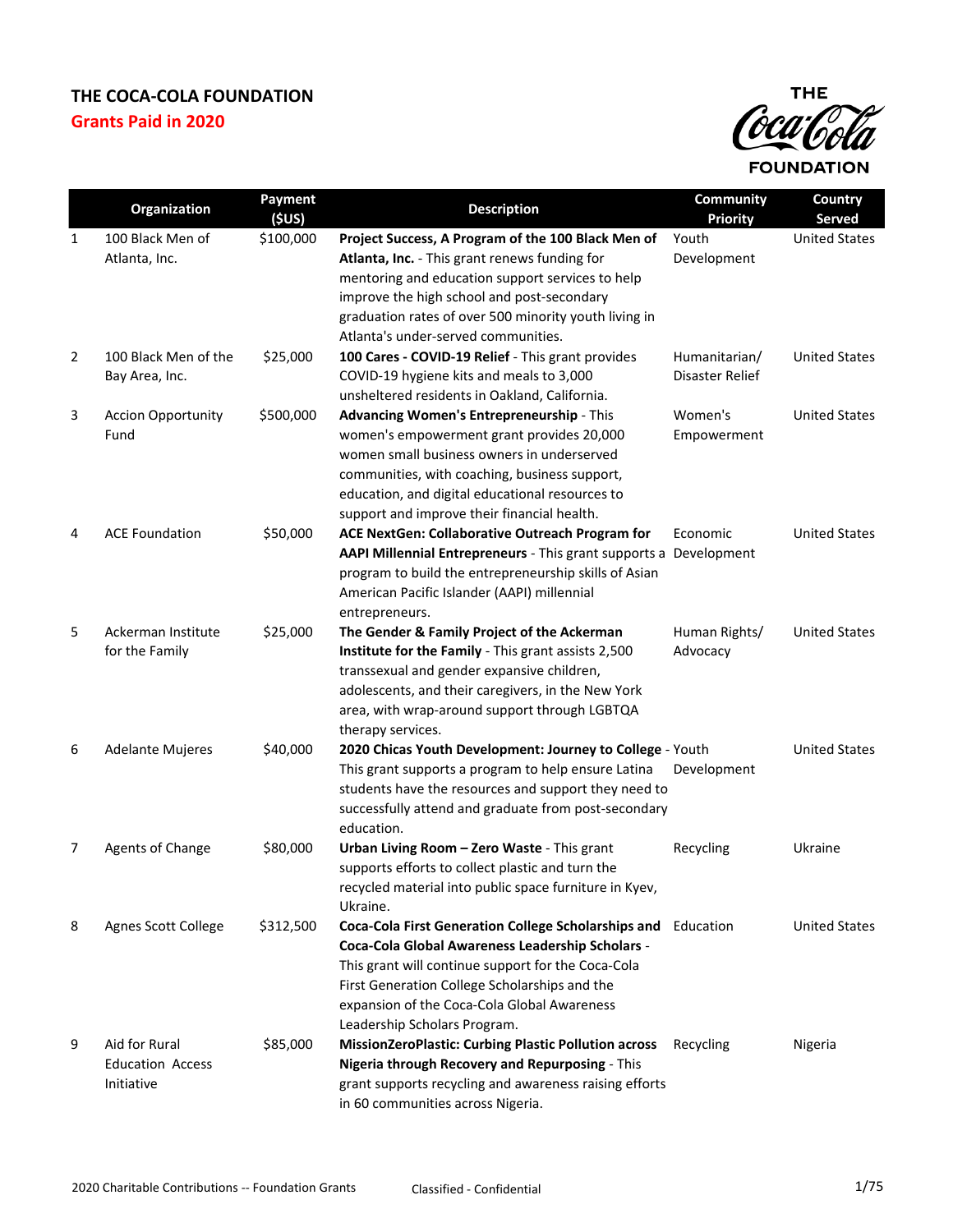

|    | Organization                                                                        | <b>Payment</b><br>(SUS) | <b>Description</b>                                                                                                                                                                                                                                                                                                                                                                                           | Community<br><b>Priority</b>     | Country<br>Served    |
|----|-------------------------------------------------------------------------------------|-------------------------|--------------------------------------------------------------------------------------------------------------------------------------------------------------------------------------------------------------------------------------------------------------------------------------------------------------------------------------------------------------------------------------------------------------|----------------------------------|----------------------|
| 10 | <b>Albanian Red Cross</b>                                                           | \$100,000               | COVID-19 Albanian Emergency 2020 - This grant<br>supports humanitarian relief efforts in Albania to help Disaster Relief<br>control the spread of the COVID-19 virus and to<br>support vulnerable communities during the outbreak.<br>Funds provide food for vulnerable communities and<br>medical devices and equipment such as ventilators for<br>hospitals.                                               | Humanitarian/                    | Albania              |
| 11 | ALE Coalition for the<br><b>GREEN</b> economy and<br>the development of<br>G-Global | \$200,000               | Improving the Quality of Life of Rural Women in<br>Kazakhstan, through Education and Knowledge<br>Sharing - This grant will help up to 2,400 economically<br>disadvantaged women living in 14 regions of<br>Kazakhstan to create jobs and learn how to operate<br>businesses in Kazakhstan's green economy.                                                                                                  | Women's<br>Empowerment           | Kazakhstan           |
| 12 | ALE Coalition for the<br>GREEN economy and<br>the development of<br>G-Global        | \$200,000               | Improving the Quality of Life of Women in Rural<br>Territories of Kazakhstan using Modern Educational<br>and Informational Tools - This grant empowers<br>10,000 women living in rural villages in Kazakhstan to<br>become entrepreneurs using green technologies.                                                                                                                                           | Women's<br>Empowerment           | Kazakhstan           |
| 13 | Alianza FC México,<br>AC                                                            | \$687,500               | <b>COVID-19 Community and Economic Aid in Mexico</b><br>Through the Network of Community Foundations -<br>This grant provides humanitarian and economic aid<br>for communities in Mexico affected by the COVID-19<br>Pandemic. Community Foundations belonging to<br>Comunalia will receive grants to provide direct<br>support, including income, food and water security, to<br>vulnerable communities.    | Humanitarian/<br>Disaster Relief | Mexico               |
| 14 | <b>American Association</b><br>of People with<br><b>Disabilities</b>                | \$150,000               | 2021 AAPD Summer Internship Program - This grant<br>supports a summer internship program to provide 25<br>students with disabilities high-level internships with<br>members of Congress, federal agencies, and nonprofit<br>organizations.                                                                                                                                                                   | Youth<br>Development             | <b>United States</b> |
| 15 | American Association<br>of University Women<br>Inc                                  | \$500,000               | AAUW Women's Empowerment Program - This<br>women's empowerment grant supports financial<br>leadership and workplace negotiation skills training<br>for up to 120,000 women, in the United States, to<br>help close the gender pay disparity gap.                                                                                                                                                             | Women's<br>Empowerment           | <b>United States</b> |
| 16 | American Indian<br>College Fund                                                     | \$500,000               | <b>Coca-Cola Foundation First-Generation Scholarship</b><br>Program - This grant supports \$20,000 Coca-Cola First<br>Generation Scholarships to 36 students attending<br>American Indian Tribal Colleges and Universities who<br>are first in their family to attend college, demonstrate<br>financial need and maintain a 3.0 grade point<br>average. Students receive \$5,000 per year for four<br>years. | Education                        | <b>United States</b> |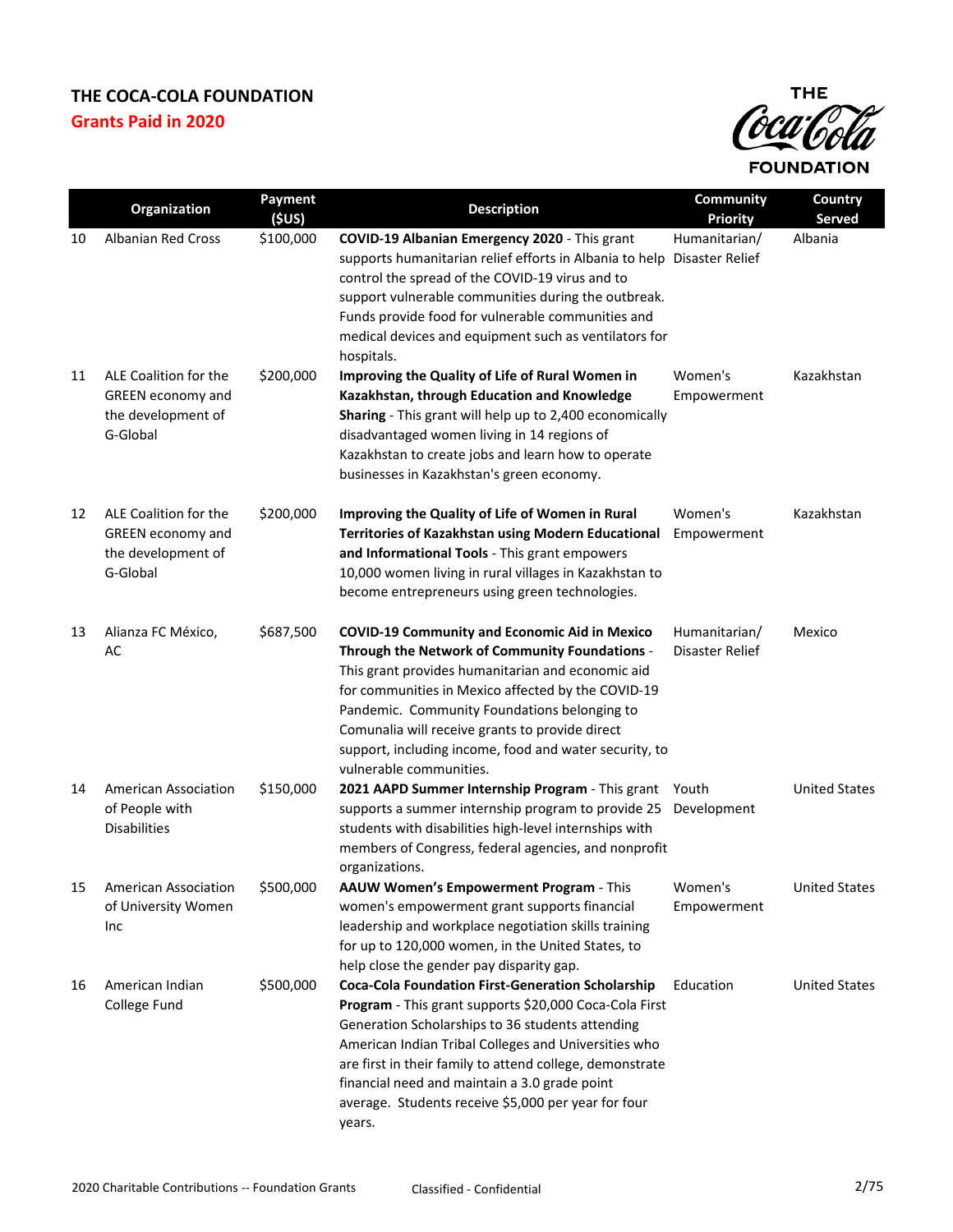

|    | Organization                                 | Payment<br>(5US) | <b>Description</b>                                                                                                                                                                                                                                                                                                                                                                                                                                                                              | <b>Community</b><br><b>Priority</b> | Country<br>Served    |
|----|----------------------------------------------|------------------|-------------------------------------------------------------------------------------------------------------------------------------------------------------------------------------------------------------------------------------------------------------------------------------------------------------------------------------------------------------------------------------------------------------------------------------------------------------------------------------------------|-------------------------------------|----------------------|
| 17 | American National<br><b>Red Cross</b>        | \$500,000        | Annual Disaster Giving Program - This grant supports Humanitarian/<br>the Annual Disaster Giving Program of the American<br>Red Cross (ARC), providing essential pre-disaster<br>support that ensures quick and efficient response to<br>disasters.                                                                                                                                                                                                                                             | Disaster Relief                     | <b>United States</b> |
| 18 | American National<br><b>Red Cross</b>        | \$100,000        | Hurricane Laura Relief - This grant supports the<br>American Red Cross in providing shelter, meals, relief<br>supplies, health services and basic psychological<br>counseling for victims in Southwest Louisiana and East<br>Texas that were impacted by the landfall of Hurricane<br>Laura on August 27, 2020.                                                                                                                                                                                 | Humanitarian/<br>Disaster Relief    | <b>United States</b> |
| 19 | <b>American National</b><br><b>Red Cross</b> | \$100,000        | Hurricane Sally and Tropical Storm Beta Relief - This<br>grant supports the American Red Cross in providing<br>shelter, meals, relief supplies, health services and<br>basic psychological counseling for victims in Alabama,<br>Georgia, Louisiana, Mississippi, Texas and Florida that<br>were impacted by the landfall of Hurricane Sally on<br>September 16, 2020 or Tropical Storm Beta on<br>September 21, 2020.                                                                          | Humanitarian/<br>Disaster Relief    | <b>United States</b> |
| 20 | <b>American National</b><br><b>Red Cross</b> | \$1,000,000      | IFRC, ICRC and ARC COVID-19 Relief Support - This<br>grant provides global COVID-19 emergency relief<br>support aimed at reducing loss of life while protecting<br>the safety, wellbeing and livelihoods of the most<br>vulnerable people. The grant provides \$500,000 of<br>funding to the American Red Cross (ARC), \$350,000 to<br>the International Federation of Red Cross and Red<br>Crescent Societies (IFRC), and \$150,000 to the<br>International Committee of the Red Cross (ICRC). | Humanitarian/<br>Disaster Relief    | <b>United States</b> |
| 21 | <b>American National</b><br><b>Red Cross</b> | \$18,458         | International Movement COVID Relief Support - This Humanitarian/<br>grant provides \$18,458 of matching funds to the<br>American Red Cross (ARC) to match donations made<br>by viewers to the International Movement of Red<br>Cross as part of the Coca Coca-Cola Music at Home<br>Series.                                                                                                                                                                                                     | Disaster Relief                     | <b>United States</b> |
| 22 | <b>American National</b><br><b>Red Cross</b> | \$100,000        | <b>Support for Myanmar in Response to COVID-19</b><br>Pandemic - This grant helps prevent and respond to<br>the spread of coronavirus among communities across<br>Myanmar through the purchase of personal<br>protective items and other medical supplies for use by<br>volunteers and healthcare providers. It also includes<br>the distribution of educational materials to vulnerable<br>communities.                                                                                        | Humanitarian/<br>Disaster Relief    | Myanmar              |
| 23 | American Online<br>Giving Foundation<br>Inc. | \$695,336        | April Payment: 2020 Matching Gifts Program - This<br>funds the April 2020 payment of our monthly<br>matching gifts obligation.                                                                                                                                                                                                                                                                                                                                                                  | Education                           | <b>United States</b> |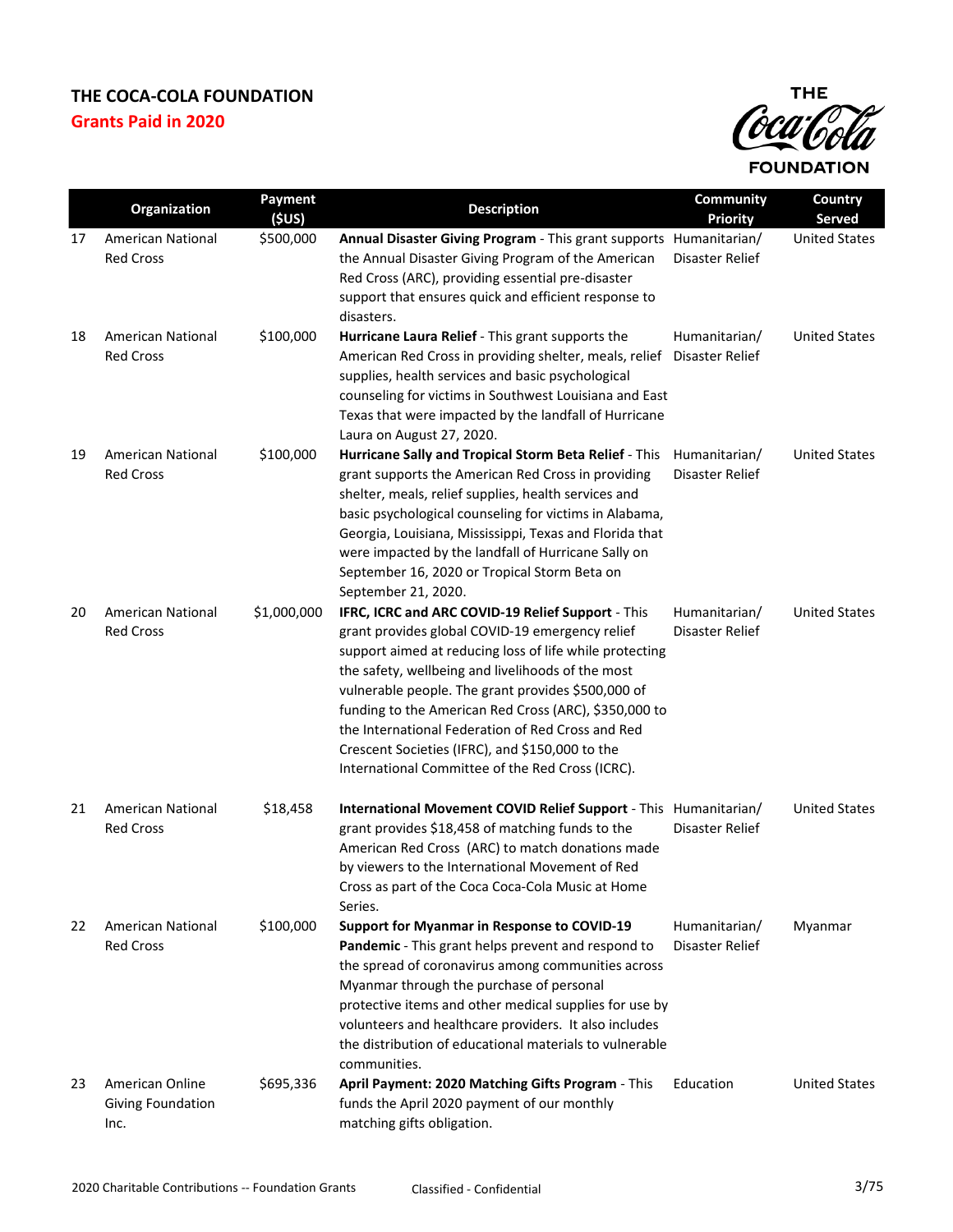

|    | Organization                                        | Payment<br>(SUS) | <b>Description</b>                                                                                                                                                                                                                                                                                                                                      | <b>Community</b><br><b>Priority</b> | Country<br>Served    |
|----|-----------------------------------------------------|------------------|---------------------------------------------------------------------------------------------------------------------------------------------------------------------------------------------------------------------------------------------------------------------------------------------------------------------------------------------------------|-------------------------------------|----------------------|
| 24 | American Online<br>Giving Foundation<br>Inc.        | \$396,507        | August Payment: 2020 Matching Gifts Program - This Education<br>funds the July 2020 payment of our monthly matching<br>gifts obligation.                                                                                                                                                                                                                |                                     | <b>United States</b> |
| 25 | American Online<br>Giving Foundation<br>Inc.        | \$763,036        | December Payment: 2020 Matching Gifts Program -<br>This funds the December 2020 payment of our<br>monthly matching gifts obligation.                                                                                                                                                                                                                    | Education                           | <b>United States</b> |
| 26 | American Online<br>Giving Foundation<br>Inc.        | \$446,154        | February Payment: 2020 Matching Gifts Program -<br>This funds the February 2020 payment of our monthly<br>matching gifts obligation.                                                                                                                                                                                                                    | Education                           | <b>United States</b> |
| 27 | American Online<br>Giving Foundation<br>Inc.        | \$1,422,555      | January Payment: 2020 Matching Gifts Program -<br>This funds the January 2020 payment of our monthly<br>matching gifts obligation.                                                                                                                                                                                                                      | Education                           | <b>United States</b> |
| 28 | American Online<br>Giving Foundation<br>Inc.        | \$489,379        | July Payment: 2020 Matching Gifts Program - This<br>funds the July 2020 payment of our monthly matching<br>gifts obligation.                                                                                                                                                                                                                            | Education                           | <b>United States</b> |
| 29 | American Online<br><b>Giving Foundation</b><br>Inc. | \$362,363        | June Payment: 2020 Matching Gifts Program - This<br>funds the June 2020 payment of our monthly<br>matching gifts obligation.                                                                                                                                                                                                                            | Education                           | <b>United States</b> |
| 30 | American Online<br>Giving Foundation<br>Inc.        | \$865,492        | March Payment: 2020 Matching Gifts Program - This Education<br>funds the March 2020 payment of our monthly<br>matching gifts obligation.                                                                                                                                                                                                                |                                     | <b>United States</b> |
| 31 | American Online<br><b>Giving Foundation</b><br>Inc. | \$498,753        | May Payment: 2020 Matching Gifts Program - This<br>funds the May 2020 payment of our monthly<br>matching gifts obligation.                                                                                                                                                                                                                              | Education                           | <b>United States</b> |
| 32 | American Online<br>Giving Foundation<br>Inc.        | \$586,964        | November Payment: 2020 Matching Gifts Program -<br>This funds the October 2020 payment of our monthly<br>matching gifts obligation.                                                                                                                                                                                                                     | Education                           | <b>United States</b> |
| 33 | American Online<br>Giving Foundation<br>Inc.        | \$431,641        | October Payment: 2020 Matching Gifts Program -<br>This funds the September 2020 payment of our<br>monthly matching gifts obligation.                                                                                                                                                                                                                    | Education                           | <b>United States</b> |
| 34 | American Online<br>Giving Foundation<br>Inc.        | \$398,556        | September Payment: 2020 Matching Gifts Program - Education<br>This funds the September 2020 payment of our<br>monthly matching gifts obligation.                                                                                                                                                                                                        |                                     | <b>United States</b> |
| 35 | Amref Health Africa<br>in Kenya                     | \$70,000         | <b>COVID-19 Response: Supporting Business Continuity</b><br>for Small Scale Businesses and the Re-opening of<br>Schools - This grant supports the development and<br>distribution of digital content to help provide COVID-<br>19 prevention and control education to small scale<br>businesses, teachers, and traders in open air markets<br>in Kenya. | Humanitarian/<br>Disaster Relief    | Kenya                |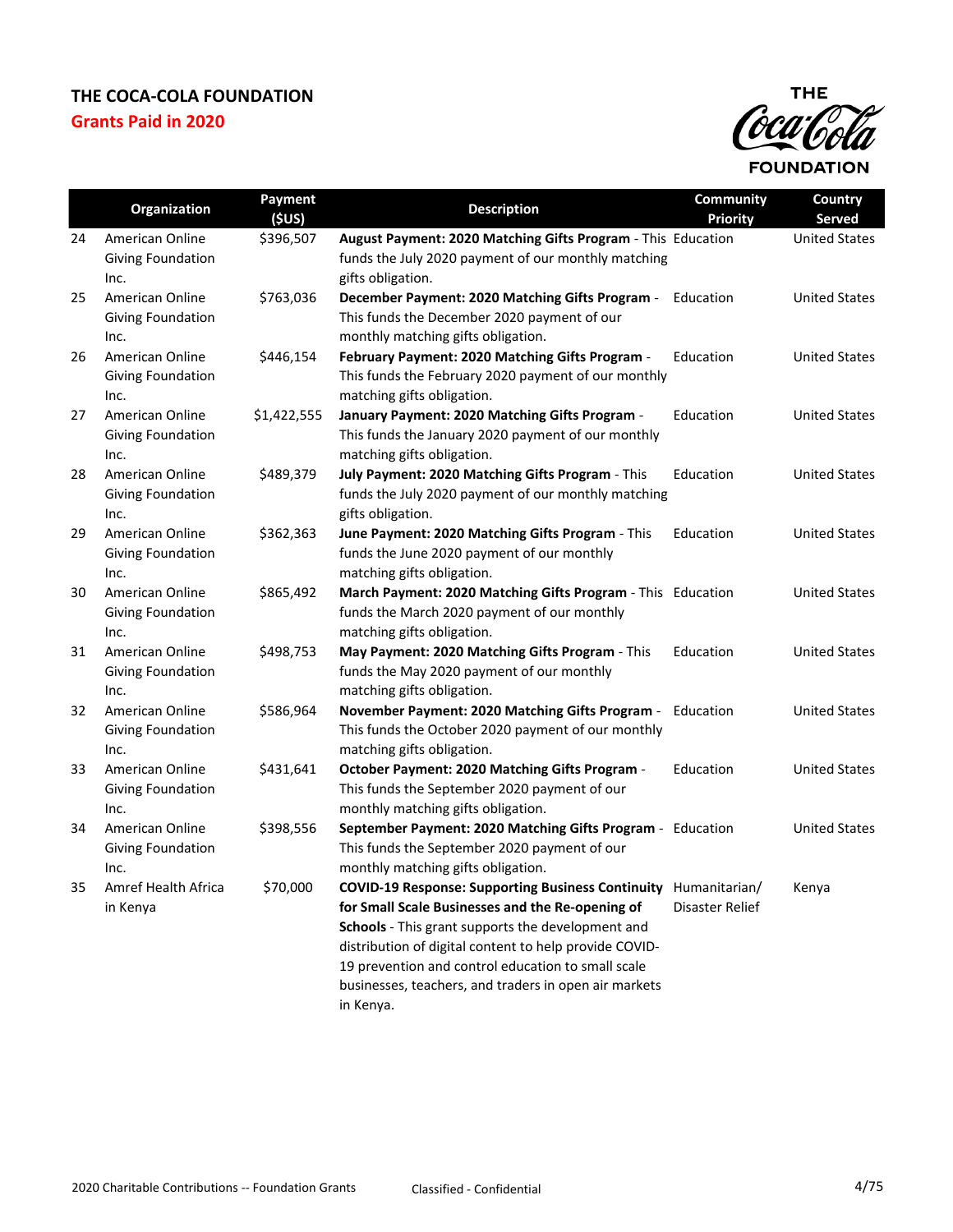

|    | Organization                                                                      | <b>Payment</b><br>(SUS) | <b>Description</b>                                                                                                                                                                                                                                                                                                                                                                                                                                                                                                                                                                          | Community<br><b>Priority</b>     | <b>Country</b><br>Served |
|----|-----------------------------------------------------------------------------------|-------------------------|---------------------------------------------------------------------------------------------------------------------------------------------------------------------------------------------------------------------------------------------------------------------------------------------------------------------------------------------------------------------------------------------------------------------------------------------------------------------------------------------------------------------------------------------------------------------------------------------|----------------------------------|--------------------------|
| 36 | Amref Health Africa<br>in Kenya                                                   | \$175,000               | Integrated COVID-19 Epidemic Response in Slums<br>and Vulnerable Communities of Kenya - This grant<br>provides hygiene and infection prevention equipment<br>to community members and healthcare workers in<br>informal settlements and rural areas of Kenya. The<br>program mitigates exposure to COVID-19 through<br>hand washing stations and sanitizers for community<br>members and personal protective equipment for<br>healthcare workers.                                                                                                                                           | Humanitarian/<br>Disaster Relief | Kenya                    |
| 37 | Anacostia Watershed<br>Society                                                    | \$50,000                | Saturday Environmental Academy - This grant<br>continues support for environmental education and<br>outdoor recreation programs for K-8 grade students<br>from underserved communities in the Washington,<br>DC metropolitan region.                                                                                                                                                                                                                                                                                                                                                        | Environment -<br>Other           | <b>United States</b>     |
| 38 | Andrew J Young<br>Foundation Inc.                                                 | \$100,000               | Andrew J Young Foundation: Improving our<br><b>Community &amp; World</b> - This grant provides operational Improvement<br>support to assist four million people living in the<br>United States and the Caribbean with food, aid,<br>water, health and education.                                                                                                                                                                                                                                                                                                                            | Community                        | <b>United States</b>     |
| 39 | Anti-Defamation<br>League                                                         | \$50,000                | No Place for Hate® - This grant supports an anti-bias<br>education program, in high schools across the U.S.<br>that aims to improve school climate so all elementary,<br>middle, and high school students can learn in safe and<br>inclusive environments.                                                                                                                                                                                                                                                                                                                                  | Youth<br>Development             | <b>United States</b>     |
| 40 | Arizona State<br>University<br>Foundation for a New<br><b>American University</b> | \$50,000                | <b>ASU Coca-Cola First Generation College Scholarship</b><br><b>Program</b> - This grant establishes the Coca-Cola First<br>Generation College Scholarship program at Arizona<br>State University by awarding one year scholarships of<br>\$4,700 to ten students. Recipients must be first in<br>their families to attend college and have a minimum<br>3.0 cumulative grade point average. Scholarships will<br>be awarded to students with a total family income of<br>between \$57,500-\$80,000, an income level that is<br>just beyond the guidelines for federal grants and<br>loans. | Education                        | <b>United States</b>     |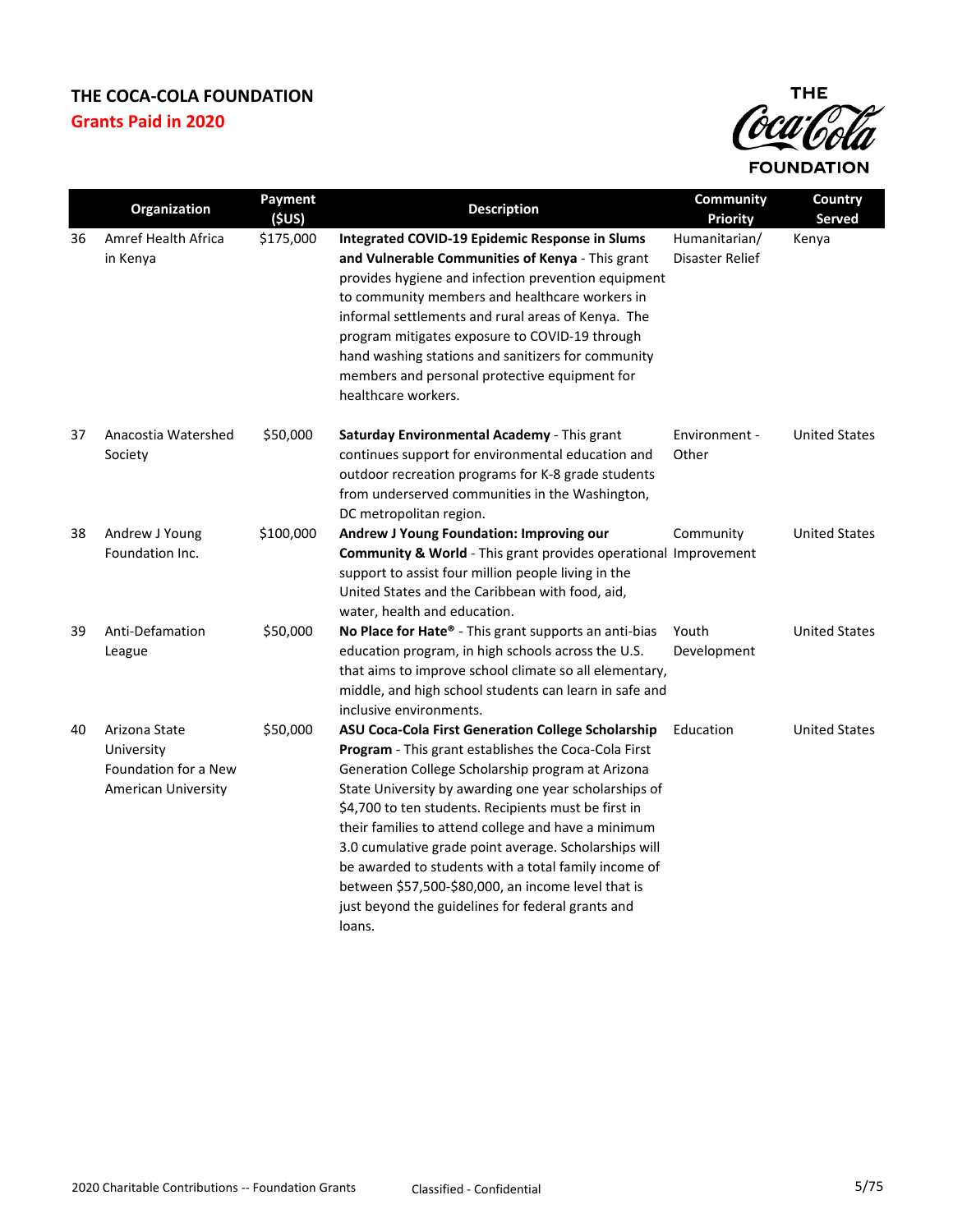

|    | <b>Organization</b>                                                      | Payment<br>(SUS) | <b>Description</b>                                                                                                                                                                                                                                                                                                                                                                                                                                                    | Community<br><b>Priority</b>     | Country<br>Served    |
|----|--------------------------------------------------------------------------|------------------|-----------------------------------------------------------------------------------------------------------------------------------------------------------------------------------------------------------------------------------------------------------------------------------------------------------------------------------------------------------------------------------------------------------------------------------------------------------------------|----------------------------------|----------------------|
| 41 | <b>ASAN Volunteers -</b><br>Youth Organization<br><b>Public Union</b>    | \$200,000        | Humanitarian Aid for Novel Coronavirus (COVID-19)<br>Pandemic Response in Azerbaijan - This grant<br>supports relief efforts in Azerbaijan aimed at<br>controlling the spread of the COVID-19 virus and<br>helping vulnerable community members during the<br>pandemic. The project includes community education<br>on the coronavirus; protective personal equipment<br>for healthcare workers; and essential food and<br>supplies for vulnerable community members. | Humanitarian/<br>Disaster Relief | Azerbaijan           |
| 42 | Ascend Foundation<br>Inc.                                                | \$25,000         | Pan Asian Executive Insight Women Forum<br>Sponsored by Coca Cola and Ascend - This women's<br>empowerment skills development grant trains 150<br>Pan-Asian women to develop business behaviors<br>necessary to advance business.                                                                                                                                                                                                                                     | Women's<br>Empowerment           | <b>United States</b> |
| 43 | Asian American Legal<br>Defense and<br><b>Education Fund</b>             | \$1,000,000      | Social Justice Support for Asian Americans - This<br>social justice grant supports advocacy for voting rights Advocacy<br>and civil rights for Asian Americans and Pacific<br>Islanders living in the United States.                                                                                                                                                                                                                                                  | Human Rights/                    | <b>United States</b> |
| 44 | <b>Asian Americans</b><br>Advancing Justice -<br><b>Asian Law Caucus</b> | \$100,000        | Social Justice for Asian Pacific Americans' Civil &<br>Voting Rights - This social justice grant funds voting<br>rights and civil rights advocacy efforts supporting<br>Asians, Asian Americans and Pacific Islanders being<br>harassed and criminalized due to the COVID-19 virus.                                                                                                                                                                                   | Human Rights/<br>Advocacy        | <b>United States</b> |
| 45 | Asian Americans<br>Advancing Justice -<br>Chicago                        | \$100,000        | Asian American Social Justice Initiative - COVID-19<br>Pandemic - This social justice grant funds voting rights Advocacy<br>and civil rights advocacy efforts supporting Asian,<br>Asian American and Pacific Islanders being harassed<br>and criminalized due to the COVID-19 virus.                                                                                                                                                                                 | Human Rights/                    | <b>United States</b> |
| 46 | Asian Americans<br>Advancing Justice -<br>AAJC Inc.                      | \$100,000        | Social Justice for Asian Pacific Americans' Civil &<br>Voting Rights - This social justice grant funds voting<br>rights and civil rights advocacy efforts supporting<br>Asians, Asian Americans and Pacific Islanders being<br>harassed and criminalized due to the COVID-19 virus.                                                                                                                                                                                   | Human Rights/<br>Advocacy        | <b>United States</b> |
| 47 | <b>Asian Americans</b><br><b>Advancing Justice</b><br>Atlanta Inc.       | \$100,000        | Social Justice for Asian Pacific Americans' Civil &<br>Voting Rights - This social justice grant funds voting<br>rights and civil rights advocacy efforts supporting<br>Asian, Asian American and Pacific Islanders being<br>harassed and criminalized due to the COVID-19 virus.                                                                                                                                                                                     | Human Rights/<br>Advocacy        | <b>United States</b> |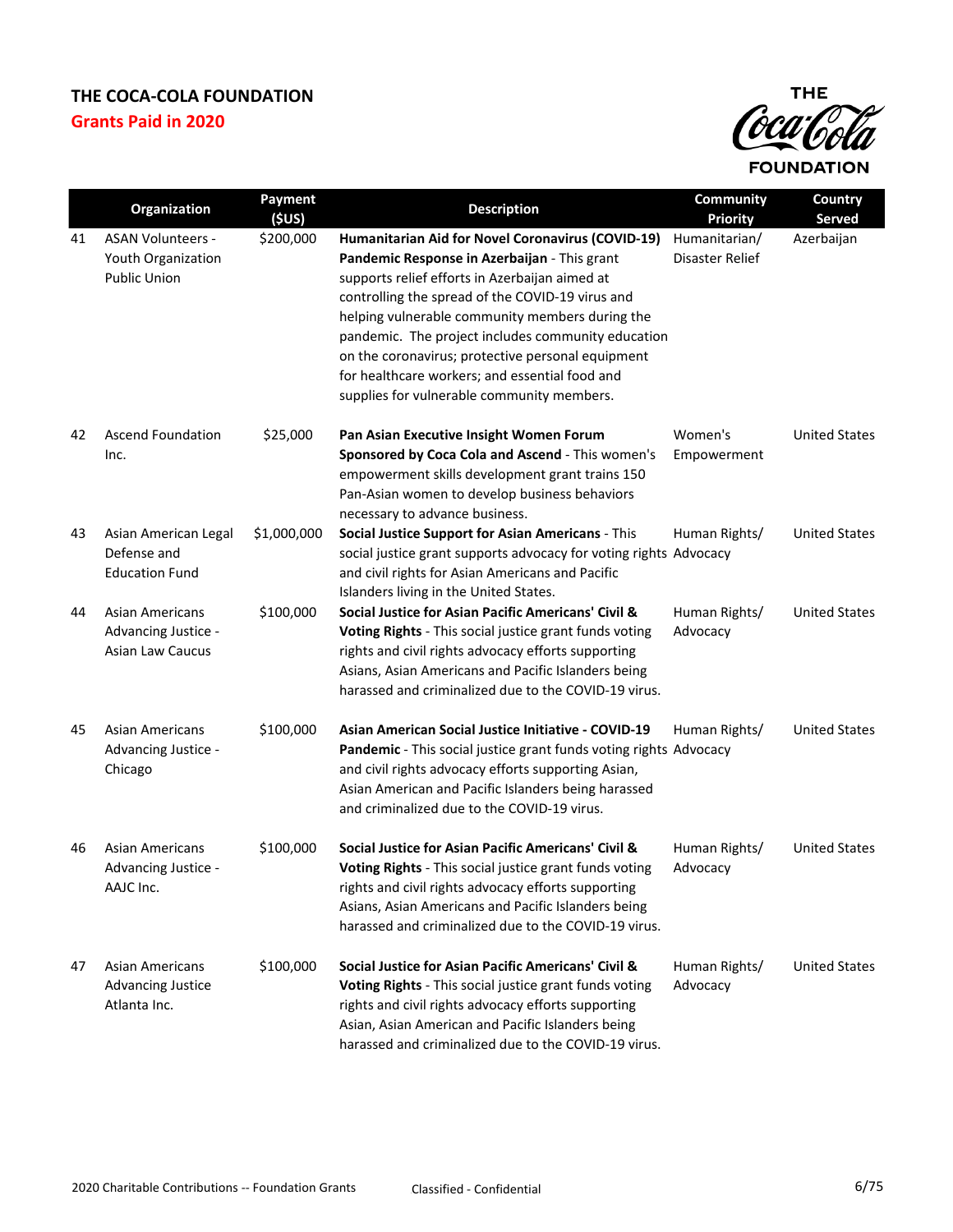

|    | <b>Organization</b>                                                               | Payment<br>(SUS) | <b>Description</b>                                                                                                                                                                                                                                                                                                                                                                                                                                                                                                                                                                                                                                                              | <b>Community</b><br><b>Priority</b> | Country<br>Served    |
|----|-----------------------------------------------------------------------------------|------------------|---------------------------------------------------------------------------------------------------------------------------------------------------------------------------------------------------------------------------------------------------------------------------------------------------------------------------------------------------------------------------------------------------------------------------------------------------------------------------------------------------------------------------------------------------------------------------------------------------------------------------------------------------------------------------------|-------------------------------------|----------------------|
| 48 | Asian Americans<br>Advancing Justice Los<br>Angeles                               | \$100,000        | Social Justice for Asian Pacific Americans' Civil &<br>Voting Rights - This social justice grant funds voting<br>rights and civil rights advocacy efforts supporting<br>Asians, Asian Americans and Pacific Islanders being<br>harassed and criminalized due to the COVID-19 virus.                                                                                                                                                                                                                                                                                                                                                                                             | Human Rights/<br>Advocacy           | <b>United States</b> |
| 49 | Asian and Pacific<br>Islander American<br>Scholarship Fund                        | \$250,000        | Asian and Pacific Islander American Scholarship<br>Fund (APIASF)/Coca-Cola First Generation College<br>Scholarship Program - This grant supports one-time<br>\$2,500 Coca-Cola First Generation College<br>Scholarships to 216 students attending four-year<br>colleges and universities, and provides two-year Coca-<br>Cola First Generation College Scholarships of \$5,000<br>to 72 students attending community colleges.<br>Scholarships are awarded to students of Asian or<br>Pacific Islander ethnicity, who are first in their families<br>to attend college, have demonstrated financial need<br>and maintain a 2.8 grade point average.                             | Education                           | <b>United States</b> |
| 50 | <b>Asian Pacific</b><br>American Institute<br>for Congressional<br><b>Studies</b> | \$100,000        | APAICS 2020-21 Fellowship Program - This grant<br>continues support for a fellowship program which<br>provides two college students with nine-month<br>fellowships in a congressional office, federal agency or<br>non-profit organization in Washington, DC. Eligible<br>applicants must have completed at least a bachelor's<br>degree with good academic standing from an<br>accredited college or university; have a profound<br>interest in and desire to strengthen the voice and of<br>the Asian American and Pacific Islander community;<br>have a desire to work in the field of public policy or<br>government; and be a U.S. Citizen or legal permanent<br>resident. | Education                           | <b>United States</b> |
| 51 | <b>Asociacion Chelonia</b>                                                        | \$145,000        | Circular Seas - This grant supports a series of clean-up Recycling<br>efforts in ten Spanish marine reserves and protected<br>coastal areas, and one Portuguese marine reserve.<br>The project also uses beach clean-ups, outreach to<br>students and research projects to raise awareness of<br>the marine debris issue.                                                                                                                                                                                                                                                                                                                                                       |                                     | Portugal;<br>Spain   |
| 52 | Asociación Colmena<br>Juvenil                                                     | \$80,000         | Re.Crea Bolivia - This grant supports educational<br>efforts for children and waste collectors to increase<br>recycling and worker safety in Bolivia.                                                                                                                                                                                                                                                                                                                                                                                                                                                                                                                           | Recycling                           | <b>Bolivia</b>       |
| 53 | Associacio Cultural<br>per a la Cooperacio al<br>Desenvolupament<br>Azahara       | \$68,365         | PET Plastic Recycling in Guinea Conakry - A Project<br>for the Inclusion of Waste Pickers (Phase 1) - This<br>grant supports the establishment of a waste<br>collection system in Conakry, Guinea.                                                                                                                                                                                                                                                                                                                                                                                                                                                                              | Recycling                           | Guinea               |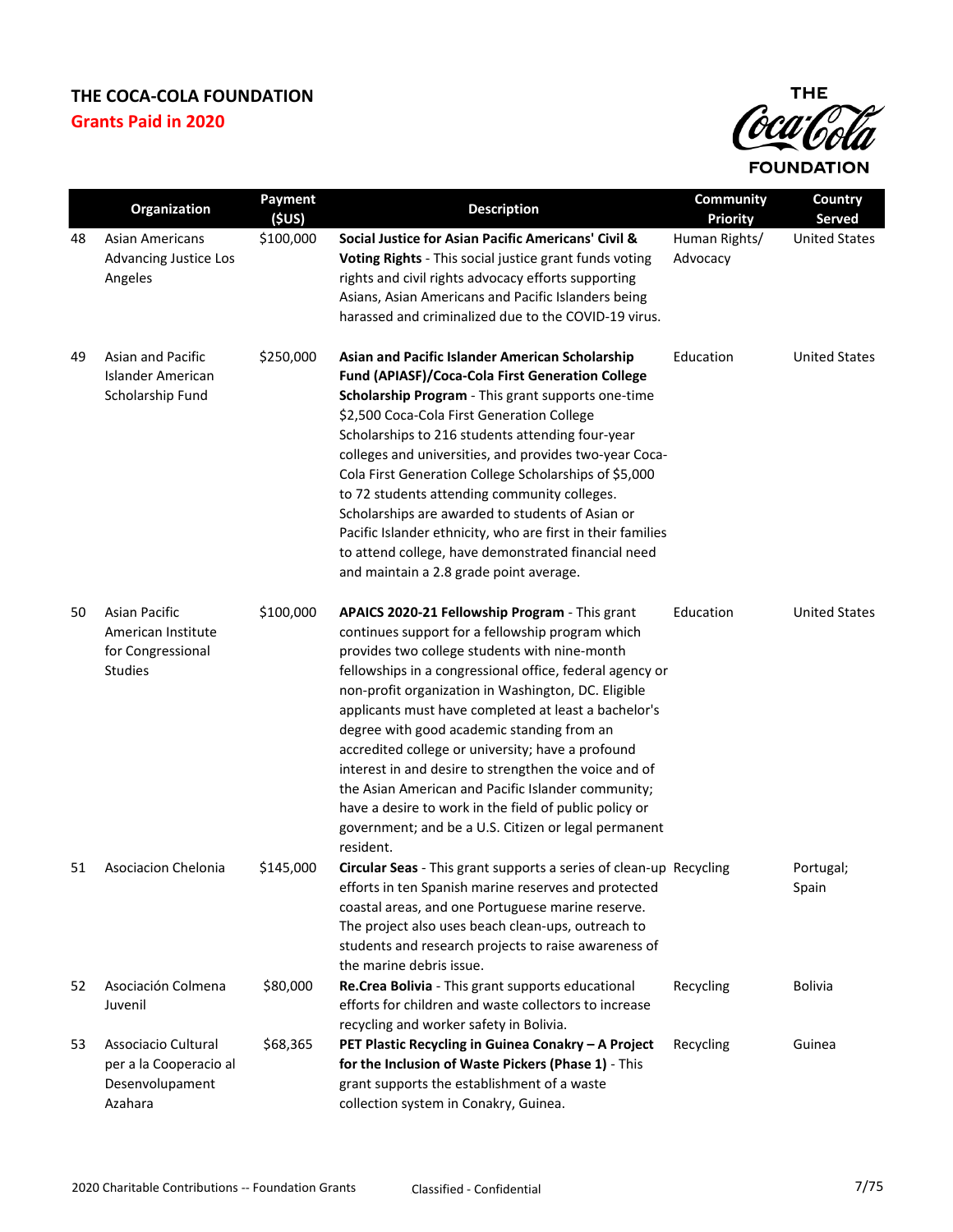

|    | Organization                                                               | Payment<br>(5US) | <b>Description</b>                                                                                                                                                                                                                                                                                                                                                                                                                             | Community<br><b>Priority</b>     | Country<br><b>Served</b> |
|----|----------------------------------------------------------------------------|------------------|------------------------------------------------------------------------------------------------------------------------------------------------------------------------------------------------------------------------------------------------------------------------------------------------------------------------------------------------------------------------------------------------------------------------------------------------|----------------------------------|--------------------------|
| 54 | Association of<br><b>Secondary Plastics</b><br>Recyclers<br>"RusVtorPlast" | \$265,000        | "Separate with Us": Zero Waste Beach in Krasnodar<br>Region - This grant supports awareness raising<br>activities and placement of 110 recycling bins<br>throughout the Krasnodar Region, the most popular<br>summer sea resort area in Russia.                                                                                                                                                                                                | Recycling                        | Russian<br>Federation    |
| 55 | Associazione<br>Ambientalista<br>Marevivo Onlus                            | \$150,000        | <b>BLUE ACTIVITIES 2 - This grant supports</b><br>environmental education efforts and cleanup<br>activities for students and teens in the Campania<br>Region of Italy.                                                                                                                                                                                                                                                                         | Recycling                        | Italy                    |
| 56 | Atlanta Community<br>Food Bank Inc.                                        | \$100,000        | COVID-19 Response - Atlanta Community Food Bank - Humanitarian/<br>This grant provides immediate funding to assist food<br>insecure families impacted by the COVID-19 virus.                                                                                                                                                                                                                                                                   | Disaster Relief                  | <b>United States</b>     |
| 57 | <b>Atlanta Community</b><br>Food Bank Inc.                                 | \$500,000        | Growing Healthy Futures: The \$50 Million Capital<br>Campaign for the Atlanta Community Food Bank -<br>This grant supports the Growing Healthy Futures: \$50<br>Million Capital Campaign to increase the capacity to<br>address food insecurity in the state of Georgia.                                                                                                                                                                       | Community<br>Improvement         | <b>United States</b>     |
| 58 | Atlanta Police<br>Foundation Inc.                                          | \$200,000        | <b>COVID-19 Response - Atlanta Police and Sanitation</b><br>Workers - This grant provides immediate funding to<br>test City of Atlanta police officers and sanitation<br>workers for the Covid-19 virus. It will also proivde<br>needed supplies at APF's At-Promise Center.                                                                                                                                                                   | Humanitarian/<br>Disaster Relief | <b>United States</b>     |
| 59 | Atlanta Police<br>Foundation Inc.                                          | \$1,000,000      | VISION SAFE ATLANTA: 2019-2021 Campaign -<br>@Promise Youth Center Support - This grant will<br>support youth crime prevention programs as a part of<br>the Vision Safe Atlanta: 2019-2021 Capital Campaign.<br>Funds will support the opening of two At-Promise<br>Youth Centers. The Youth Centers are designed to<br>divert non-violent juvenile offenders from the<br>Juvenile Justice System and to support overall youth<br>development. | Community<br>Improvement         | <b>United States</b>     |
| 60 | Atlanta Union<br><b>Mission Corporation</b>                                | \$250,000        | <b>Expanding and Enhancing Services to Women and</b><br>Children at the Ethel Street Shelter - This women's<br>empowerment grant assists 4,500 women to move<br>from homelessness to self-sufficiency through<br>vocational training and job placement.                                                                                                                                                                                        | Women's<br>Empowerment           | <b>United States</b>     |
| 61 | Atlanta Women's<br>Foundation Inc.                                         | \$300,000        | <b>Breaking Barriers, Building Women: Economic</b><br><b>Empowerment Program - This women's</b><br>empowerment grant educates 1,000 women living at<br>the federal poverty level in the Atlanta metropolitan<br>area.                                                                                                                                                                                                                          | Women's<br>Empowerment           | <b>United States</b>     |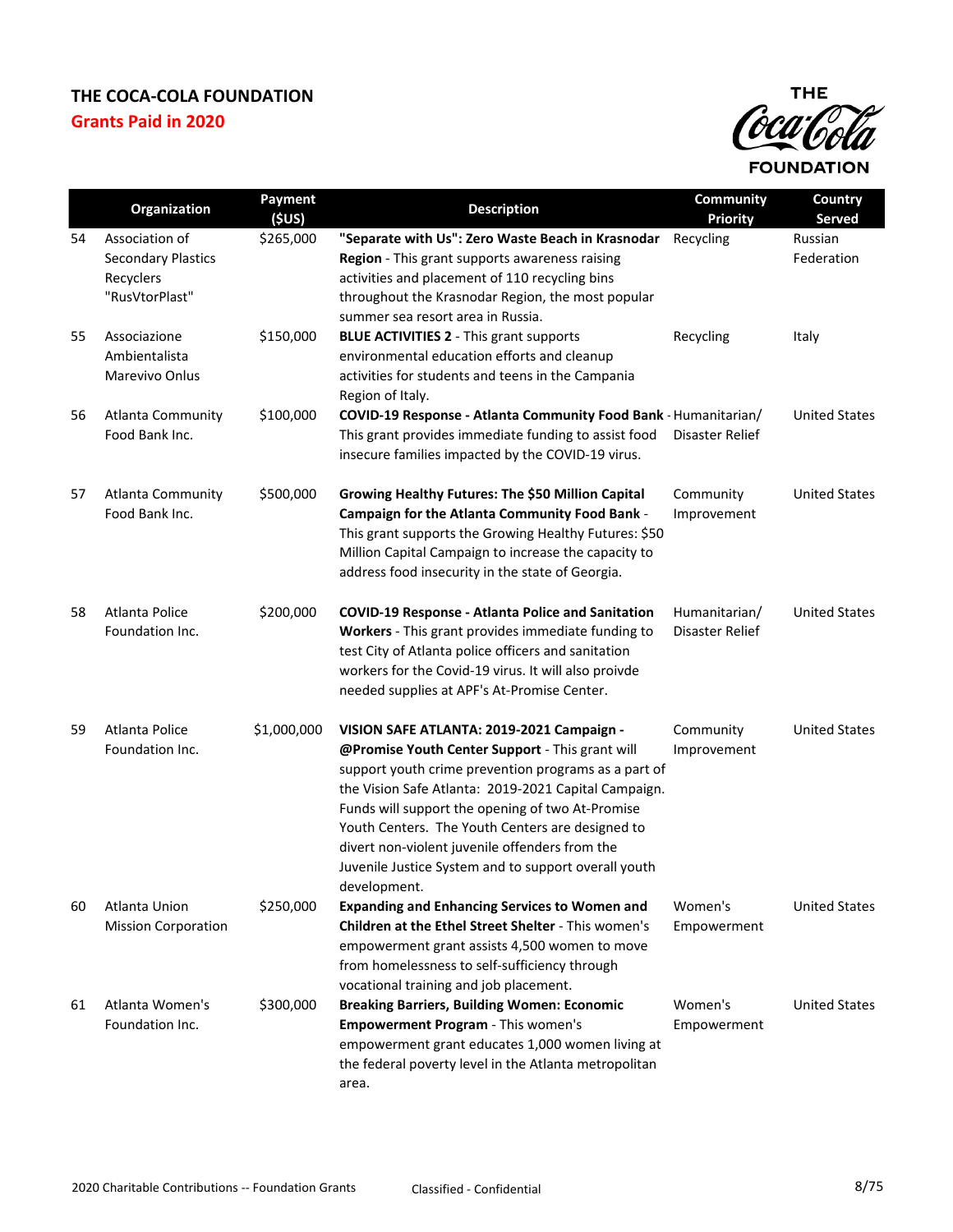

|    | Organization                                                                                                | Payment<br>(SUS) | <b>Description</b>                                                                                                                                                                                                                                                                                                                                                                                                                                                                                                                                                       | Community<br><b>Priority</b>     | Country<br><b>Served</b>                                                                                                                                                        |
|----|-------------------------------------------------------------------------------------------------------------|------------------|--------------------------------------------------------------------------------------------------------------------------------------------------------------------------------------------------------------------------------------------------------------------------------------------------------------------------------------------------------------------------------------------------------------------------------------------------------------------------------------------------------------------------------------------------------------------------|----------------------------------|---------------------------------------------------------------------------------------------------------------------------------------------------------------------------------|
| 62 | <b>Australian Red Cross</b><br>Society                                                                      | \$170,000        | <b>COVID Care Collective - Field Services Management</b><br>Systems Upgrade - This grant funds phone-based<br>support services provided to community members in<br>Australia during COVID-19. These services include well-<br>being checks and psychological first aid for socially<br>isolated people and those in quarantine.                                                                                                                                                                                                                                          | Humanitarian/<br>Disaster Relief | Australia                                                                                                                                                                       |
| 63 | Autonomous non-<br>profit organization of<br>information services<br>for alumni of<br>Business School No. 1 | \$150,000        | <b>Development of Business Competencies for Russian</b> Education<br><b>Youth: Career and Personal Growth - This grant</b><br>supports the development and implementation of an<br>online business and entrepreneurial education<br>program for up to 50,000 young adults ages 18 to 30<br>in Russia.                                                                                                                                                                                                                                                                    |                                  | Russian<br>Federation                                                                                                                                                           |
| 64 | Avina Americas Inc.                                                                                         | \$300,000        | Coca-Cola and Latitud R: Consolidating Inclusive<br>Recycling and its Contribution to the Circular<br>Economy in Latin America and the Caribbean - This<br>grant continues support for phase three of Latitud R<br>which transforms the socioeconomic situation of<br>recyclers and their families across Latin America.                                                                                                                                                                                                                                                 | Recycling                        | Argentina;<br>Bolivia; Brazil;<br>Chile;<br>Colombia;<br>Costa Rica;<br>Ecuador;<br>El Salvador;<br>Guatemala;<br>Mexico;<br>Panama;<br>Paraguay;<br>Peru                       |
| 65 | Avina Americas Inc.                                                                                         | \$500,000        | Contingency Plan for Grassroots Recyclers During the Humanitarian/<br>COVID-19 Emergency - This grant provides emergency Disaster Relief<br>assistance to private sector recyclers in 14 countries<br>in Latin America and the Caribbean during COVID-19:<br>Argentina, Bolivia, Brazil, Chile, Colombia, Dominican<br>Republic, Ecuador, El Salvador, Guatemala, Honduras,<br>Mexico, Nicaragua, Panama and Peru. It includes<br>financial assistance, personal protective equipment,<br>and food for recyclers who are disproportionately<br>impacted by the outbreak. |                                  | Argentina;<br>Bolivia; Brazil;<br>Chile;<br>Colombia;<br>Dominican<br>Republic;<br>Ecuador;<br>El Salvador;<br>Guatemala;<br>Honduras;<br>Mexico;<br>Nicaragua;<br>Panama; Peru |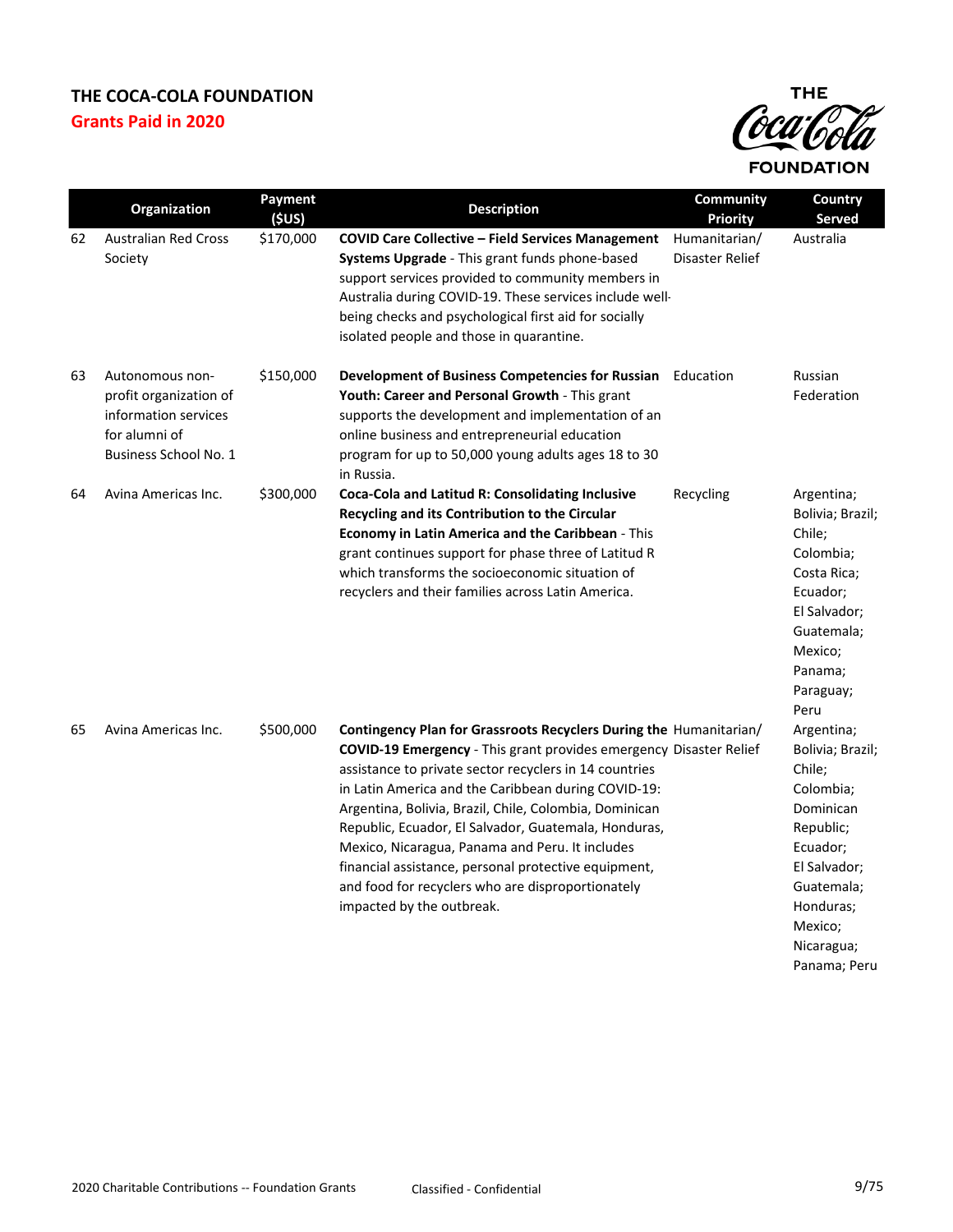

|    | Organization                            | Payment<br>(SUS) | <b>Description</b>                                                                                                                                                                                                                                                                                                                                                                       | <b>Community</b><br><b>Priority</b> | Country<br>Served  |
|----|-----------------------------------------|------------------|------------------------------------------------------------------------------------------------------------------------------------------------------------------------------------------------------------------------------------------------------------------------------------------------------------------------------------------------------------------------------------------|-------------------------------------|--------------------|
| 66 | Avina Americas Inc.                     | \$89,977         | <b>Improving Aquifer Recharge in the Biosphere</b><br>Reserve of Mbaracayú Forest - This grant supports<br>sustainable conservation of natural forests and water<br>sources in the Biosphere Reserve of Mbaracayú<br>Forest in Paraguay. The project focuses on soil<br>conservation, restoration, student education, and<br>conservation of forests and wetlands.                       | Water                               | Paraguay           |
| 67 | Avina Americas Inc.                     | \$66,036         | <b>Replenish - Sustainable Water Resources</b><br>Management in Lunarejo Valley, Uruguay - This<br>grant continues to support sustainable conservation<br>of natural forests and water sources in protected<br>areas of the Lunarejo Valley, Uruguay. The project<br>focuses on soil conservation, restoration, and<br>conservation of forest and wetlands.                              | Water                               | Uruguay            |
| 68 | <b>Bal Raksha Bharat</b>                | \$400,000        | <b>Humanitarian Assistance to Communities Affected</b><br>by Cyclone Amphan in West Bengal - This grant<br>provides emergency shelter and food support to<br>4,425 families in India who have been affected by<br>Cyclone Amphan. The cyclone killed 86 people,<br>damaged over one million households, knocked out<br>power supply in many areas, and displaced over<br>600,000 people. | Humanitarian/<br>Disaster Relief    | India              |
| 69 | <b>Bal Raksha Bharat</b>                | \$450,000        | <b>Humanitarian Assistance to Communities Affected</b><br>by Floods in Southern India - This grant provides<br>immediate assistance to 10,500 families that are<br>victims of recent flooding in Hyderabad. It provides<br>these families with shelter, food, and children's<br>educational materials. The program also provides<br>protective personal equipment for frontline workers. | Humanitarian/<br>Disaster Relief    | India              |
| 70 | Banco de Alimentos<br>Puerto Rico, Inc. | \$25,000         | Bringing Food to Forgotten Populations - This grant<br>provides emergency food assistance to vulnerable<br>populations in Puerto Rico that have been<br>disproportionately affected by the COVID-19<br>pandemic. The project assists low income and food<br>insecure communities by providing individuals with a<br>two-week supply of food twice per month for three<br>months.         | Humanitarian/<br>Disaster Relief    | <b>Puerto Rico</b> |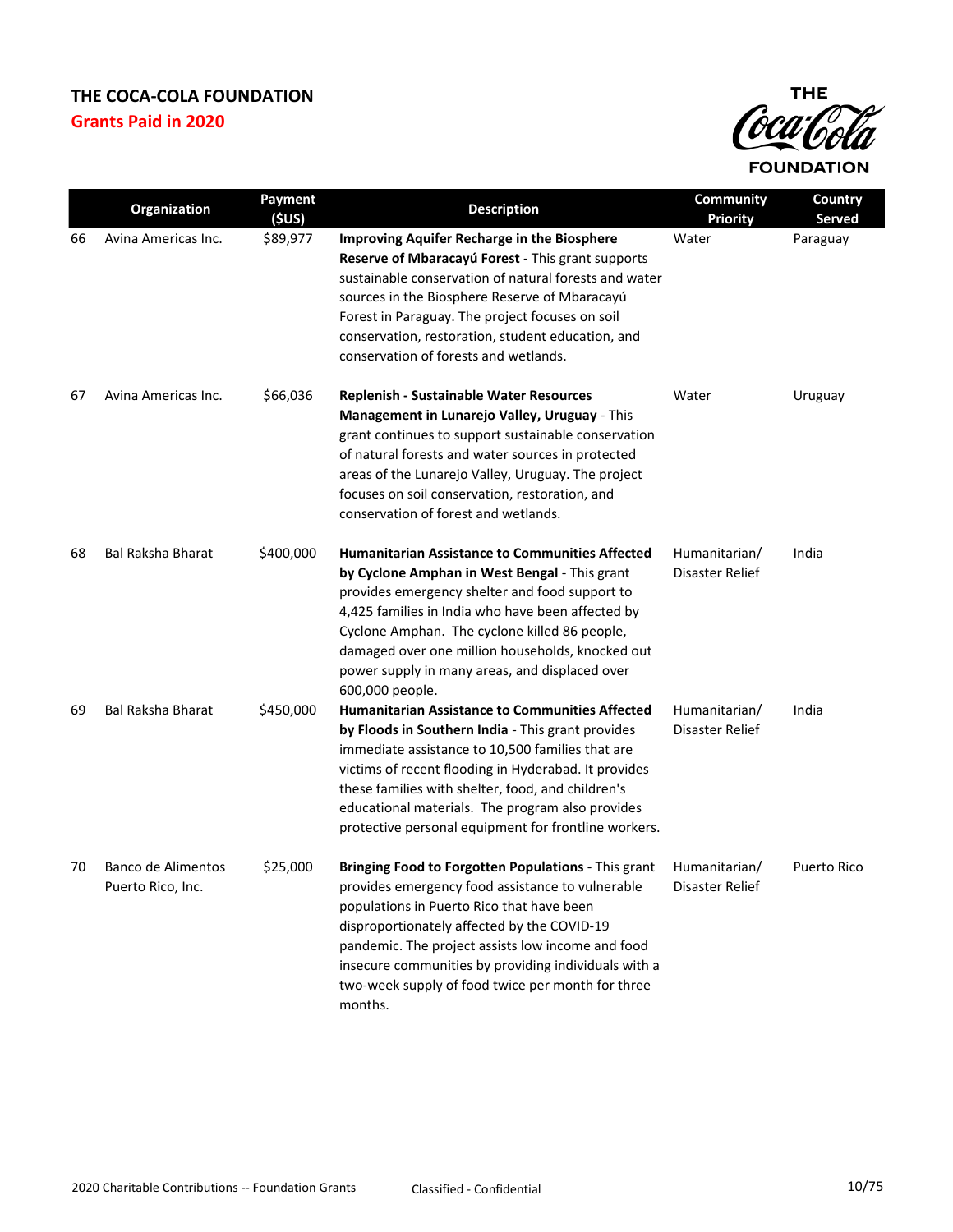

|    | Organization                                         | Payment<br>(\$US) | <b>Description</b>                                                                                                                                                                                                                                                                                                                                                                                                                | Community<br><b>Priority</b>     | Country<br><b>Served</b>                                 |
|----|------------------------------------------------------|-------------------|-----------------------------------------------------------------------------------------------------------------------------------------------------------------------------------------------------------------------------------------------------------------------------------------------------------------------------------------------------------------------------------------------------------------------------------|----------------------------------|----------------------------------------------------------|
| 71 | Baphalali Eswatini<br><b>Red Cross Society</b>       | \$100,000         | Red Cross Response to COVID-19 in Eswatini - This<br>grant supports urgent relief efforts in Swaziland to<br>contain the spread of the COVID-19 virus and provide<br>community health services. The project includes<br>public awareness campaigns; training for 200<br>volunteers; installation of community hand washing<br>facilities; and purchase of personal protective<br>equipment, isolation tents and medical supplies. | Humanitarian/<br>Disaster Relief | Swaziland                                                |
| 72 | <b>Barbados Red Cross</b><br>Society                 | \$40,000          | <b>Covid-19 Barbados Healthcare and Community</b><br>Support - This grant provides emergency assistance to Disaster Relief<br>vulnerable community members affected by the<br>coronavirus crisis in Barbados, Grenada, St. Kitts, and<br>St. Nevis. Support includes public awareness<br>campaigns, cash assistance to individuals, and the<br>distribution of basic necessities such as food and<br>hygiene items.               | Humanitarian/                    | Barbados;<br>Grenada;<br>Saint Kitts And<br><b>Nevis</b> |
| 73 | <b>Baywood Foundation</b>                            | \$98,925          | <b>Youth Information Communication and Technology</b><br>(ICT) Skills Acquisition Project (YISAP) - This grant<br>supports an entrepreneurship and vocational training<br>program for young adults ages 18-35 in Enugu<br>Nigeria.                                                                                                                                                                                                | Youth<br>Development             | Nigeria                                                  |
| 74 | <b>Belarus Red Cross</b>                             | \$100,000         | Coca-Cola Community Giving - COVID-19 - This grant Humanitarian/<br>supports COVID-19 humanitarian efforts to reduce<br>the spread of the virus in Belarus by providing needed<br>medical supplies to healthcare workers.                                                                                                                                                                                                         | Disaster Relief                  | <b>Belarus</b>                                           |
| 75 | Belgische Rode Kruis -<br>Croix Rouge de<br>Belgique | \$500,000         | COVID-19 Response in Belgium - This grant funds<br>COVID-19 relief efforts in Belgium by providing critical Disaster Relief<br>supplies such as personal protective equipment,<br>disinfectant supplies, and inflatable tents.                                                                                                                                                                                                    | Humanitarian/                    | <b>Belgium</b>                                           |
| 76 | <b>BG Be Active</b>                                  | \$57,246          | Partnership for a Waste Free and Beautiful Bulgaria<br>II - This grant promotes recycling in the cities of<br>Plovdiv, Varna, Silistra, Shumen, Aseonvgrad and<br>Rakovski, Bulgaria. The goal of the project is to lessen<br>littering in Bulgarian cities, increase separate<br>collection, improve recycling levels and improve<br>public spaces for healthy, debris free environments.                                        | Recycling                        | <b>Bulgaria</b>                                          |
| 77 | Bill Hillary & Chelsea<br><b>Clinton Foundation</b>  | \$250,000         | The Clinton Global Initiative & Clinton Endowment -<br>This grant will support the Clinton Global Initiative<br>and the Clinton Foundation Endowment, which works<br>to improve global health, economic development, and<br>climate change around the world.                                                                                                                                                                      | Economic<br>Development          | <b>United States</b>                                     |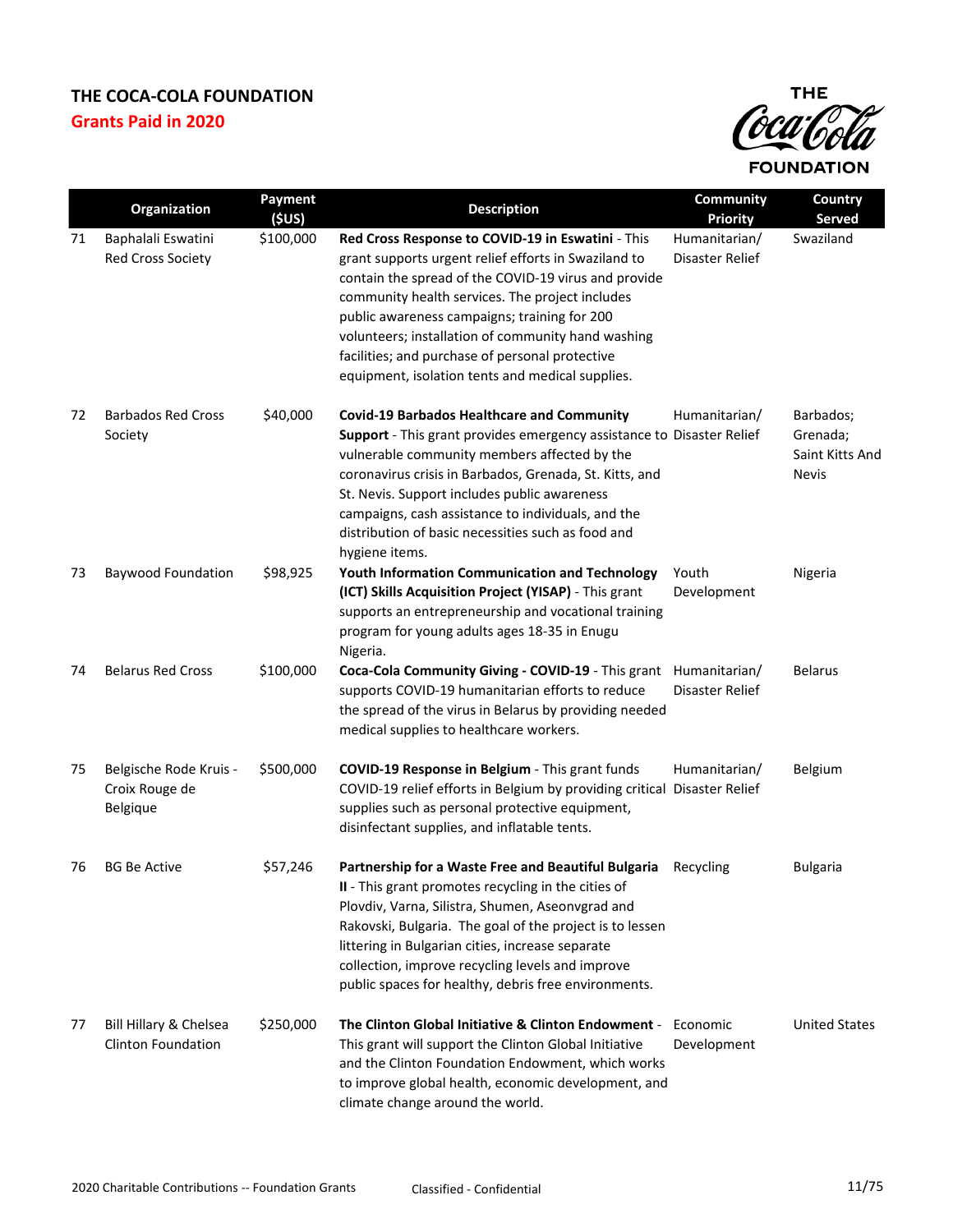

|    | Organization                                                | Payment<br>(\$US) | <b>Description</b>                                                                                                                                                                                                                                                                                                                                            | Community<br><b>Priority</b>     | Country<br>Served    |
|----|-------------------------------------------------------------|-------------------|---------------------------------------------------------------------------------------------------------------------------------------------------------------------------------------------------------------------------------------------------------------------------------------------------------------------------------------------------------------|----------------------------------|----------------------|
| 78 | <b>Black Men Teach</b>                                      | \$25,000          | Black Men Teach Recruitment - This grant supports<br>four paid internships in elementary classroom settings<br>for low-income Black male college students who are<br>interested in the profession of education. Each intern<br>works 12-15 hours per week for a full academic year<br>in a K-5 classroom.                                                     | Education                        | <b>United States</b> |
| 79 | Board of the<br>University of<br>Alabama                    | \$250,000         | Coca-Cola First Generation Scholars Program at The Education<br>University of Alabama - This grant continues support<br>for the Coca-Cola First Generation College Scholarship<br>Program by awarding \$20,000 scholarships (\$5,000<br>renewable up to 4 years) to 48 incoming freshmen<br>who are the first in their immediate family to attend<br>college. |                                  | <b>United States</b> |
| 80 | Bodossaki<br>Foundation                                     | \$100,000         | Emergency Relief COVID-19 Cyprus - This grant will<br>assist 7,000 healthcare workers and patients at the<br>Nicosia General Hospital in Cyprus by providing an<br>Intensive Medical Unit and Optical Patient Monitoring<br>System used to treat patients affected by the COVID-<br>19 virus.                                                                 | Humanitarian/<br>Disaster Relief | Cyprus               |
| 81 | Bodossaki<br>Foundation                                     | \$350,000         | Emergency Relief COVID-19 Greece - This grant<br>supports the national healthcare system in Athens,<br>Greece by providing funds to create two intensive<br>care units (ICU) to test and treat approximately<br>20,000 COVID-19 patients.                                                                                                                     | Humanitarian/<br>Disaster Relief | Greece               |
| 82 | Bodossaki<br>Foundation                                     | \$50,000          | Emergency Relief COVID-19 Malta - This grant will<br>help 8,000 residents of Malta by providing FFP3<br>masks with respirators to the national healthcare<br>system to support the fight against COVID-19.                                                                                                                                                    | Humanitarian/<br>Disaster Relief | Malta                |
| 83 | <b>Bonneville</b><br>Environmental<br>Foundation            | \$150,000         | Colorado River Basin Water Replenishment Program · Water<br>This project supports water conservation projects in<br>Arizona and Utah that benefit the Colorado River<br>Basin. These efforts help promote conservation and<br>stabilization of water levels in Lake Mead to benefit<br>all downstream users.                                                  |                                  | <b>United States</b> |
| 84 | <b>Botswana Red Cross</b><br>Society                        | \$50,000          | Food, Water and Hygiene Relief for Vulnerable<br>Populations During COVID-19 in Botswana - This<br>grant provides basic hygiene, food and nutritional<br>needs to 500 people living in the Kweneng District in<br>Botswana affected by the COVID-19 pandemic.                                                                                                 | Humanitarian/<br>Disaster Relief | <b>Botswana</b>      |
| 85 | Boys & Girls Club of<br>the Greater<br>Chippewa Valley Inc. | \$25,000          | Ultimate Journey - This grant supports an<br>environmental education program, created in<br>partnership with the National Park Service, that<br>incorporates a hands-on STEM curriculum, designed<br>for youth ages 9-13.                                                                                                                                     | Youth<br>Development             | <b>United States</b> |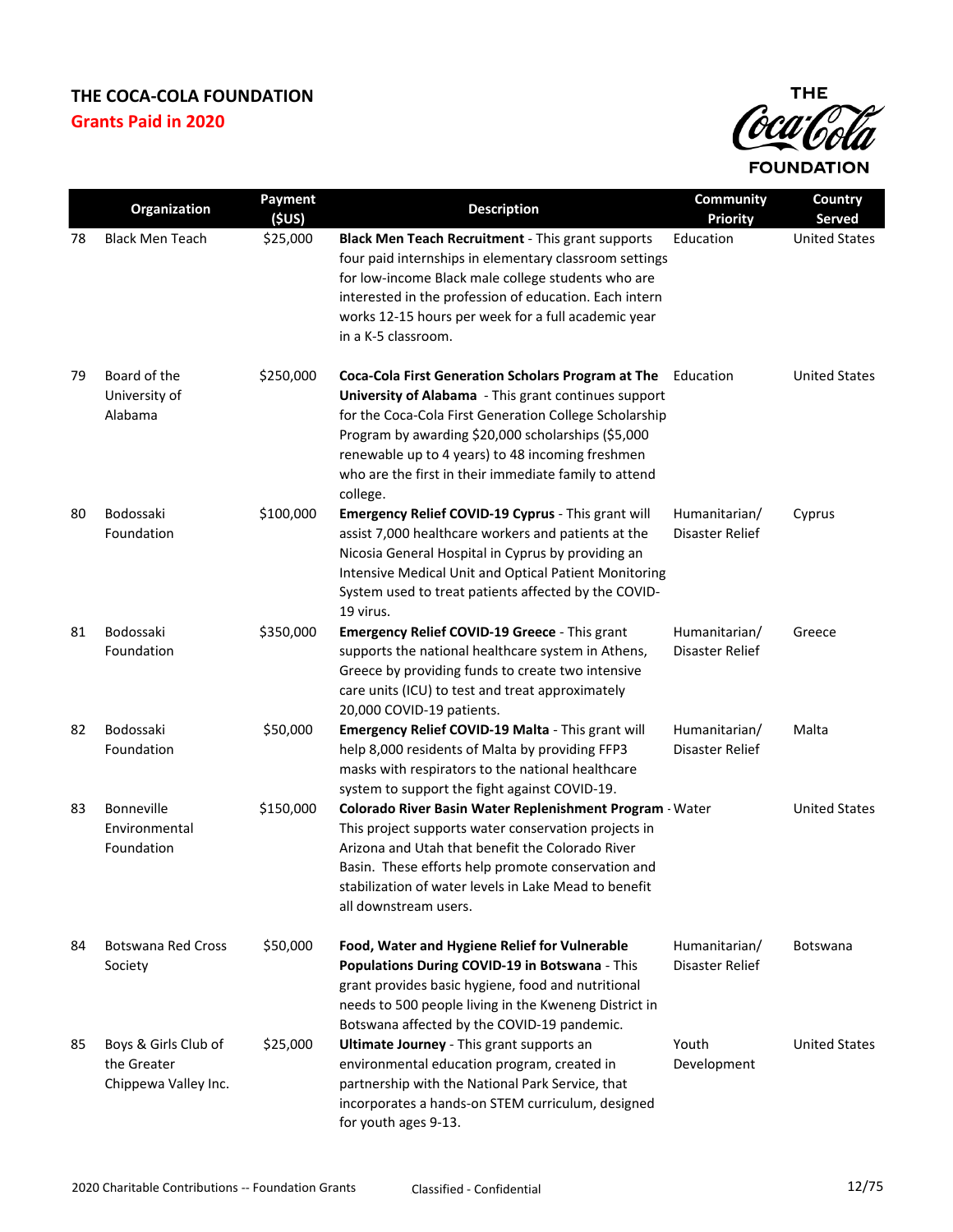

|    | Organization                                                            | Payment<br>(5US) | <b>Description</b>                                                                                                                                                                                                                                                                                                                                                                                                                                                        | Community<br><b>Priority</b>     | Country<br>Served    |
|----|-------------------------------------------------------------------------|------------------|---------------------------------------------------------------------------------------------------------------------------------------------------------------------------------------------------------------------------------------------------------------------------------------------------------------------------------------------------------------------------------------------------------------------------------------------------------------------------|----------------------------------|----------------------|
| 86 | Boys & Girls Clubs of<br>America                                        | \$5,000,000      | BGCA COVID-19 Response - This grant will support<br>emergency humanitarian relief efforts in response to<br>COVID-19. Funding will help immediately ensure<br>Clubs can continue critical response work for an<br>undetermined period of time and ready all Clubs (with<br>an emphasis on Clubs in Northern California,<br>Washington State (Seattle), New York City,<br>Washington, DC and Atlanta) who will soon emerge to<br>do the same within their own communities. | Humanitarian/<br>Disaster Relief | <b>United States</b> |
| 87 | Boys & Girls Clubs of<br><b>Greater Washington</b><br>Inc.              | \$50,000         | Empowering DC Metro Teens at BGCGW - This grant Youth<br>will support a leadership program for 200 youth ages<br>13-18 in the Greater Washington, DC area.                                                                                                                                                                                                                                                                                                                | Development                      | <b>United States</b> |
| 88 | Boys & Girls Clubs of<br>Southeast                                      | \$50,000         | <b>COVID-19 Emergency Relief-Youth Development</b><br>Programming - This grant supports the additional<br>recurring costs of operating youth programs in<br>adherence to COVID-19 requirements.                                                                                                                                                                                                                                                                           | Humanitarian/<br>Disaster Relief | <b>United States</b> |
| 89 | Boys and Girls Clubs<br>of Canada/Les<br>repaires jeunesse du<br>Canada | \$750,000        | Boys & Girls Clubs Canada COVID-19 Relief - This<br>grant will provide continued support to the most<br>vulnerable families by providing food for families and<br>Club employees who are struggling due to the health<br>crisis.                                                                                                                                                                                                                                          | Humanitarian/<br>Disaster Relief | Canada               |
| 90 | Boys and Girls Clubs<br>of Canada/Les<br>repaires jeunesse du<br>Canada | \$150,000        | Keystone 2020 - This grant supports a youth<br>development program for Canadian youth ages 13-18. Development<br>E-learning modules will focus on youth advocacy and<br>social entrepreneurship.                                                                                                                                                                                                                                                                          | Youth                            | Canada               |
| 91 | <b>BRAC</b>                                                             | \$149,956        | Pilot on Improving the Wellbeing of Waste-Workers<br>in Dhaka city - The grant supports efforts to improve<br>the lives and livelihoods of waste-workers in Dhaka<br>City, Bangladesh.                                                                                                                                                                                                                                                                                    | Recycling                        | Bangladesh           |
| 92 | <b>Bridges from School</b><br>to Work Inc.                              | \$25,000         | <b>Bridges from School to Work National Program</b><br>Support - This grant supports a job readiness and job<br>placement program for young adults with disabilities.                                                                                                                                                                                                                                                                                                     | Youth<br>Development             | <b>United States</b> |
| 93 | <b>Building Bridges</b><br>Across the River                             | \$50,000         | Skyland Workforce Center - This women's<br>empowerment workforce development grant<br>provides traininng for 240 marginalized women, living<br>in an area East of the Anacostia River, to build<br>marketable skills, overcome barriers to careers, and<br>secure and maintain living-wage employment or<br>businesses.                                                                                                                                                   | Women's<br>Empowerment           | <b>United States</b> |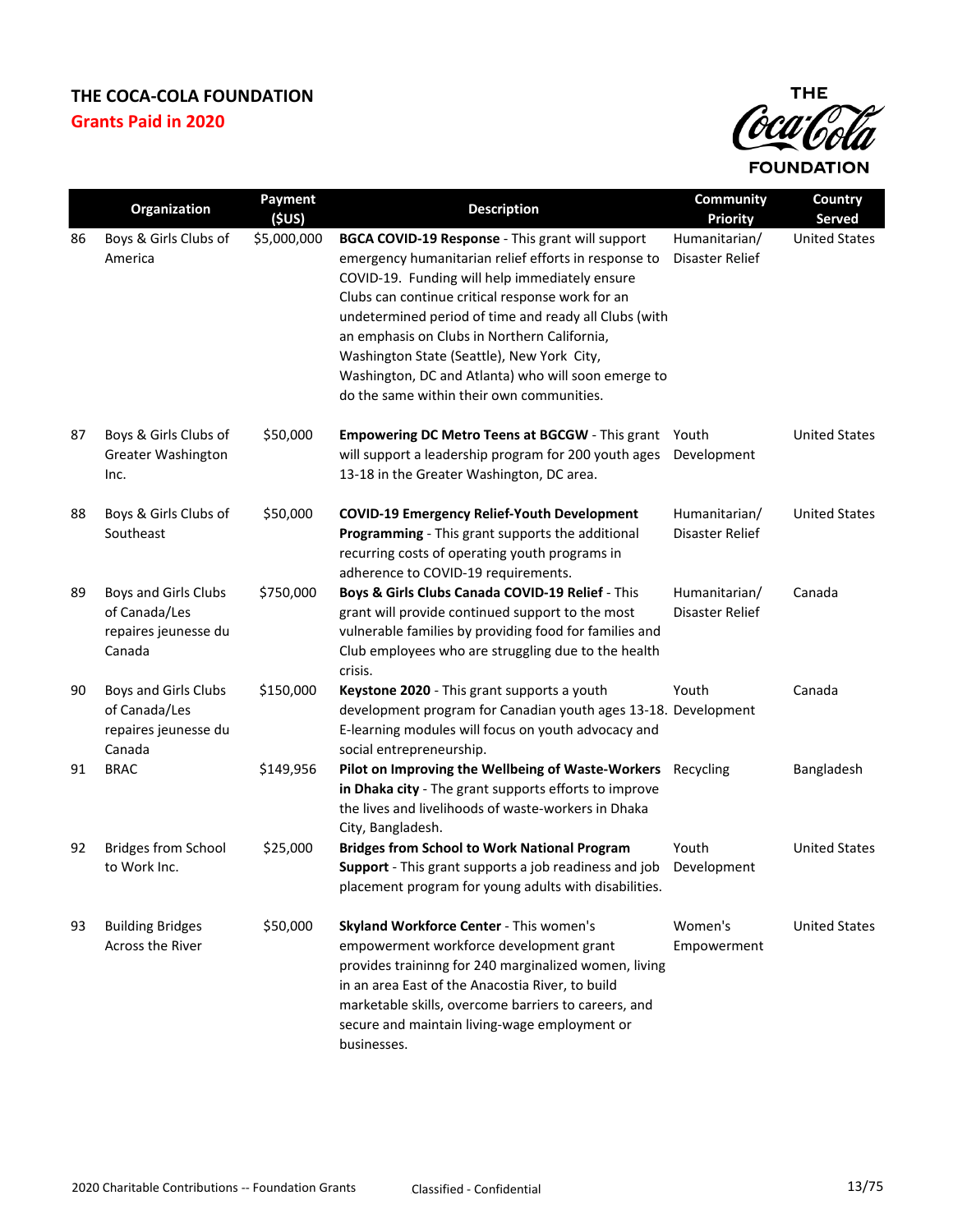

|    | Organization                                             | <b>Payment</b><br>(\$US) | <b>Description</b>                                                                                                                                                                                                                                                                                                                                                                                                                                                                                                                            | Community<br><b>Priority</b> | Country<br><b>Served</b> |
|----|----------------------------------------------------------|--------------------------|-----------------------------------------------------------------------------------------------------------------------------------------------------------------------------------------------------------------------------------------------------------------------------------------------------------------------------------------------------------------------------------------------------------------------------------------------------------------------------------------------------------------------------------------------|------------------------------|--------------------------|
| 94 | <b>Building Markets Ltd.</b>                             | \$431,779                | <b>Sustainable Marketplace Myanmar: Driving</b><br><b>Economic &amp; Environmental Sustainability by</b><br><b>Connecting Local SMEs to Markets and Capital - This</b><br>grant supports efforts to conduct 400 in-person<br>verification studies, train 200 small to medium-sized<br>businesses in the recycling industry, conduct 3 sector-<br>related research studies, implement match making<br>activities and launch 3 awareness raising events<br>promoting recycling among the general population of<br>Yangon and Mandalay, Myanmar. | Recycling                    | Myanmar                  |
| 95 | <b>Bulgarian Donors'</b><br>Forum                        | \$200,000                | United Against Covid-19 Emergency Response Fund - Humanitarian/<br>This grant supports "UNITED against COVID-19", a<br>special fund established by the Bulgarian Donors'<br>Forum to assist local non-profit organizations that are<br>helping communities impacted by the coronavirus<br>crises in Bulgaria. The fund focuses on assisting with<br>urgent immediate needs including food supplies,<br>medicines, protective measures, day care, medical<br>testing, and psychological support.                                               | Disaster Relief              | <b>Bulgaria</b>          |
| 96 | Bunmi Adedayo<br>Foundation                              | \$52,725                 | The Tech-Relevant Teacher Programme - This grant<br>funds teacher training and support for virtual learning<br>for students in 200 low-income schools in Nigeria who<br>are no longer receiving education because of the<br>closure of schools due to COVID-19.                                                                                                                                                                                                                                                                               | Education                    | Nigeria                  |
| 97 | C. T. and Octavia<br>Vivian Museum and<br>Archives       | \$10,000                 | Donation to the CT and Octavia Vivian Library - This Human Rights/<br>grant assists in preserving the personal papers of Civil Advocacy<br>Rights icon, the Reverend C. T. Vivian.                                                                                                                                                                                                                                                                                                                                                            |                              | <b>United States</b>     |
| 98 | California State<br>University Los<br>Angeles Foundation | \$50,000                 | First Generation Scholarships for the Honors College - Education<br>This grant continues support for the Coca-Cola First<br>Generation College Scholarship Program at California<br>State University, Los Angeles. It provides up to 50 one-<br>year scholarships of between \$1,000-\$2,000 per<br>student to students who are first in their family to<br>attend college and have demonstrated financial need.                                                                                                                              |                              | <b>United States</b>     |
| 99 | Camp Sunshine Inc.                                       | \$25,000                 | Camp Sunshine Family Camp Programs - This grant<br>supports the Family Camp Program to provide a<br>weekend retreat in the spring and fall for children<br>with cancer and their families.                                                                                                                                                                                                                                                                                                                                                    | Youth<br>Development         | <b>United States</b>     |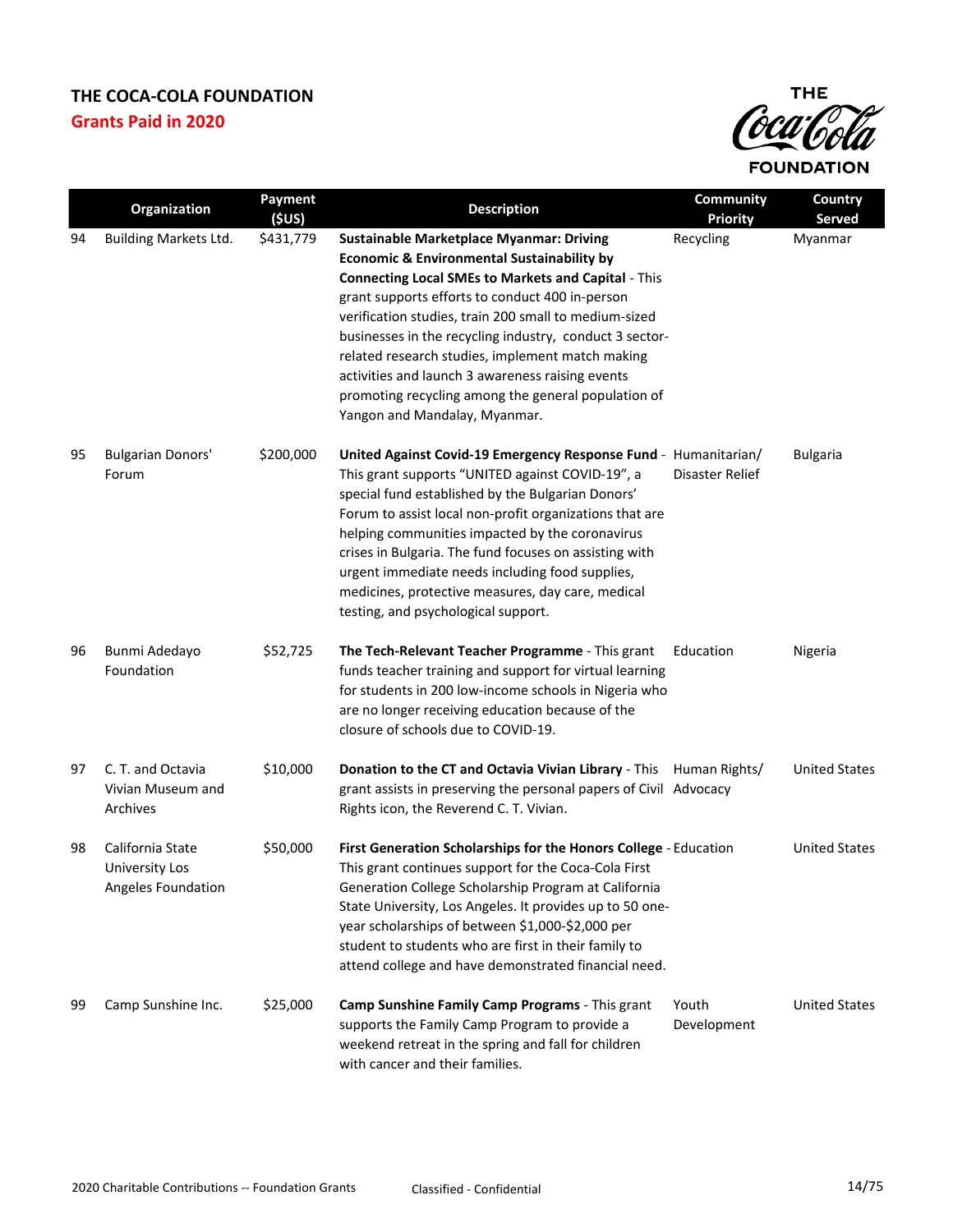

|     | Organization                                                               | Payment<br>(SUS) | <b>Description</b>                                                                                                                                                                                                                                                                                                                                                         | Community<br><b>Priority</b>     | Country<br><b>Served</b> |
|-----|----------------------------------------------------------------------------|------------------|----------------------------------------------------------------------------------------------------------------------------------------------------------------------------------------------------------------------------------------------------------------------------------------------------------------------------------------------------------------------------|----------------------------------|--------------------------|
| 100 | Camp Twin Lakes Inc.                                                       | \$25,000         | Camp Twin Lakes Youth Development Programs -<br>This grant provides year-round camp programs for<br>children with serious illnesses, disabilities, and life<br>challenges.                                                                                                                                                                                                 | Youth<br>Development             | <b>United States</b>     |
|     | 101 Canadian 4-H Council<br>/ Le Conseil des 4-H<br>du Canada              | \$30,000         | 4-H at Home Learning and Outreach Kits - Resources Youth<br>and support for families and youth at a critical time<br>in Canada. - This grant supports the At-Home<br>Learning and Outreach Kit Initiative to create<br>opportunities for youth, through hands-on,<br>experiential learning "projects in boxes", to be made<br>available within and beyond the 4-H program. | Development                      | Canada                   |
| 102 | <b>Care and Assistance</b><br>for Forced Migrants<br>(CAFOMI)              | \$30,000         | <b>Relief Support to Plastic Waste Collectors Affected</b><br>by COVID -19 Pandemic in Uganda - This grant<br>provides relief supplies to waste collectors in the<br>slums of Kampala, Wakiso and several district sites in<br>Uganda.                                                                                                                                     | Humanitarian/<br>Disaster Relief | Uganda                   |
|     | 103 CARE Peru                                                              | \$150,000        | <b>Electronic Food Vouchers for Coping with New</b><br><b>COVID-19 Challenges - This grant supports</b><br>humanitarian relief efforts for vulnerable<br>communities in Peru during the COVID-19 outbreak<br>by providing electronic food vouchers. These<br>vouchers fund nutrition and hydration needs for a five<br>member household for one week.                      | Humanitarian/<br>Disaster Relief | Peru                     |
| 104 | Caring for Military<br><b>Families The</b><br>Elizabeth Dole<br>Foundation | \$50,000         | 2021 Dole Caregiver Fellows - This grant will support<br>military caregivers who serve as advocates and<br>ambassadors in their communities and across the<br>nation.                                                                                                                                                                                                      | Community<br>Improvement         | <b>United States</b>     |
| 105 | Caritas Austria                                                            | \$250,000        | COVID - 19 Disaster Relief Emergency Aid in Austria - Humanitarian/<br>This grant provides humanitarian relief to vulnerable<br>populations impacted by the COVID-19 crisis in<br>Austria. Vunlerable populations receive financial<br>support to assist with basic needs, mortgage or rent<br>and education expenses.                                                     | Disaster Relief                  | Austria                  |
|     | 106 Caritas Manila Inc.                                                    | \$300,000        | <b>COVID-19 Emergency Food Aid - This grant supports</b><br>COVID-19 humanitarian relief efforts in the<br>Philippines, specifically San Juan, Mandaluyong,<br>Makati, Pasay and Manila. The project creates food<br>care packages to support a family of five for one<br>week.                                                                                            | Humanitarian/<br>Disaster Relief | Philippines              |
| 107 | Caritas Mexicana IAP                                                       | \$250,000        | Disaster Relief Program for Vulnerable Communities Humanitarian/<br>across Mexico Impacted by COVID-19 - This grant<br>supports humanitarian assistance for individuals<br>impacted by the COVID-19 crisis in Mexico. The<br>project provides food and delivers meals and sanitary<br>kits to vulnerable communities.                                                      | Disaster Relief                  | Mexico                   |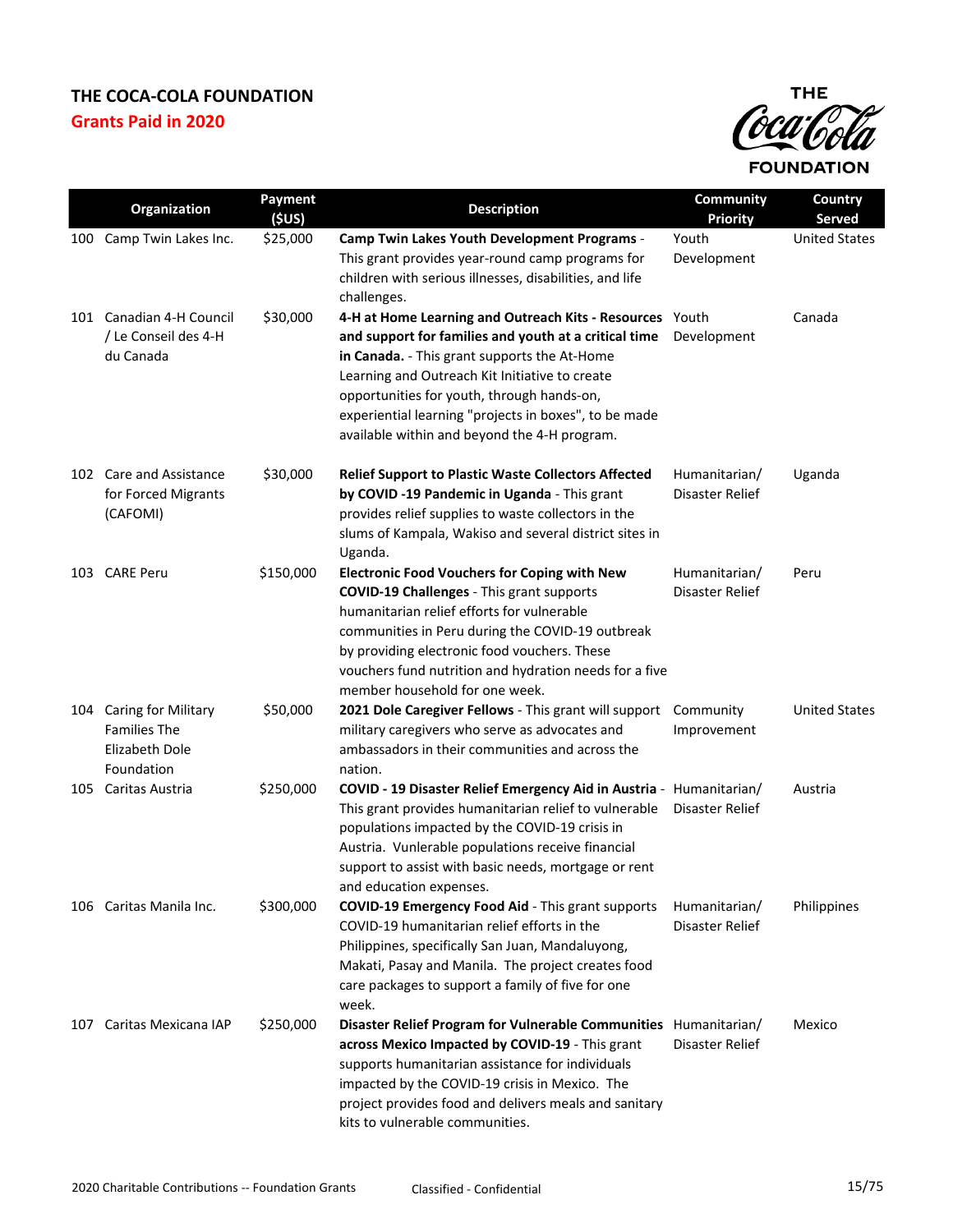

|     | Organization                                                     | Payment<br>(\$US) | <b>Description</b>                                                                                                                                                                                                                                                                                                                                                                                                                                                | Community<br><b>Priority</b>     | Country<br>Served       |
|-----|------------------------------------------------------------------|-------------------|-------------------------------------------------------------------------------------------------------------------------------------------------------------------------------------------------------------------------------------------------------------------------------------------------------------------------------------------------------------------------------------------------------------------------------------------------------------------|----------------------------------|-------------------------|
| 108 | Caritas Mexicana IAP                                             | \$149,000         | <b>Disaster Relief Program for Vulnerable Populations</b><br>across Mexico - Phase II - This grant provides<br>continued humanitarian assistance for individuals<br>impacted by the COVID-19 crisis in Mexico. The<br>project provides food and delivers meals and sanitary<br>kits to vulnerable communities.                                                                                                                                                    | Humanitarian/<br>Disaster Relief | Mexico                  |
| 109 | Cass Lake Area Food<br>Shelf                                     | \$25,000          | Cass Lake Food Shelf COVID Food Security - This<br>grant supports COVID-19 relief efforts to address food Disaster Relief<br>insecurity for 1,800 families of the Cass Lake<br>Community in rural Minnesota.                                                                                                                                                                                                                                                      | Humanitarian/                    | <b>United States</b>    |
| 110 | <b>CBCP Caritas Filipinas</b><br>Foundation, Inc.                | \$700,000         | <b>Emergency Assistance to Communities Affected by</b><br>Various Typhoons on Luzon Island, Philippines - This Disaster Relief<br>grant funds emergency food and essential supplies for<br>31,825 individuals in communities impacted by<br>Typoon Vamco and other recent typhoons in Luzon,<br>Philippines. Supplies include items such as solar or oil<br>lamps, sleeping mats, blankets, mosquito nets, basic<br>kitchenware, and jerry cans.                  | Humanitarian/                    | Philippines             |
|     | 111 CBCP Caritas Filipinas<br>Foundation, Inc.                   | \$150,000         | Emergency Assistance to the People Affected by Taal Humanitarian/<br>Volcano Eruption in Batangas and Cavite, Philippines Disaster Relief<br>- This grant will provide emergency supplies to 4,500<br>households that have been affected by the recent<br>eruption of the Taal Volcano in Bantangas and Cavite,<br>Philippines. The support will include non-food items<br>such as hygiene kits, basic kitchen supplies, cleaning<br>materials and sleeping kits. |                                  | Philippines             |
|     | 112 CCF Moldova-<br>Children,<br>Communities,<br><b>Families</b> | \$100,000         | Moldova Covid 19 Disaster Relief Response - This<br>grant supports COVID-19 relief efforts by providing<br>medical equipment to four hospitals in Chisinau,<br>Maldova.                                                                                                                                                                                                                                                                                           | Humanitarian/<br>Disaster Relief | Moldova,<br>Republic of |
|     | 113 Center for Disaster<br>Philanthropy Inc.                     | \$2,000,000       | <b>COVID-19 Relief in Local Communities - This grant</b><br>supports the Center for Disaster Philanthropy's COVID- Disaster Relief<br>19 Response Fund. The Fund focuses on supporting<br>local nonprofit organizations working in areas of the<br>United States with high numbers of affected<br>individuals and organizations working with the most<br>vulnerable populations in these areas to help build<br>their capacity for response.                      | Humanitarian/                    | <b>United States</b>    |
|     | 114 Center for<br>Employment<br>Opportunities Inc.               | \$75,000          | Credible Messenger Initiative (CMI) - This grant will<br>support comprehensive employment services<br>exclusively for young adults ages 18-25 who have<br>recently returned home from incarceration.                                                                                                                                                                                                                                                              | Youth<br>Development             | <b>United States</b>    |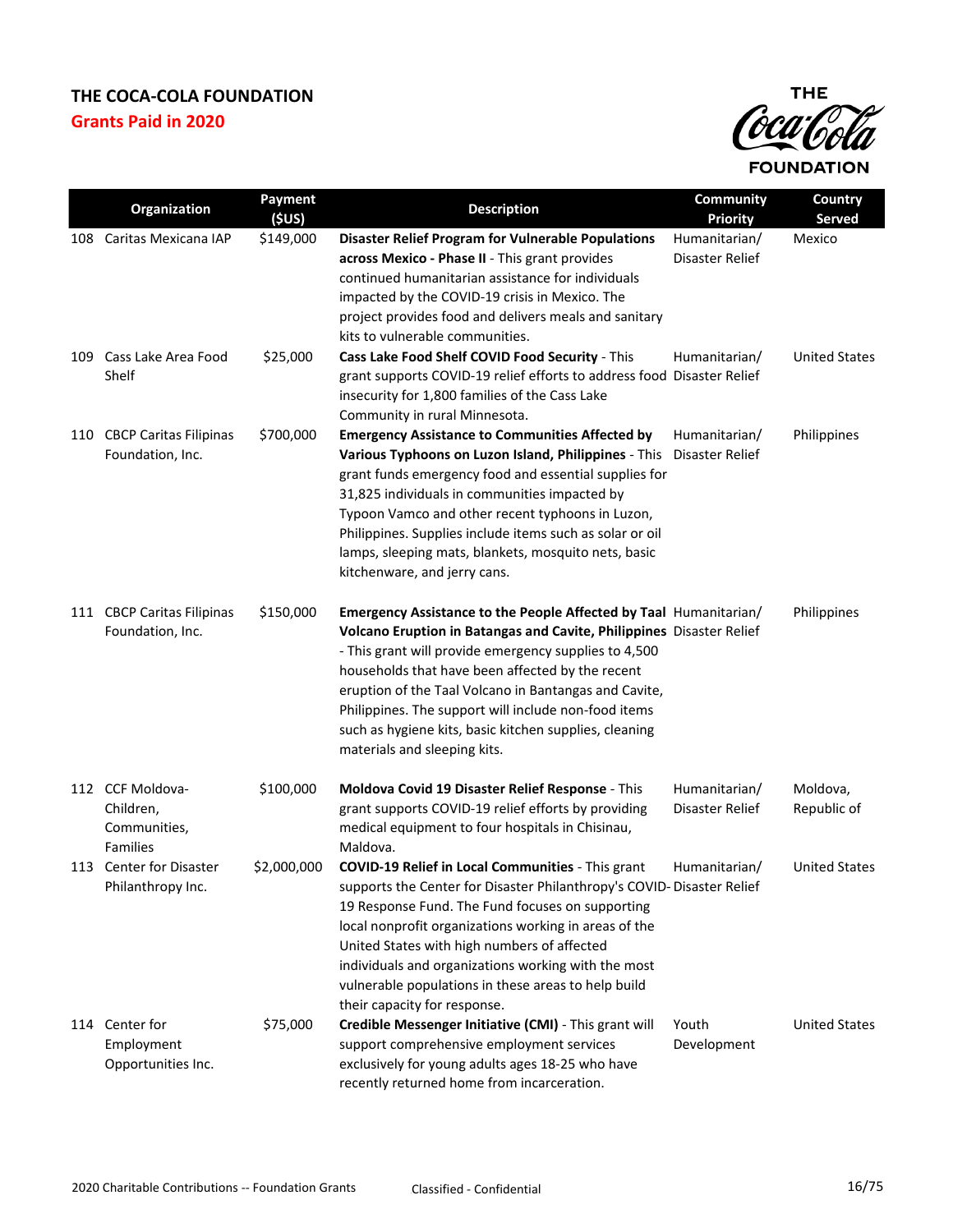

|     | <b>Organization</b>                                                                       | Payment<br>(5US) | <b>Description</b>                                                                                                                                                                                                                                                                                                                                                                                                                                                                                  | <b>Community</b><br><b>Priority</b> | Country<br><b>Served</b> |
|-----|-------------------------------------------------------------------------------------------|------------------|-----------------------------------------------------------------------------------------------------------------------------------------------------------------------------------------------------------------------------------------------------------------------------------------------------------------------------------------------------------------------------------------------------------------------------------------------------------------------------------------------------|-------------------------------------|--------------------------|
| 115 | Center for Research<br>and Sustainable<br>Development Nepal                               | \$150,000        | Recycler Saathi 2.0 - Waste PET Bottles Recollection<br>and Recycling in Nepal - This grant helps establish a<br>consortium of balers and collectors and raise<br>awareness on proper waste disposal in Chitwan,<br>Nepal.                                                                                                                                                                                                                                                                          | Recycling                           | Nepal                    |
|     | 116 Center for Research<br>and Sustainable<br>Development Nepal                           | \$150,000        | Waste Workers Emergency Relief Project - This grant Humanitarian/<br>supports COVID-19 humanitarian efforts in Nepal by<br>providing needed food, basic medical supplies and<br>awareness materials to waste workers and their<br>families.                                                                                                                                                                                                                                                         | Disaster Relief                     | Nepal                    |
| 117 | Center for the<br>Visually Impaired Inc.                                                  | \$50,000         | I See Myself Empowering Children Impacted by<br>Vision Loss from Birth through Graduation - This<br>grant will support a continuum of care, intervention,<br>and encouragement, starting with babies, toddlers<br>and pre-school children and continuing throughout<br>the school years with age-specific learning.                                                                                                                                                                                 | Youth<br>Development                | <b>United States</b>     |
|     | 118 Centre for Supporting<br>Green Development<br>(GreenHub)                              | \$108,610        | <b>Building a "Plastic Action Network" and Linkages</b><br>with Government, Local Business, Youth and<br>Women to Reduce- Reuse-Recycle (3Rs) Plastic<br>Waste in Vietnam - This grant supports the<br>establishment of a Plastic Action Network in Vietnam,<br>enhances community sanitation in Ha Long City,<br>increases community engagement through the<br>empowerment of 250 women waste pickers and<br>raises awareness to change behavior across<br>stakeholder groups and decision-makers. | Recycling                           | Vietnam                  |
| 119 | Centro Nacional de<br>Apoyo para<br>Contingencias<br>Epidemiológicas y<br>Desastres, A.C. | \$55,000         | Medical and Psychological Tele-assistance Program - Humanitarian/<br>This grant provides free basic medical support,<br>counseling and psychological care to individuals<br>during the COVID-19 pandemic in Mexico. The<br>services are open to everyone and are provided<br>virtually through CENACED's call center, mobile app,<br>and website.                                                                                                                                                   | Disaster Relief                     | Mexico                   |
|     | 120 Cesky cerveny kriz                                                                    | \$250,000        | Medical Ventilators and Other Equipment for COVID- Humanitarian/<br>19 Patients - This grant supports COVID-19 relief<br>efforts in the Czech Republic through the purchase of<br>20 ventilators for medical facilities. It also provides<br>medical supplies for Czech Red Cross branches during<br>the outbreak, including hospital beds, thermometers,<br>oximeters, and monitors.                                                                                                               | Disaster Relief                     | Czech<br>Republic        |
|     | 121 Cetamada                                                                              | \$52,906         | <b>Environmental Sustainability and Waste</b><br>Management - This grant supports the establishment<br>of recycling infrastructure and awareness raising<br>efforts in Vohilava and Mahavelou, Madagascar.                                                                                                                                                                                                                                                                                          | Recycling                           | Madagascar               |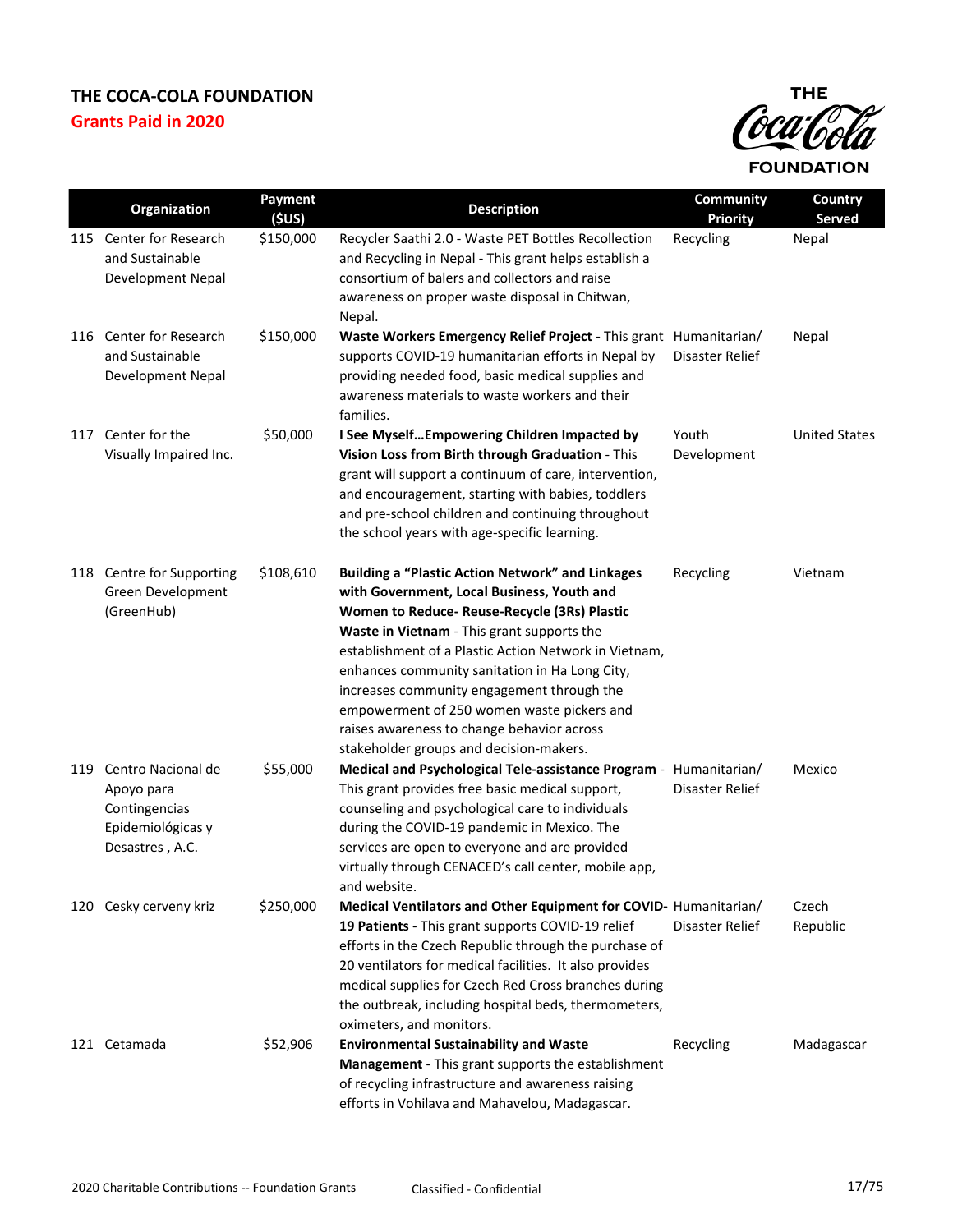

|     | Organization                                                                               | Payment<br>(SUS) | <b>Description</b>                                                                                                                                                                                                                                             | <b>Community</b><br><b>Priority</b> | Country<br><b>Served</b> |
|-----|--------------------------------------------------------------------------------------------|------------------|----------------------------------------------------------------------------------------------------------------------------------------------------------------------------------------------------------------------------------------------------------------|-------------------------------------|--------------------------|
|     | 122 Charitable<br>Organisation<br>"Foundation of Viktor<br>Pinchuk - Social<br>Initiative" | \$70,000         | "Summer Camp YOU Camp - Youth, Opportunities,<br>Unity" IV - This grant renews support of a summer<br>camp to empower 200 Ukrainian youth ages 16-25 to<br>change their communities and their country.                                                         | Youth<br>Development                | Ukraine                  |
| 123 | Chesapeake Bay<br>Foundation Inc.                                                          | \$25,000         | CBF's Learn Outside, Learn at Home Initiative - This<br>grant supports the Learn Outside, Learn at Home<br>program, which provides digital environmental<br>educational and social opportunities to students,<br>teachers and adults across the Bay watershed. | Environment -<br>Other              | <b>United States</b>     |
|     | 124 Children's Hospital<br>Foundation                                                      | \$100,000        | Support for Latvian Doctors due to Covid 19<br>Pandemic - This grant provides protective face shields Disaster Relief<br>for 3,500 healthcare workers in Latvia.                                                                                               | Humanitarian/                       | Latvia                   |
| 125 | <b>Childrens Miracle</b><br>Network                                                        | \$100,000        | <b>Empowering Young Leaders in a Changing World -</b><br>This grant supports a year-round program for 25,000<br>high school and college students, providing unique,<br>real-world experiences, mentors, and leadership<br>development.                         | Youth<br>Development                | <b>United States</b>     |
|     | 126 Childrens Museum of<br>Atlanta Inc.                                                    | \$50,000         | Family Free Days - This grant will provide<br>complimentary admission to the Children' Museum of<br>Atlanta's early learning resources to underserved<br>children ages 8 and under in Atlanta.                                                                 | Education                           | <b>United States</b>     |
| 127 | <b>Citizens for Backus</b><br>AB                                                           | \$25,000         | Backus Community Center Food and Meal Programs - Community<br>This grant will support a community meal and food<br>program to address food insecurities of residents of<br>Koochiching County, Minnesota.                                                      | Improvement                         | <b>United States</b>     |
|     | 128 City Parks Foundation<br>Inc.                                                          | \$50,000         | City Parks Learn - This grant supports the City Parks<br>Learn Program which provides underserved New York Other<br>City youth with school-day, afterschool, and summer<br>programming, as well as credit-bearing training and<br>paid internships.            | Environment -                       | <b>United States</b>     |
|     | 129 Ciudad Saludable                                                                       | \$150,000        | Do It for Them - COVID-19 Response for Peru - This<br>grant provides meals and personal protective<br>equipment for approximately 5,300 people living in<br>Lima, Peru, who have been impacted by the COVID-19<br>pandemic.                                    | Humanitarian/<br>Disaster Relief    | Peru                     |
|     | 130 Clayton State<br>University<br>Foundation Inc.                                         | \$665,000        | Coca-Cola First Generation College Scholars - This<br>grant provides Coca-Cola First Generation College<br>Scholarships to 70 deserving women and STEM<br>scholars.                                                                                            | Education                           | <b>United States</b>     |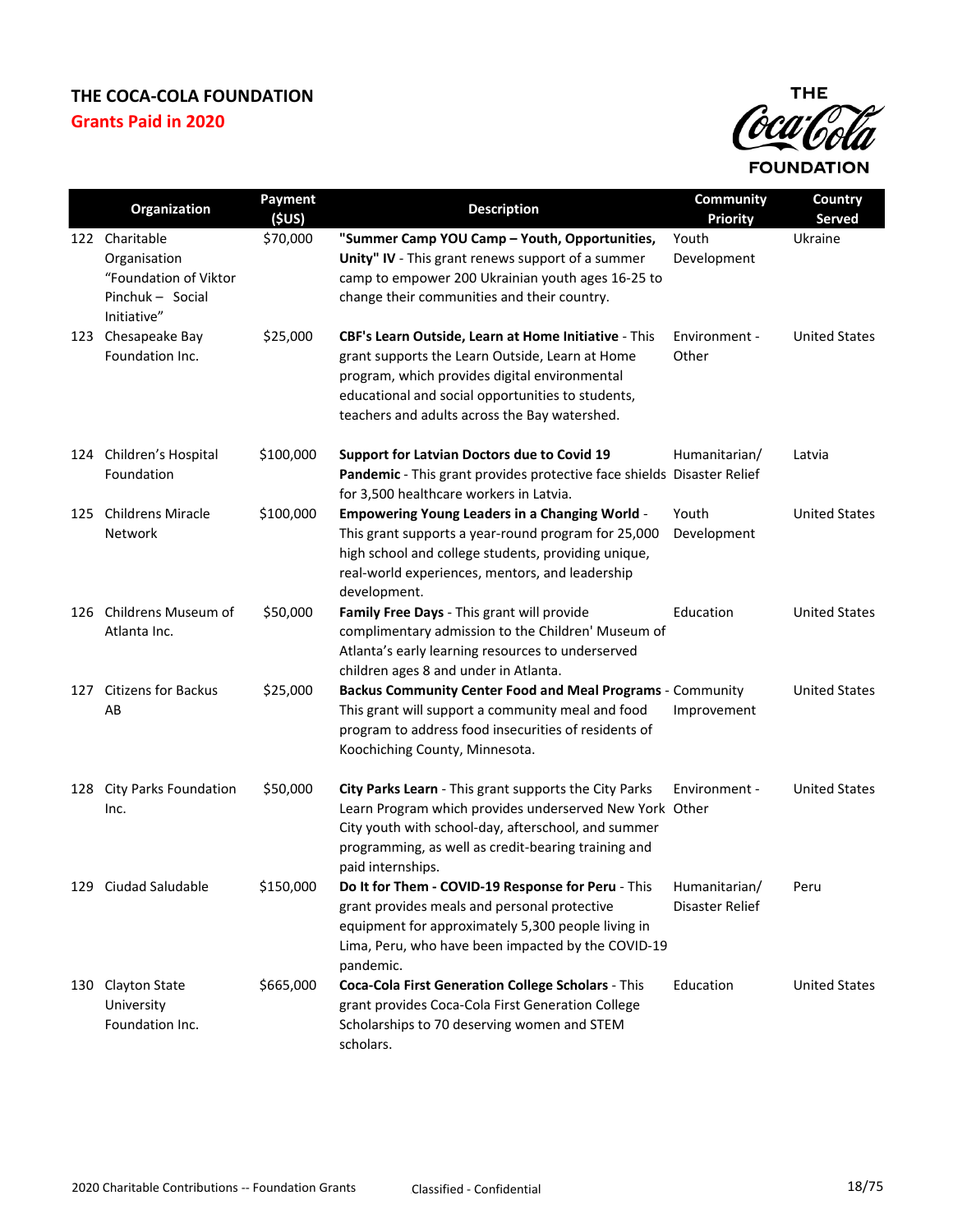

|     | Organization              | Payment            | <b>Description</b>                                                                                    | Community                    | Country                        |
|-----|---------------------------|--------------------|-------------------------------------------------------------------------------------------------------|------------------------------|--------------------------------|
| 131 | <b>Columbus State</b>     | (SUS)<br>\$250,000 | The William B. Turner Center for Servant Leadership                                                   | <b>Priority</b><br>Education | Served<br><b>United States</b> |
|     | University                |                    | <b>Endowment Fund at Columbus State University -</b>                                                  |                              |                                |
|     | Foundation Inc.           |                    | This grant establishes a \$1 million endowment fund to                                                |                              |                                |
|     |                           |                    | provide 10 students with \$1,000 study abroad                                                         |                              |                                |
|     |                           |                    | stipends each year, and provide unrestricted                                                          |                              |                                |
|     |                           |                    | operating funds for the Center for Servant Leadership.                                                |                              |                                |
|     |                           |                    | The funding supports the vision and mission of the                                                    |                              |                                |
|     |                           |                    | Center and facilitates its renaming in memory of its                                                  |                              |                                |
|     |                           |                    | founder and former Coca-Cola Company Board<br>Member, Mr. William B. Turner.                          |                              |                                |
|     |                           |                    |                                                                                                       |                              |                                |
|     | 132 Communities in        | \$155,000          | <b>COVID-19 Relief Efforts - This grant will support</b>                                              | Humanitarian/                | <b>United States</b>           |
|     | <b>Schools of Atlanta</b> |                    | COVID-19 humanitarian relief efforts by providing                                                     | Disaster Relief              |                                |
|     | Inc.                      |                    | basic nutritional and other needs to Communities in                                                   |                              |                                |
|     |                           |                    | Schools of Atlanta (CISA) caseload students and their<br>families.                                    |                              |                                |
| 133 | Congressional             | \$200,000          | <b>Congressional Hispanic Caucus Institute Latino Youth Education</b>                                 |                              | <b>United States</b>           |
|     | <b>Hispanic Caucus</b>    |                    | Leadership Pipeline Program - This grant supports                                                     |                              |                                |
|     | Institute Inc.            |                    | seven college interns as part of the Congressional                                                    |                              |                                |
|     |                           |                    | Internship Program, and one undergraduate                                                             |                              |                                |
|     |                           |                    | fellowship as part of the Public Policy Fellowship<br>Program.                                        |                              |                                |
| 134 | Congressional             | \$100,000          | Global Leaders Internship & Fellowship and                                                            | Education                    | <b>United States</b>           |
|     | Hispanic Leadership       |                    | <b>Congressional Hispanic Leadership Institute (CHLI)</b>                                             |                              |                                |
|     | Institute Inc.            |                    | Communications Fellowship - This grant provides 10                                                    |                              |                                |
|     |                           |                    | college students with the opportunity to further                                                      |                              |                                |
|     |                           |                    | develop their leadership skills during a 15-week                                                      |                              |                                |
|     |                           |                    | internship in Washington, D.C. The funds also support<br>one recent graduate of Florida International |                              |                                |
|     |                           |                    | University with a 15-week communications fellowship                                                   |                              |                                |
|     |                           |                    | to manage the organization's media relations, internal                                                |                              |                                |
|     |                           |                    | and external communications, and marketing in                                                         |                              |                                |
|     |                           |                    | Washington D.C.                                                                                       |                              |                                |
|     | 135 Conservation          | \$200,000          | Coastal Cleanup Program in the Galápagos Islands -                                                    | Recycling                    | Ecuador                        |
|     | International             |                    | This grant continues funding for coastal and marine                                                   |                              |                                |
|     | Foundation                |                    | cleanup activities and informational sessions to                                                      |                              |                                |
|     |                           |                    | increase awareness of the issue of marine litter in the                                               |                              |                                |
|     |                           |                    | Galapagos Islands and mainland Ecuador.                                                               |                              |                                |
| 136 | Cooperative for           | \$150,000          | 75th Anniversary CARE Package Campaign - This                                                         | Humanitarian/                | <b>United States</b>           |
|     | Assistance and Relief     |                    | grant supports CARE's efforts to provide CARE                                                         | Disaster Relief              |                                |
|     | Everywhere Inc.           |                    | packages to 50,000 people living in food insecure                                                     |                              |                                |
|     |                           |                    | communities due to the COVID-19 pandemic.                                                             |                              |                                |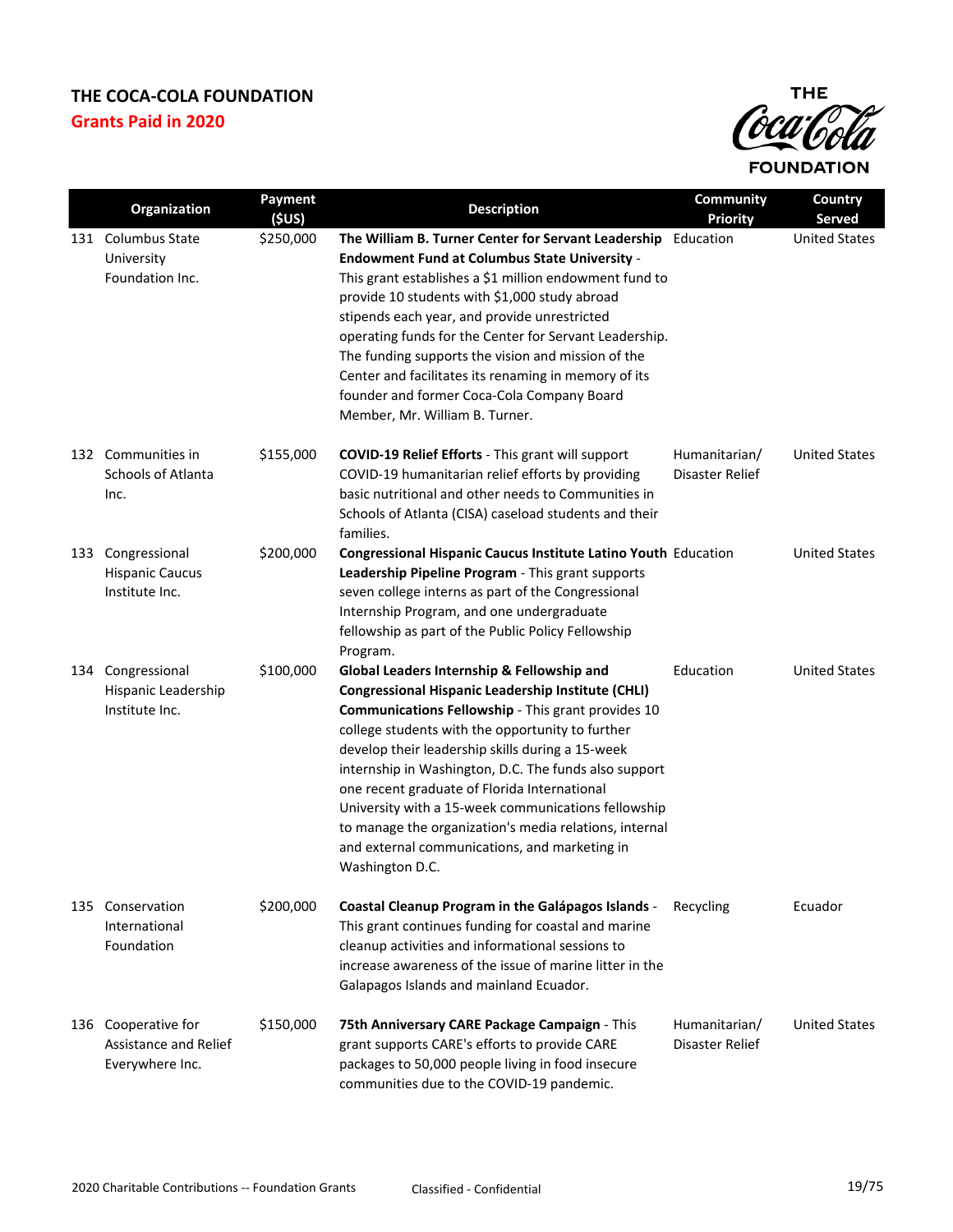

|     | Organization                                                | Payment<br>(\$US) | <b>Description</b>                                                                                                                                                                                                                                                                                                                                                                                                         | Community<br><b>Priority</b>     | Country<br><b>Served</b> |
|-----|-------------------------------------------------------------|-------------------|----------------------------------------------------------------------------------------------------------------------------------------------------------------------------------------------------------------------------------------------------------------------------------------------------------------------------------------------------------------------------------------------------------------------------|----------------------------------|--------------------------|
| 137 | Cooperative for<br>Assistance and Relief<br>Everywhere Inc. | \$1,600,000       | <b>CARE Regional COVID-19 Emergency Response:</b><br>Bangladesh and India - This grant provides personal<br>protective equipment to healthcare workers and<br>improves food security for more than 160,000 people<br>living across the states of Maharashtra, Delhiand<br>NCR, Uttar Pradesh, Odisha, Andhra Pradesh and<br>Karnataka affected by the COVID-19 crisis.                                                     | Humanitarian/<br>Disaster Relief | Bangladesh;<br>India     |
| 138 | <b>Corporacion Cultiva</b>                                  | \$120,000         | <b>Providing Food and Protective Equipment to</b><br>Vulnerable Communities Impacted by the COVID-19<br>Sanitary Crisis - This grant supports the distribution of<br>food, personal protective equipment and household<br>goods to 1,193 families impacted by the COVID-19<br>crisis in Chile.                                                                                                                             | Humanitarian/<br>Disaster Relief | Chile                    |
| 139 | Corporación<br>Manocambiada                                 | \$62,400          | Productive and Sustainable Biodiversity in the<br>Municipalities of Nuquí and Bahía Solano on the<br>Pacific Coast of Colombia - This grant supports 295<br>Afro-Colombian and indigenous people's ability to<br>strengthen their resilience and articulate their<br>processes to nature and community tourism,<br>leveraging food security based on ancestral processes,<br>responsible fishing, and sustainable tourism. | Human Rights/<br>Advocacy        | Colombia                 |
| 140 | Croce Rossa Italiana -<br>Organizzazione di<br>Volontariato | \$1,000,000       | Coronavirus Italian Emergency 2020 - This grant<br>supports immediate relief efforts by The Italian Red<br>Cross in response to the novel coronavirus outbreak<br>in Italy. The grant helps to fund the purchase of<br>additional ambulances and other healthcare vehicles<br>needed for evaluation and transport of patients;<br>medical supplies; and medical equipment such as<br>ventilators.                          | Humanitarian/<br>Disaster Relief | Italy                    |
|     | 141 Croix Rouge<br>Française                                | \$600,000         | Fighting the COVID-19 Epidemic in the French Red<br>Cross Health and Elderly Facilities - This grant funds<br>the purchase of protective supplies for nursing homes<br>and health facilities to help prevent the spread of the<br>COVID-19 virus in France.                                                                                                                                                                | Humanitarian/<br>Disaster Relief | France                   |
|     | 142 Croix-Rouge<br>luxembourgeoise                          | \$50,000          | TCCF Community Relief - Red Cross Luxembourg -<br>This grant supports critical relief efforts relating to<br>COVID-19 through the purchase of additional medical<br>equipment. The equipment is needed to help expand<br>the emergency rescue capacity in Luxembourg and<br>will be used to outfit one ambulance with critical<br>supplies for responding to patients with COVID-19.                                       | Humanitarian/<br>Disaster Relief | Luxembourg               |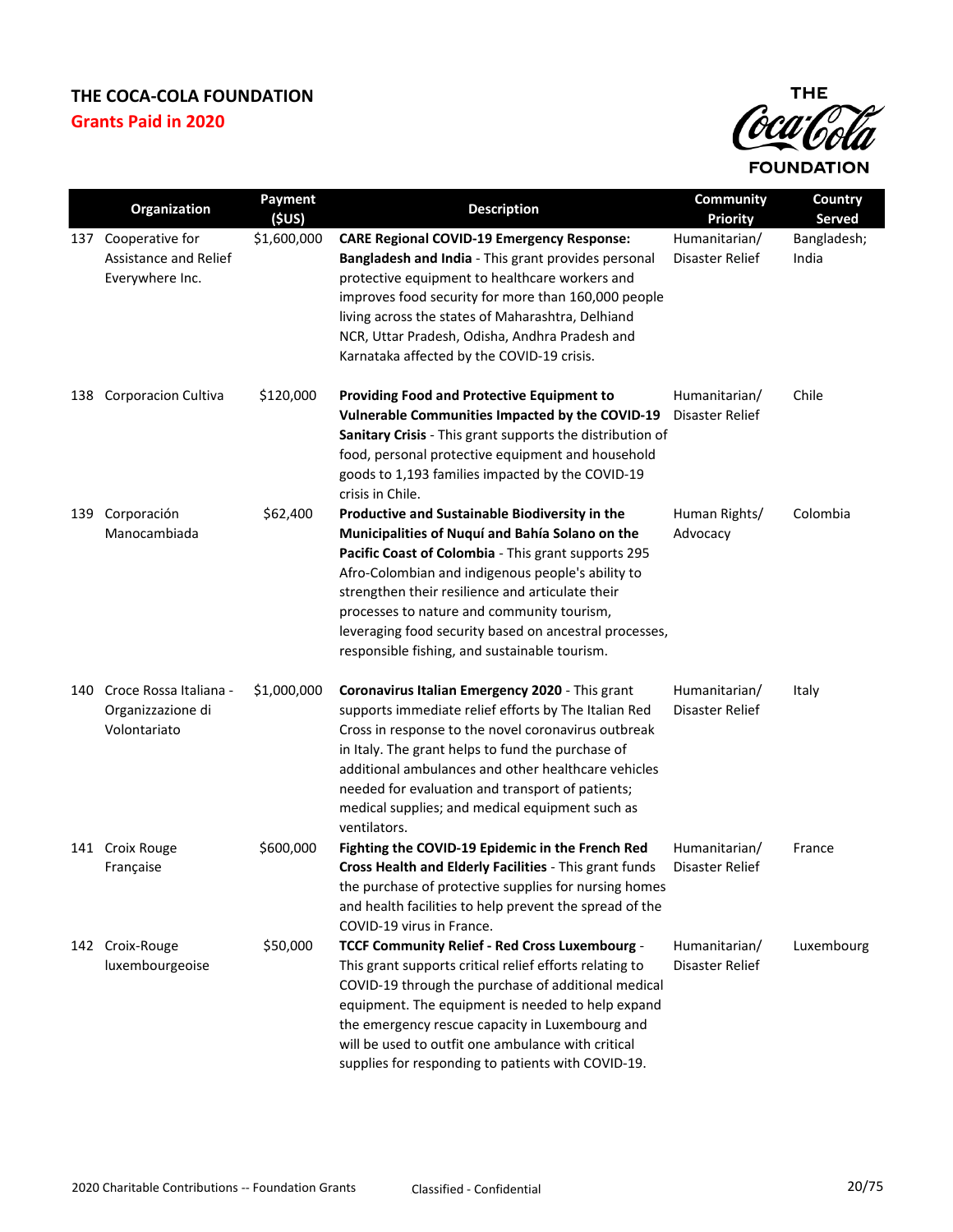

|     | Organization                                           | Payment<br>(SUS) | <b>Description</b>                                                                                                                                                                                                                                                                                                                                                                                      | Community<br><b>Priority</b>     | Country<br><b>Served</b> |
|-----|--------------------------------------------------------|------------------|---------------------------------------------------------------------------------------------------------------------------------------------------------------------------------------------------------------------------------------------------------------------------------------------------------------------------------------------------------------------------------------------------------|----------------------------------|--------------------------|
|     | 143 Croix-Rouge<br>monégasque                          | \$50,000         | Fight Against Coronavirus in Monaco - This grant will Humanitarian/<br>support COVID-19 humanitarian relief efforts in<br>Monaco by providing protective equipment to<br>healthcare workers and others responding to the<br>crisis.                                                                                                                                                                     | Disaster Relief                  | Monaco                   |
| 144 | Cruz Roja Española                                     | \$650,000        | <b>Coverage of Basic Needs of Vulnerable People in</b><br>Confinement and Isolation in Spain - This grant<br>provides humanitarian relief through the distribution<br>of food, hygiene and household cleaning and<br>sanitation products to 1,000 families during the<br>COVID-19 Pandemic.                                                                                                             | Humanitarian/<br>Disaster Relief | Spain                    |
| 145 | Cruz Vermelha<br>Portuguesa                            | \$300,000        | COVID-19 SMART Triage in Lisbon - This grant funds<br>critical supplies needed to increase the capacity of the Disaster Relief<br>COVID-19 triage center operated by the Portuguese<br>Red Cross in Lisbon. These supplies include two new<br>tents; protective personal equipment for volunteers<br>and healthcare workers; a 45-day supply of COVID-19<br>test kits; and emergency medical equipment. | Humanitarian/                    | Portugal                 |
|     | 146 Crveni krst Srbije -<br><b>Red Cross of Serbia</b> | \$200,000        | COVID-19 Response - Red Cross of Serbia - This grant Humanitarian/<br>supports humanitarian efforts in response to the<br>COVID-19 crisis in Serbia. The project provides basic<br>necessities to people over 65, hygiene parcels to<br>families near or below the poverty line, information<br>on protective measures against COVID-19 and<br>psychosocial support to vulnerable and isolated          | Disaster Relief                  | Serbia                   |
|     | 147 CSD Center                                         | \$132,277        | persons.<br>Say "YES" to plastic recycling! - This grant will help<br>establish the Material Recovery Facilities (MRFs) in<br>Almaty, Shymkent, Karaganda, Kostanay and<br>Pavlodar, Kazakhstan.                                                                                                                                                                                                        | Recycling                        | Kazakhstan               |
|     | 148 CSR Nest Association                               | \$248,780        | Today for Tomorrow Without Waste in Schools - This Recycling<br>grant supports recycling and awareness raising efforts<br>in 50 schools in southern Romania.                                                                                                                                                                                                                                            |                                  | Romania                  |
|     | 149 DanChurchAid                                       | \$50,000         | <b>Bulawayo Emergency Water Supply Project - This</b><br>grant funds enhanced, uninterrupted access to<br>potable water for 2,176 households in the city of<br>Bulawayo.                                                                                                                                                                                                                                | Water                            | Zimbabwe                 |
| 150 | Debate in Civil<br>Society Public Union                | \$149,981        | Youth Inc - New Generation 2.0 - This grant<br>continues support for economic entrepreneurship<br>and business incubation training for women and<br>youth in Azerbaijan.                                                                                                                                                                                                                                | Youth<br>Development             | Azerbaijan               |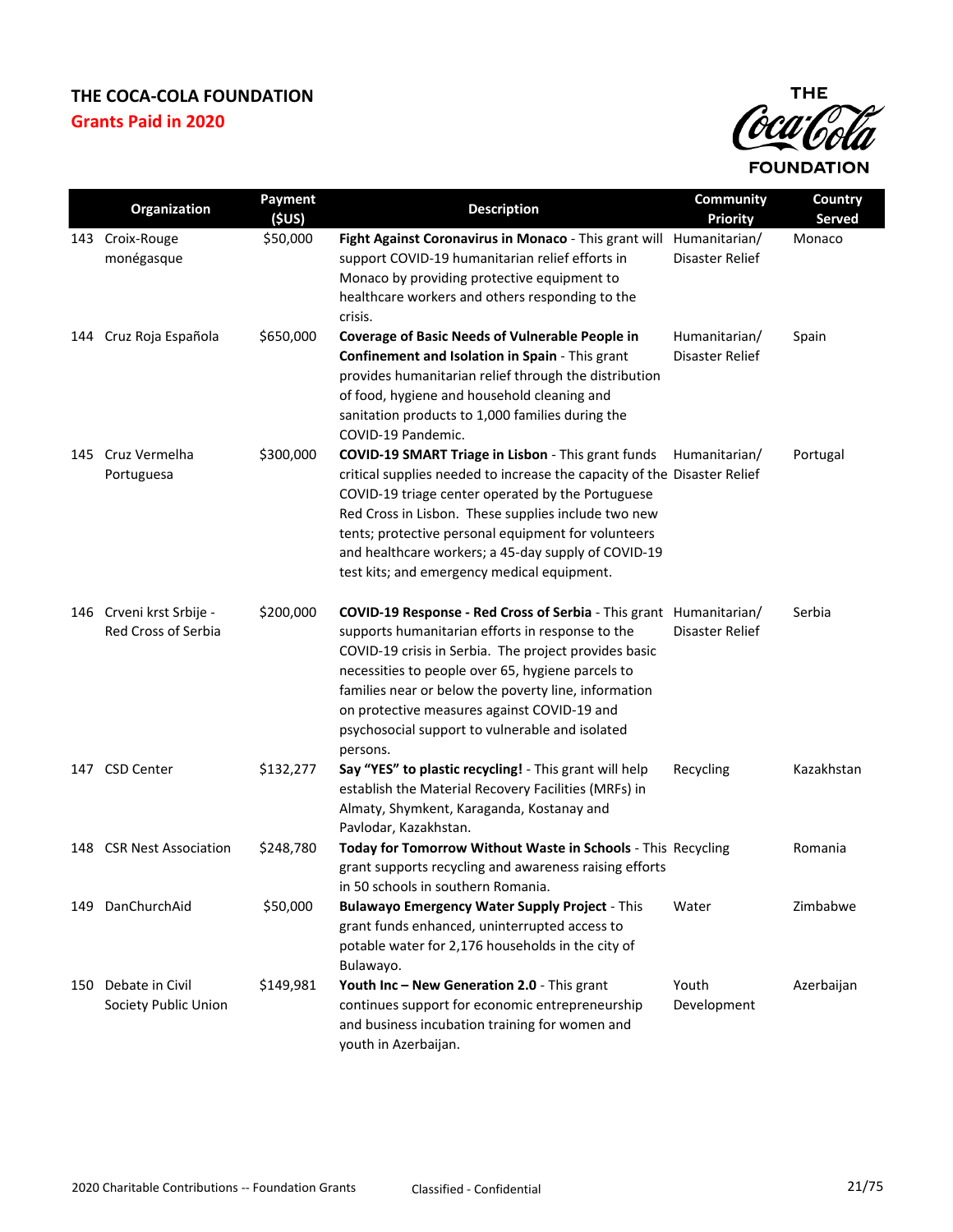

|     | Organization                               | Payment   | <b>Description</b>                                                                                                                                                                                                                                                                                                                                                                                                                                                                                                                                                                 | Community                        | Country                         |
|-----|--------------------------------------------|-----------|------------------------------------------------------------------------------------------------------------------------------------------------------------------------------------------------------------------------------------------------------------------------------------------------------------------------------------------------------------------------------------------------------------------------------------------------------------------------------------------------------------------------------------------------------------------------------------|----------------------------------|---------------------------------|
|     |                                            | (5US)     |                                                                                                                                                                                                                                                                                                                                                                                                                                                                                                                                                                                    | <b>Priority</b>                  | <b>Served</b>                   |
|     | 151 Deutsches Rotes<br>Kreuz E.V.          | \$600,000 | Coronavirus Emergency Relief Fund - This grant<br>supports the Corona Emergency Relief Fund, a fund<br>established by the German Red Cross to support relief<br>efforts at over 4,000 GRC branches across Germany.<br>Local branches are helping communities by<br>conducting coronavirus testing; delivering food,<br>medicine and other support for elderly and vulnerable<br>people who cannot leave their homes; providing day<br>care to children; coordinating neighborhood<br>volunteer efforts; and operating telephone hotlines to<br>give people information and advice. | Humanitarian/<br>Disaster Relief | Germany                         |
| 152 | Direct Relief México,<br>A.C.              | \$791,500 | <b>Provide Health Workers in Mexico with Personal</b><br>Protective Equipment in Response to the COVID-19<br>Pandemic - This grant supports the purchase and<br>delivery of personal protective equipment and other<br>medical supplies to frontline healthcare workers at<br>COVID treatment hospitals across Mexico. The<br>donated items include N95 masks, surgical masks,<br>surgical gowns, protective latex gloves, oxygen<br>concentrations, alcohol, digital thermometers, face<br>shields, goggles and coveralls.                                                        | Humanitarian/<br>Disaster Relief | Mexico                          |
| 153 | Do Good Social<br><b>Impact Foundation</b> | \$93,800  | Project Waste to Wealth - This grant supports the<br>establishment of community recycling efforts in Lekki,<br>Nigeria.                                                                                                                                                                                                                                                                                                                                                                                                                                                            | Recycling                        | Nigeria                         |
|     | 154 Dreaming Tree<br>Foundation            | \$57,500  | Fresh Films Academies Atlanta Expansion - This grant Youth<br>supports expansion of the Fresh Film Academy<br>program to Atlanta to build soft skills and career skills<br>to prepare students for college or careers in the<br>rapidly growing entertainment and media industry.                                                                                                                                                                                                                                                                                                  | Development                      | <b>United States</b>            |
| 155 | <b>Dress for Success</b><br>Worldwide      | \$300,000 | <b>Dress for Success Affiliate Virtual Program</b><br>Development - This women's empowerment grant<br>helps Dress for Success provide virtual programming<br>in response to the COVID-19 crisis. The grant<br>provides general operating support that will ensure<br>the organization maintains operating capacity and<br>offers virtual workshops and programming to 5,000<br>women across North America.                                                                                                                                                                         | Women's<br>Empowerment           | <b>United States</b>            |
|     | 156 Ducks Unlimited Inc.                   | \$185,000 | Restoring Wetlands in Ontario and California to<br>Improve Water Quality, Water Storage and Wildlife<br>Habitat - This grant supports conservation efforts on<br>264 acres of wetland habitat in Ontario and Kern<br>County, California.                                                                                                                                                                                                                                                                                                                                           | Water                            | Canada;<br><b>United States</b> |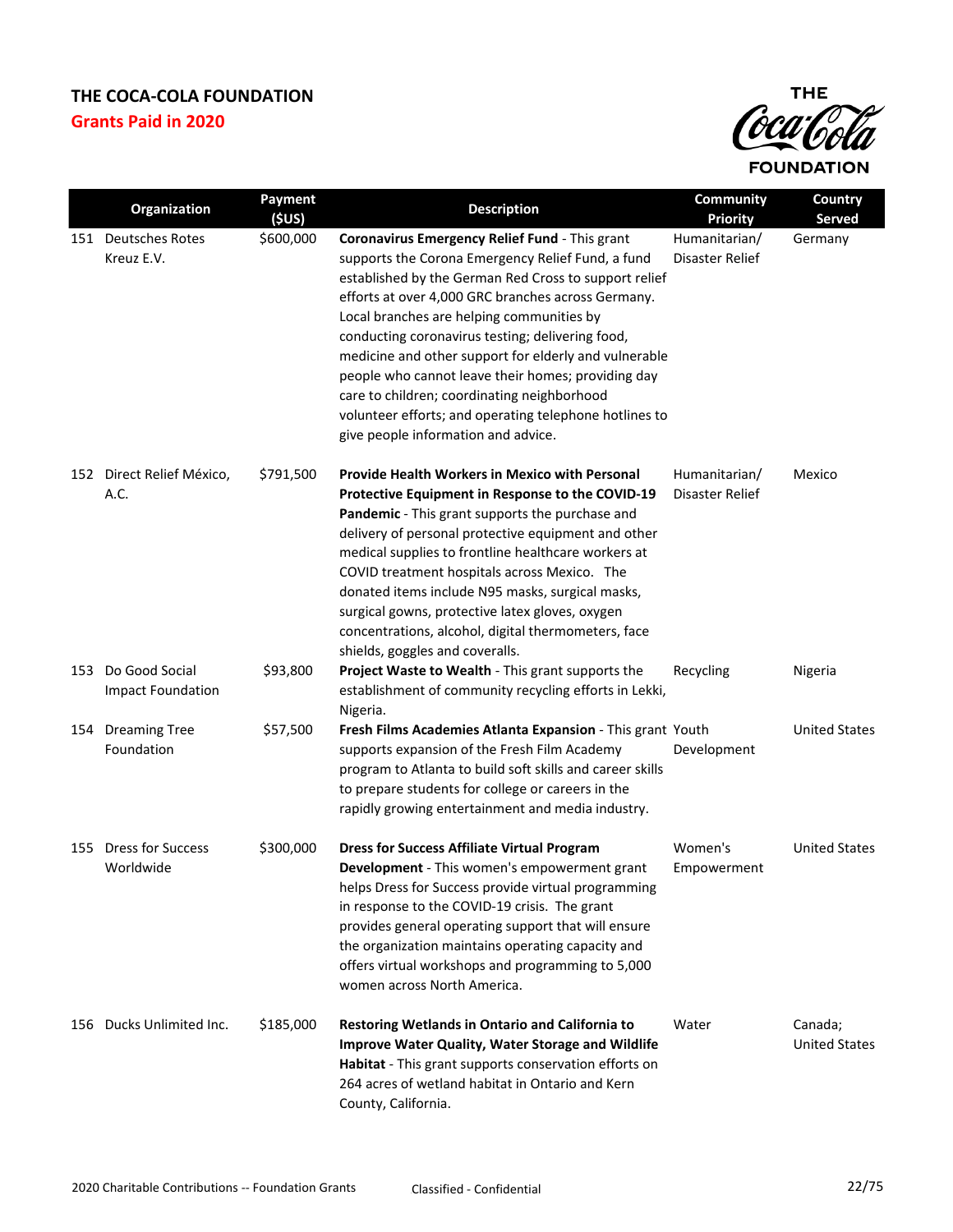

|     | Organization                                                          | Payment<br>(SUS) | <b>Description</b>                                                                                                                                                                                                                                                                                                                                                                                                                                                                                                                             | <b>Community</b><br><b>Priority</b> | <b>Country</b><br><b>Served</b> |
|-----|-----------------------------------------------------------------------|------------------|------------------------------------------------------------------------------------------------------------------------------------------------------------------------------------------------------------------------------------------------------------------------------------------------------------------------------------------------------------------------------------------------------------------------------------------------------------------------------------------------------------------------------------------------|-------------------------------------|---------------------------------|
| 157 | Eagle Nest Inc.                                                       | \$25,000         | F.L.I.T.E. (Find oneself, Lead, Initiate, Train, Excel) -<br>This women's empowerment grant will help 187<br>women progress into job and family stability through<br>skill-based and behavior modification education and<br>employment.                                                                                                                                                                                                                                                                                                        | Women's<br>Empowerment              | <b>United States</b>            |
| 158 | <b>East Oakland Youth</b><br>Development Center                       | \$25,000         | Remote Learning Support in Response to COVID-19 - Education<br>This grant supports virtual academic enrichment and<br>socio-emotional learning programs for children and<br>youth who are unable to attend in person due to<br>COVID-19.                                                                                                                                                                                                                                                                                                       |                                     | <b>United States</b>            |
| 159 | Eco Barge Clean Seas<br>Inc.                                          | \$90,000         | Marine Debris Removal and Recycling in the<br>Whitsundays - This grant continues to support marine<br>debris removal and land based clean-ups to increase<br>onsite recycling and create partnerships to ensure<br>waste removed during the Whitsunday Marine Debris<br>Removal Program is diverted from the landfill in<br>Australia.                                                                                                                                                                                                         | Recycling                           | Australia                       |
| 160 | Ecopazifico<br>Foundation                                             | \$73,000         | Ecopazifico: Mapare Recycling Stations - This grant<br>supports the establishment of four recycling stations,<br>awareness raising efforts and beach cleanups in<br>Juanchaco, Ladrilleros and La Barra, Colombia.                                                                                                                                                                                                                                                                                                                             | Recycling                           | Colombia                        |
|     | 161 Eco-Sud                                                           | \$150,000        | <b>WAKASHIO Ecological Crisis Relief - This grant funds</b><br>emergency assistance and provide oversight for<br>coastal cleanups in response to the oil spill that<br>occurred in the Indian Ocean on July 25, 2020 near<br>Mauritius.                                                                                                                                                                                                                                                                                                        | Environment -<br>Other              | <b>Mauritius</b>                |
|     | 162 Emergency<br>Assistance<br>Foundation, Inc.                       | \$224,180        | Coca-Cola Employee Disaster Relief Fund - This<br>payment supports Coca-Cola system employees<br>impacted by COVID-19 crisis around the world.                                                                                                                                                                                                                                                                                                                                                                                                 | Humanitarian/<br>Disaster Relief    | <b>United States</b>            |
| 163 | <b>Emory University</b>                                               | \$250,000        | <b>Coca-Cola First Generation College Scholarships -</b><br>This grant will re-establish The Coca-Cola First<br>Generation College Scholarship program at Emory<br>University by providing \$980,000 of scholarship<br>funding to support seven students who are first in<br>their families to attend college and have<br>demonstrated financial need. Each student will<br>receive \$35,000 per year for four years and must<br>maintain a 2.8 grade point average during their<br>freshman year and a 3.0 grade point average<br>thereafter. | Education                           | <b>United States</b>            |
|     | 164 Empowering<br>Indigenous Youth in<br>Governance and<br>Leadership | \$50,000         | <b>Building Skills for Success: Employment</b><br><b>Empowerment</b> - This grant supports the design, pilot Development<br>and creation of a curriculum to train Indigenous youth<br>ages 15-29 to successfully acquire and maintain<br>employment.                                                                                                                                                                                                                                                                                           | Youth                               | Canada                          |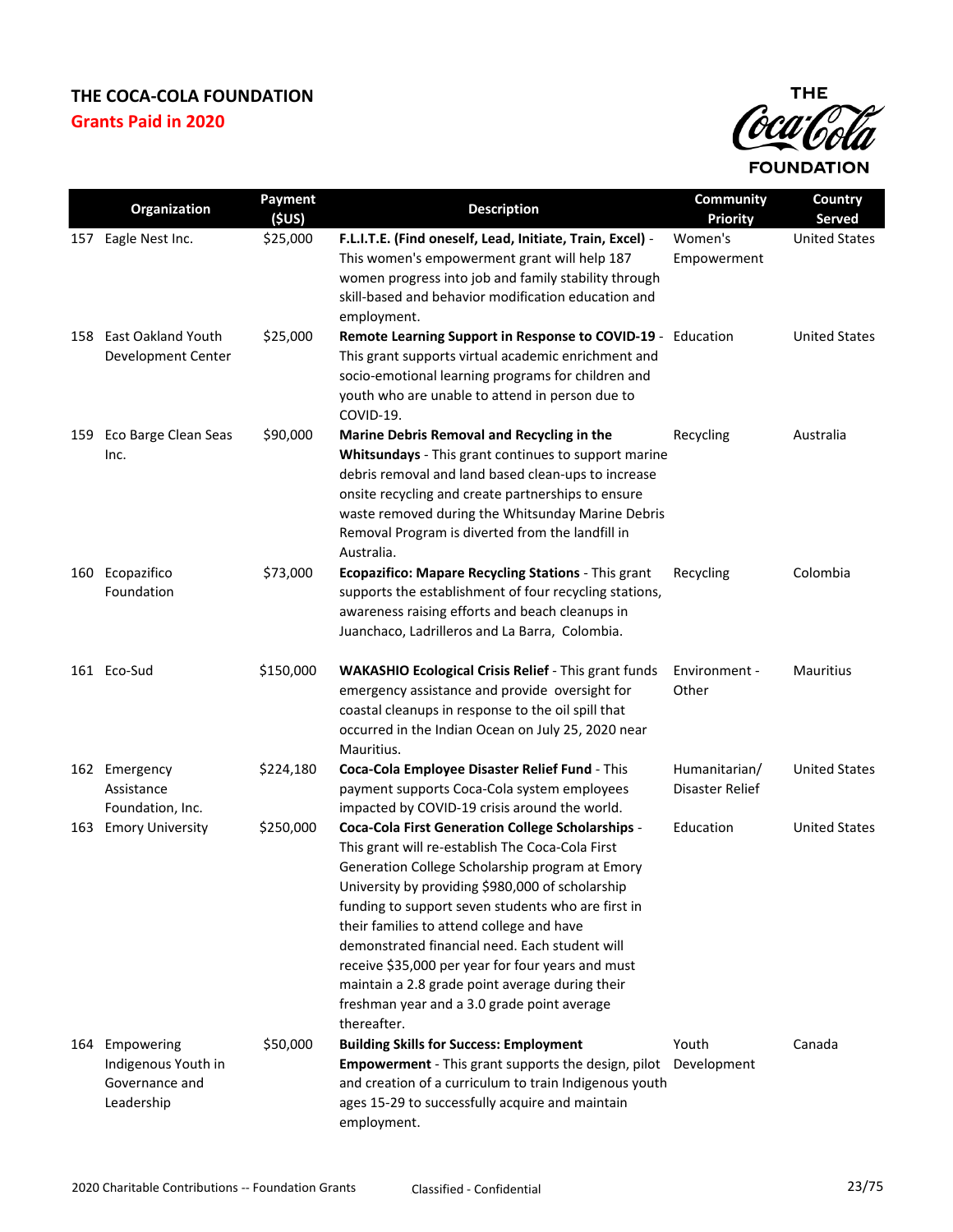

|     | Organization                            | Payment<br>(5US) | <b>Description</b>                                                                                                                                                                                                                                                                                                                                          | <b>Community</b><br><b>Priority</b> | Country<br>Served    |
|-----|-----------------------------------------|------------------|-------------------------------------------------------------------------------------------------------------------------------------------------------------------------------------------------------------------------------------------------------------------------------------------------------------------------------------------------------------|-------------------------------------|----------------------|
|     | 165 Endeavor Uruguay                    | \$300,000        | <b>Family Economy Reactivation Plan (FERP) in</b><br>Response to COVID-19 in Uruguay - This grant<br>supports COVID-19 humanitarian relief efforts in<br>Uruguay by assisting those impacted economically<br>through loss of employment.                                                                                                                    | Humanitarian/<br>Disaster Relief    | Uruguay              |
|     | 166 Endeavor Uruguay                    | \$200,000        | She Grows (Emprendemos Juntas) - This grant<br>supports the development of 1,000 female<br>entrepreneurs throughout Uruguay, helping them to<br>start or grow their businesses and improve their<br>livelihoods.                                                                                                                                            | Women's<br>Empowerment              | Uruguay              |
| 167 | <b>Envision Charlotte</b>               | \$240,000        | Circular Charlotte - This grant supports efforts to<br>improve collection and raise awareness about the<br>need to recycle in Charlotte, North Carolina.                                                                                                                                                                                                    | Recycling                           | <b>United States</b> |
| 168 | <b>Equal Justice</b><br>Initiative      | \$1,000,000      | <b>Social Justice Grant</b> - This grant supports research<br>and other efforts aimed to assist advocates and<br>policymakers in the critically important work of<br>criminal justice reform. It also includes the publishing<br>of reports, educational materials, and discussion<br>guides.                                                               | Human Rights/<br>Advocacy           | <b>United States</b> |
| 169 | <b>Equality California</b><br>Institute | \$50,000         | LGBTQ+ Cultural Competency Training for<br>Homelessness Service Providers - This grant provides Advocacy<br>training to increase the cultural competency of 100<br>counselors working with the LGBTQ+ community<br>experiencing homelessness in the California area.                                                                                        | Human Rights/                       | <b>United States</b> |
|     | 170 Ethiopian Red Cross<br>Society      | \$100,000        | <b>COVID-19 Response and Preparedness in Ethiopia -</b><br>This grant impacts more than 2 million people living in Disaster Relief<br>urban areas of Ethiopia by providing Protective<br>Equipment for first responders, healthcare workers<br>and volunteers; and implementing a community<br>awareness program about COVID-19.                            | Humanitarian/                       | Ethiopia             |
|     | 171 FareShare                           | \$600,000        | FareShare COVID-19 Relief Effort 2020--UK - This<br>grant supports the provision of nutritional meals for<br>approximately 924,000 food insecure people living in<br>the UK, who have been impacted by the COVID-19<br>pandemic. Beneficiaries include those living in<br>isolation or self quarantine, those with children and<br>the recently unemployed. | Humanitarian/<br>Disaster Relief    | United<br>Kingdom    |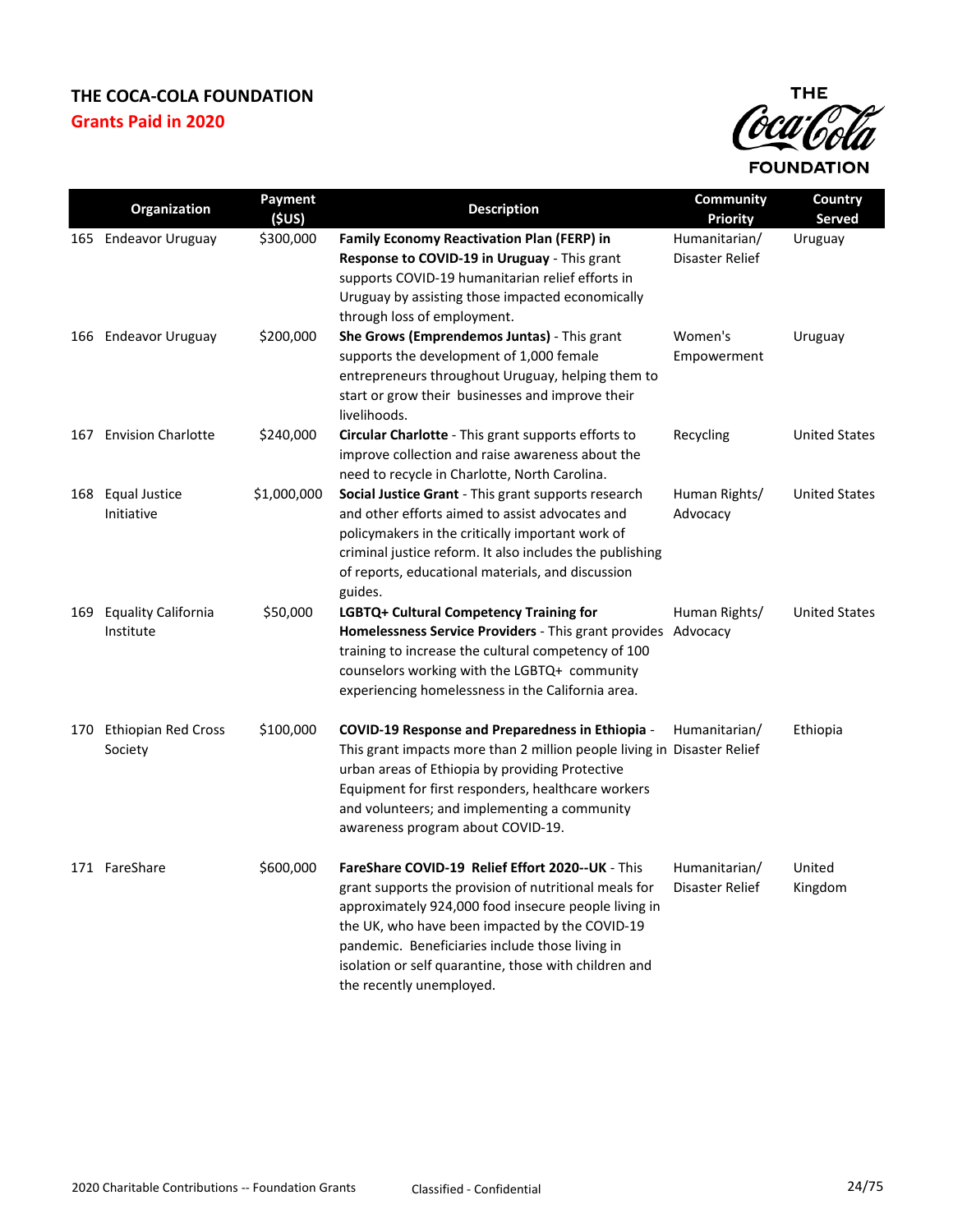

|     | Organization                                                                              | Payment     | <b>Description</b>                                                                                                                                                                                                                                                                                                                                                                                                                                                           | <b>Community</b>                 | Country              |
|-----|-------------------------------------------------------------------------------------------|-------------|------------------------------------------------------------------------------------------------------------------------------------------------------------------------------------------------------------------------------------------------------------------------------------------------------------------------------------------------------------------------------------------------------------------------------------------------------------------------------|----------------------------------|----------------------|
|     |                                                                                           | (SUS)       |                                                                                                                                                                                                                                                                                                                                                                                                                                                                              | <b>Priority</b>                  | <b>Served</b>        |
|     | 172 FareStart                                                                             | \$40,000    | FareStart COVID-19 Crisis Response & Recovery - This Humanitarian/<br>grant supports urgent community needs in the Seattle Disaster Relief<br>area during the COVID-19 pandemic. This support<br>includes emergency meals for low-income youth and<br>families, seniors and those living in homeless shelters<br>and low-income housing. It also includes supportive<br>services for formerly homeless adults for housing,<br>mental health and addiction recovery services. |                                  | <b>United States</b> |
| 173 | <b>Feeding America</b>                                                                    | \$5,000,000 | Feeding America COVID-19 Response Fund - This<br>grant provides immediate funding support for the<br>COVID-19 Response Fund and will enable food banks<br>across the U.S. to feed the most vulnerable members<br>of the community during this crisis.                                                                                                                                                                                                                        | Humanitarian/<br>Disaster Relief | <b>United States</b> |
|     | 174 FIELD (Farmers'<br>Initiatives for<br><b>Ecological Livelihoods</b><br>and Democracy) | \$229,203   | Saving Rainwater in Infiltration Ponds for Jatiluhur<br>Reservoir Conservation - This grant funds the<br>construction of 800 infiltration ponds, in West Java<br>and Jakarta, to improve the water quality of the<br>Jatiluhur Reservoir and help stabilize water quantity<br>in these areas throughout the year.                                                                                                                                                            | Water                            | Indonesia            |
| 175 | <b>Finnish Red Cross</b>                                                                  | \$200,000   | <b>Supporting Vulnerable Groups and Groups At-risk</b><br>Affected by the COVID-19 Epidemic in Finland - This<br>grant supports humanitarian relief efforts related to<br>COVID-19 in Finland. The project provides volunteers,<br>food parcels and hygiene kits to help 2,500 families.                                                                                                                                                                                     | Humanitarian/<br>Disaster Relief | Finland              |
|     | 176 Fonds de Dotation<br>Pour la Fondation de<br>la Mer                                   | \$197,000   | 100% Collection Challenge - This grant will support<br>community cleanups and awareness raising efforts on<br>the importance of recycling in France and its<br>territories.                                                                                                                                                                                                                                                                                                  | Recycling                        | France               |
|     | 177 Food Banks Canada /<br><b>Banques Alimentaires</b><br>Canada                          | \$750,000   | Food Banks of Canada COVID-19 Relief - This grant<br>funds the purchase and distribution of additional food Disaster Relief<br>to enable the Food Bank of Canada (FBC) to support<br>communities across Canada that are suffering from<br>the affects of COVID-19. This will allow FBC to provide<br>ongoing support to its network of over 650 food bank<br>organizations across Canada and 4,500 agencies<br>which act as distribution centers.                            | Humanitarian/                    | Canada               |
|     | 178 Food For The Poor                                                                     | \$50,000    | <b>Covid-19 Jamaica Relief Package Distribution</b><br>Program - This grant supports COVID-19 humanitarian Disaster Relief<br>efforts in the parish of Trelawny by providing relief<br>packages to vulnerable populations impacted by the<br>pandemic.                                                                                                                                                                                                                       | Humanitarian/                    | Jamaica              |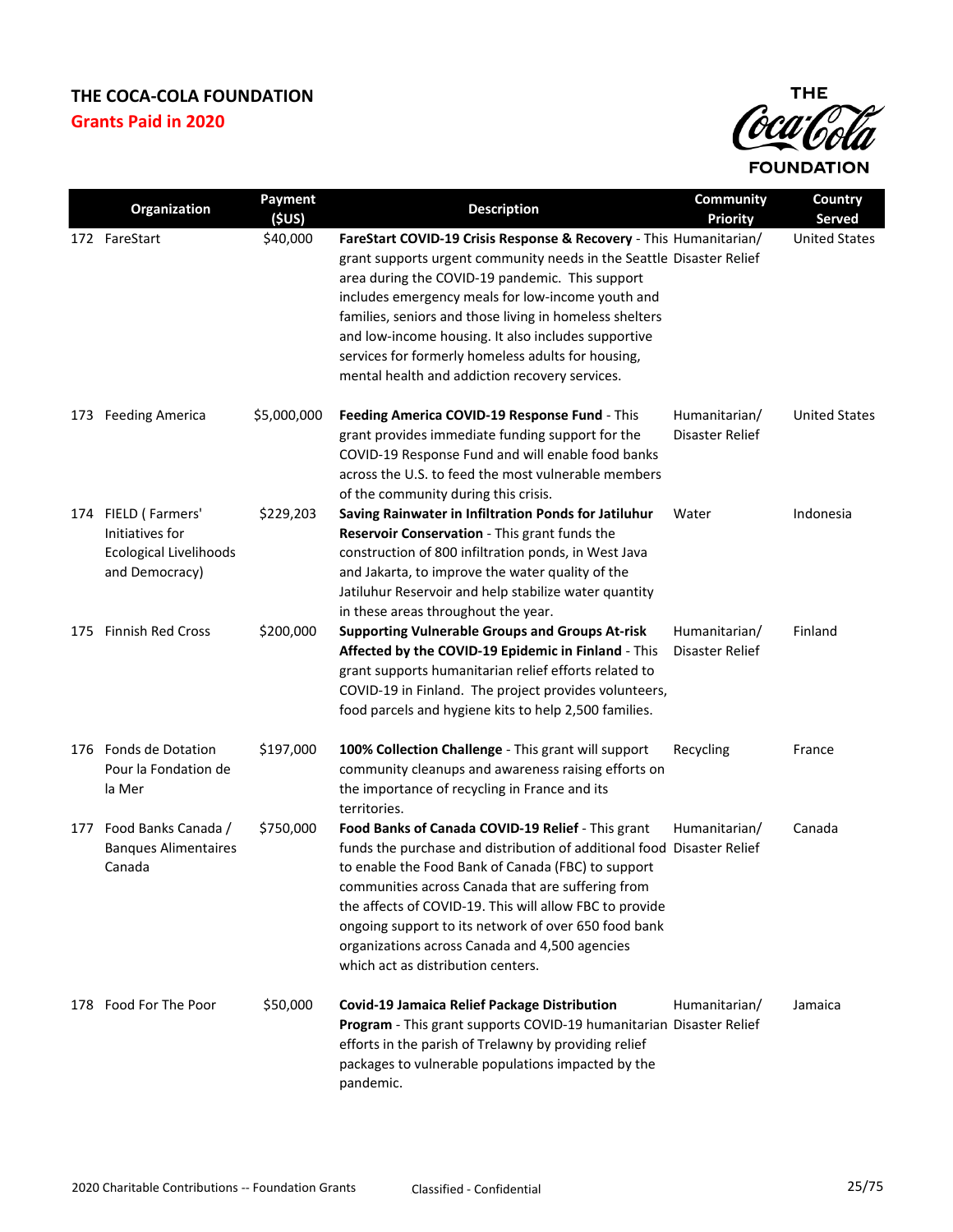

|     | Organization                                                       | Payment<br>(SUS) | <b>Description</b>                                                                                                                                                                                                                                                                                                                                                                                                              | <b>Community</b><br><b>Priority</b> | Country<br><b>Served</b> |
|-----|--------------------------------------------------------------------|------------------|---------------------------------------------------------------------------------------------------------------------------------------------------------------------------------------------------------------------------------------------------------------------------------------------------------------------------------------------------------------------------------------------------------------------------------|-------------------------------------|--------------------------|
| 179 | Food Lifeline                                                      | \$25,000         | COVID-19 Response in Western Washington Sate -<br>This grant supports the provision of 70,000 meals for<br>833 families in Western Washington State.                                                                                                                                                                                                                                                                            | Humanitarian/<br>Disaster Relief    | <b>United States</b>     |
|     | 180 FoodCloud                                                      | \$200,000        | <b>Operational Support for Food Delivery Programs -</b><br>This grant supports COVID-19 humanitarian relief<br>efforts in Ireland through the distribution of food to<br>charities assisting vulnerable populations.                                                                                                                                                                                                            | Humanitarian/<br>Disaster Relief    | Ireland                  |
|     | 181 Forest and Sea for<br>Life Foundation                          | \$89,000         | Enhancing the Capability of Community Organization Water<br>and Klong Yan Watershed Resource Conservation<br>and Rehabilitation Network Project 9th Year - This<br>grant continues to support water conservation and<br>awareness raising efforts along the Klong Yan<br>Watershed in Thailand. The project focuses on the<br>Khiri Rat Nikhom District and the Vibhavadi District.                                             |                                     | Thailand                 |
|     | 182 Foundation for<br>Support of Youth<br><b>Initiatives - ERA</b> | \$350,000        | "Separate with Us" (Involving Diverse Target<br>Audiences in Waste Sorting) - This grant continues<br>support for efforts to increase recycling awareness in<br>schools, colleges and communities in Russia. Efforts<br>include EcoYard festivals, and environmental lessons<br>and competitions for teachers and college students in<br>communities surrounding Lake Baikal, The Black Sea<br>and The Volga River.             | Recycling                           | Russian<br>Federation    |
|     | 183 Four Block<br>Foundation Inc.                                  | \$50,000         | FourBlock Veteran Career Readiness Program - This<br>grant continues to support the Career Readiness<br>Program which provides veterans professional<br>development, career exploration, and networking<br>opportunities to make them competitive after<br>transition from military to professional careers in<br>Atlanta, Tampa, Charlotte, Los Angeles and<br>Washington, DC.                                                 | Economic<br>Development             | <b>United States</b>     |
|     | 184 Fundación Gabriel y<br>Mary Mustakis                           | \$180,000        | Support for Vulnerable families in Bajos de Mena<br>affected by the COVID-19 crisis in Chile - This grant<br>provides immediate financial and job training support<br>for 2,000 people living in the Region Metropolitana of<br>Santiago who have been severely affected by the<br>COVID-19 pandemic.                                                                                                                           | Humanitarian/<br>Disaster Relief    | Chile                    |
|     | 185 Fundacion Habitat y<br>Desarrollo                              | \$199,650        | Access to Safe Water, Habits of Consumption and<br>Hygiene for Quality of Life - This grant provides<br>funding to improve water accessibility and quality in<br>seven provinces of Argentina: Jujuy, Formosa,<br>Catamarca, Córdoba, Mendoza, Neuquén and Buenos<br>Aires. The project includes the installation of at least 3<br>school hydration stations and at least 97 water filters<br>in schools and community centers. | Water                               | Argentina                |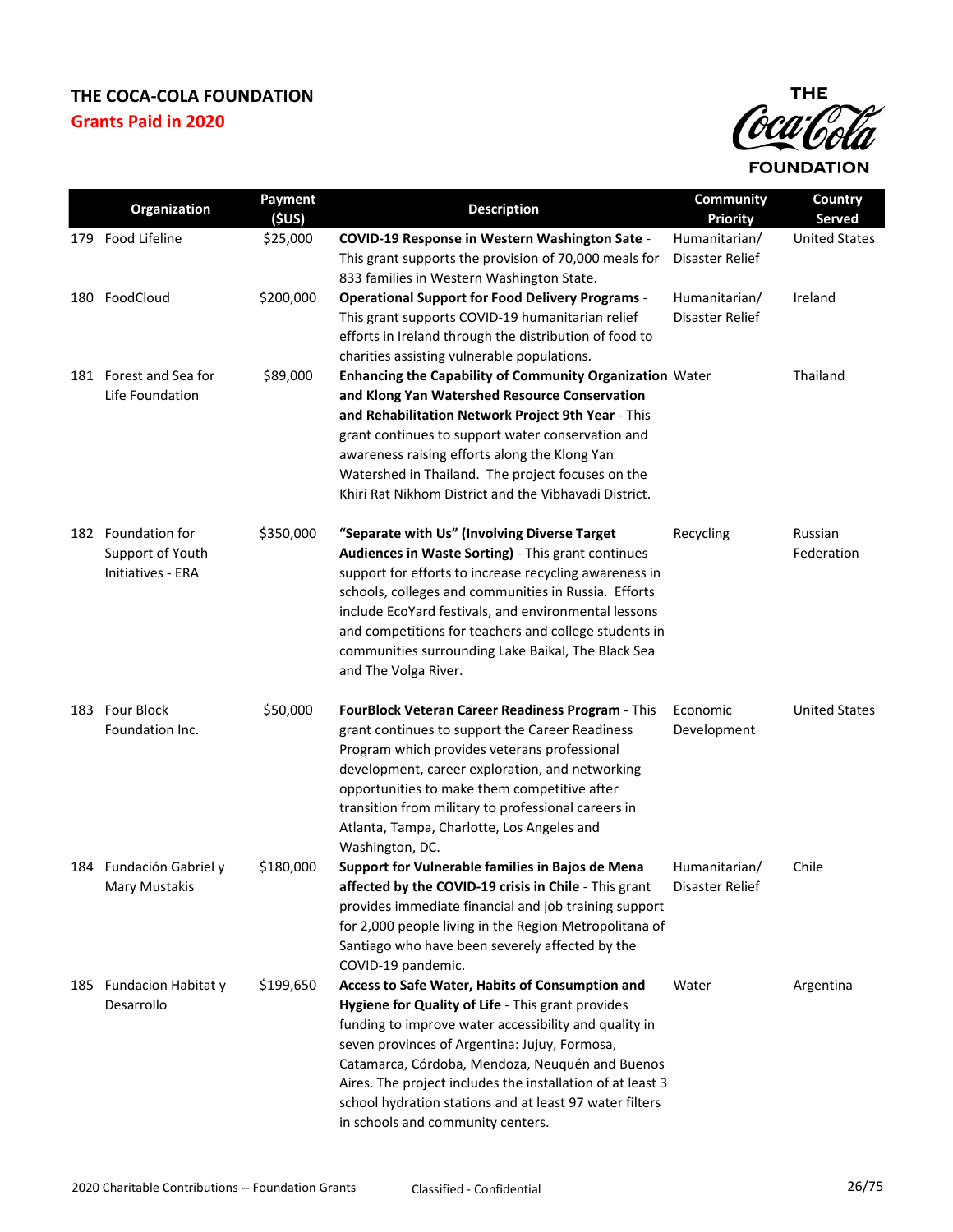

|     | Organization                                                      | Payment<br>(5US) | <b>Description</b>                                                                                                                                                                                                                                                                                                                                                                                                                                                                                                | <b>Community</b><br><b>Priority</b> | Country<br><b>Served</b>                                                    |
|-----|-------------------------------------------------------------------|------------------|-------------------------------------------------------------------------------------------------------------------------------------------------------------------------------------------------------------------------------------------------------------------------------------------------------------------------------------------------------------------------------------------------------------------------------------------------------------------------------------------------------------------|-------------------------------------|-----------------------------------------------------------------------------|
|     | 186 Fundación Junto al<br>Barrio                                  | \$150,000        | <b>Community of Microentrepreneurs - This grant</b><br>provides support for micro-entrepreneurs in Estación<br>Central, Chile through a digital platform that allows<br>them to strengthen their skills in the field of<br>management, leadership and new technologies.                                                                                                                                                                                                                                           | Women's<br>Empowerment              | Chile                                                                       |
| 187 | Fundación La Ciudad<br>Posible                                    | \$200,000        | Inclusive Recycling - This grant supports efforts to<br>implement a collaborative waste collection strategy in<br>Santiago, Chile.                                                                                                                                                                                                                                                                                                                                                                                | Recycling                           | Chile                                                                       |
| 188 | <b>Fundacion Natura</b>                                           | \$91,996         | Open Beaches, No Trash - This grant supports beach<br>cleanups and other awareness raising efforts in Bahia<br>Solano, San Andres Island, Covenas and Puerto<br>Colombia, Colombia.                                                                                                                                                                                                                                                                                                                               | Recycling                           | Colombia                                                                    |
| 189 | Fundacion Nemi A.C.                                               | \$492,214        | <b>Community Development and Empowerment</b><br>Program for Women - Second Year - This grant will<br>empower 2,100 women living in Mexico to become<br>change agents in their family, community and country<br>through a 50-hour training program focused on social<br>and professional development.                                                                                                                                                                                                              | Women's<br>Empowerment              | Mexico                                                                      |
|     | 190 Fundacion Pa Nos<br>Comunidad                                 | \$20,000         | Covid-19 Aruba Food Relief Program - This grant<br>supports food distribution to families impacted by the Disaster Relief<br>COVID-19 crisis in Aruba.                                                                                                                                                                                                                                                                                                                                                            | Humanitarian/                       | Aruba                                                                       |
|     | 191 Fundación para la<br>Sostenibilidad y la<br>Equidad (ALIARSE) | \$400,000        | Covid-19 Central America Food Supply Initiative -<br>This grant provides food to vulnerable communities<br>affected by COVID-19 in six countries in Central<br>America: Panama, Costa Rica, Honduras, Guatemala,<br>El Salvador and Belize. It also helps ensure a<br>continued supply of clean water in 23 communities<br>through the donation of chlorination systems and<br>disinfectant supplies to community-based water<br>service providers in Costa Rica, Panama, Honduras,<br>Guatemala and El Salvador. | Humanitarian/<br>Disaster Relief    | Belize;<br>Costa Rica;<br>El Salvador;<br>Guatemala;<br>Honduras;<br>Panama |
|     | 192 Fundación para la<br>Sostenibilidad y la<br>Equidad (ALIARSE) | \$600,000        | Hurricane Eta Central America Food Supply Initiative Humanitarian/<br>This grant funds immediate assistance to<br>communities in six Central American countries<br>impacted by Hurricane Eta by providing emergency<br>access to food and water to over 50,000 people in<br>Nicaragua, Honduras, Guatemala, Panama, Costa Rica<br>and Belize.                                                                                                                                                                     | Disaster Relief                     | Belize;<br>Costa Rica;<br>Guatemala;<br>Honduras;<br>Nicaragua;<br>Panama   |
|     | 193 Fundación para la<br>Sostenibilidad y la<br>Equidad (ALIARSE) | \$250,000        | Hurricane Eta Food Supply Initiative for Honduras<br>and Guatemala - This grant funds additional<br>immediate assistance to vulnerable communities in<br>Honduras and Guatemala that were impacted by<br>Hurricane Eta. It provides emergency food baskets to<br>28,280 people.                                                                                                                                                                                                                                   | Humanitarian/<br>Disaster Relief    | Guatemala;<br>Honduras                                                      |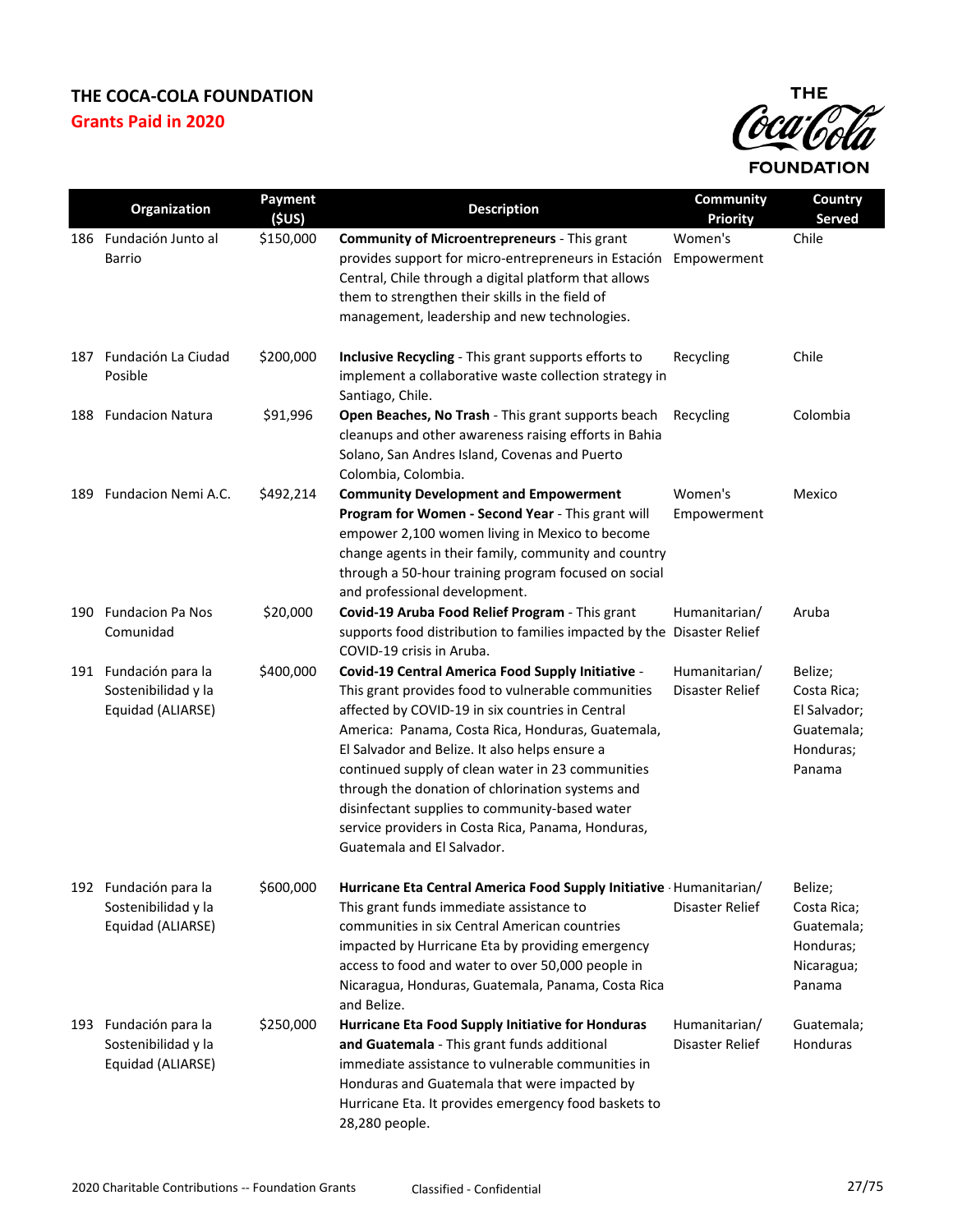

| Organization                                                      | Payment<br>(5US) | <b>Description</b>                                                                                                                                                                                                                                                                                                                                                                            | Community<br><b>Priority</b> | Country<br>Served     |
|-------------------------------------------------------------------|------------------|-----------------------------------------------------------------------------------------------------------------------------------------------------------------------------------------------------------------------------------------------------------------------------------------------------------------------------------------------------------------------------------------------|------------------------------|-----------------------|
| 194 Fundación para la<br>Sostenibilidad y la<br>Equidad (ALIARSE) | \$300,000        | Hurricane IOTA Food Supply Initiative for Nicaragua - Humanitarian/<br>This grant funds emergency access to food, hygiene<br>and water to over 30,000 people impacted by<br>Hurricane lota in Nicaragua.                                                                                                                                                                                      | Disaster Relief              | Nicaragua             |
| 195 Fundación para la<br>Sostenibilidad y la<br>Equidad (ALIARSE) | \$100,000        | The Water Vigilants Program 2019-2020 - This grant Water<br>will continue to support a water conservation<br>program that repairs leaky pipes, installs water saving<br>fixtures and educates students about conservation in<br>11 schools across Costa Rica.                                                                                                                                 |                              | Costa Rica            |
| 196 Fundación para la<br>Sostenibilidad y la<br>Equidad (ALIARSE) | \$50,000         | Water Vigilants of San Jose and Guanacaste facing<br>COVID-19: 2020-2021 - This grant continues support<br>of the Water Vigilante program in Costa Rica through<br>water access and water conservation projects at five<br>schools in San José and Guanacaste.                                                                                                                                | Water                        | Costa Rica            |
| 197 Fundación para la<br>Sostenibilidad y la<br>Equidad (ALIARSE) | \$50,000         | Water Vigilants Program COVID-19 response for<br>2020-2021 - This grant continues support of the<br>Water Vigilante program in Costa Rica through water<br>access and water conservation projects at five schools<br>in socially excluded communities.                                                                                                                                        | Water                        | Costa Rica            |
| 198 Fundación Paraguaya                                           | \$300,000        | <b>Family Economy Reactivation Plan in Response to</b><br><b>COVID-19 - Paraguay</b> - This grant provides support for Disaster Relief<br>vulnerable communities impacted by the COVID-19<br>crisis in Paraguay. The project will provide mentoring<br>and financial assistance to families in the hospitality<br>industry impacted by COVID-19.                                              | Humanitarian/                | Paraguay              |
| 199 Fundación Paraguaya                                           | \$60,000         | Women Entrepreneurs as Agents of Change Contest Women's<br>"Emprendemos Juntas" - This women's<br>empowerment grant provides entrepreneurial skills<br>training to 500 women in Paraguay.                                                                                                                                                                                                     | Empowerment                  | Paraguay              |
| 200 Fundacion Sur Futuro                                          | \$80,000         | Covid-19 Dominican Republic Humanitarian Support - Humanitarian/<br>This grant provides emergency assistance to<br>communities affected by the COVID-19 pandemic in<br>the Dominican Republic. The project includes critical<br>protective supplies and medical equipment for four<br>hospitals in the province of Puerto Plata and food<br>packages for 350 vulnerable families in Santiago. | Disaster Relief              | Dominican<br>Republic |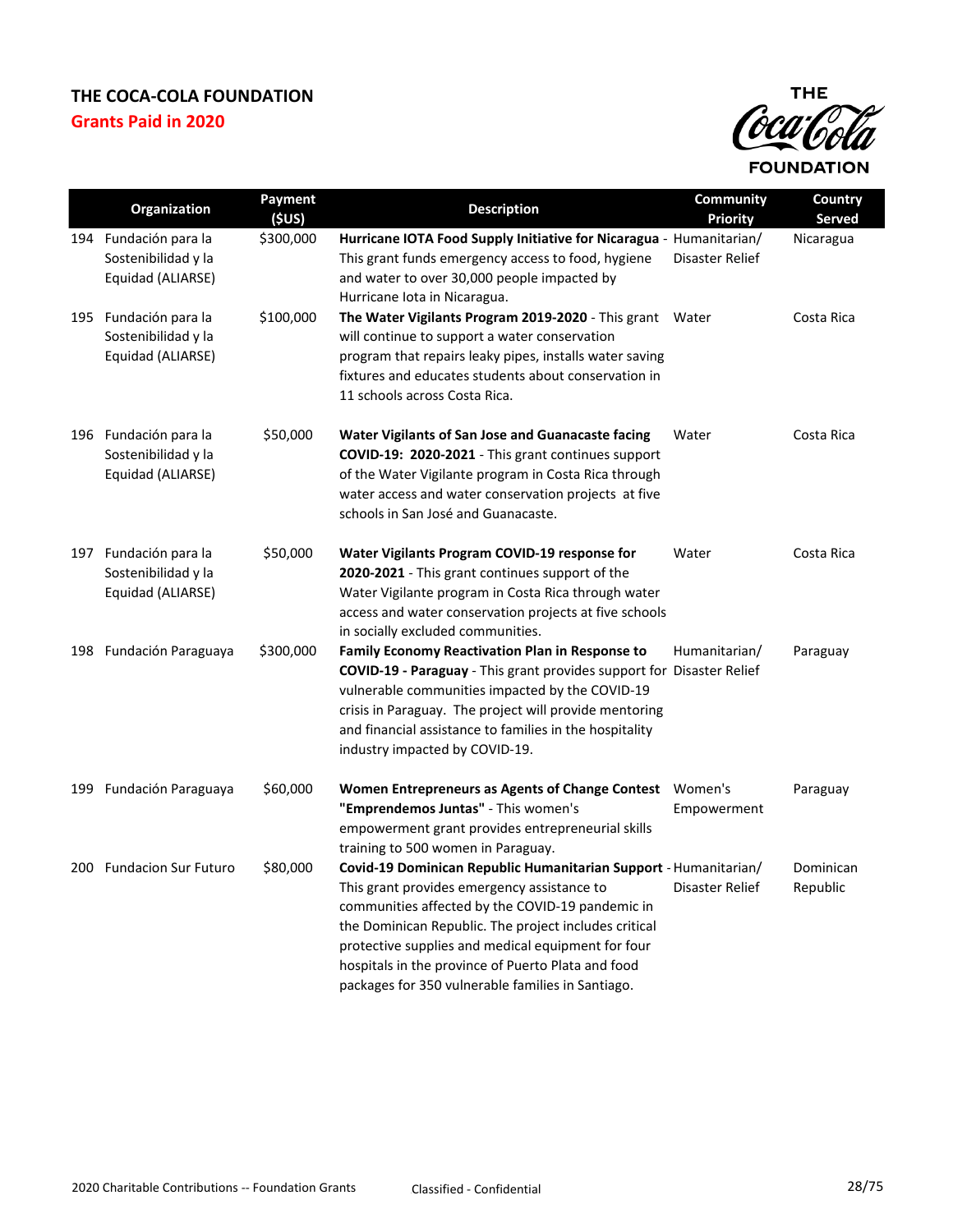

|     | Organization                                                               | Payment   | <b>Description</b>                                                                                                                                                                                                                                                                                                                                                                                                                                        | <b>Community</b>       | Country               |
|-----|----------------------------------------------------------------------------|-----------|-----------------------------------------------------------------------------------------------------------------------------------------------------------------------------------------------------------------------------------------------------------------------------------------------------------------------------------------------------------------------------------------------------------------------------------------------------------|------------------------|-----------------------|
|     |                                                                            | (SUS)     |                                                                                                                                                                                                                                                                                                                                                                                                                                                           | <b>Priority</b>        | Served                |
|     | 201 Fundacion Sur Futuro                                                   | \$30,000  | COVID19 Dominican Republic--Food Ration Kits - This Humanitarian/<br>grant provides emergency assistance to communities Disaster Relief<br>affected by the COVID-19 pandemic in the Dominican<br>Republic. The project includes food packages for two<br>weeks for 900 vulnerable families in the provinces of<br>Santo Domingo, Santiago and Duarte.                                                                                                     |                        | Dominican<br>Republic |
|     | 202 Fundación<br>Tarahumara José A.<br>Llaguno                             | \$79,000  | "Bawi Phase II" Water Security in Communities of<br>Sierra Tarahumara - This project continues to support<br>water and soil conservation in 12 indigenous<br>communities of Sierra Tarahumara, Mexico.                                                                                                                                                                                                                                                    | Water                  | Mexico                |
|     | 203 Fundación<br><b>Universidad Nacional</b><br>Autonoma de México<br>A.C. | \$521,000 | Medical Supplies for Temporary Covid-19 Hospital in Humanitarian/<br>Mexico City - This grant provides basic medical<br>supplies for a temporary COVID-19 hospital in Mexico<br>City, including gloves, bandages, gauze, alcohol,<br>syringes, needles, oxygenated water, distilled water,<br>disposable medical clothing, scalpels, medical clamps,<br>surgical scissors, and stethoscopes. It also provides<br>food for medical personnel and patients. | Disaster Relief        | Mexico                |
|     | 204 Fundación Vida<br>Silvestre                                            | \$160,000 | Water & Plastic Contest 14° Edition - This grant<br>continues to support The Water Project Competition<br>which has been modified to include recycling<br>initiatives. This competition helps develop local<br>awareness and capacity to solve water-related and<br>recycling problems affecting communities in the<br>northern provinces of Argentina.                                                                                                   | Environment -<br>Other | Argentina             |
| 205 | Fundacja Sukcesu<br>Pisanego Szminką                                       | \$250,000 | Success Is Me Edition 2020/2021 - This women's<br>empowerment grant trains 5,000 women living in<br>Poland to build their self esteem and strengthen their<br>business skills.                                                                                                                                                                                                                                                                            | Women's<br>Empowerment | Poland                |
|     | 206 Fundacja Sukcesu<br>Pisanego Szminką                                   | \$250,000 | YEP.Academy - This grant supports the creation of a<br>mobile app to assist with personal development for<br>Polish youth and young adults, ages 16-30.                                                                                                                                                                                                                                                                                                   | Youth<br>Development   | Poland                |
|     | 207 Fundacja Wielka<br>Orkiestra Świątecznej<br>Pomocy                     | \$300,000 | Covid-19 Program in Poland - This grant supports the Humanitarian/<br>procurement and distribution of medical supplies and Disaster Relief<br>equipment to health centers dealing with the COVID-<br>19 crisis in Poland.                                                                                                                                                                                                                                 |                        | Poland                |
| 208 | <b>Gallaudet University</b>                                                | \$70,000  | Coca Cola First Generation College Scholarship - This Education<br>grant provides scholarship support to five students<br>who are the first in their immediate families to attend<br>college, are academically deserving and demonstrate<br>financial need.                                                                                                                                                                                               |                        | <b>United States</b>  |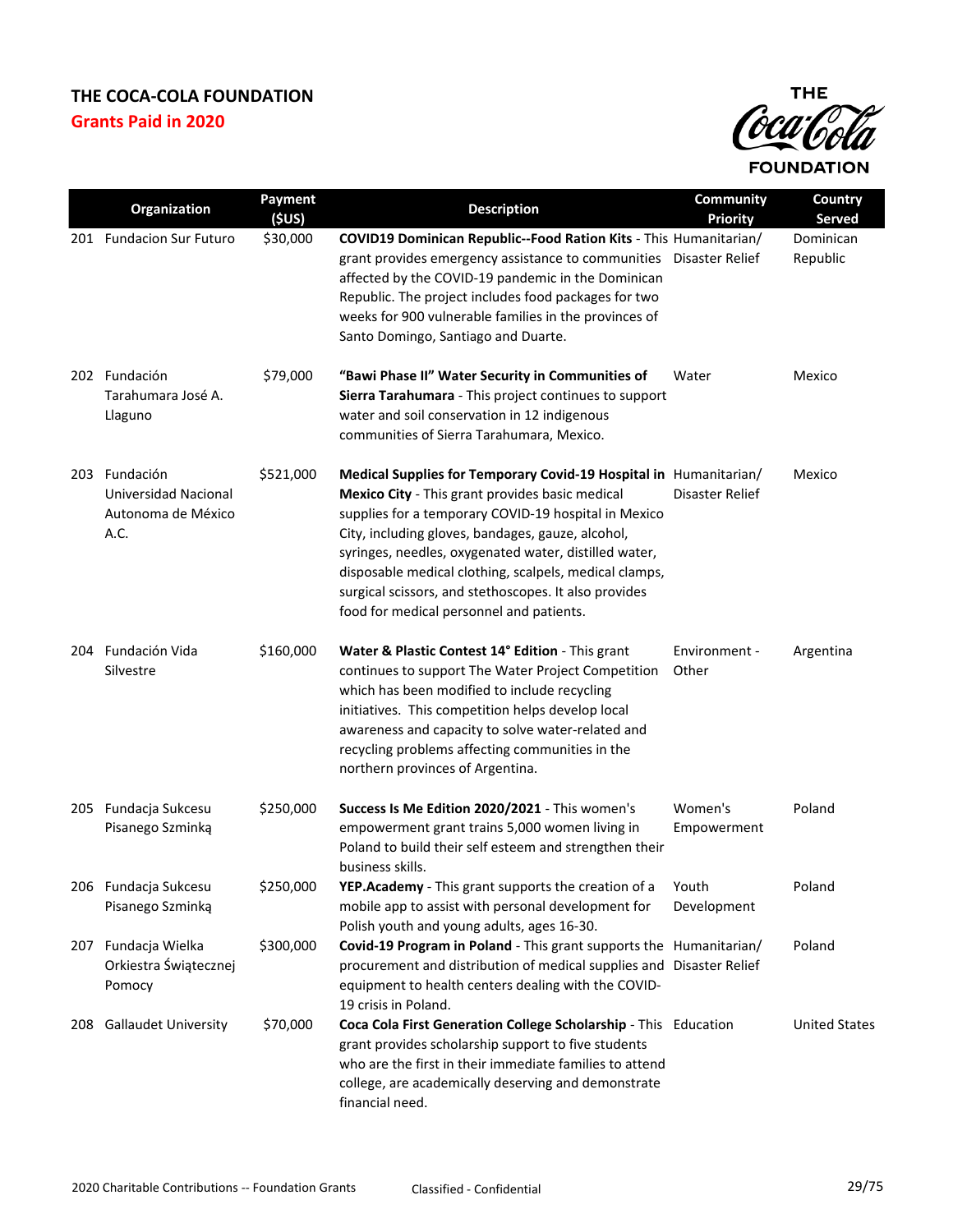

|     | Organization                                           | Payment<br>(5US) | <b>Description</b>                                                                                                                                                                                                                                                                                                                                                                                                             | Community<br><b>Priority</b> | Country<br><b>Served</b> |
|-----|--------------------------------------------------------|------------------|--------------------------------------------------------------------------------------------------------------------------------------------------------------------------------------------------------------------------------------------------------------------------------------------------------------------------------------------------------------------------------------------------------------------------------|------------------------------|--------------------------|
| 209 | Georgia Center for<br>Nonprofits Inc.                  | \$250,000        | The Coca-Cola Women's Empowerment Matching<br>Fund Challenge - This grant will match dollar-for-<br>dollar, up to \$250,000, funds donated by the general<br>public for select women's empowerment<br>organizations on 2020 Georgia Gives Day.                                                                                                                                                                                 | Women's<br>Empowerment       | <b>United States</b>     |
|     | 210 Georgia Red Cross<br>Society                       | \$75,000         | Together We Can Help Prevent the Spread of COVID- Humanitarian/<br>19 in Georgia - This grant provides testing equipment Disaster Relief<br>and supplies to Infectious Disease Centers in Georgia<br>in response to the COVID-19 crisis.                                                                                                                                                                                       |                              | Georgia                  |
| 211 | Georgia State<br>University<br>Foundation Inc.         | \$650,000        | <b>Georgia State University First-Generation</b><br>Scholarships and Student Success - This grant will<br>support first generation college scholarships for 75<br>students, a study abroad program for 112 students;<br>and three student success programs: Coca-Cola<br><b>Scholars First Generation Freshman Learning</b><br>Community, Keep Hope Alive program and<br>Supplemental Instruction at Georgia State University. | Education                    | <b>United States</b>     |
|     | 212 Gilder Lehrman<br>Institute of American<br>History | \$50,000         | Hamilton Education Program Online - This grant<br>supports a free online Founding Era history education<br>program available to all schools with students in<br>grades 6-12 across the country.                                                                                                                                                                                                                                | Education                    | <b>United States</b>     |
|     | 213 Girl Scouts of the<br>United States of<br>America  | \$106,000        | Take Action with Citizen Science - This grant supports Youth<br>virtual learning sessions for 1,000 girls in grades 6-12 Development<br>nationwide. Program participants will learn how to<br>advocate for change, craft persuasive arguments,<br>think critically, conduct research, use data to make<br>decisions, manage projects, build networks,<br>collaborate with others, and create sustainable<br>change.            |                              | <b>United States</b>     |
|     | 214 Girls Incorporated                                 | \$250,000        | <b>Girls Inc. National College and Career Readiness</b><br>Initiative - This grant prepares 2,500 girls to<br>successfully navigate the economics of their college<br>experience and futures as independent earners,<br>through improved skills and knowledge of key<br>concepts in personal finance.                                                                                                                          | Women's<br>Empowerment       | <b>United States</b>     |
|     | 215 Girls Who Invest Inc.                              | \$500,000        | Celebrating the 100th Anniversary of The Coca-Cola Women's<br>Company's IPO/Women's Empowerment - This grant Empowerment<br>will provide 40 scholarships for women attending US<br>colleges and universities to enroll in an elite training<br>program that will prepare them to compete in the<br>asset management and investment management<br>industries.                                                                   |                              | <b>United States</b>     |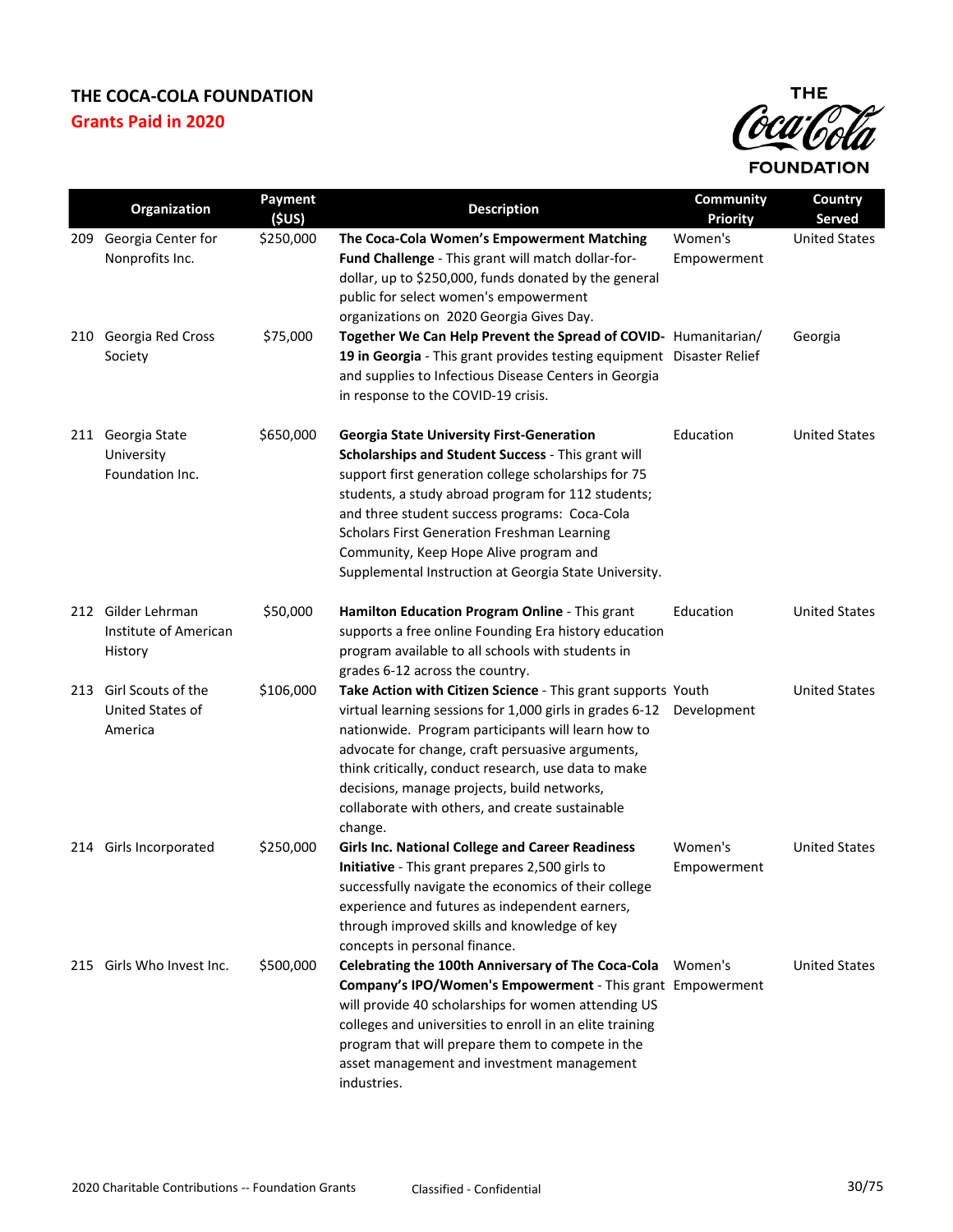

|     | Organization                                  | Payment<br>(5US) | <b>Description</b>                                                                                                       | <b>Community</b><br><b>Priority</b> | <b>Country</b><br><b>Served</b> |
|-----|-----------------------------------------------|------------------|--------------------------------------------------------------------------------------------------------------------------|-------------------------------------|---------------------------------|
|     | 216 GirlVentures                              | \$75,000         | GirlVentures' Outdoor Adventure and Leadership                                                                           | Youth                               | <b>United States</b>            |
|     |                                               |                  | <b>Programs: Empowering Girls from Diverse</b>                                                                           | Development                         |                                 |
|     |                                               |                  | Communities to Lead Positive Change - This grant                                                                         |                                     |                                 |
|     |                                               |                  | supports a leadership development program for girls                                                                      |                                     |                                 |
|     |                                               |                  | ages 13-19, primarily from low-income families in the<br>San Francisco Bay area.                                         |                                     |                                 |
| 217 | GLAAD Inc.                                    | \$75,000         | Youth Engagement and News & Rapid Response:                                                                              | Youth                               | <b>United States</b>            |
|     |                                               |                  | Protecting & Empowering LGBTQ Youth During                                                                               | Development                         |                                 |
|     |                                               |                  | <b>COVID-19</b> - This grant supports the development of                                                                 |                                     |                                 |
|     |                                               |                  | online programming for LGBTQ youth during the                                                                            |                                     |                                 |
|     |                                               |                  | COVID-19 crisis. The program will include training and                                                                   |                                     |                                 |
|     |                                               |                  | empowering young LGBTQ/ally media advocates to<br>counter bias and accelerate acceptance across digital                  |                                     |                                 |
|     |                                               |                  | and social media platforms.                                                                                              |                                     |                                 |
|     |                                               |                  |                                                                                                                          |                                     |                                 |
| 218 | Goodwill Industries of<br>Southern California | \$25,000         | Goodwill Youth Opportunity Program - This grant                                                                          | Youth                               | <b>United States</b>            |
|     |                                               |                  | supports a career pathway mentoring program for<br>youth ages 16-24 in the Los Angeles area who are not                  | Development                         |                                 |
|     |                                               |                  | employed or attending school.                                                                                            |                                     |                                 |
| 219 | Goodwill Industries of                        | \$50,000         | MicroEnterprise Institute for Aspiring Women                                                                             | Women's                             | <b>United States</b>            |
|     | Southwest Florida                             |                  | Entrepreneurs with Limited Incomes - This grant                                                                          | Empowerment                         |                                 |
|     | Inc.                                          |                  | provides the opportunity for women with limited                                                                          |                                     |                                 |
|     |                                               |                  | incomes in Southwest Florida to launch or strengthen                                                                     |                                     |                                 |
|     |                                               |                  | their own businesses within two years.                                                                                   |                                     |                                 |
| 220 | <b>Habitat Association</b>                    | \$500,467        | My Sister - This grant aims to empower 15,000                                                                            | Women's                             | Turkey                          |
|     |                                               |                  | women from seven regions and 81 cities across                                                                            | Empowerment                         |                                 |
|     |                                               |                  | Turkey to become successful business leaders and                                                                         |                                     |                                 |
|     |                                               |                  | owners. This program includes training on computer                                                                       |                                     |                                 |
|     |                                               |                  | literacy, financial literacy, communication skills and                                                                   |                                     |                                 |
|     |                                               |                  | business entrepreneurship skills.                                                                                        |                                     |                                 |
|     | 221 Haritika                                  | \$134,905        | <b>SAMRIDDH GRAM PARIYOJANA- III - This project</b>                                                                      | Water                               | India                           |
|     |                                               |                  | increases water availability in the Indian villages of                                                                   |                                     |                                 |
|     |                                               |                  | Morchida and Satrasen, thereby improving quality of                                                                      |                                     |                                 |
|     |                                               |                  | life and agricultural income in these rural, tribal                                                                      |                                     |                                 |
|     |                                               |                  | communities. The project includes the installation of                                                                    |                                     |                                 |
|     |                                               |                  | two stop dams which will provide drinking and                                                                            |                                     |                                 |
|     |                                               |                  | irrigational water.                                                                                                      |                                     |                                 |
|     | 222 Harvard Debate                            | \$50,000         | Harvard Debate Council Diversity Project - This grant Youth                                                              |                                     | <b>United States</b>            |
|     | Incorporated                                  |                  | will provide scholarship support for minority students Development<br>in Atlanta to attend an intensive academic program |                                     |                                 |
|     |                                               |                  | culminating in a 3-week summer residential program                                                                       |                                     |                                 |
|     |                                               |                  | at Harvard College.                                                                                                      |                                     |                                 |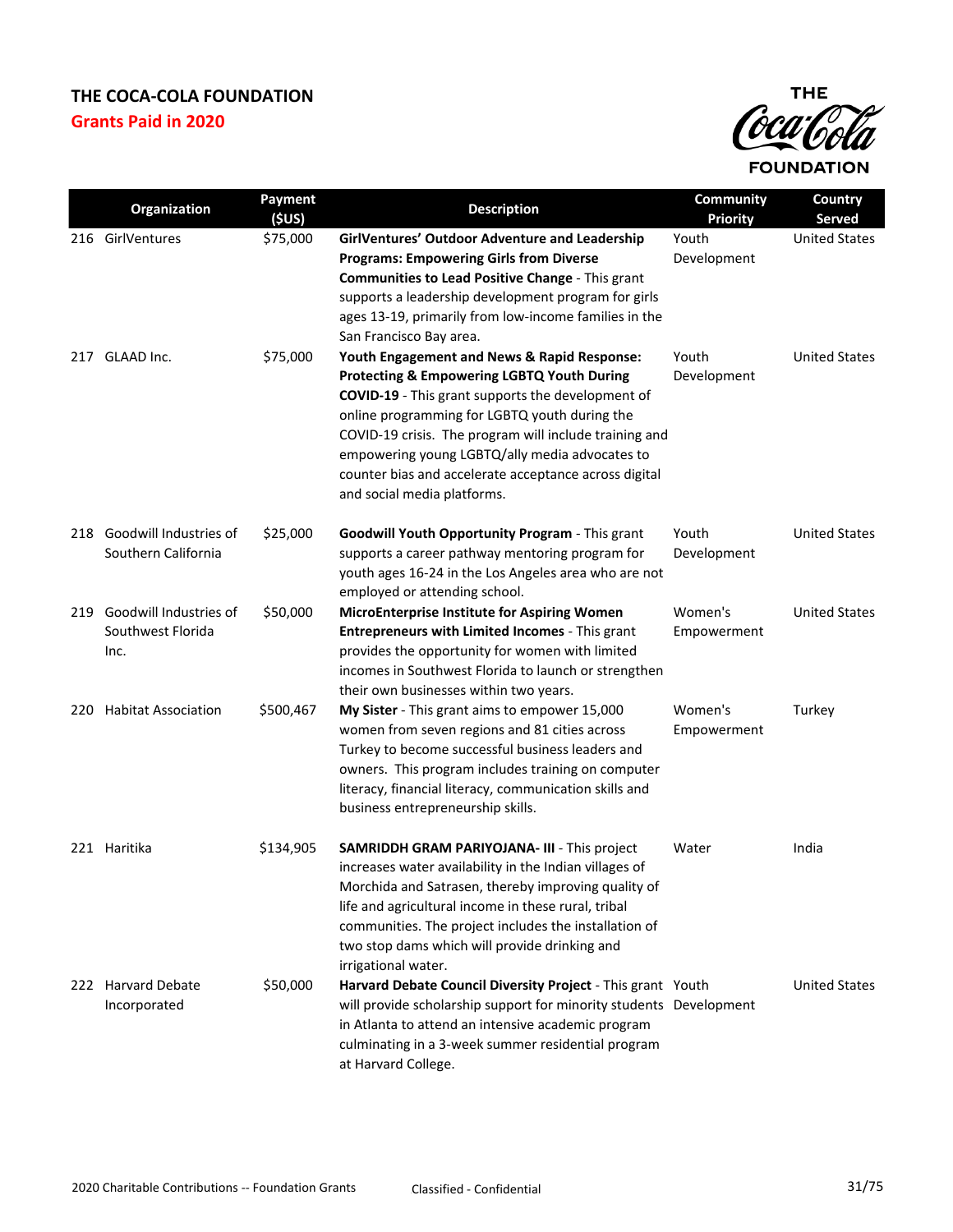

|     | Organization                                                                   | Payment<br>(\$US) | <b>Description</b>                                                                                                                                                                                                                                                                                                                                                                                                                                                                                                      | <b>Community</b><br><b>Priority</b> | Country<br><b>Served</b> |
|-----|--------------------------------------------------------------------------------|-------------------|-------------------------------------------------------------------------------------------------------------------------------------------------------------------------------------------------------------------------------------------------------------------------------------------------------------------------------------------------------------------------------------------------------------------------------------------------------------------------------------------------------------------------|-------------------------------------|--------------------------|
|     | 223 Hasiru Dala                                                                | \$106,897         | Bettering Solid Waste Management Practices in the<br>Tier-2 Cities of Davanagere, Hubli-Dharwad and<br>Rajahmundry, India - This grant will help establish<br>Material Recovery Facilities and provide training to<br>waste pickers in Davanagere, Hubli-Dharwad and<br>Rajahmundry.                                                                                                                                                                                                                                    | Recycling                           | India                    |
|     | 224 Herman J. Russell<br>Center for Innovation<br>and<br>Entrepreneurship Inc. | \$300,000         | RCIE Phase II - Entrepreneur Empowerment Initiative Women's<br>- This women's empowerment program empowers<br>300 women of color, living on Atlanta's westside, to<br>become innovators and achieve their entrepreneurial<br>or small business goals.                                                                                                                                                                                                                                                                   | Empowerment                         | <b>United States</b>     |
| 225 | Hetrick-Martin<br>Institute Inc.                                               | \$50,000          | Improving Academic and Career Outcomes for High-<br>Need LGBTQ Youth in New York City - This grant<br>supports an academic enrichment and job readiness<br>training program for LGBTQ youth.                                                                                                                                                                                                                                                                                                                            | Youth<br>Development                | <b>United States</b>     |
|     | 226 Hispanas Organized<br>for Political Equality-<br>California                | \$25,000          | HOPE College Leadership Program - This women's<br>empowerment grant provides leadership and<br>professional development training for 50 first-<br>generation Latina students, including 25 from the<br>Greater Los Angeles Area.                                                                                                                                                                                                                                                                                        | Women's<br>Empowerment              | <b>United States</b>     |
| 227 | Hispanic Alliance for<br><b>Career Enhancement</b>                             | \$50,000          | Mujeres de HACE - National Women's Leadership<br>Program - This women's empowerment grant<br>supports the creation of 250 Latina entrepreneurs in<br>eleven cities across the United States.                                                                                                                                                                                                                                                                                                                            | Women's<br>Empowerment              | <b>United States</b>     |
| 228 | <b>Hispanic Federation</b><br>Inc.                                             | \$100,000         | Hispanic Federation COVID-19 Emergency Assistance Humanitarian/<br>Initiative - This grant funds emergency assistance for  Disaster Relief<br>the Latino community during the COVID-19<br>pandemic. It provides grants to Latino nonprofits and<br>health clinics that are helping vulnerable residents in<br>Hispanic communities. It also provides direct cash<br>assistance of \$250 - \$500 to at least 70<br>undocumented and immigrant individuals or families<br>who have been financially impacted by COVID-19. |                                     | <b>United States</b>     |
|     | 229 Hispanic Foundation<br>of Silicon Valley                                   | \$25,000          | <b>STEM After School Programs - Hispanic Foundation</b><br>College Success Center - This grant supports after-<br>school programs to improve college preparedness<br>and STEM literacy of Latino students.                                                                                                                                                                                                                                                                                                              | Education                           | <b>United States</b>     |
| 230 | Hispanic Interest<br>Coalition of Alabama                                      | \$50,000          | Hispanic Women Entrepreneurs Education and Micro Women's<br>lending Support - This women's empowerment grant Empowerment<br>will help 50 Latinas living in Birmingham Alabama to<br>become self-sufficient by starting and launching their<br>own small businesses.                                                                                                                                                                                                                                                     |                                     | <b>United States</b>     |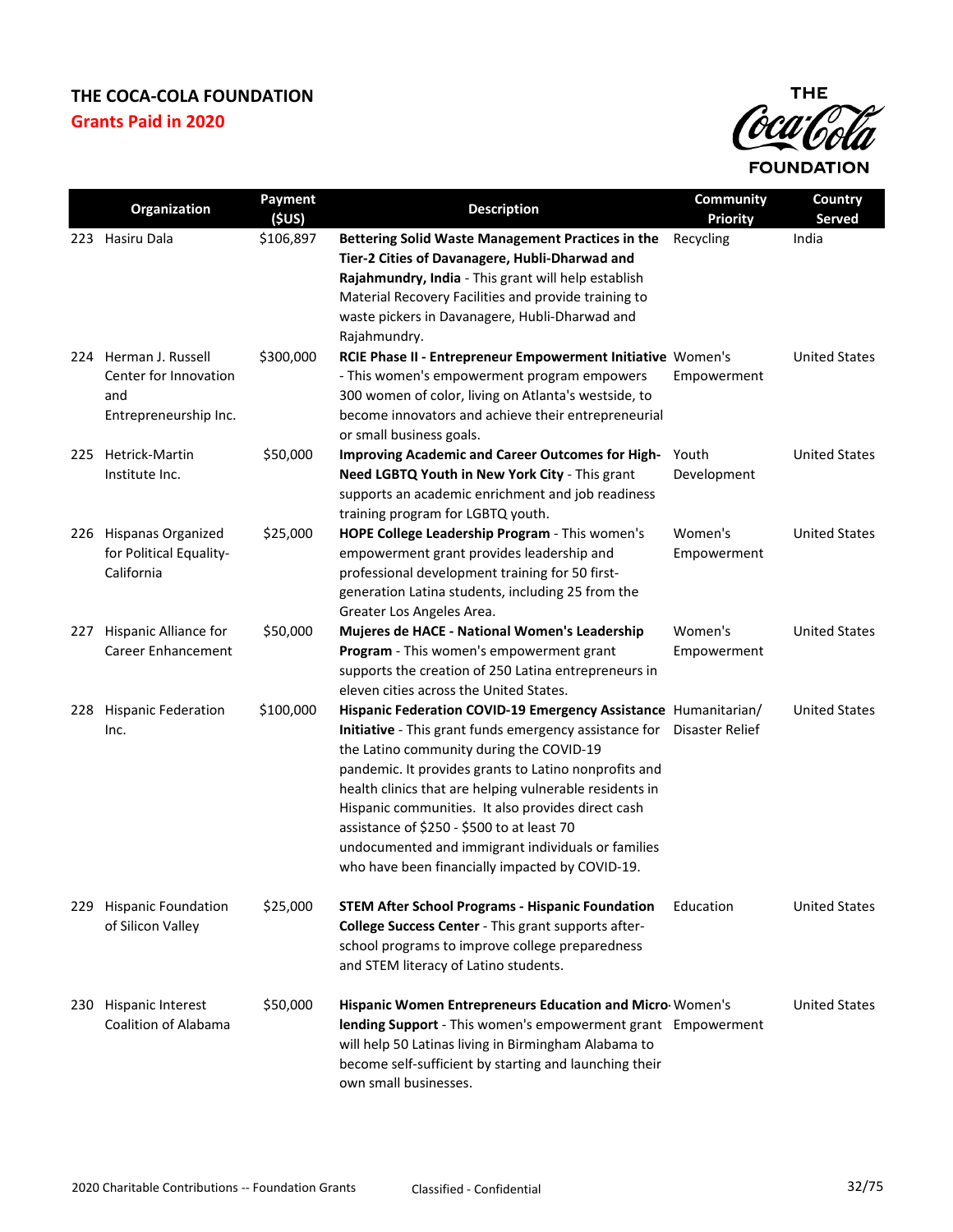

| Organization                                     | Payment<br>(5US) | <b>Description</b>                                                                                                                                                                                                                                                                                                                                                                                                                                                                                                                                                                | Community<br><b>Priority</b>     | Country<br>Served    |
|--------------------------------------------------|------------------|-----------------------------------------------------------------------------------------------------------------------------------------------------------------------------------------------------------------------------------------------------------------------------------------------------------------------------------------------------------------------------------------------------------------------------------------------------------------------------------------------------------------------------------------------------------------------------------|----------------------------------|----------------------|
| 231 Hispanic Scholarship<br>Fund                 | \$200,000        | <b>Coca-Cola First Generation Scholarship Program -</b><br>This grant will contribute \$640,000 of Coca-Cola First<br>Generation Scholarships over a four-year period. It<br>will also provide for \$160,000 in scholar support<br>services and other programming costs. These one-<br>year scholarships range from \$500 to \$5,000<br>depending on students' financial need. Scholarships<br>will be awarded to students each year who are of<br>Hispanic heritage, first in their families to attend<br>college, and have demonstrated academic success<br>and financial need. | Education                        | <b>United States</b> |
| 232 Hispanic Scholarship<br>Fund                 | \$100,000        | <b>Coca-Cola Foundation/HSF National Leadership</b><br>Development Program - This grant will support The<br>Hispanic Scholarship Fund's (HSF) National Leadership<br>Program over a four year period. This award will<br>provide 100 college students per year with the<br>opportunity to attend the four-day program and<br>obtain mentoring, professional insights, and career<br>guidance.                                                                                                                                                                                     | Education                        | <b>United States</b> |
| 233 Hispanic Scholarship<br>Fund                 | \$200,000        | The Coca-Cola Foundation/HSF Scholarship Program - Education<br>This grant will provide \$640,000 of Coca-Cola<br>Foundation Scholarships over a four-year period. It<br>will also provide a total of \$160,000 for scholar<br>support services and other programming costs. These<br>one-year scholarships will range from \$500 to \$5,000<br>depending on the financial need of the students.<br>Scholarships will be awarded to 32 - 320 students<br>each year who are of Hispanic heritage and have<br>demonstrated academic success and financial need.                     |                                  | <b>United States</b> |
| 234 Horizons Atlanta                             | \$155,000        | COVID-19 Relief Efforts - This grant provides COVID-<br>19 humanitarian relief efforts by addressing the<br>nutritional needs of Atlanta's school-aged children.                                                                                                                                                                                                                                                                                                                                                                                                                  | Humanitarian/<br>Disaster Relief | <b>United States</b> |
| 235 Hosea Feed The<br>Hungry & Homeless,<br>Inc. | \$200,000        | Hosea Helps' Women's Poverty Response Program - Women's<br>This grant bolsters efforts to assist 30,000 women and Empowerment<br>their children living in the Atlanta community and<br>impacted by the COVID-19 pandemic. The program<br>provides rental and mortgage assistance, COVID-19<br>education, personal protective equipment, essential<br>food and supplies, behavioral health education and<br>job counseling.                                                                                                                                                        |                                  | <b>United States</b> |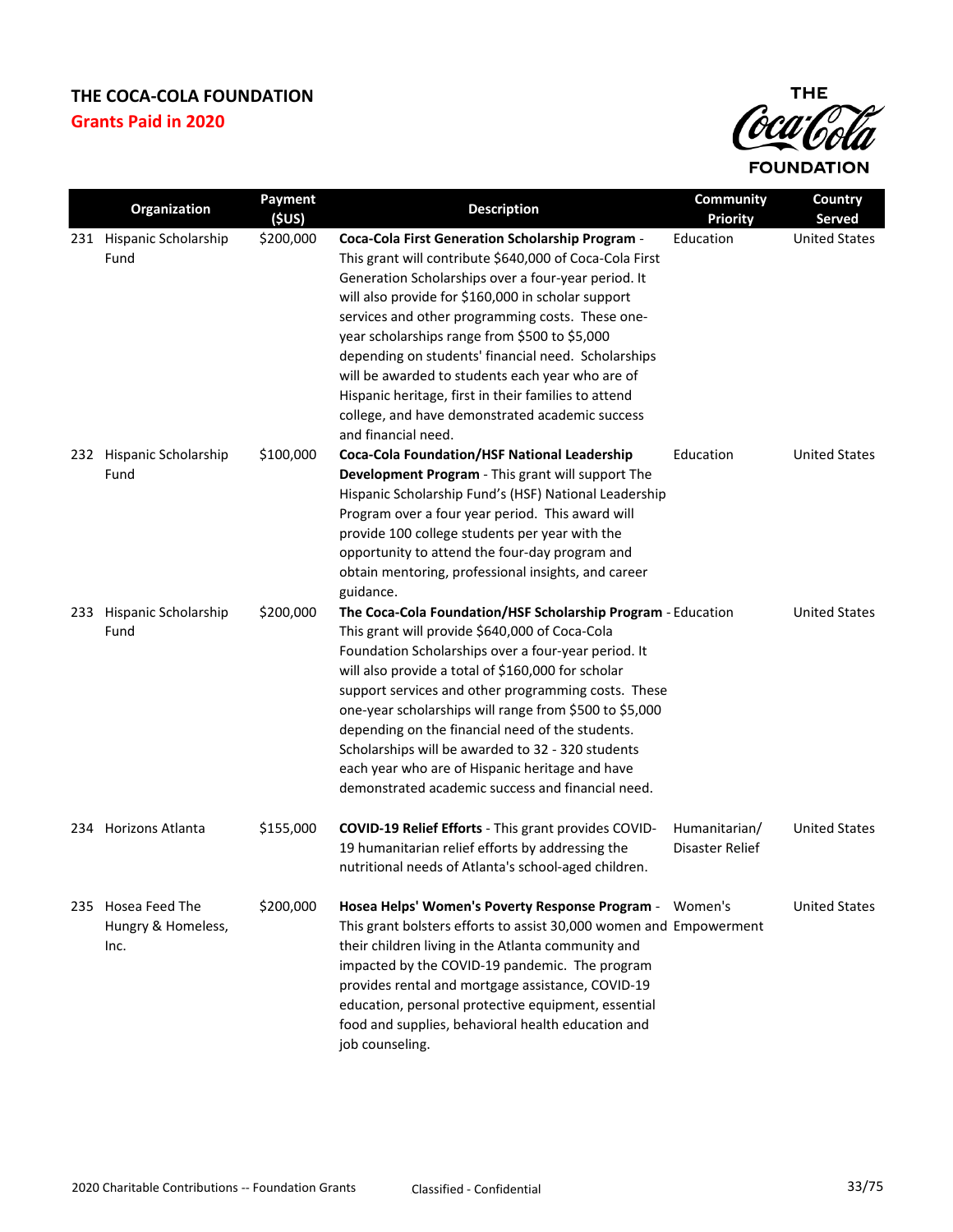

|     | Organization                                                                     | Payment<br>(5US) | <b>Description</b>                                                                                                                                                                                                                                                                                                                                                     | Community<br><b>Priority</b>     | Country<br><b>Served</b> |
|-----|----------------------------------------------------------------------------------|------------------|------------------------------------------------------------------------------------------------------------------------------------------------------------------------------------------------------------------------------------------------------------------------------------------------------------------------------------------------------------------------|----------------------------------|--------------------------|
|     | 236 Hrvatski Crveni križ<br>(Croatian Red Cross)                                 | \$125,000        | <b>Croatian Red Cross Assistance to People Most</b><br>Affected by the Zagreb Earthquake - This grant<br>provides immediate cash assistance to 230<br>households that have been displaced by recent<br>earthquakes in Croatia. It also provides psychological<br>counseling and support to community members living<br>in the Zagreb region.                           | Humanitarian/<br>Disaster Relief | Croatia                  |
| 237 | Hrvatski Crveni križ<br>(Croatian Red Cross)                                     | \$250,000        | Croatian Red Cross Response to COVID-19 Epidemic - Humanitarian/<br>This grant will provide funds to deliver food and<br>medicine to 16,000 beneficiaries in Croatia who are at<br>highest risk if infected by the Coronavirus.                                                                                                                                        | Disaster Relief                  | Croatia                  |
|     | 238 Hungarian Red Cross                                                          | \$200,000        | <b>COVID-19 Preparedness and Response in Hungary -</b><br>This grant supports COVID-19 related humanitarian<br>efforts for families and health workers in Hungary.<br>The project provided food, personal hygienic<br>products, disinfectants and protective equipment for<br>vulnerable families and protective equipment for Red<br>Cross staff and volunteers.      | Humanitarian/<br>Disaster Relief | Hungary                  |
|     | 239 I Love a Clean San<br>Diego County Inc.                                      | \$25,000         | Keeping Southern California Clean - This grant<br>continues to support an environmental effort which<br>includes over 200 community cleanup events,<br>multiple educational outreach presentations, and a<br>targeted summertime program to prevent recyclable<br>materials and litter from entering our coastal water<br>systems in San Diego.                        | Recycling                        | <b>United States</b>     |
| 240 | Initiative for Gender<br>Empowerment and<br>Creativity                           | \$77,765         | <b>Climate Smart Shea Processing Facility for the</b><br>Economic Empowerment of Women Shea farmers in Empowerment<br>Tede Community, Oyo State - This grant improves the<br>livelihood of 1,500 rural women Shea nut farmers,<br>pickers and processors, affected by the loss of income<br>due to the COVID-19 pandemic in the Tede<br>community, Oyo State, Nigeria. | Women's                          | Nigeria                  |
|     | 241 Initiative for the<br>Advancement of<br><b>Waste Management</b><br>in Africa | \$75,000         | <b>Waste to Wealth: Promoting Collection of</b><br>Recyclables, Awareness and Behavior Change in our<br><b>Communities</b> - This grant supports community<br>recycling efforts by establishing 8 'Cash for Trash'<br>recycling hubs in communities around Abuja, Nigeria.                                                                                             | Recycling                        | Nigeria                  |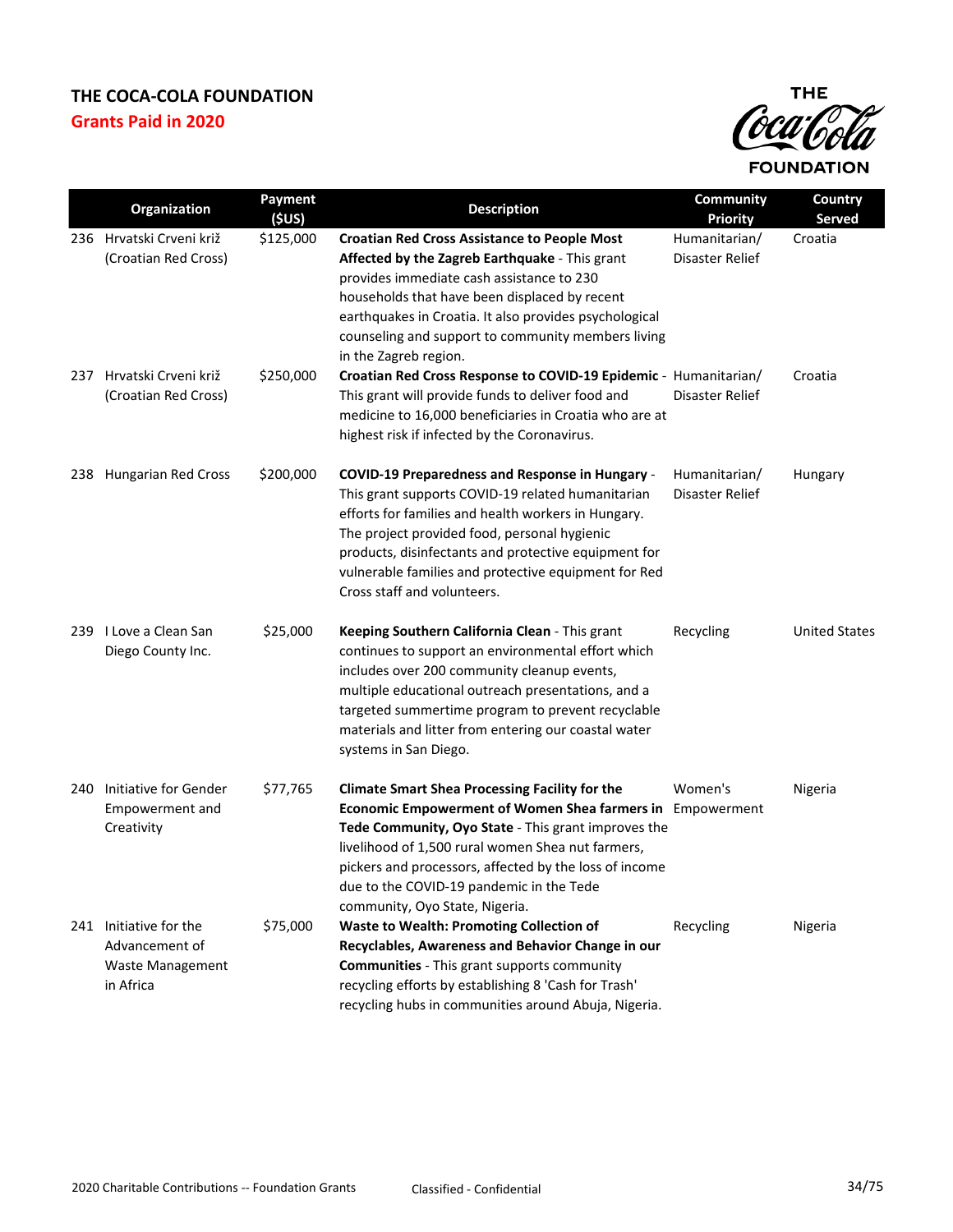

|     | Organization                                                                                      | Payment<br>(SUS) | <b>Description</b>                                                                                                                                                                                                                                                                                                                                                                                                                                                                         | Community<br><b>Priority</b>     | Country<br><b>Served</b>                                                                                                                                                      |
|-----|---------------------------------------------------------------------------------------------------|------------------|--------------------------------------------------------------------------------------------------------------------------------------------------------------------------------------------------------------------------------------------------------------------------------------------------------------------------------------------------------------------------------------------------------------------------------------------------------------------------------------------|----------------------------------|-------------------------------------------------------------------------------------------------------------------------------------------------------------------------------|
|     | 242 Initiative for the<br>Advancement of<br><b>Waste Management</b><br>in Africa                  | \$75,000         | <b>Waste to Wealth: Promoting Collection of</b><br>Recyclables, Awareness and Behavior Change in our<br><b>Communities</b> - This grant supports community<br>recycling efforts by establishing 8 'Cash for Trash'<br>recycling hubs in communities around Abuja, Nigeria.                                                                                                                                                                                                                 | Recycling                        | Nigeria                                                                                                                                                                       |
| 243 | <b>International Bank</b><br>for Reconstruction<br>and Development                                | \$250,000        | Introducing Water Efficient Technologies in the<br>Barind Tract - This grant supports sustainable<br>agricultural efforts in the Barind region of Bangladesh<br>by working with local farmers to reduce water use,<br>increase yields, increase incomes and diversify crops.                                                                                                                                                                                                               | Water                            | Bangladesh                                                                                                                                                                    |
| 244 | International<br><b>Federation of Red</b><br>Cross and Red<br><b>Crescent Societies</b><br>(IFRC) | \$1,750,000      | <b>COVID 19 Outbreak in Eleven Countries in West</b><br>Africa - This grant supports emergency assistance<br>relating to the COVID-19 pandemic in 11 countries in<br>West Africa: Senegal, Ivory Coast, Burkina Faso,<br>Cameroon, Madagascar, Ghana, Democratic Republic<br>of Congo, Rwanda, Reunion, Mauritius, and Nigeria. It<br>funds the purchase of protective personal equipment<br>including masks, gloves, coveralls, aprons, heavy duty<br>gloves, boots, and hand sanitizers. | Humanitarian/<br>Disaster Relief | Burkina Faso;<br>Cameroon;<br>The<br>Democratic<br>Republic of<br>Congo;<br>Ghana;<br>Ivory Coast;<br>Madagascar;<br>Mauritius;<br>Nigeria;<br>Reunion;<br>Rwanda;<br>Senegal |
| 245 | International<br><b>Federation of Red</b><br>Cross and Red<br><b>Crescent Societies</b><br>(IFRC) | \$750,000        | <b>COVID-19 Outbreak in 9 Countries in Africa - This</b><br>grant supports emergency assistance relating to the<br>COVID-19 pandemic in 9 countries in West Africa:<br>Mali, Guinea, Burkina Faso, Ivory Coast, Cameroon,<br>Mayotte, Democratic Republic of Congo, Congo, and<br>Nigeria. It funds the purchase of protective personal<br>equipment, including items such as masks, gloves,<br>coveralls, aprons, heavy duty gloves, boots, and hand<br>sanitizers.                       | Humanitarian/<br>Disaster Relief | Burkina Faso;<br>Cameroon;<br>Congo; The<br>Democratic<br>Republic of<br>Congo;<br>Guinea;<br>Ivory Coast;<br>Mali;<br>Mayotte;<br>Nigeria                                    |
|     | 246 International Union<br>for Conservation of<br>Nature and Natural<br>Resources                 | \$194,281        | Piloting Flood-Based Livelihoods to Support a Water Water<br>Retention Strategy for the Mekong Delta, Vietnam:<br>Phase 3 - This grant continues efforts to train and<br>assist Vietnamese farmers in the Mekong Delta to<br>adopt financially attractive, low risk, flood-based<br>livelihoods as alternatives to unsustainable triple rice<br>cropping.                                                                                                                                  |                                  | United States;<br>Vietnam                                                                                                                                                     |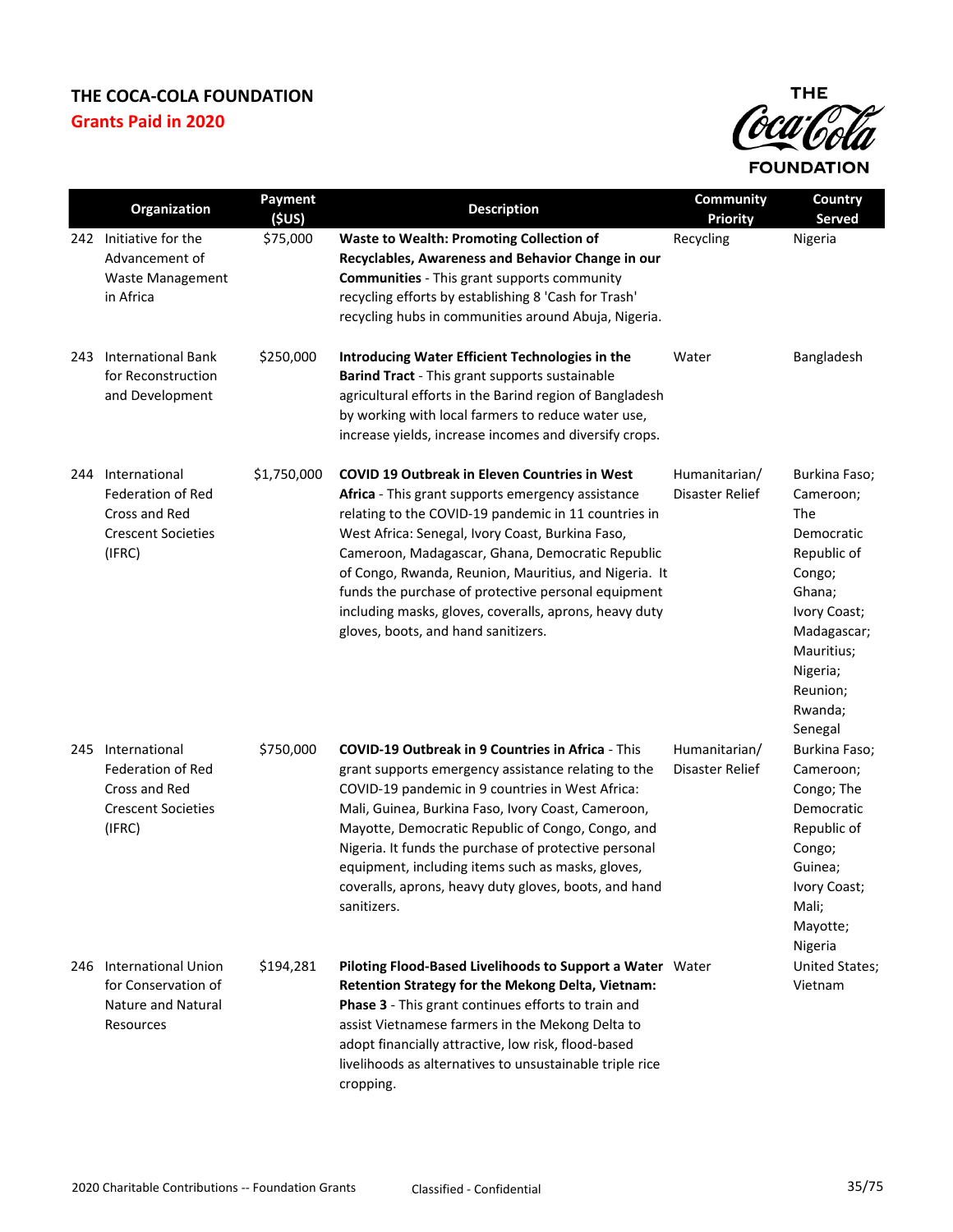

|     | Organization                                                                             | <b>Payment</b><br>(5US) | <b>Description</b>                                                                                                                                                                                                                                                                                                                                                                     | Community<br><b>Priority</b> | Country<br><b>Served</b> |
|-----|------------------------------------------------------------------------------------------|-------------------------|----------------------------------------------------------------------------------------------------------------------------------------------------------------------------------------------------------------------------------------------------------------------------------------------------------------------------------------------------------------------------------------|------------------------------|--------------------------|
|     | 247 International Union<br>for Conservation of<br><b>Nature and Natural</b><br>Resources | \$136,000               | Tackling Marine Plastics in Thailand Phase III - This<br>grant provides continued support for efforts to<br>collaborate with the Koh Yao Yai municipality in<br>Thailand to develop sub-district regulations, a solid<br>waste management master plan. The program will<br>also build community leader capacity and raise<br>awareness on the importance of solid waste<br>management. | Recycling                    | Thailand                 |
| 248 | Iraq and Afghanistan<br><b>Veterans of America</b><br>Inc.                               | \$25,000                | Quick Reaction Force: A Rapid Response Referral<br>Program - This grant supports a high-tech, high-touch Improvement<br>comprehensive care management and referral service<br>for veterans in need.                                                                                                                                                                                    | Community                    | <b>United States</b>     |
| 249 | Jaime V. Ongpin<br>Foundation, Inc.                                                      | \$148,249               | Plastic Recovery and Recycling For Clean Coasts -<br>This grant supports the establishment of three<br>community material recovery facilities and public<br>awareness raising efforts in La Union, Philippines.                                                                                                                                                                        | Recycling                    | Philippines              |
| 250 | Jeannette Rankin<br>Women's Scholarship<br>Fund                                          | \$60,000                | <b>Empowering Economically Disadvantaged Women</b><br>Through Education - This grant provides 22<br>scholarships for women from low-income areas, ages<br>35 and older, to earn degrees, attain higher paying<br>jobs and economic security.                                                                                                                                           | Women's<br>Empowerment       | <b>United States</b>     |
|     | 251 Joseph & Evelyn<br>Lowery Institute for<br>Justice and Human<br>Rights               | \$10,000                | Honoring the Life and Legacy of Rev. Joseph E.<br>Lowery - This grant honors the life and legacy of Rev.<br>Joseph E. Lowery and is being made in lieu of flowers.                                                                                                                                                                                                                     | Community<br>Improvement     | <b>United States</b>     |
|     | 252 Junior Achievement<br>of Central Virginia                                            | \$25,000                | JA Job Shadow: Preparing Richmond's Youth for the Youth<br>World of Work - This grant supports a job shadow<br>program to help high school students develop and<br>practice the job-hunting skills and tools needed to<br>obtain and keep a good job.                                                                                                                                  | Development                  | <b>United States</b>     |
| 253 | Junior Achievement<br>of Georgia Inc.                                                    | \$250,000               | National Expansion of 3DE and Delivery of Junior<br>Achievement Discovery Center in Georgia - This grant<br>will continue support for the Discovery Center and<br>3DE programs for middle and high school students<br>from underserved areas in Atlanta Public, Dekalb<br>County, Fulton County, Gwinnett County and Marietta<br>City School Systems.                                  | Education                    | <b>United States</b>     |
| 254 | Junior State of<br>America Foundation                                                    | \$25,000                | Young Women's Leadership Institute - This grant<br>expands virtual programming to 1,000 diverse high<br>school women leaders from across the country,<br>helping them develop critical thinking, leadership and<br>other life-changing skills needed to thrive in today's<br>social, political, and professional environments                                                          | Women's<br>Empowerment       | <b>United States</b>     |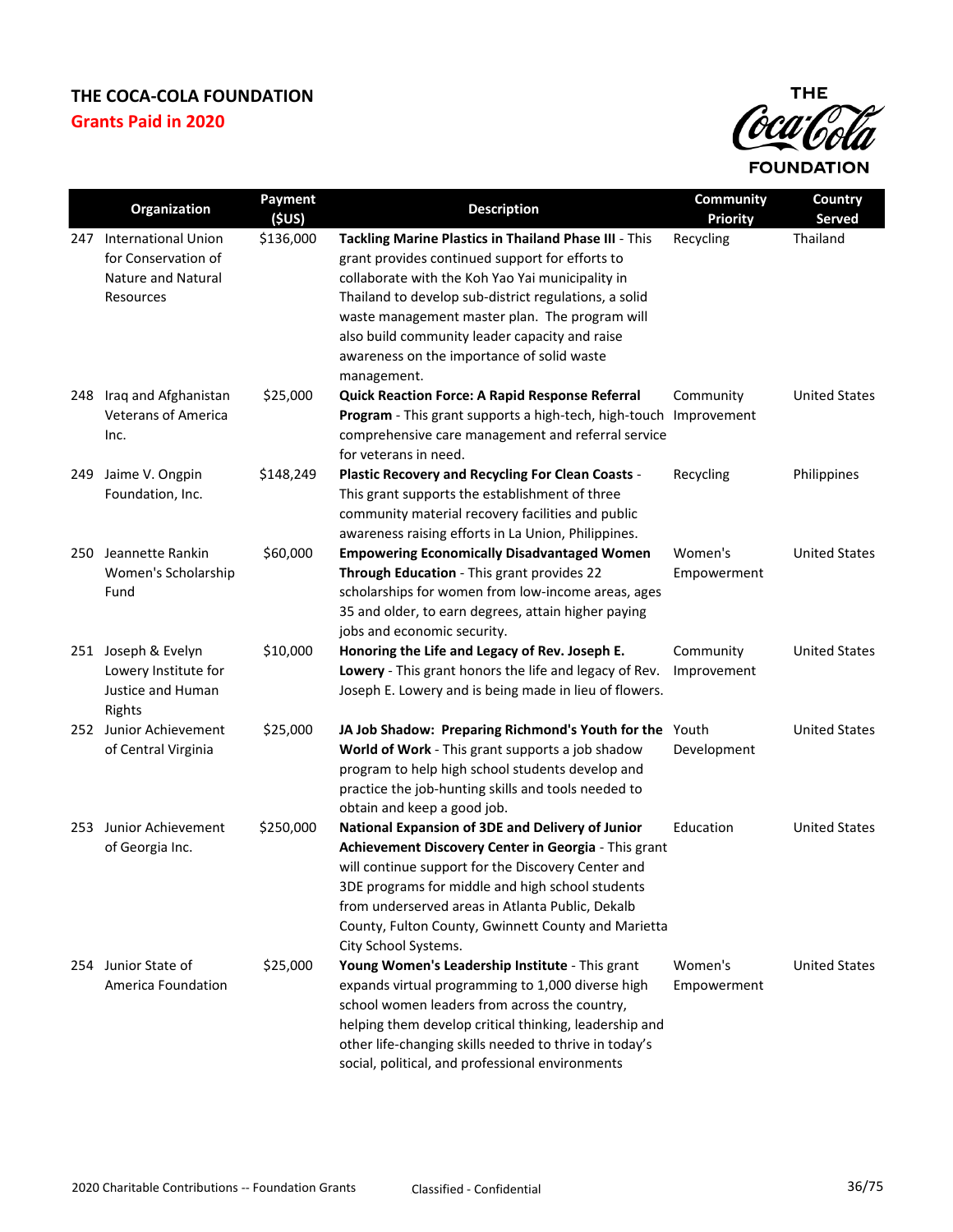

|     | Organization                                         | Payment<br>(SUS) | <b>Description</b>                                                                                                                                                                                                                                                                                                                                                                                                       | <b>Community</b><br><b>Priority</b> | Country<br><b>Served</b> |
|-----|------------------------------------------------------|------------------|--------------------------------------------------------------------------------------------------------------------------------------------------------------------------------------------------------------------------------------------------------------------------------------------------------------------------------------------------------------------------------------------------------------------------|-------------------------------------|--------------------------|
| 255 | Kabang Kalikasan ng<br>Pilipinas Foundation<br>Inc.  | \$66,666         | Ipo Watershed Rehabilitation and Management<br>Program - This grant will support watershed<br>conservation efforts to protect the 261 hectare<br>Sapang Munti micro-watershed which provides water<br>to the metro area of Manilla.                                                                                                                                                                                      | Water                               | Philippines              |
| 256 | Kabang Kalikasan ng<br>Pilipinas Foundation,<br>Inc. | \$50,777         | Waste Management Strategies and Pilot Testing for<br>Plastic Diversion System - This grant supports the<br>implementation of different waste management<br>strategies to increase waste collection and diversion<br>rates while engaging local communities and relevant<br>entrepreneurial partners in Davao City, Donsol, CIty of<br>Samal, and Davao Oriental, Phillipines.                                            | Recycling                           | Philippines              |
| 257 | Karis and Eleos Hand<br>of Hope Foundation           | \$299,422        | Catalyst For Change - This women's empowerment<br>grant provides vocation and entrepreneurial skills to<br>5,000 women of Ibeju-Lekki, Alagbado, Iwaya, Ogijo<br>and Magboro Local Government Areas of Lagos State.                                                                                                                                                                                                      | Women's<br>Empowerment              | Nigeria                  |
| 258 | Keep America<br>Beautiful, Inc.                      | \$300,000        | 2020 Recycling Infrastructure & Community<br><b>Education Grant</b> - This grant continues support for<br>the Public Space Recycling Bin Grant Program which<br>provides recycling bins for public spaces and college<br>campuses.                                                                                                                                                                                       | Recycling                           | <b>United States</b>     |
| 259 | Keep Georgia<br><b>Beautiful Foundation</b>          | \$75,000         | 2021 Great American Cleanup in Georgia - This grant Recycling<br>supports The Great American Cleanup efforts in<br>Georgia.                                                                                                                                                                                                                                                                                              |                                     | <b>United States</b>     |
| 260 | Keep Sweden Tidy<br>Foundation                       | \$60,000         | Keep Sweden Tidy Coastal Resque Campaign - This<br>grant support awareness raising efforts to engage<br>young adults, ages 18-29, in spring-time, nationwide<br>cleanup efforts in Sweden.                                                                                                                                                                                                                               | Recycling                           | Sweden                   |
|     | 261 Kennesaw State<br>University<br>Foundation Inc.  | \$312,500        | Coca-Cola First Generation and STEM Scholars - This Education<br>grant will support The Coca-Cola First Generation and<br>Science, Technology, Engineering, and Mathematics<br>(STEM) Scholars program, which will offer<br>scholarships, along with a set of coordinated wrap<br>around services, to 35 students who identify as first<br>generation students and who are from<br>underrepresented populations in STEM. |                                     | <b>United States</b>     |
|     | 262 Kirkens Korshær                                  | \$200,000        | COVID-19 Disaster Relief, Denmark - This grant will<br>support COVID-19 humanitarian relief efforts to the<br>homeless population in Denmark. The program will<br>include the distribution of basic necessities such as<br>food, blankets and clothing to those who are living in<br>the streets.                                                                                                                        | Humanitarian/<br>Disaster Relief    | <b>Denmark</b>           |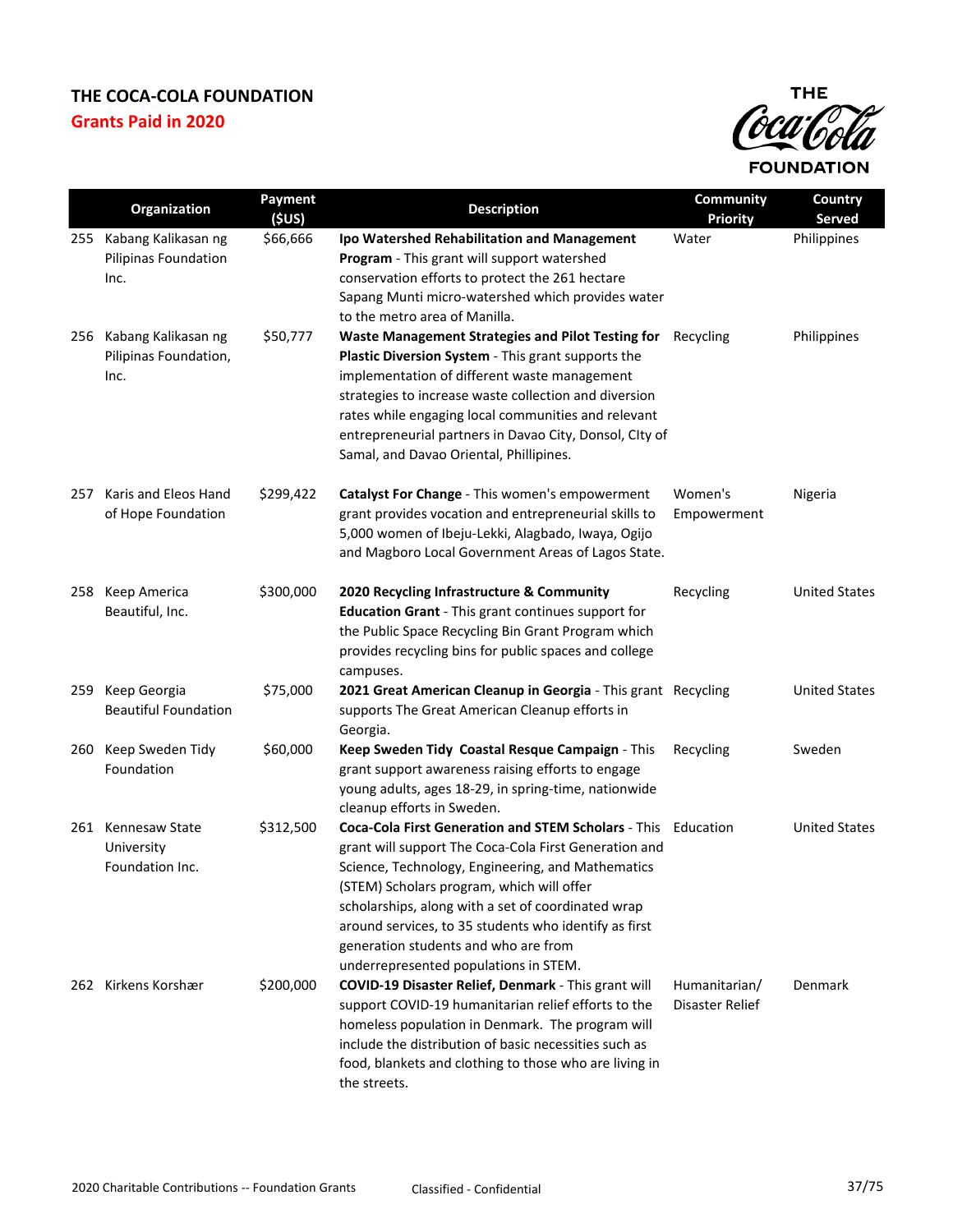

| Organization                                         | Payment<br>(SUS) | <b>Description</b>                                                                                                                                                                                                                                                                                                                                                                                                                                                 | Community<br><b>Priority</b> | Country<br>Served     |
|------------------------------------------------------|------------------|--------------------------------------------------------------------------------------------------------------------------------------------------------------------------------------------------------------------------------------------------------------------------------------------------------------------------------------------------------------------------------------------------------------------------------------------------------------------|------------------------------|-----------------------|
| 263 Korea Green<br>Foundation                        | \$85,000         | Coca-Cola Green Leadership - This grant continues<br>support for the Coca-Cola Green Leadership Program<br>which provides 40 elementary school students and<br>their families with the opportunity to visit and learn<br>about four Ramsar Convention recognized wetlands in<br>Korea: Gangseo Wetland, Songdo Mudflats, Upo<br>Swamp, and Duung Wetland. It also supports local<br>coastal cleanups by proving \$2,500 each to eight<br>grassroots organizations. | Environment -<br>Other       | Korea,<br>Republic Of |
| 264 Landcare Australia<br>Ltd.                       | \$100,000        | The 2021 Coca-Cola Foundation Coastcare Grants -<br>This grant continues support for efforts to reduce<br>marine litter, protect and enhance coastal zones, and<br>increase community awareness of the effects of<br>marine pollution and litter on the marine<br>environment in Australia.                                                                                                                                                                        | Recycling                    | Australia             |
| 265 Latin American<br>Association, Inc.              | \$35,000         | General Operating Support - This grant provides<br>general operating support to enable the ongoing<br>programs for the Latino community in metro-Atlanta.                                                                                                                                                                                                                                                                                                          | Community<br>Improvement     | <b>United States</b>  |
| 266 Latin American<br>Association, Inc.              | \$300,000        | Latina Leadership Institute: Expansion into North<br>Georgia - This grant provides funding to expand the<br>Latina Leadership Institute into the Dalton and<br>Lawrenceville areas of North Georgia to empower<br>8,075 women to become entrepreneurs.                                                                                                                                                                                                             | Women's<br>Empowerment       | <b>United States</b>  |
| 267 Latino Community<br>Fund Inc.                    | \$50,000         | "Latino Community Fund Technical Assistance<br>Program" - This grant supports a series of workshops<br>to provide technical assistance and capacity building<br>support to Latino organizations across the state of<br>Georgia.                                                                                                                                                                                                                                    | Community<br>Improvement     | <b>United States</b>  |
| 268 Leadership Atlanta<br>Inc.                       | \$25,000         | Leadership Atlanta Class 2021 - This grant develops<br>80-plus select Atlanta business, civic and community<br>persons to be effective leaders committed to the<br>common good of Atlanta.                                                                                                                                                                                                                                                                         | Community<br>Improvement     | <b>United States</b>  |
| 269 Leadership Education<br>For Asian Pacifics, Inc. | \$50,000         | 2020-2021 LEAP Impact - This grant supports the<br>Impact Program designed to identify, train, and<br>mentor emerging Asian and Pacific Islander leaders in<br>the nonprofit sector.                                                                                                                                                                                                                                                                               | Community<br>Improvement     | <b>United States</b>  |
| 270 Les Centres GHESKIO                              | \$140,000        | Covid-19 Haiti Healthcare and Community Support - Humanitarian/<br>This grant supports humanitarian relief efforts in Haiti Disaster Relief<br>by increasing the capacity of GHESKIO sites to treat<br>COVID-19 patients. The program will increase oxygen<br>production, provide medical supplies for health care<br>professionals, increase bed capacity and provide food<br>and hygiene supplies to 1,00 families during the<br>pandemic.                       |                              | Haiti                 |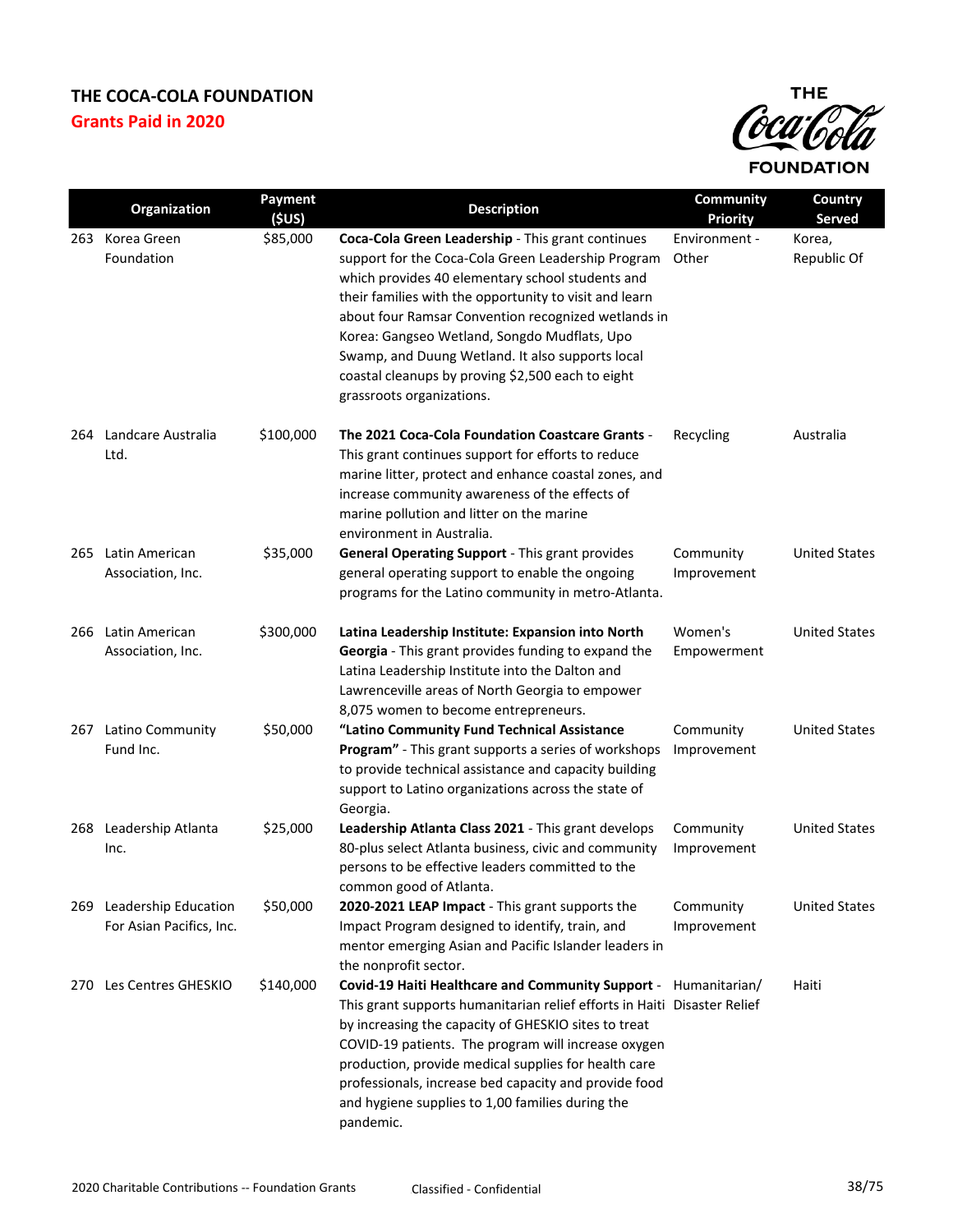

|     | Organization                                             | Payment<br>(\$US) | <b>Description</b>                                                                                                                                                                                                                                                                                                                 | <b>Community</b><br><b>Priority</b> | Country<br>Served             |
|-----|----------------------------------------------------------|-------------------|------------------------------------------------------------------------------------------------------------------------------------------------------------------------------------------------------------------------------------------------------------------------------------------------------------------------------------|-------------------------------------|-------------------------------|
|     | 271 Let's Dolt<br>Foundation                             | \$100,000         | Keep It Clean - This grant will support the execution<br>of World Cleanup Day in 150 countries to mobilize 5<br>million volunteers in the collection of 3 million tons of<br>litter and to leverage technology to provide crowd-<br>sourced data to help national leaders visualize the<br>nature and scale of the litter problem. | Recycling                           | Estonia                       |
|     | 272 Limbo Teego<br>Foundation                            | \$20,000          | <b>Sustainable Plastic Collection and Awareness in the</b><br>Pikinrio and Godo Villages - This grant will support<br>the placement of recycling bins, awareness raising<br>activities and cleanups in the school and the<br>communities of Godo and Pikinrio, Suriname.                                                           | Recycling                           | Suriname                      |
|     | 273 Limbo Teego<br>Foundation                            | \$15,868          | <b>Sustainable Plastic Collection and Awareness in the</b><br>Pikinrio and Godo Villages - This grant will support<br>the placement of recycling bins, awareness raising<br>activities and cleanups in the school and the<br>communities of Godo and Pikinrio, Suriname.                                                           | Recycling                           | Suriname                      |
| 274 | Lithuanian Medical<br>Movement                           | \$100,000         | <b>Superior Protection of Medical Professionals</b><br>Fighting COVID-19 - This grant supports the purchase Disaster Relief<br>of respirators for medical personnel responding to the<br>COVID-19 crisis in Lithuania.                                                                                                             | Humanitarian/                       | Lithuania                     |
| 275 | <b>Living Water</b><br>Community                         | \$20,000          | Covid-19 Trinidad Food Support and Distribution -<br>This grant will support humanitarian efforts in<br>response to the COVID-19 Pandemic by providing<br>basic food supplies to families in low-income areas of<br>Trinidad & Tobago.                                                                                             | Humanitarian/<br>Disaster Relief    | <b>Trinidad And</b><br>Tobago |
|     | 276 LULAC Institute Inc.                                 | \$65,000          | LULAC Women's Empowerment Initiative: LULAC<br>Latina Entrepreneur Academy - This grant empowers<br>145 Latinas with career competencies to enter and<br>navigate the business sector and to hone their<br>entrepreneurship skills.                                                                                                | Women's<br>Empowerment              | <b>United States</b>          |
|     | 277 Marcus Jewish<br>Community Center of<br>Atlanta Inc. | \$50,000          | <b>MJCCA Scholarships and Subsidies - This grant</b><br>provides \$40,000 of scholarships and \$10,000 of<br>special needs subsidies for youth in the metro Atlanta<br>community to access youth development programs<br>offered by the Marcus Jewish Community Center of<br>Atlanta (MJCCA).                                      | Youth<br>Development                | <b>United States</b>          |
| 278 | Marine Toys for Tots<br>Foundation                       | \$15,000          | 2020 Surprise Holiday Grant - This Surprise Holiday<br>Grant will support Toys for Tots efforts to purchase<br>new, unwrapped toys for children in the Atlanta area<br>living in poverty.                                                                                                                                          | Community<br>Improvement            | <b>United States</b>          |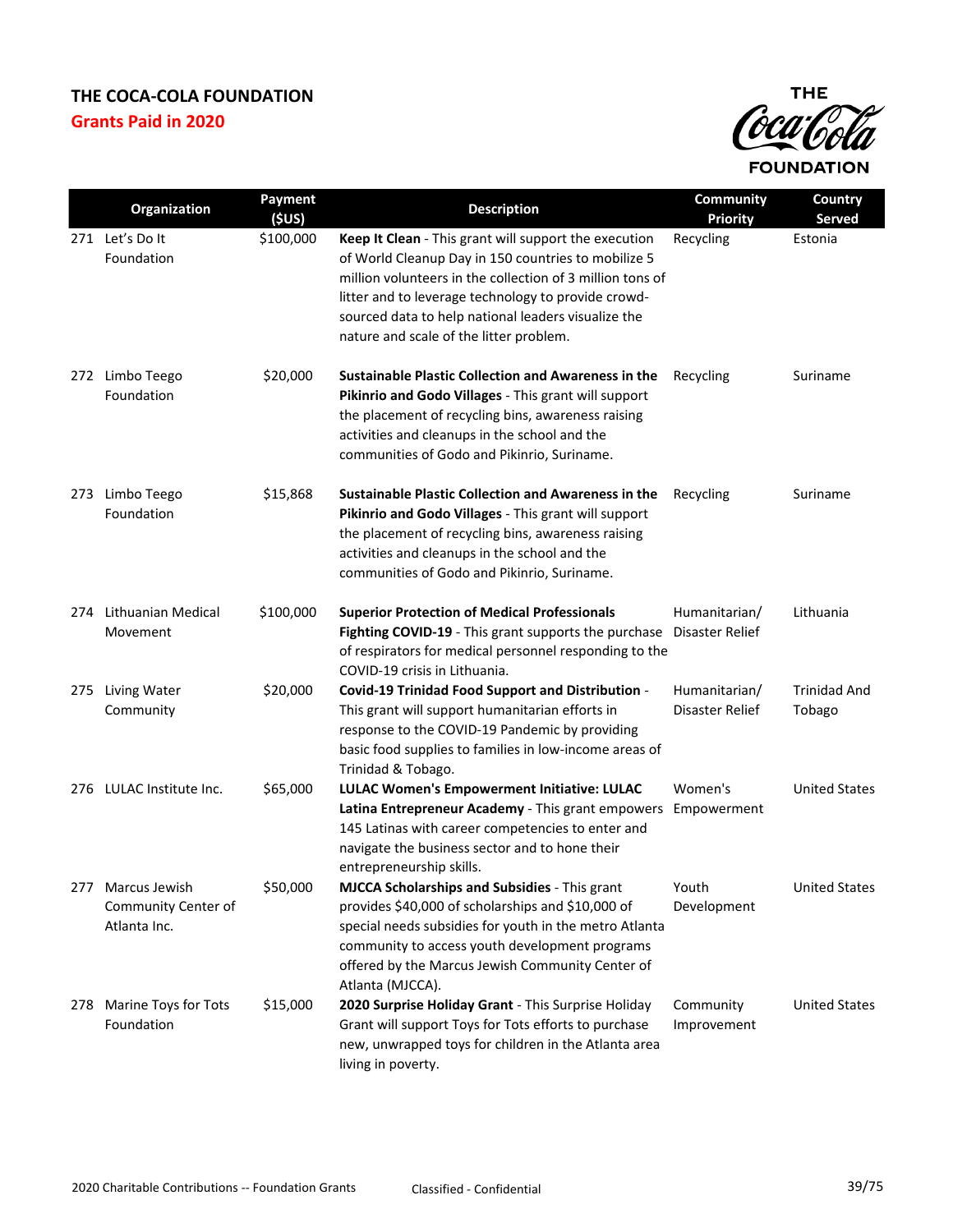

|     | Organization                                                                                            | Payment<br>(SUS) | <b>Description</b>                                                                                                                                                                                                                                                                                                                                                                                                                                                                  | Community<br><b>Priority</b>     | Country<br><b>Served</b> |
|-----|---------------------------------------------------------------------------------------------------------|------------------|-------------------------------------------------------------------------------------------------------------------------------------------------------------------------------------------------------------------------------------------------------------------------------------------------------------------------------------------------------------------------------------------------------------------------------------------------------------------------------------|----------------------------------|--------------------------|
| 279 | Martin Luther King Jr<br>Center for Non<br>Violent Social Change<br>Inc.                                | \$100,000        | Nonviolence 365 Virtual Expansion - This grant<br>supports the expansion of the Nonviolence 365<br>Education and Training program to12,000 youth and<br>young adults through a combination of in-person and<br>virtual platforms.                                                                                                                                                                                                                                                   | Arts & Culture                   | <b>United States</b>     |
| 280 | Meals on Wheels<br>Atlanta Inc.                                                                         | \$100,000        | Capacity & Capability-Building Initiative - This grant<br>serves meals for an additional 6,500 homebound<br>elderly men and women living in metropolitan<br>Atlanta, who have no way of receiving meals because<br>of the COVID-19 pandemic.                                                                                                                                                                                                                                        | Humanitarian/<br>Disaster Relief | <b>United States</b>     |
| 281 | Mediterranean<br>Information Office for<br><b>Environment Culture</b><br>and Sustainable<br>Development | \$150,000        | Zero Drop [Greece] - This funding will support a 2-<br>year integrated project to address water challenges<br>on one or two small island tourist destinations<br>impacted by water scarcity.                                                                                                                                                                                                                                                                                        | Water                            | Greece                   |
|     | 282 Medshare<br>International                                                                           | \$500,000        | Coronavirus Outbreak Response - This grant will<br>provide critical medical supplies in response to the<br>current outbreak of the novel coronavirus (2019-<br>nCoV) in China. Medshare will donate and deliver 1.5<br>million protective masks and other needed supplies to<br>Shanghai Soong Ching Ling Foundation (SCL).                                                                                                                                                         | Humanitarian/<br>Disaster Relief | <b>United States</b>     |
| 283 | Mill Creek Alliance                                                                                     | \$25,000         | Mill Creek Alliance Litter Gitter/Recycling Program<br>Expansion - This grant supports a pilot project to<br>place three "litter gitters" to collect floating debris in<br>the Mill Creek watershed in Atlanta.                                                                                                                                                                                                                                                                     | Recycling                        | <b>United States</b>     |
| 284 | Misr Elkheir<br>Foundation                                                                              | \$250,000        | Job Creation using Bicycles for Youth and Children<br>Groups in Egypt - This grant supports the purchase<br>and distribution of bicycles and helmets to 2,800<br>youth ages 16-20 in Egypt. The bikes will serve as a<br>mode of transportation to work for small business<br>owners to deliver their offered goods and services.                                                                                                                                                   | Youth<br>Development             | Egypt                    |
| 285 | Misr Elkheir<br>Foundation                                                                              | \$250,000        | Water Connections for Inclusive Sustainable Human Water<br>Development Initiatives in Assuit - This project<br>provides clean drinking water and sanitation to<br>selected low income communities in the Assuit<br>Governorate in Egypt. The project includes<br>infrastructure to connect homes to sufficient amounts<br>of safe drinking water, introduction of sanitation and<br>hygiene services, and awareness raising efforts to<br>help reduce the transmission of COVID-19. |                                  | Egypt                    |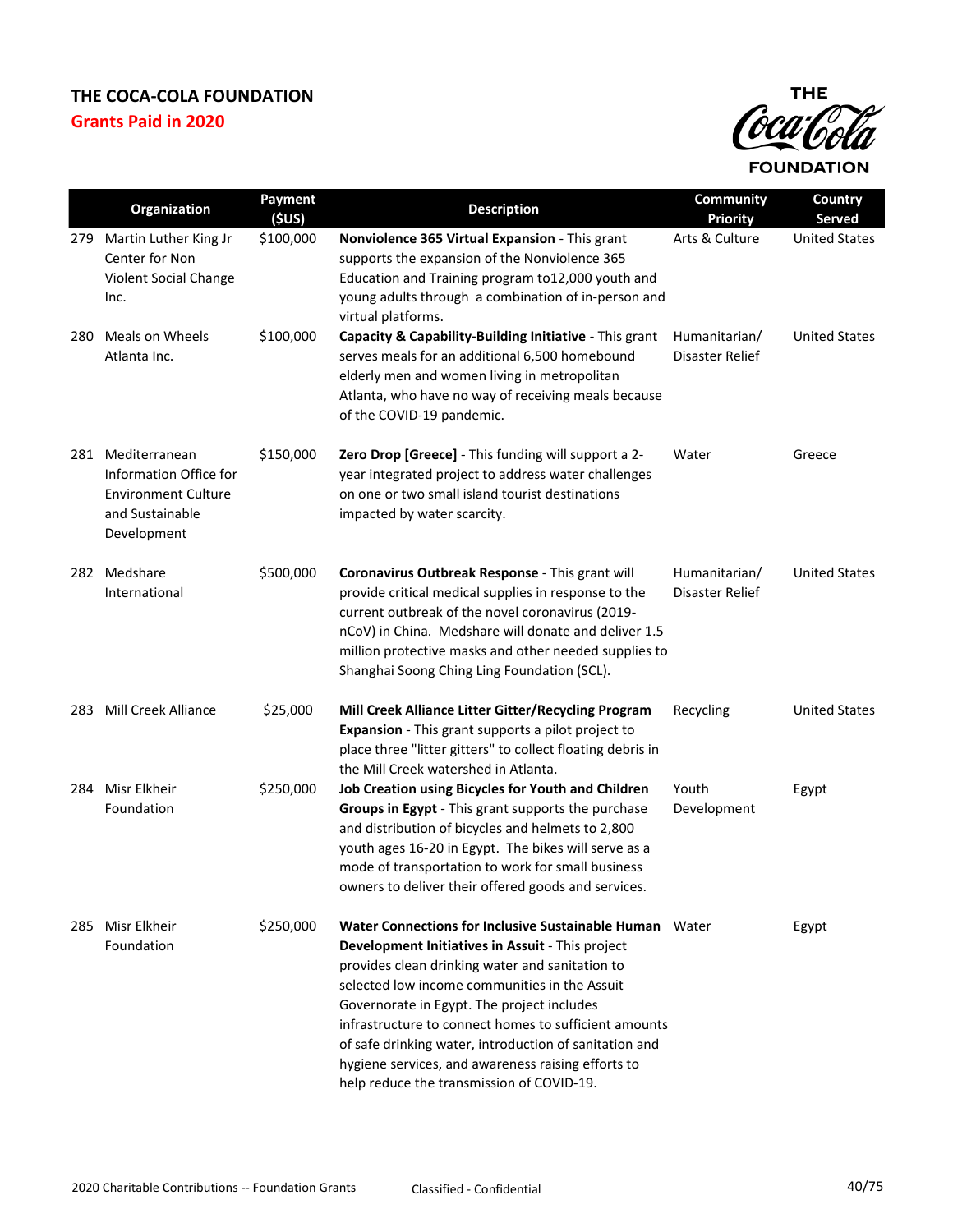

|     | Organization                                                                              | Payment<br>(5US) | <b>Description</b>                                                                                                                                                                                                                                                                                                                                                                             | Community<br><b>Priority</b>     | Country<br><b>Served</b> |
|-----|-------------------------------------------------------------------------------------------|------------------|------------------------------------------------------------------------------------------------------------------------------------------------------------------------------------------------------------------------------------------------------------------------------------------------------------------------------------------------------------------------------------------------|----------------------------------|--------------------------|
| 286 | Movimiento de<br>Recuperación de<br>Ecosistemas<br>Afectados A.C.                         | \$53,472         | Eco-recycling Pilot Plant on the Atasta Peninsula -<br>This grant supports the establishment of a material<br>recovery facility and awareness raising programs in<br>Campeche, Mexico.                                                                                                                                                                                                         | Recycling                        | Mexico                   |
|     | 287 NAACP Legal<br>Defense and<br><b>Educational Fund Inc.</b>                            | \$1,000,000      | US Police Reform - This grant supports the Legal<br>Defense and Educational Fund's "Policing Reform<br>Campaign", which started five years ago to transform<br>policing culture and practices, eliminate racial bias<br>and profiling, and end police violence against citizens.                                                                                                               | Human Rights/<br>Advocacy        | <b>United States</b>     |
| 288 | N.M Sadguru Water<br>and Development<br>Foundation                                        | \$142,435        | Water Conservation in Khan River catchment for the Water<br>Dahod Taluka Village Catchment in the Dahod<br>District of Gujarat - This grant funds the installation of<br>a water harvesting structure in the Dahod district of<br>Gujarat. The structure will collect and conserve<br>runoff to provide consistent water availability that<br>meets agricultural, drinking and domestic needs. |                                  | India                    |
| 289 | Namibia Red Cross<br>Society                                                              | \$50,000         | Namibia Red Cross Society COVID - 19 Response -<br>This grant assists in containment of the COVID-19<br>virus to the Windhoek area, the epicenter of the<br>pandemic in Namibia, and prevents spread of the<br>virus within the Khomas Region to vulnerable<br>populations, including the elderly, homeless and<br>those without safe water sources.                                           | Humanitarian/<br>Disaster Relief | Namibia                  |
|     | 290 Natagora asbl                                                                         | \$149,094        | Restoring Fen Habitats in Belgium in the<br>Anthropocene - This grant supports restoration and<br>improvement of two protected wetland habitats in<br>the Semois Valley in southern Belgium; the alkaline<br>fens and molinion meadow.                                                                                                                                                         | Water                            | Belgium                  |
|     | 291 National Assn of<br>Latino Elected<br><b>Officials NALEO</b><br><b>Education Fund</b> | \$50,000         | Strengthening the Well-being of the Nation's Latino Human Rights/<br><b>Community</b> - This grant supports a leadership training Advocacy<br>program for Latino policymakers to equip them with<br>the skills needed to improve the livelihoods of the<br>communities they represent.                                                                                                         |                                  | <b>United States</b>     |
| 292 | <b>National Association</b><br>of Chinese Americans                                       | \$30,000         | NACA Mentorship Program - This grant creates a<br>mentoring program for young Asian-American<br>professionals in the greater Atlanta area to acquire<br>business skills, build lasting social networks, and<br>integrate within mainstream American business<br>culture as they launch their professional careers in<br>corporate America.                                                     | Community<br>Improvement         | <b>United States</b>     |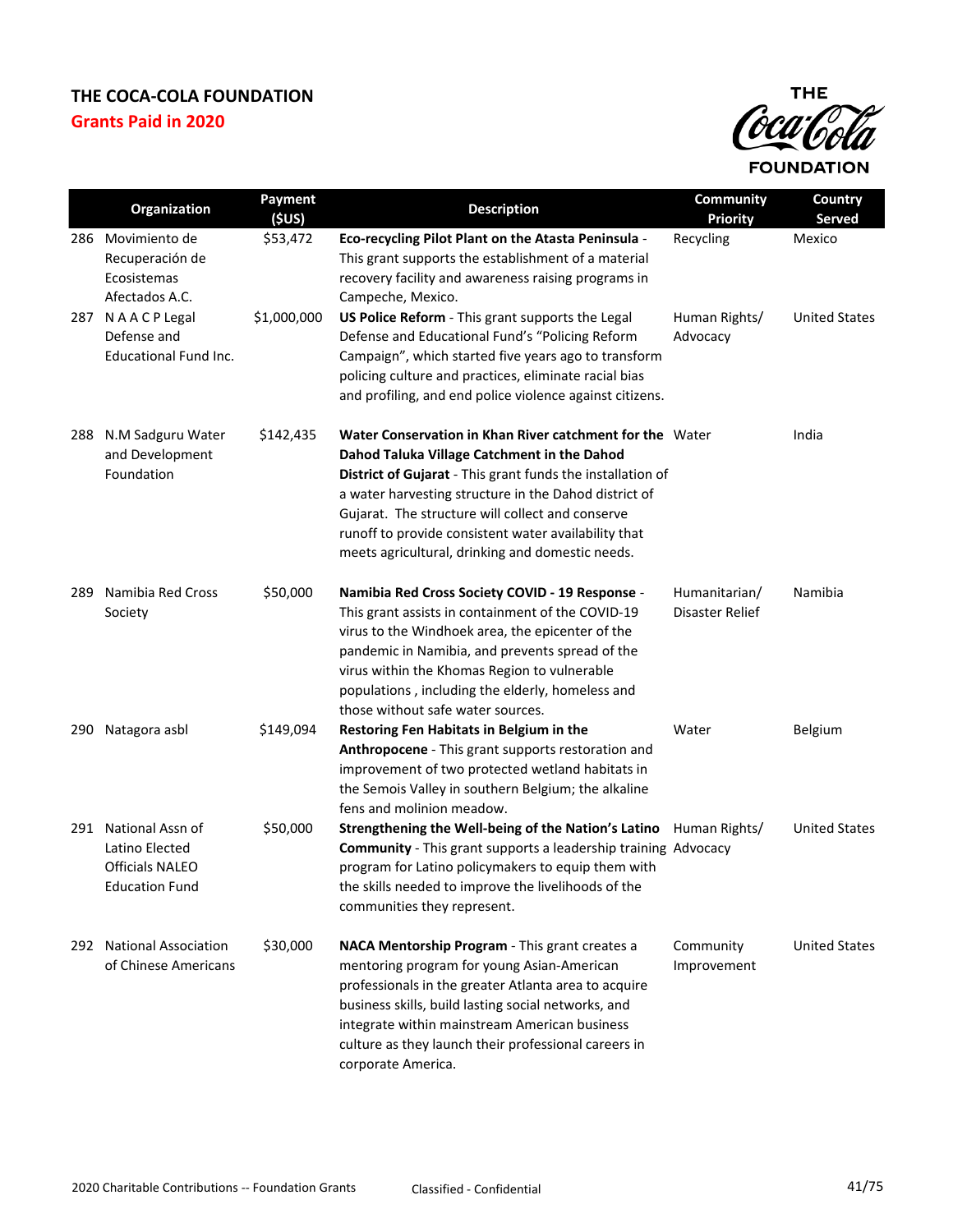

|     | Organization                                                        | <b>Payment</b><br>(SUS) | <b>Description</b>                                                                                                                                                                                                                                                                                                                                                                                                            | Community<br><b>Priority</b> | Country<br>Served    |
|-----|---------------------------------------------------------------------|-------------------------|-------------------------------------------------------------------------------------------------------------------------------------------------------------------------------------------------------------------------------------------------------------------------------------------------------------------------------------------------------------------------------------------------------------------------------|------------------------------|----------------------|
| 293 | <b>National Cares</b><br>Mentoring<br>Movement Inc.                 | \$250,000               | <b>Building Community Wellness and Supporting the</b><br><b>Educational Needs of the Most Vulnerable - This</b><br>grant funds two mentoring and support programs for<br>black children and parents living in low income<br>communities: The Rising and University for Parents. It<br>also supports the development and delivery of online<br>programming and support during the COVID<br>pandemic.                           | Youth<br>Development         | <b>United States</b> |
| 294 | <b>National Center for</b><br>Civil and Human<br>Rights Inc.        | \$500,000               | NCCHR - Social Justice Programming - This grant<br>supports two social justice initiatives designed to<br>create awareness, understanding and dialogue about<br>the state of police brutality and racial prejudice in the<br>United States. More than 250,000 people will<br>participate in these discussions.                                                                                                                | Human Rights/<br>Advocacy    | <b>United States</b> |
| 295 | National Coalition of<br>100 Black Women<br>Inc.                    | \$100,000               | Economic Empowerment Initiative - Sister-Nomic\$<br>Financial Literacy - This women's empowerment<br>grant arms 45,000-plus African American women<br>between the ages of 18-65 with financial literacy skills<br>to live life successfully and independently.                                                                                                                                                                | Women's<br>Empowerment       | <b>United States</b> |
| 296 | National Coalition on<br><b>Black Civic</b><br>Participation        | \$200,000               | 2020 Black Women's Roundtable - Women's<br>Leadership, Cultural Enrichment, Economic &<br><b>Community Empowerment Project - This women's</b><br>empowerment grant expands the BWR<br>Empowerment Project to California, New Jersey and<br>Louisiana in 2020, empowering and equipping young<br>African American women and girls with the tools to<br>reach their life goals to live healthier, wealthier and<br>wiser lives. | Women's<br>Empowerment       | <b>United States</b> |
| 297 | <b>National Coalition on</b><br><b>Black Civic</b><br>Participation | \$250,000               | Rebuild Hope, Equity & Equal Justice NOW Project -<br>This grant supports a social justice project to<br>empower, train and educate Black women and Black<br>youth to address racial and social inequities in our<br>communities. The project establishes a Southern<br>Civic Engagement and Social Justice Institute $\omega$ Clark<br>Atlanta University to amplify NCBCP's work across<br>southern states and nationally.  | Human Rights/<br>Advocacy    | <b>United States</b> |
| 298 | National Council of<br>Negro Women Inc.                             | \$500,000               | Women's Economic Empowerment - This women's<br>empowerment grant will improve the economic<br>stability of 7,500 African American women and their<br>families across the United States by fostering jobs in<br>under-served communities, modifying participant<br>behavior and promoting business development and<br>success.                                                                                                 | Women's<br>Empowerment       | <b>United States</b> |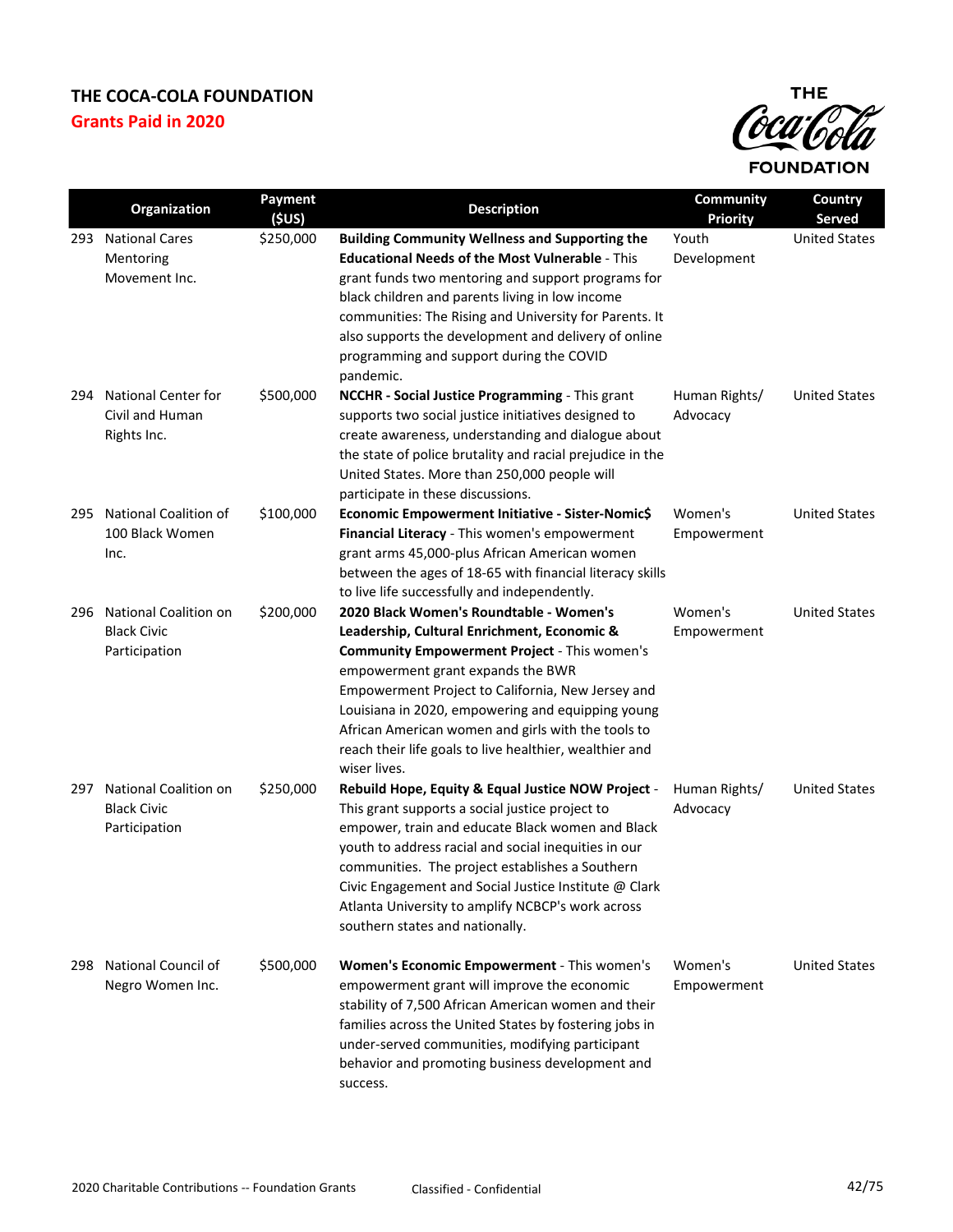

|     | Organization                               | Payment<br>(\$US) | <b>Description</b>                                                                                                                                                                                                                                                                                                                                                                      | <b>Community</b><br><b>Priority</b>    | Country<br><b>Served</b> |
|-----|--------------------------------------------|-------------------|-----------------------------------------------------------------------------------------------------------------------------------------------------------------------------------------------------------------------------------------------------------------------------------------------------------------------------------------------------------------------------------------|----------------------------------------|--------------------------|
| 299 | National Council of<br>Negro Women Inc.    | \$550,000         | Women's Economic Empowerment Program - This<br>women's empowerment grant aims to train 2,000<br>African American women in the core subjects of<br>financial literacy, budgeting, cost estimation, credit<br>management, retirement, and college and estate<br>planning.                                                                                                                 | Women's<br>Empowerment                 | <b>United States</b>     |
| 300 | <b>National LBGTQ Task</b><br>Force        | \$50,000          | All of Me All the Time: Non-Discrimination Public<br>Education Initiative - This grant educates the general<br>public and federal policymakers about the need for<br>non-discrimination protections that ensure the whole<br>person can advocate for themselves when<br>discriminated against, wherever that discrimination<br>takes place.                                             | Human Rights/<br>Advocacy              | <b>United States</b>     |
|     | 301 National Organization<br>on Disability | \$150,000         | <b>Campus to Careers: Year 4 - This grant supports the</b><br>hiring of 800 disabled college students through the<br>Campus to Careers pilot.                                                                                                                                                                                                                                           | Human Rights/<br>Advocacy              | <b>United States</b>     |
|     | 302 Nature Conservancy                     | \$433,000         | Georgia 2020 Nature Unites Us: Connecting Water<br>and Community Well-Being Across Georgia - This<br>grant will support urban conservation efforts in the<br>South River basin and dam removals along the<br>Apalachicola-Chattahoochee-Flint River basin.                                                                                                                              | Water                                  | <b>United States</b>     |
|     | 303 Nature Conservancy                     | \$70,000          | Upper Tana-Nairobi Water Fund - This grant provides Water<br>funding to the Upper Tana Nairobi Water Fund to<br>support watershed conservation efforts in Nairobi,<br>Kenya.                                                                                                                                                                                                            |                                        | Kenya                    |
| 304 | Natuurpunt Beheer<br><b>VZW</b>            | \$178,849         | Turnhout Fens: Restoration and Water balance - This Water<br>grant supports the rehabilitation and restoration of at<br>least 20 fens (wetlands) in Turnhout Belgium. The<br>project involves restoration of 108 hectares by<br>excavating filled-in fens, neutralizing the effects of<br>long-term fertilizing in the fens, removing alien plants<br>and trees, and reducing drainage. |                                        | <b>Belgium</b>           |
|     | 305 Negro Leagues<br>Baseball Museum Inc.  | \$25,000          | Sports Career and Leadership Symposium and<br>eMuseum - This grant supports an online education<br>program that helps youth develop better<br>mathematics and statistical science skills.                                                                                                                                                                                               | Youth<br>Development                   | <b>United States</b>     |
| 306 | Neighborhood<br>Service Organization       | \$50,000          | Healthcare for the Homeless - This grant provides<br>wrap-around medical and behavioral health services<br>for more than 500 homeless people living in Detroit,<br>with the ulitmate goal of improved well-being and<br>reduced hospitalizations.                                                                                                                                       | Health - not<br>HIV/AIDS or<br>Malaria | <b>United States</b>     |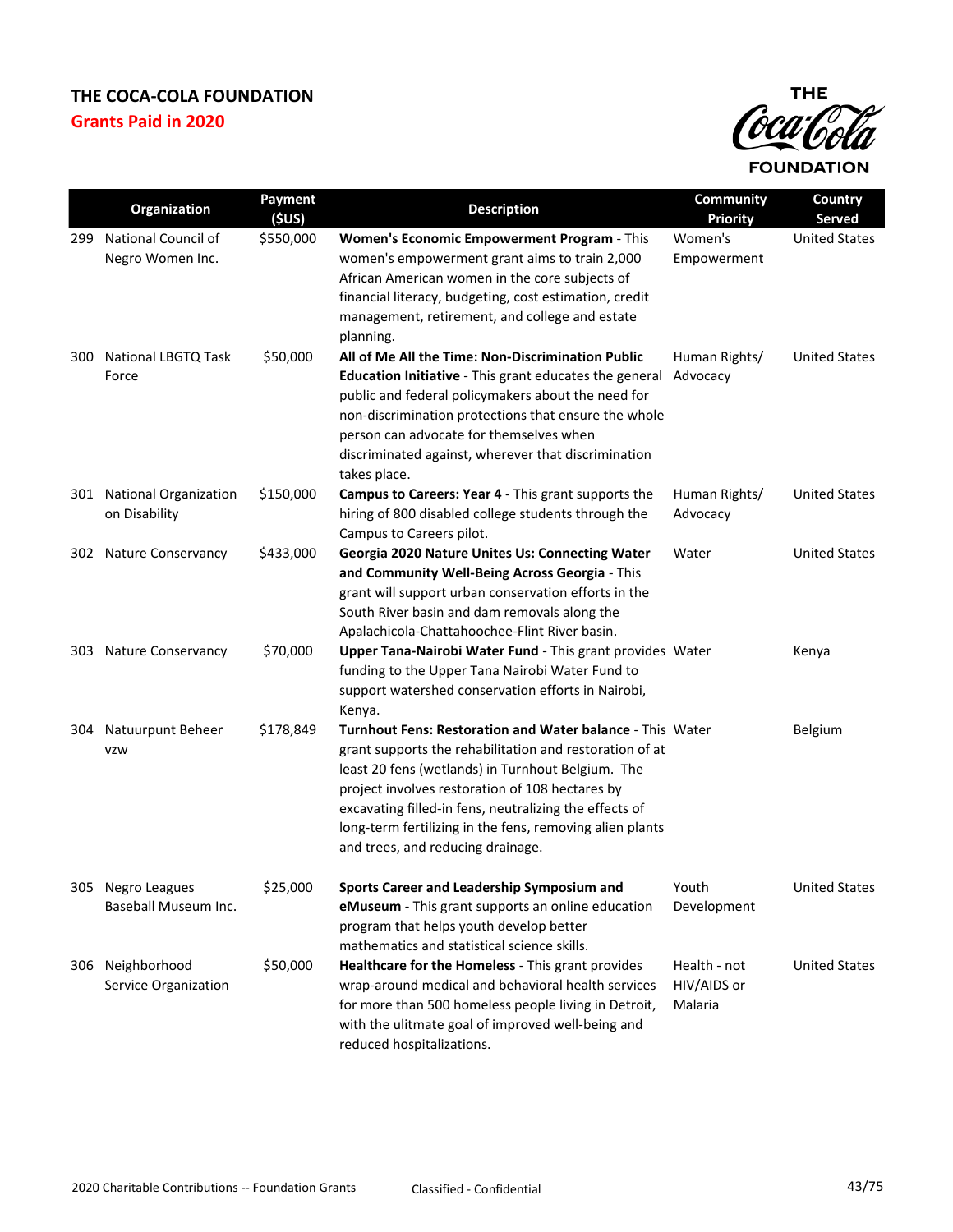

|     | Organization                                          | Payment<br>(SUS) | <b>Description</b>                                                                                                                                                                                                                                                                                                                          | Community<br><b>Priority</b>     | Country<br><b>Served</b> |
|-----|-------------------------------------------------------|------------------|---------------------------------------------------------------------------------------------------------------------------------------------------------------------------------------------------------------------------------------------------------------------------------------------------------------------------------------------|----------------------------------|--------------------------|
| 307 | <b>Nepal Red Cross</b><br>Society                     | \$215,000        | COVID-19 Preparedness and Response in Nepal - This Humanitarian/<br>grant supports COVID-19 humanitarian efforts in<br>Nepal by enhancing the ability to respond to new<br>threats and vulnerabilities emerging from the<br>pandemic.                                                                                                       | Disaster Relief                  | Nepal                    |
|     | 308 Network for Teaching<br>Entrepreneurship          | \$75,000         | Entrepreneurship in Every School - This grant<br>supports an initiative that prepares young people<br>from under-served communities to become<br>entrepreneurs.                                                                                                                                                                             | Youth<br>Development             | <b>United States</b>     |
| 309 | New England College<br>of Optometry                   | \$54,750         | <b>Breaking Through - Advancing Career Paths in</b><br><b>Optometry for Underrepresented Minorities - This</b><br>grant will support a 4-year scholarship for a minority<br>student or disabled student to pursue a doctor of<br>Ophthalmology degree.                                                                                      | Education                        | <b>United States</b>     |
|     | 310 New Invaders Club                                 | \$85,100         | Collection of Recyclable PET, Aluminium Cans, Glass Recycling<br><b>Bottles and Others wastes for New Grove and</b><br>attached Villages - This grant supports community<br>recycling and awareness raising efforts in New Grove,<br>Mauritius.                                                                                             |                                  | <b>Mauritius</b>         |
|     | 311 New York<br><b>Immigration Coalition</b><br>Inc.  | \$75,000         | REMAP NYS 2030 - This grant provides support to<br>engage 300,000 low propensity voters in communities Advocacy<br>of color including Black/African American,<br>Hispanic/Latinx, Asian, Muslim, Central American, and<br>Arab voters in New York City.                                                                                     | Human Rights/                    | <b>United States</b>     |
|     | 312 New York Women's<br>Chamber of<br>Commerce, Inc.  | \$25,000         | Women's Microenterprise Institute - This grant<br>increases the capability of 50 women entrepreneurs<br>of color to better manage their business and<br>financials to sustain and grow their businesses.                                                                                                                                    | Women's<br>Empowerment           | <b>United States</b>     |
| 313 | NGO "Culture PARK"                                    | \$20,000         | <b>Community Clean Up and Waste Sorting Activities in Recycling</b><br>Boghdan Khmelnitsky Culture Park in Lviv city - This<br>grant supports the placement of 13 sorting stations<br>and 69 recycling bins, along with training for staff and<br>volunteers at the Boghdan Khmelnitsky Culture Park<br>in Lviv, Ukraine.                   |                                  | Ukraine                  |
| 314 | Norges Røde<br>Kors/The Norwegian<br><b>Red Cross</b> | \$200,000        | <b>Upscaling the Norwegian Red Cross Helpline for</b><br>Children and Youth in Response to COVID-19 - This<br>grant increases support to approximately 24,000<br>children, youth and persons living with mental illness<br>through the Cross My Heart Hotline, which responds<br>to vulnerable groups affected by the COVID-19<br>pandemic. | Humanitarian/<br>Disaster Relief | Norway                   |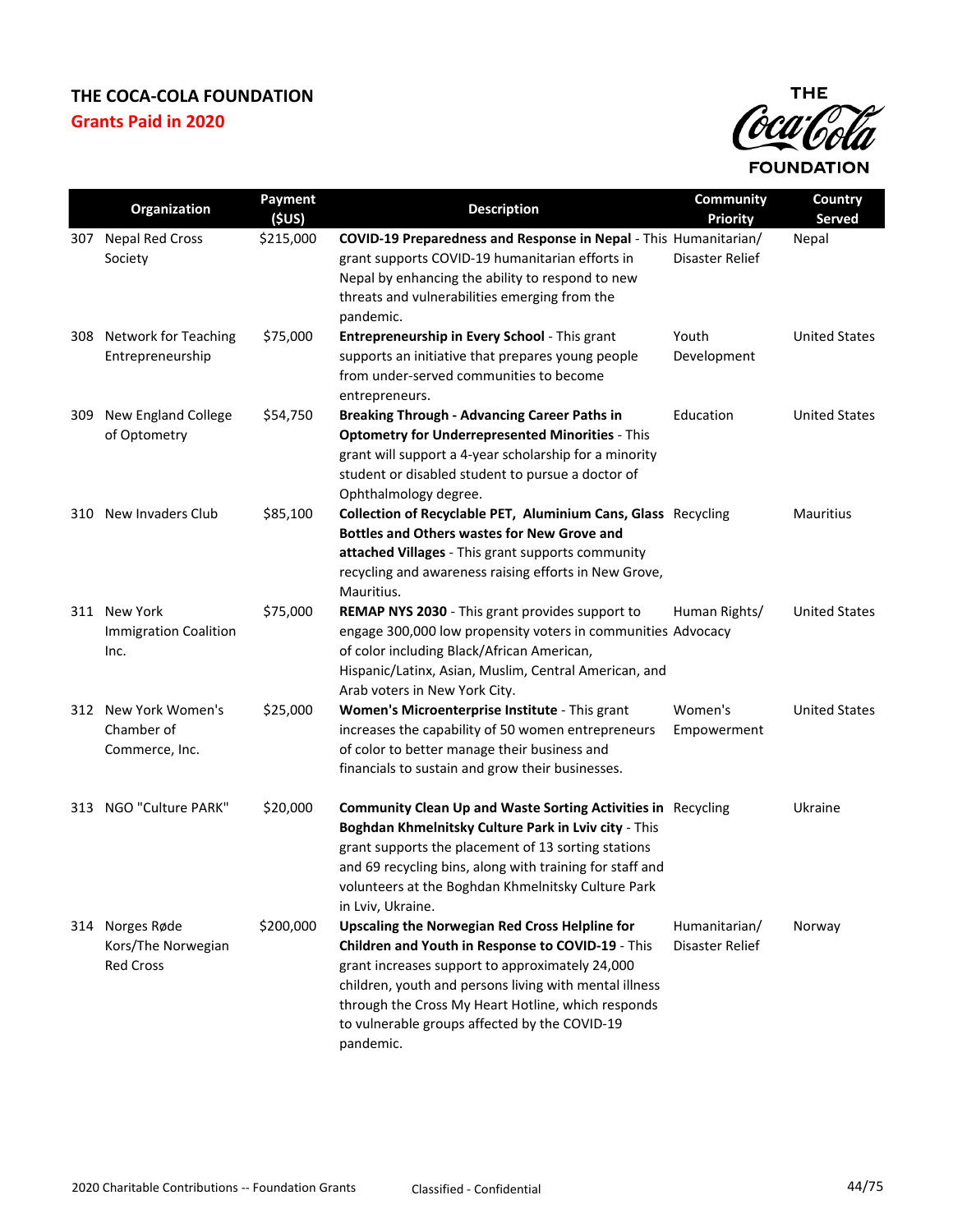

|     | Organization                                             | Payment<br>(SUS) | <b>Description</b>                                                                                                                                                                                                                                                                                                                                                                                                                                                   | Community<br><b>Priority</b>     | Country<br><b>Served</b>                                                                                                              |
|-----|----------------------------------------------------------|------------------|----------------------------------------------------------------------------------------------------------------------------------------------------------------------------------------------------------------------------------------------------------------------------------------------------------------------------------------------------------------------------------------------------------------------------------------------------------------------|----------------------------------|---------------------------------------------------------------------------------------------------------------------------------------|
|     | 315 North Estonia<br><b>Medical Center</b><br>Foundation | \$100,000        | <b>Mass Casualty Incident Capabilities Improvement</b><br>Program in Response to COVID-19 - This grant<br>supports the acquisition of a mobile facility to<br>improve the capability of the medical center to react<br>in a crisis or mass-casualty incident. This mobile<br>facility minimizes the possibility of the spread of<br>infections by ensuring all patients with possible<br>infections are admitted outside the main hospital<br>facility.              | Humanitarian/<br>Disaster Relief | Estonia                                                                                                                               |
| 316 | Northwest Harvest E<br>M M                               | \$25,000         | COVID-19 Emergency Hunger Relief - This grant will<br>support COVID-19 humanitarian efforts by providing<br>pre-packed emergency food to over 1400 hungry<br>people in 14 Washington counties.                                                                                                                                                                                                                                                                       | Humanitarian/<br>Disaster Relief | <b>United States</b>                                                                                                                  |
| 317 | <b>Ocean Conservancy</b>                                 | \$100,000        | International Coastal Cleanup - Caribbean - This<br>grant supports 13 cleanup efforts in the Dominican<br>Republic, Trinidad and Tobago, Jamaica, Bahamas,<br>Saint Lucia, Barbados, Curaçao and Suriname.                                                                                                                                                                                                                                                           | Recycling                        | Bahamas;<br>Barbados;<br>Curacao;<br>Dominican<br>Republic;<br>Jamaica; Saint<br>Lucia;<br>Suriname;<br><b>Trinidad And</b><br>Tobago |
|     | 318 Ocean Conservancy                                    | \$541,500        | Ocean Conservancy and Trash Free Seas Program -<br>This grant will expand support to strengthen the<br>International Coastal Cleanup implementing partner<br>network and to support public policy efforts to<br>advance marine debris solutions, at scale, around the<br>world.                                                                                                                                                                                      | Recycling                        | <b>United States</b>                                                                                                                  |
| 319 | Oglethorpe<br>University Inc.                            | \$250,000        | <b>Oglethorpe University Coca-Cola First Generation</b><br>College Scholarship Program - This grant will provide<br>\$10,000 one-year Coca-Cola First Generation College<br>Scholarships to 25 freshman students at Oglethorpe<br>University each year for four years. Eligible recipients<br>will be students who are the first in their family to<br>attend college and have demonstrated financial need.                                                          | Education                        | <b>United States</b>                                                                                                                  |
|     | 320 Ohio State University<br>Foundation                  | \$500,000        | The Critical Difference for Women Program - This<br>grant will provide scholarship support for 420 women Empowerment<br>participating in the Critical Difference for Women<br>program, which ensures academically deserving non-<br>traditional female students with a demonstrated<br>financial need have access to scholarships and<br>support services. Many of these students' college<br>careers were interrupted because of family or<br>financial challenges. | Women's                          | <b>United States</b>                                                                                                                  |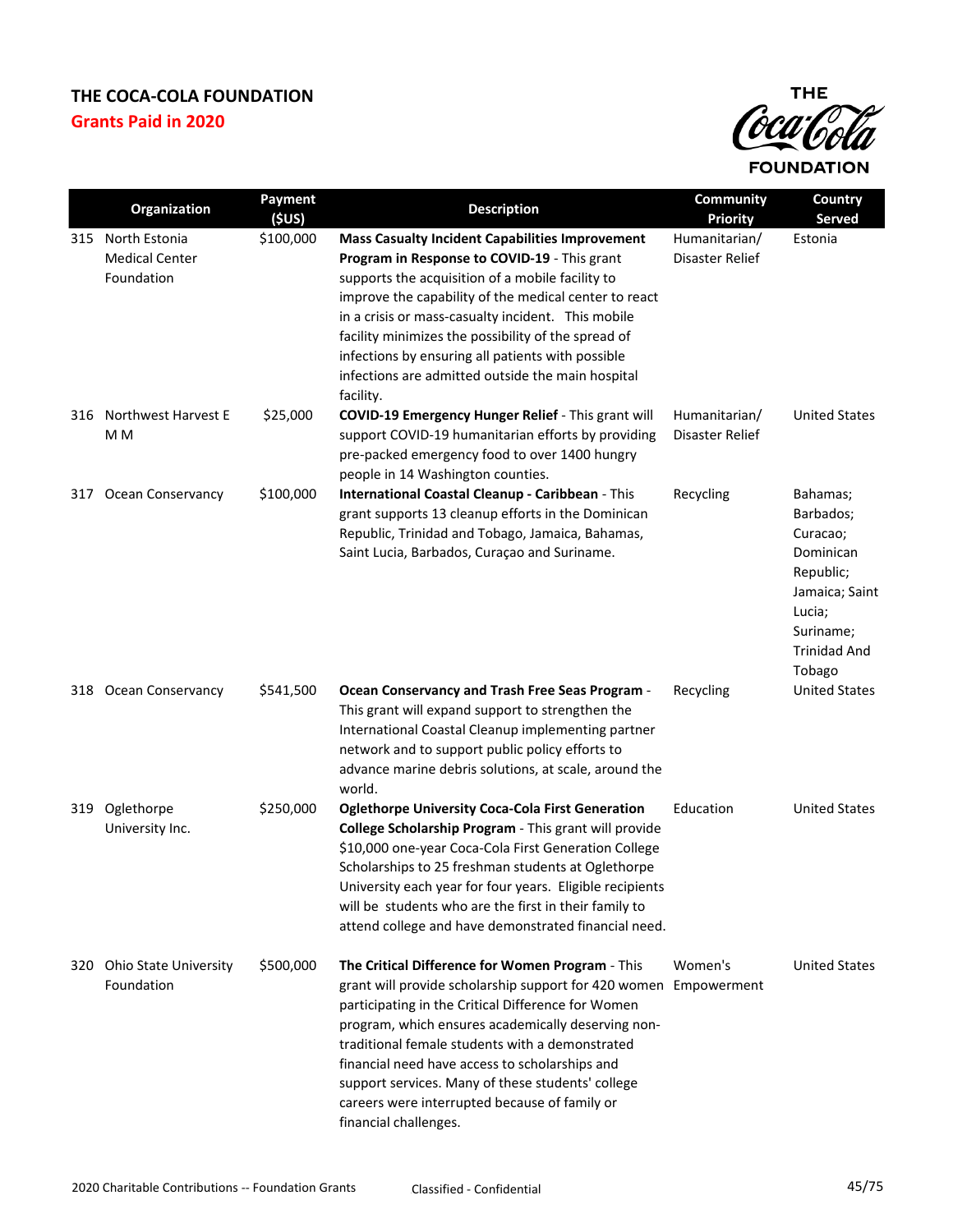

|     | Organization                                                   | Payment<br>(SUS) | <b>Description</b>                                                                                                                                                                                                                                                                                                         | <b>Community</b><br><b>Priority</b> | Country<br>Served                                            |
|-----|----------------------------------------------------------------|------------------|----------------------------------------------------------------------------------------------------------------------------------------------------------------------------------------------------------------------------------------------------------------------------------------------------------------------------|-------------------------------------|--------------------------------------------------------------|
| 321 | Oikologiki Etaireia<br>Anakyklosis                             | \$500,000        | Zero Waste Future: Zero Waste Beaches, Zero Waste Recycling<br>Squares - This grant supports a 12-week recycling<br>program at seven beach and seafront locations across<br>Greece. Programs include waste collection efforts<br>and awareness raising programs for local businesses,<br>students, residents and visitors. |                                     | Greece                                                       |
| 322 | One Drop<br>Foundation, Inc.                                   | \$800,000        | Lazos de Agua 2.0 - This grant will support efforts to<br>provide more than 200,000 people with access to<br>clean water and hygiene education in Mexico,<br>Guatemala, Honduras, Nicaragua and Colombia.                                                                                                                  | Water                               | Colombia;<br>Guatemala;<br>Mexico;<br>Nicaragua;<br>Paraguay |
| 323 | <b>Operation Homefront</b><br>Inc.                             | \$100,000        | <b>Empowering Women in the Military and their</b><br>Families - This women's empowerment grant<br>provides support to nearly 100 women and their<br>families by providing access to resources to relieve<br>financial stress, address personal and family<br>development needs, and expand support networks.               | Women's<br>Empowerment              | <b>United States</b>                                         |
| 324 | Organization of<br><b>Chinese Americans</b><br>Inc.            | \$100,000        | OCA National Leadership Pipeline Program - This<br>grant supports the National Leadership Pipeline<br>Program to train Asian American and Pacific Islander<br>(AAPI) students and young professionals.                                                                                                                     | Youth<br>Development                | <b>United States</b>                                         |
| 325 | Österreichische<br>Gesellschaft für<br>Umwelt und Technik      | \$160,000        | Schladming - Less Waste for a Better Life - This grant Recycling<br>supports recycling and awareness raising efforts in<br>Schladming, Austria.                                                                                                                                                                            |                                     | Austria                                                      |
|     | 326 Ozarks Technical<br><b>Community College</b><br>Foundation | \$25,000         | Coca-Cola - Women in STEM Scholarship - This grant Education<br>establishes the Women in STEM Scholarship Fund to<br>provide 25 scholarships for women in science,<br>technology, engineering and technology programs at<br>Ozarks Technical College.                                                                      |                                     | <b>United States</b>                                         |
|     | 327 PATH Foundation,<br>Inc.                                   | \$100,000        | MILE 300: The Campaign for PATH - This grant will<br>support the expansion of pedestrian and bicycle trails Improvement<br>in metropolitan Atlanta, connecting the Silver Comet<br>Trail to Centennial Olympic Park.                                                                                                       | Community                           | <b>United States</b>                                         |
|     | 328 Pennsylvania<br><b>Resources Council</b>                   | \$25,000         | Virtual Environmental Education for Adults - This<br>grant supports the development of virtual basic and<br>advanced recycling workshops for residents of<br>Pennsylvania.                                                                                                                                                 | Recycling                           | <b>United States</b>                                         |
| 329 | Pentagon Federal<br><b>Credit Union</b><br>Foundation          | \$50,000         | Veteran Entrepreneur Female-focused Workshops -<br>This women's empowerment grant helps 2,500<br>female veteran entrepreneurs to grow their<br>businesses and to successfully access capital and<br>business education.                                                                                                    | Women's<br>Empowerment              | <b>United States</b>                                         |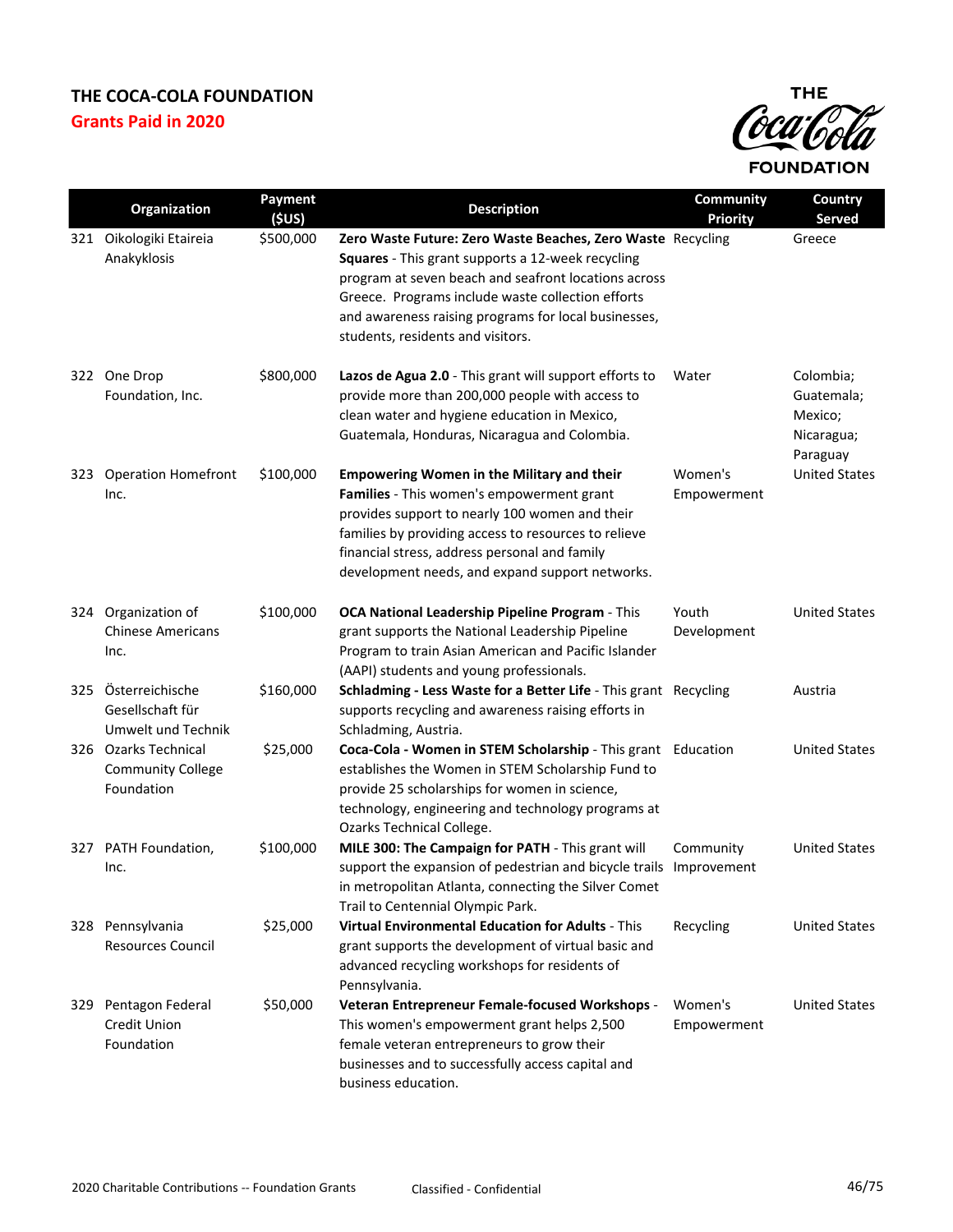

|     | <b>Organization</b>                               | Payment<br>(\$US) | <b>Description</b>                                                                                                                                                                                                                                                                                                                                                                                                                           | Community<br><b>Priority</b> | Country<br>Served    |
|-----|---------------------------------------------------|-------------------|----------------------------------------------------------------------------------------------------------------------------------------------------------------------------------------------------------------------------------------------------------------------------------------------------------------------------------------------------------------------------------------------------------------------------------------------|------------------------------|----------------------|
|     | 330 Perkumpulan Arta<br>Jaya                      | \$57,616          | Access to Clean Water using Master Meters - This<br>grant supports solutions for providing access to clean<br>water for 400 low-income households through<br>collaboration and partnerships between the private<br>sector, nonprofit organizations, the government and<br>the community.                                                                                                                                                     | Water                        | Indonesia            |
|     | 331 PHD Rural<br>Development<br>Foundation        | \$47,134          | Sustainable Water Resource Management in Ranchi Water<br>District OF Jharkhand - This grant will support efforts<br>to recharge local ground water and improve<br>livelihoods in water stressed areas of Jharkhand,<br>India. The project will provide a sustainable solution<br>for water harvesting through the construction of<br>seven check dams.                                                                                       |                              | India                |
|     | 332 Phi Theta Kappa<br>Foundation                 | \$131,250         | New Century Scholars Scholarship Program - This<br>grant will support the New Century Scholars program<br>by providing \$1,250 scholarships to 100 community<br>college students who will continue their education at<br>either four-year colleges/universities, or<br>career/technical associate degree programs.                                                                                                                           | Education                    | <b>United States</b> |
| 333 | <b>Philippine Business</b><br>for Social Progress | \$270,000         | Potable Water for Coca-Cola Little Red Schoolhouses Water<br>Project (Water-LRS) - This grant will support the<br>installation of water systems in 51 Little Red<br>Schoolhouses across the Philippines.                                                                                                                                                                                                                                     |                              | Philippines          |
| 334 | <b>Philippine Business</b><br>for the Environment | \$124,321         | Market-Driven Waste Diversion Mechanism - This<br>grant will support efforts to recycle hard to recycle<br>plastics in Cebu City, Philippines.                                                                                                                                                                                                                                                                                               | Recycling                    | Philippines          |
| 335 | Philippine Rural<br>Reconstruction<br>Movement    | \$333,169         | Bayang Walang Basura Phase 2 - This grant continues Recycling<br>support for efforts to increase the collection of<br>recyclables in areas of the Philippines, through<br>community enterprises that reuse and recycle<br>materials and municipal material recovery facilities<br>that integrate recyclables.                                                                                                                                |                              | Philippines          |
|     | 336 Piedmont Park<br>Conservancy Inc.             | \$75,000          | COVID-19 Response: General Operating Support for Humanitarian/<br>Piedmont Park - This grant supports the Piedmont<br>Park Covid-19 Emergency Fund which was established<br>to raise funds from donors to help address significant<br>operating budget shortfalls caused by the COVID-19<br>pandemic. Proceeds from the Emergency Fund ensure<br>that the necessary levels of operations and<br>maintenance in Piedmont Park are maintained. | Disaster Relief              | <b>United States</b> |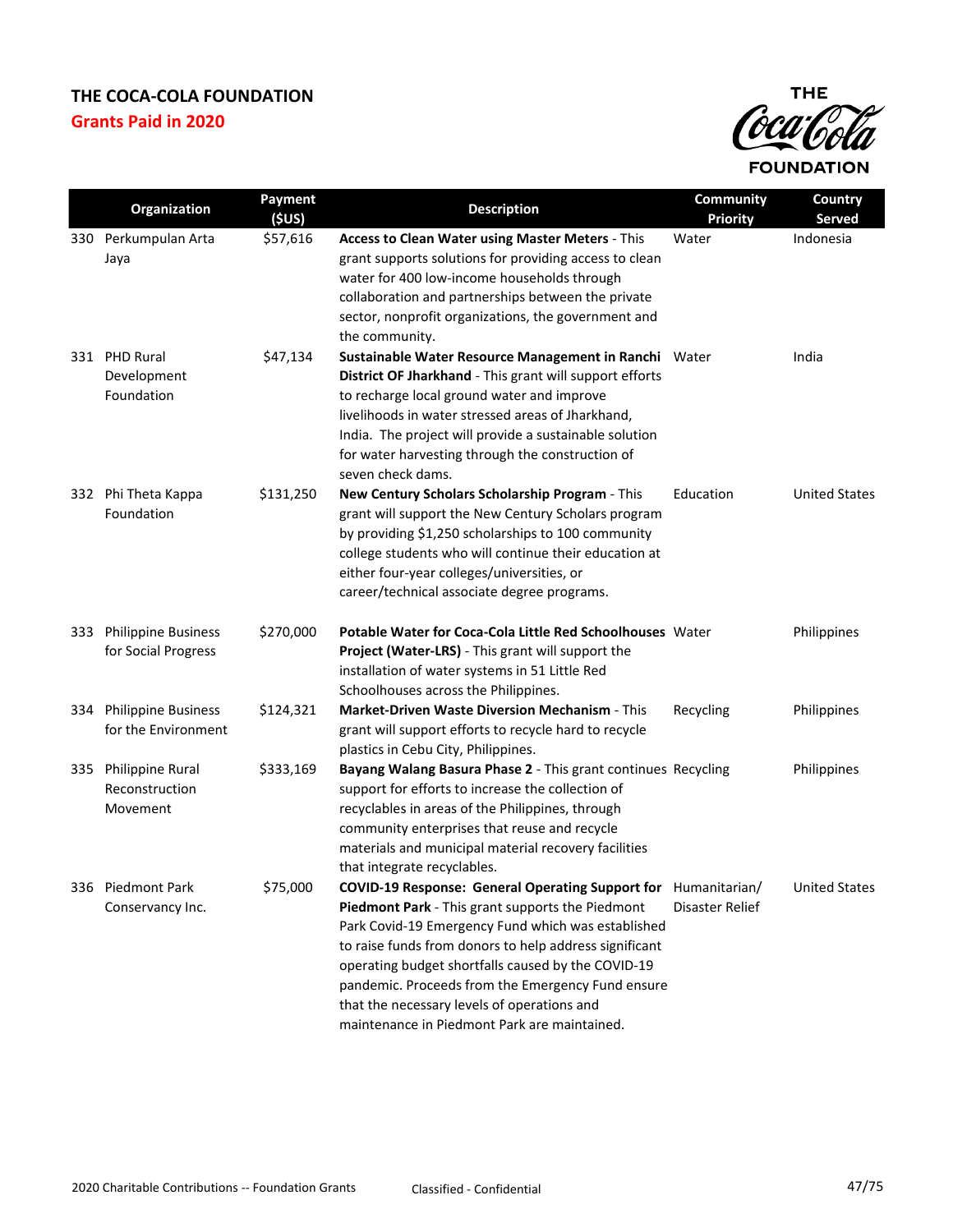

|     | Organization                                                  | Payment<br>(SUS) | <b>Description</b>                                                                                                                                                                                                                                                                                                                                                                                                                                          | Community<br><b>Priority</b> | Country<br>Served    |
|-----|---------------------------------------------------------------|------------------|-------------------------------------------------------------------------------------------------------------------------------------------------------------------------------------------------------------------------------------------------------------------------------------------------------------------------------------------------------------------------------------------------------------------------------------------------------------|------------------------------|----------------------|
| 337 | <b>Planet Water</b><br>Foundation                             | \$151,518        | Access to Clean, Safe Drinking Water and Hygiene<br><b>Education Programs in Rural Cambodia - This grant</b><br>funds clean water access, latrine sanitization, and<br>student hygiene education in seven schools in rural<br>Cambodia. The schools are located in the rural<br>Cambodian provinces of Siem Reap, Battambang,<br>Kampong Speu, Kep, Kandal, Tboung Khmom, and<br>Kampong Cham.                                                              | Water                        | Cambodia             |
|     | 338 Plastic Whale<br>Foundation                               | \$444,025        | Mission Plastic-free Water - This grant provides<br>continued support for cleanups and awareness raising<br>activities focused on young people in the<br>Netherlands.                                                                                                                                                                                                                                                                                       | Recycling                    | Netherlands          |
| 339 | <b>Platform For Society</b><br>Support Initiative<br>(PSSI)   | \$105,500        | <b>Waste to Strap</b> - This grant supports efforts to collect Recycling<br>PET to turn into strapping and raise awareness about<br>proper waste disposal in Nigeria.                                                                                                                                                                                                                                                                                       |                              | Nigeria              |
|     | 340 Population and<br>Community<br>Development<br>Association | \$80,000         | <b>Clean Water for Communities: Solar Powered Water</b> Water<br>Systems (SPWS) Project - This grant provides<br>continued support to the Clean Water for<br>Communities program by installing solar powered<br>water systems to improve the rural water supply for<br>over 1,100 residents in two communities in the Khon<br>Kaen Province of Thailand.                                                                                                    |                              | Thailand             |
|     | 341 President and Fellows<br>of Harvard College               | \$200,000        | Leadership Development Student Fund - This grant<br>continues to support the Leadership Development<br>Program which equips emerging Latino leaders with<br>the tools, training, and networks required to be<br>agents of transformation in under-served<br>communities throughout the United States. The<br>program provides networking and mentoring<br>opportunities, summer internships and field<br>experience in research and service-based learning. | Education                    | <b>United States</b> |
|     | 342 Pro Mujer Inc.                                            | \$680,000        | Economic Aid for Communities Affected by COVID-19 Humanitarian/<br>in Five Regions in Mexico - This grant provides<br>support to vulnerable populations that have been<br>negatively impacted by the COVID-19 crisis in central<br>Mexico. The project will provide cash assistance to<br>4,400 individuals from low-income communities to<br>assist them with basic needs.                                                                                 | Disaster Relief              | Mexico               |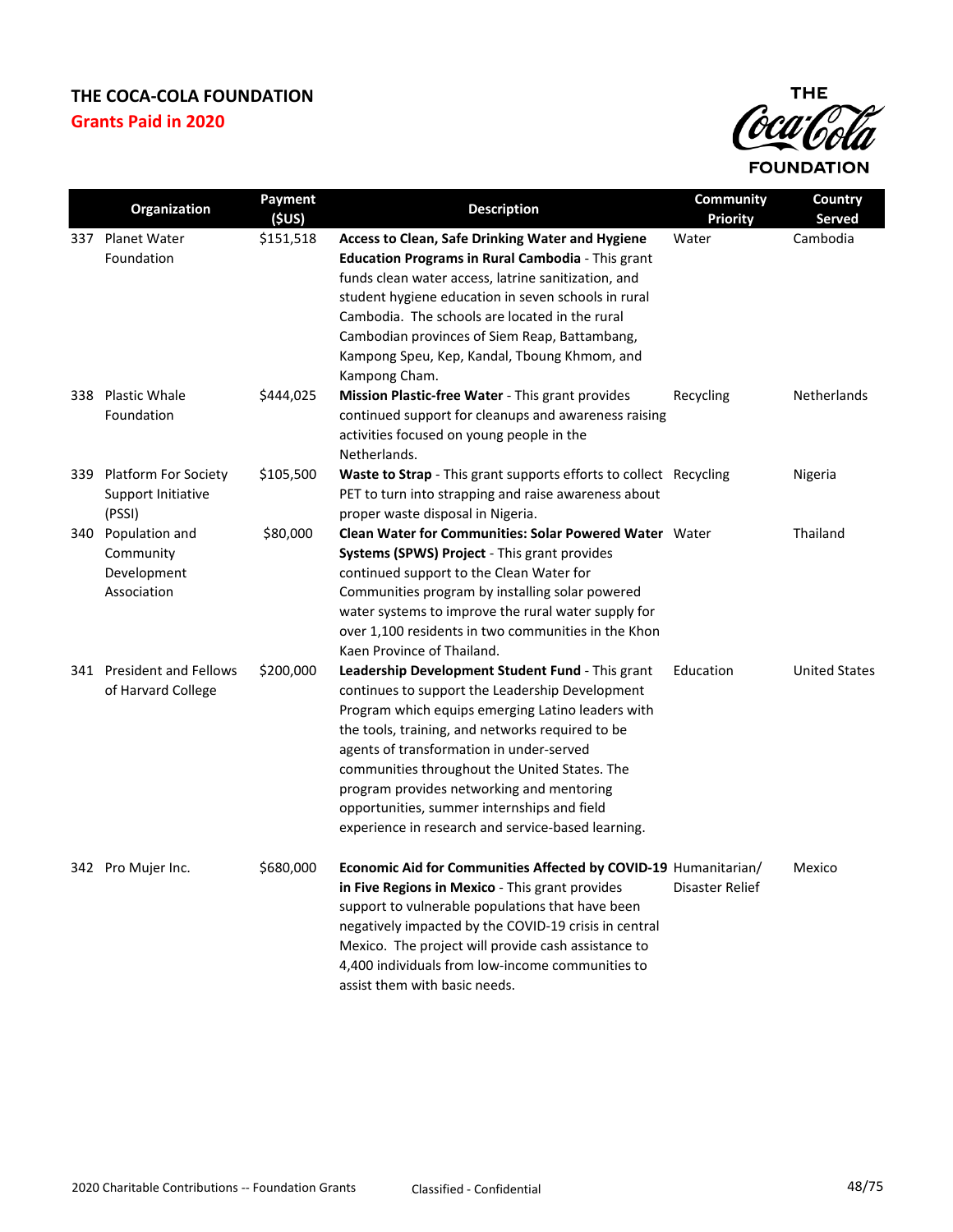

|     | Organization                                                                               | <b>Payment</b><br>(5US) | <b>Description</b>                                                                                                                                                                                                                                                                                                                                                                                                                                                                 | Community<br><b>Priority</b>     | Country<br>Served |
|-----|--------------------------------------------------------------------------------------------|-------------------------|------------------------------------------------------------------------------------------------------------------------------------------------------------------------------------------------------------------------------------------------------------------------------------------------------------------------------------------------------------------------------------------------------------------------------------------------------------------------------------|----------------------------------|-------------------|
|     | 343 Pronatura México,<br>A.C.                                                              | \$84,784                | Restoration of the Tijuana River, Baja California,<br>Mexico - This project supports the restoration of<br>hydrological and ecological functions of the Tijuana<br>River. The project includes the rehabilitation of the<br>river's channel and channel banks through the<br>removal of exotic vegetation, debris and trash;<br>reforesting of the banks with native plants; and the<br>recovery of natural spaces for recreation and<br>environmental education of the community. | Water                            | Mexico            |
|     | 344 Pronatura México,<br>A.C.                                                              | \$87,651                | Solid Waste Program in Chiapa de Corzo - This grant Recycling<br>implements a solid waste management scheme,<br>mitigates environmental impacts in the ecosystem by<br>diverting litter from a local river, generates public<br>awareness in the community and establishes a social<br>enterprise for the collection and sale of PET in Chiapa<br>de Corzo, Mexico.                                                                                                                |                                  | Mexico            |
|     | 345 Recicla, Pe! -<br>Asociación para la<br>promoción del<br>reciclaje plástico en<br>Perú | \$50,000                | Recicla Bus - This grant supports the establishment of Recycling<br>recyclable material collection and awareness raising<br>efforts on public transportation in Lima, Peru.                                                                                                                                                                                                                                                                                                        |                                  | Peru              |
|     | 346 Recidar                                                                                | \$200,000               | <b>Eco-ciudadanos</b> - This grant supports efforts to<br>promote a culture of recycling and zero waste<br>practices among citizens and business owners, by<br>raising awareness and enhancing local collection<br>points in the city of Lima, Peru.                                                                                                                                                                                                                               | Recycling                        | Peru              |
| 347 | Red Cross of Kosova                                                                        | \$50,000                | Covid-19 Response In Kosovo - This grant will support Humanitarian/<br>COVID-19 humanitarian relief efforts in Kosovo by<br>providing food and hygiene items to the most socially<br>vulnerable population.                                                                                                                                                                                                                                                                        | Disaster Relief                  | Kosovo            |
| 348 | Red Cross of<br>Montenegro                                                                 | \$50,000                | <b>Assistance to Socially Vulnerable People in</b><br>Montenegro Affected by COVID-19 - This grant<br>supports humanitarian relief efforts in Montenegro to<br>help vulnerable communities during the COVID-19<br>outbreak. It provides food and hygiene packages for<br>one month to 800 households, including low income,<br>elderly, chronically ill, and disabled community<br>members.                                                                                        | Humanitarian/<br>Disaster Relief | Montenegro        |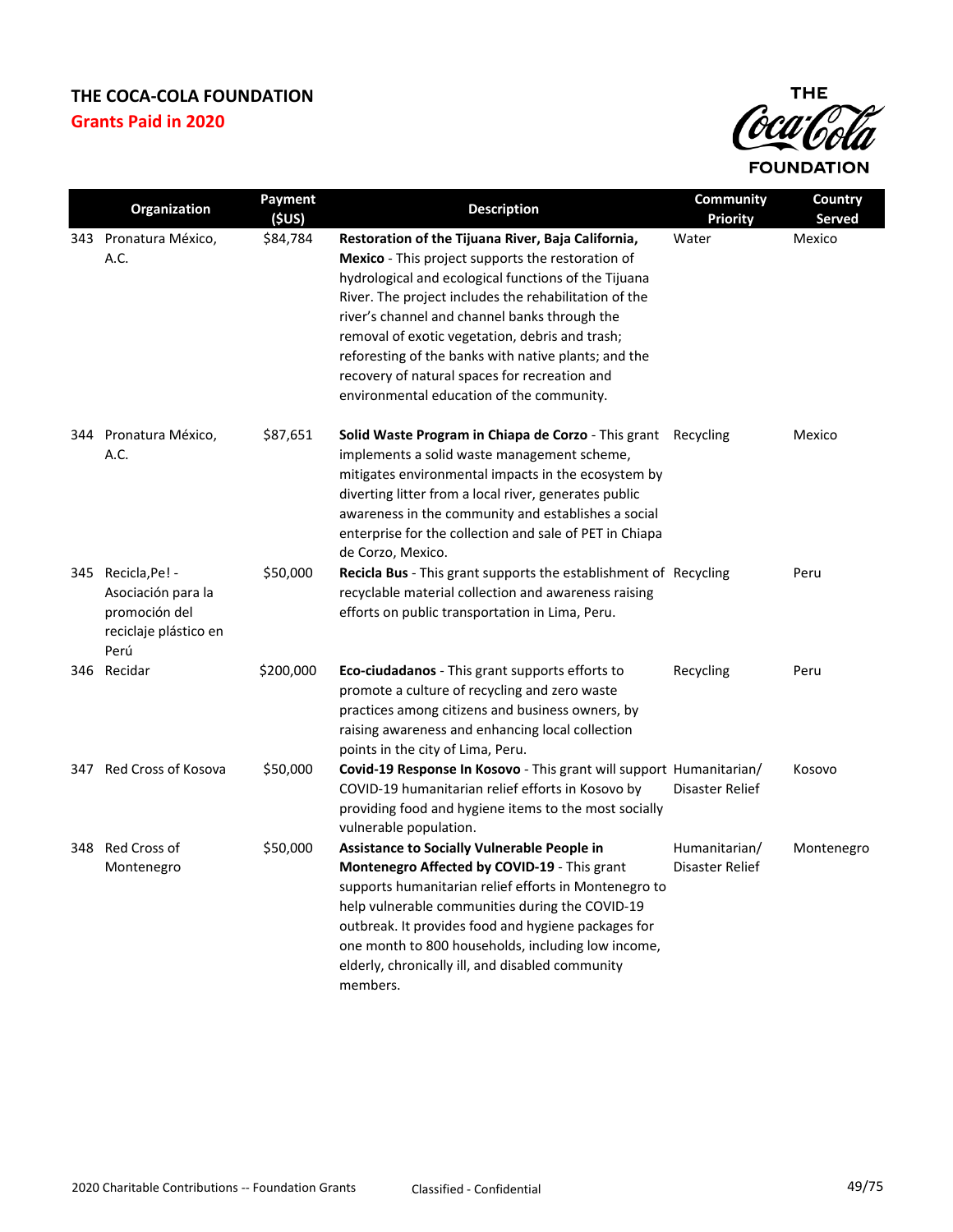

|     | Organization                                                                     | Payment<br>(SUS) | <b>Description</b>                                                                                                                                                                                                                                                                                                                                                                                                                                                                                                                   | Community<br><b>Priority</b>     | Country<br>Served                                    |
|-----|----------------------------------------------------------------------------------|------------------|--------------------------------------------------------------------------------------------------------------------------------------------------------------------------------------------------------------------------------------------------------------------------------------------------------------------------------------------------------------------------------------------------------------------------------------------------------------------------------------------------------------------------------------|----------------------------------|------------------------------------------------------|
| 349 | Red Cross of the<br>Republic of North<br>Macedonia - City Red<br>Cross of Skopje | \$100,000        | Corona Virus North Macedonia Emergency 2020 -<br>This grant supports humanitarian relief efforts in<br>North Macedonia to support vulnerable communities<br>during the COVID-19 outbreak. It provides support for<br>37 mobile teams to deliver medical assistance, food,<br>and other supplies to elderly, chronically ill, and<br>disabled community members. This grant also funds<br>the purchase of basic supplies for the University Clinic<br>for Infectious Diseases and two vehicles to help<br>support relief initiatives. | Humanitarian/<br>Disaster Relief | Macedonia,<br>The Former<br>Yugoslav<br>Republic of; |
|     | 350 Red Cross Society of<br>Bosnia and<br>Herzegovina                            | \$100,000        | <b>COVID-19 Outbreak Response Bosnia and</b><br>Herzegovina Red Cross - This grant supports<br>humanitarian relief efforts in Bosnia and Herzegovina<br>to help control the spread of the COVID-19 virus.<br>Funds provide medical equipment (PPEs),<br>disinfectants and disinfection tunnels to protect staff<br>and volunteers in healthcare facilities.                                                                                                                                                                          | Humanitarian/<br>Disaster Relief | Bosnia And<br>Herzegovina                            |
|     | 351 Reef Check Malaysia                                                          | \$36,080         | <b>Community-based Waste Management on</b><br>Mantanani Island, Malaysia - This grant supports<br>community recycling and education efforts on<br>Mantanani Islands located in the South China Sea, off<br>the west coast of Sabah in Malaysia.                                                                                                                                                                                                                                                                                      | Recycling                        | Malaysia                                             |
| 352 | Respectability                                                                   | \$50,000         | Advancing Disabled and/or BIPOC Women in<br>Leadership, Inclusion and Advocacy - This grants<br>supports efforts to fight stigmas that harm women<br>and girls with disabilities and advance inclusion of<br>female-identifying advocates with disabilities. The<br>program will train 5,000 people to support people<br>with disabilities within and external to the<br>entertainment industry and ensure companies and<br>nonprofits become inclusive of women with<br>disabilities.                                               | Women's<br>Empowerment           | <b>United States</b>                                 |
|     | 353 River Network                                                                | \$100,000        | Litter Free Waters: A Collaborative Approach to<br>Capturing Aquatic Trash and Recycling - This grant<br>continues support for efforts to inform community<br>leaders in ten cities across the United States on<br>various river-based, litter capture devices and fund<br>projects in Birmingham, New Orleans, Portland, OR<br>and Jacksonville, FL.                                                                                                                                                                                | Recycling                        | <b>United States</b>                                 |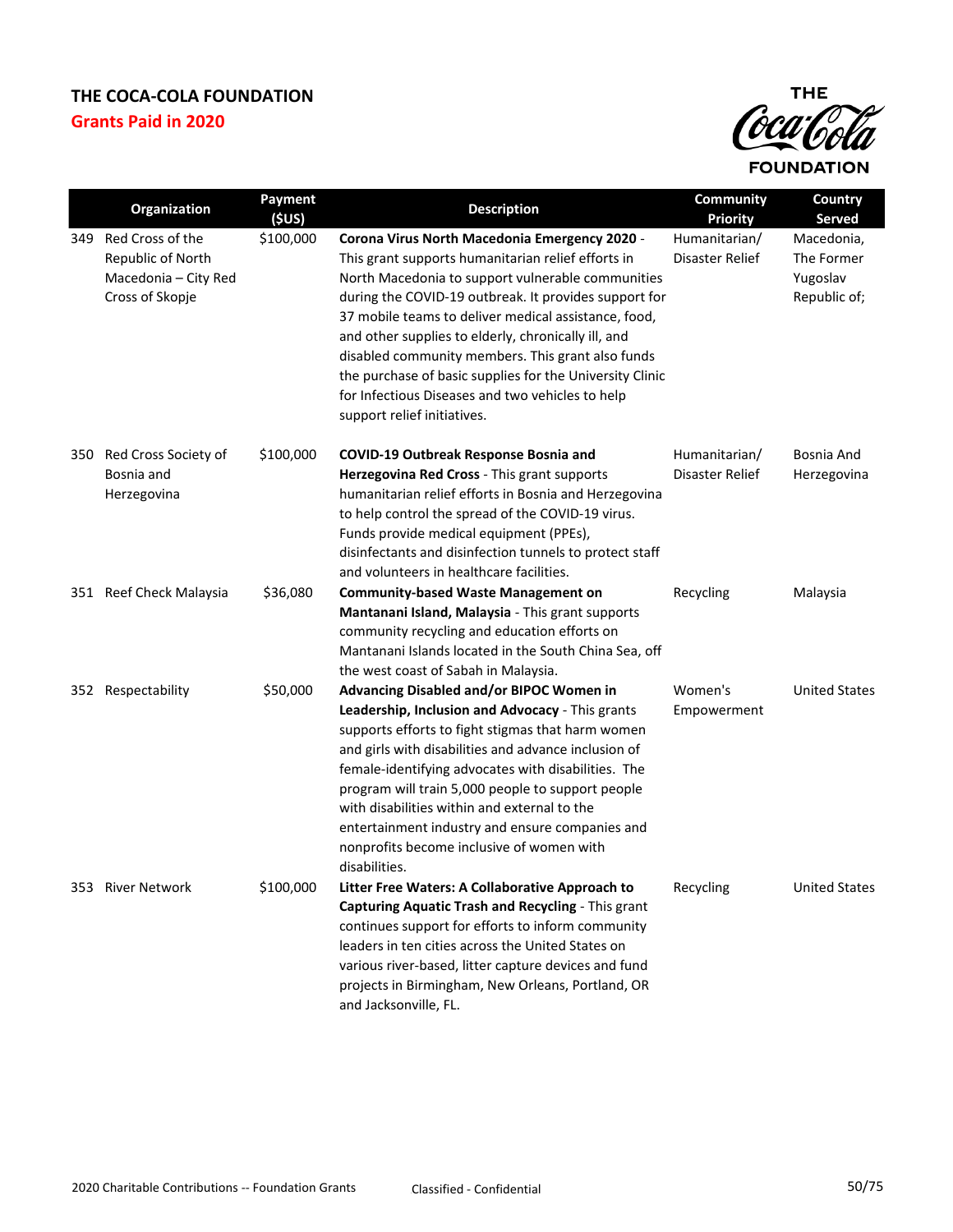

|     | Organization                          | Payment<br>(5US) | <b>Description</b>                                                                                                                                                                                                                                                                                                                                                                                                                                                                                           | <b>Community</b><br><b>Priority</b> | Country<br><b>Served</b> |
|-----|---------------------------------------|------------------|--------------------------------------------------------------------------------------------------------------------------------------------------------------------------------------------------------------------------------------------------------------------------------------------------------------------------------------------------------------------------------------------------------------------------------------------------------------------------------------------------------------|-------------------------------------|--------------------------|
| 354 | Robert W Woodruff<br>Arts Center Inc. | \$1,000,000      | The 2019/2020 Annual Corporate Campaign - This<br>grant supports the Woodruff Arts Center's 2019-2020<br>Corporate Campaign, which raises funds for its<br>divisions - the Alliance Theater, Arts for Learning,<br>Atlanta Symphony Orchestra and High Museum of<br>Art, as they strive to make nationally acclaimed art<br>affordable and accessible to all.                                                                                                                                                | Arts & Culture                      | <b>United States</b>     |
| 355 | <b>Romanian Red Cross</b>             | \$250,000        | Romanian Red Cross Intervention Campaign for the<br><b>COVID-19 Pandemic</b> - This grant supports the<br>procurement and distribution of medical supplies and<br>equipment in response to the COVID-19 crisis in<br>Romania.                                                                                                                                                                                                                                                                                | Humanitarian/<br>Disaster Relief    | Romania                  |
|     | 356 Ron Clark Academy,<br>Inc.        | \$125,000        | The RCA Experience Educator Training Program for<br>Atlanta Public Schools - This grant will support Ron<br>Clark Academy's educator training program and will<br>train up to 1,100 teachers from the Atlanta Public<br>Schools system.                                                                                                                                                                                                                                                                      | Education                           | <b>United States</b>     |
| 357 | Rotary Club of<br>Paramaribo          | \$50,000         | Suriname COVID-19 Health Strengthening Program -<br>This grant provides basic medical equipment for<br>medical professionals treating COVID-19 patients and<br>others in public hospitals in Paramaribo.                                                                                                                                                                                                                                                                                                     | Humanitarian/<br>Disaster Relief    | Suriname                 |
| 358 | <b>Russian Red Cross</b>              | \$55,000         | <b>Strengthening Capacity of Russian Red Cross for</b><br>Disaster Preparedness and Response - This grant will<br>support efforts to increase the Russian Red Cross'<br>disaster relief capacity in four Russian regions: Kaluga,<br>Bashkortostan Republic, North Ossetia, and Republic<br>of Karelia. It will include stocking four warehouses<br>with emergency supplies and conducting two disaster<br>response training sessions for disaster response<br>teams at Russian Red Cross regional branches. | Humanitarian/<br>Disaster Relief    | Russian<br>Federation    |
|     | 359 Russian Red Cross                 | \$500,000        | Urgent Humanitarian Relief in Russia due to COVID- Humanitarian/<br>19 Pandemic - This grant supports emergency<br>assistance to communities affected by the COVID-19<br>pandemic in Russia. It primarily funds the purchase of<br>14 medical ventilators for regional hospitals. It also<br>provides vulnerable community members with food<br>kits, hygiene kits, and vouchers for food and non-food<br>items.                                                                                             | Disaster Relief                     | Russian<br>Federation    |
|     | 360 Saahas                            | \$160,000        | Alag Karo Phase 2 - This grant supports ward-level<br>community recycling and awareness efforts in<br>Gurugram and New Delhi, India.                                                                                                                                                                                                                                                                                                                                                                         | Recycling                           | India                    |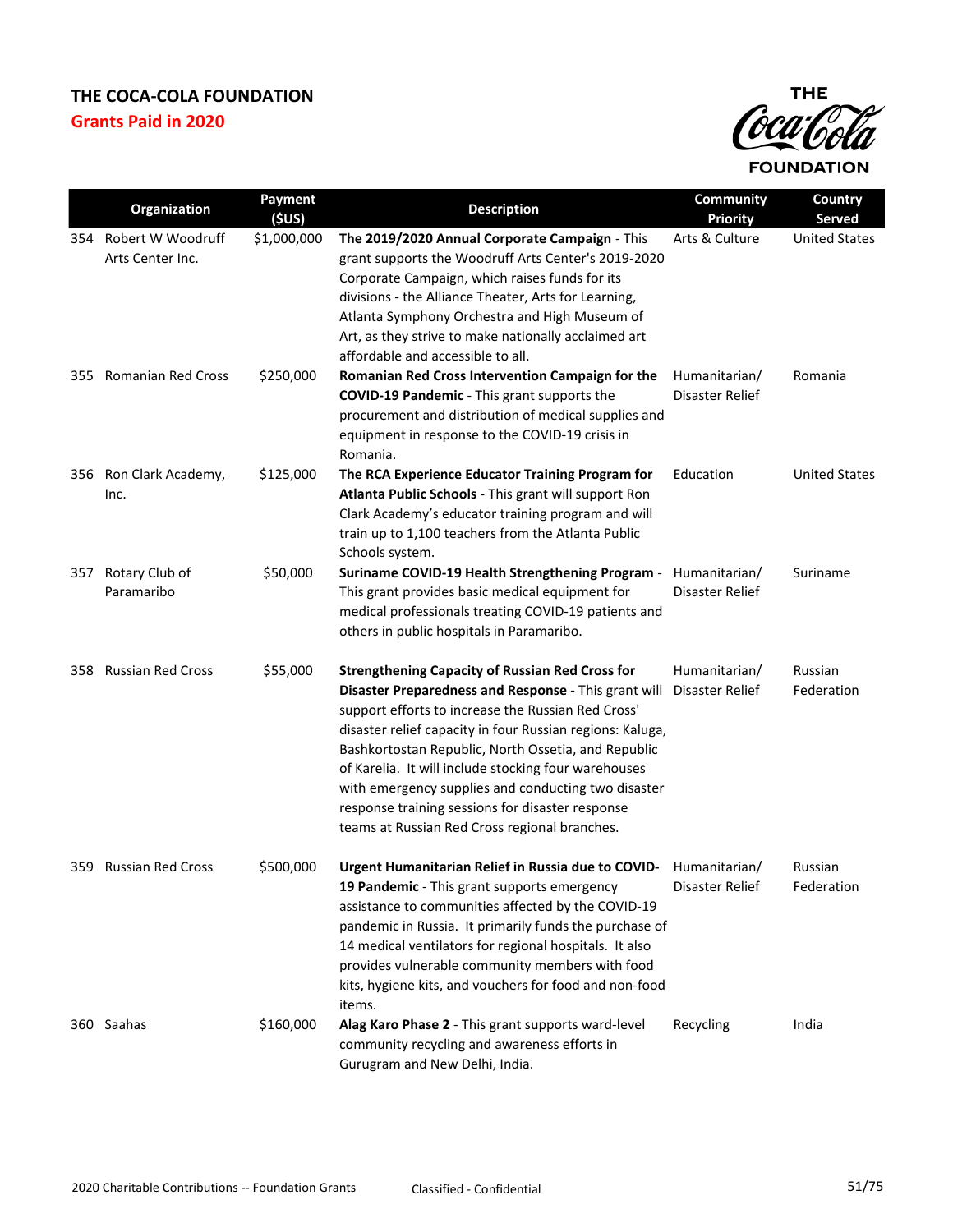

|     | Organization                                                  | Payment<br>(5US) | <b>Description</b>                                                                                                                                                                                                                                                                                                                                                                                         | <b>Community</b><br><b>Priority</b> | Country<br>Served    |
|-----|---------------------------------------------------------------|------------------|------------------------------------------------------------------------------------------------------------------------------------------------------------------------------------------------------------------------------------------------------------------------------------------------------------------------------------------------------------------------------------------------------------|-------------------------------------|----------------------|
|     | 361 Saint Lucia Red Cross                                     | \$50,000         | Covid-19 St. Lucia Healthcare and Community<br>Support - This grant supports COVID-19 humanitarian Disaster Relief<br>efforts in St. Lucia by providing protective equipment<br>to healthcare workers and food to the most<br>vulnerable population.                                                                                                                                                       | Humanitarian/                       | Saint Lucia          |
|     | 362 Samoa Recycling<br><b>Waste Management</b><br>Association | \$40,000         | PET and Aluminium Can Recycling Project - This grant Recycling<br>supports awareness raising and waste collection<br>efforts in Apia, Samoa.                                                                                                                                                                                                                                                               |                                     | Samoa                |
| 363 | San Diego Mana                                                | \$25,000         | <b>Continuum of Latina Empowerment - Hermanitas</b><br>Youth and Latina Success Leadership Program - This<br>grant changes the trajectory of 200 Latinas between<br>the age of 12-65 living in San Diego County by helping<br>them set goals for their futures and by providing<br>confidence building and self-awareness programs.                                                                        | Women's<br>Empowerment              | <b>United States</b> |
|     | 364 Save the Harbor /<br>Save the Bay                         | \$50,000         | 2020 Youth Environmental Education Programs -<br>This grant supports efforts to provide young people<br>the opportunity to virtually experience a local marine<br>environment and learn the importance of<br>conservation efforts through various interactive<br>programs about Boston Harbor.                                                                                                             | Environment -<br>Other              | <b>United States</b> |
|     | 365 Sea Cleaners<br><b>Charitable Trust</b>                   | \$230,000        | Auckland Outer Limits - Hauraki Gulf Marine Park<br>Protection - This grant continues support for clean-<br>ups along the beaches and mangrove estuaries of the<br>Hauraki Gulf Marine Park in Auckland, New Zealand.                                                                                                                                                                                      | Recycling                           | New Zealand          |
|     | 366 SEVANATHA Urban<br><b>Resource Centre</b>                 | \$75,000         | <b>Establishing Community Awareness for Collection</b><br>and Recycling of PET Packaging in Sri Lanka - This<br>grant supports efforts to raise awareness about<br>proper waste disposal and provides recycling bins in<br>40 temples in Sri Lanka.                                                                                                                                                        | Recycling                           | Sri Lanka            |
|     | 367 Shenzhen One<br>Foundation                                | \$500,000        | China Novel Coronavirus Prevention Response - This Humanitarian/<br>grant will provide critical medical supplies to<br>healthcare facilities in China in response to the<br>current outbreak of the novel coronavirus (2019-<br>nCoV). The grant will also provide education to the<br>community on disinfection and assistance to medical<br>workers, including food, water and psychological<br>support. | Disaster Relief                     | China                |
| 368 | Shenzhen One<br>Foundation                                    | \$500,000        | Clean Water Project - This grant provides safe<br>drinking water and hygiene education to 34,000<br>students and 1,700 teachers in 85 rural community<br>schools in China.                                                                                                                                                                                                                                 | Water                               | China                |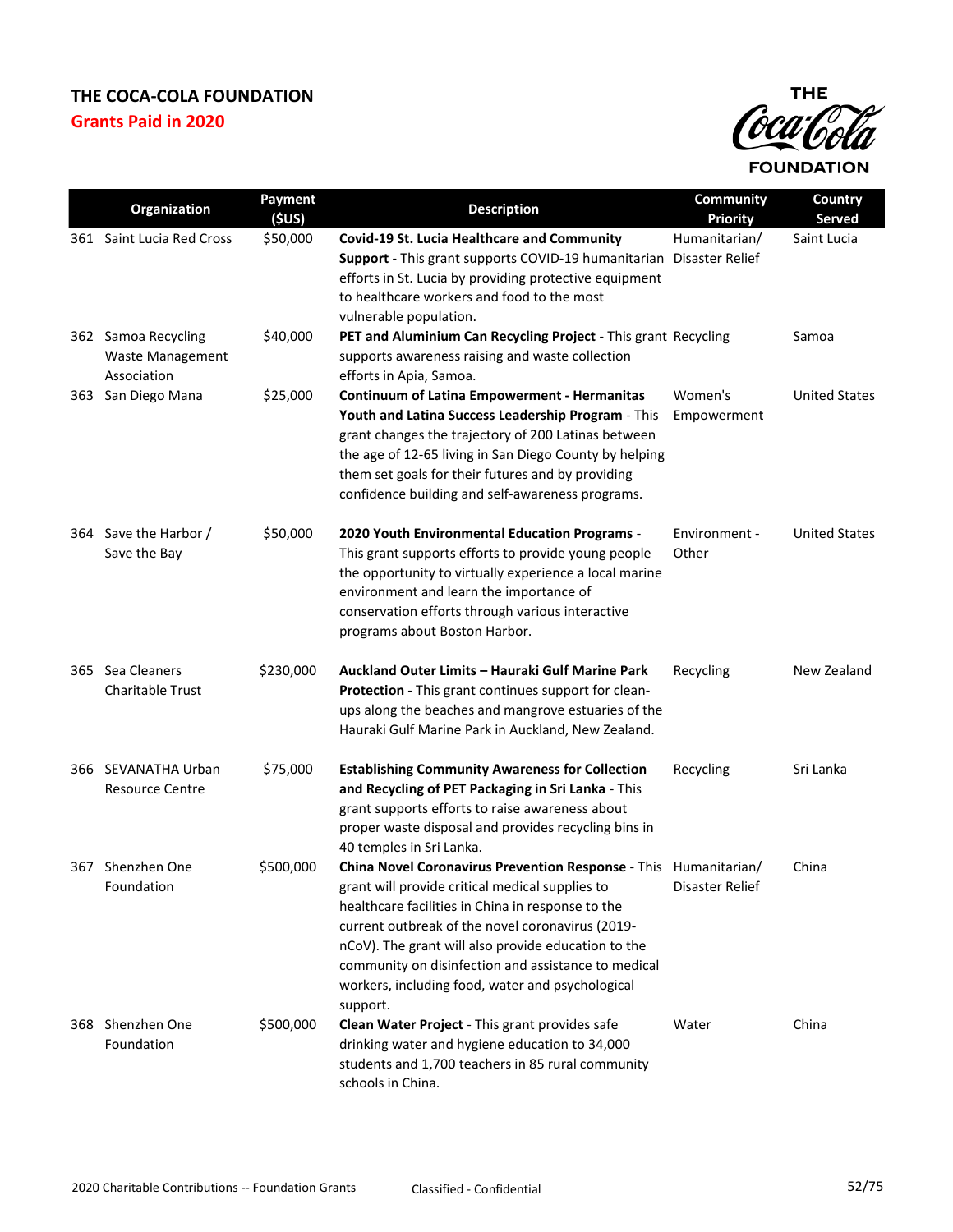

|     | <b>Organization</b>                                        | Payment<br>(\$US) | <b>Description</b>                                                                                                                                                                                                                                                                                                                                                                                                                                                                                                                                                                                                                                                 | Community<br><b>Priority</b>     | Country<br><b>Served</b> |
|-----|------------------------------------------------------------|-------------------|--------------------------------------------------------------------------------------------------------------------------------------------------------------------------------------------------------------------------------------------------------------------------------------------------------------------------------------------------------------------------------------------------------------------------------------------------------------------------------------------------------------------------------------------------------------------------------------------------------------------------------------------------------------------|----------------------------------|--------------------------|
| 369 | Shining Hope for<br>Communities -<br>SHOFCO                | \$100,000         | <b>SHOFCO Campaign Against the Novel Coronavirus</b><br>(COVID-19) - This grant creates awareness of the<br>Coronavirus and implements infection prevention<br>measures for approximately 75,000 people living in<br>the slums of Kibera, Mathare and Mukuru in Nairobi.                                                                                                                                                                                                                                                                                                                                                                                           | Humanitarian/<br>Disaster Relief | Kenya                    |
| 370 | Sistema Universitario<br>Ana G Mendez                      | \$150,000         | <b>UAGM Coca-Cola First Generation Scholarship</b><br>Proposal - This grant establishes the Coca-Cola First<br>Generation Scholarship Program at Sistema<br>Universitario Ana G Mendez by awarding eight<br>students with four-year scholarships of \$4,000/year.<br>Students must be the first in their family to attend<br>college, have demonstrated financial need, and be<br>pursuing a bachelor's degree in cellular and molecular<br>biology, biomedicine, communications, or Psychology.<br>The grant also funds \$22,000 of academic and<br>professional support services and activities that are<br>designed to increase retention and graduation rates. | Education                        | Puerto Rico              |
|     | 371 SITAWI                                                 | \$2,000,000       | COVID-19 Emergency Relief Fund - Brazil - This grant Humanitarian/<br>supports humanitarian efforts and the provision of<br>testing kits to medical facilities in response to the<br>COVID-19 crisis in Brazil.                                                                                                                                                                                                                                                                                                                                                                                                                                                    | Disaster Relief                  | <b>Brazil</b>            |
|     | 372 Slovak Red Cross                                       | \$200,000         | Creating Adequate and Safer Working Environments Humanitarian/<br>for Slovak Red Cross Field Volunteers - This grant<br>supports COVID-19 relief efforts in Slovakia by funding<br>tents and supplies needed to establish approximately<br>30 triage centers for evaluating and registering<br>potential COVID-19 patients.                                                                                                                                                                                                                                                                                                                                        | Disaster Relief                  | Slovakia                 |
|     | 373 Slovenian Red Cross -<br>Federation of<br>Associations | \$100,000         | Slovenian Red Cross Fights Covid - 19 - This grant<br>supports humanitarian relief efforts in Slovenia to<br>help control the spread of the COVID-19 virus and to<br>support vulnerable communities during the outbreak.<br>This includes community education; health screenings<br>conducted at the country's borders; the purchase of<br>protective personal equipment and other medical<br>supplies to help control the spread of the infection;<br>and the purchase and delivery of food and other<br>necessities to vulnerable community members.                                                                                                             | Humanitarian/<br>Disaster Relief | Slovenia                 |
| 374 | Social Dynamics<br>Public Fund                             | \$250,000         | Coca-Cola Belesteri (Stepping Stone) - This grant<br>provides entrepreneurship training for 6,000<br>unemployed women living in rural areas of<br>Kazakhstan.                                                                                                                                                                                                                                                                                                                                                                                                                                                                                                      | Women's<br>Empowerment           | Kazakhstan               |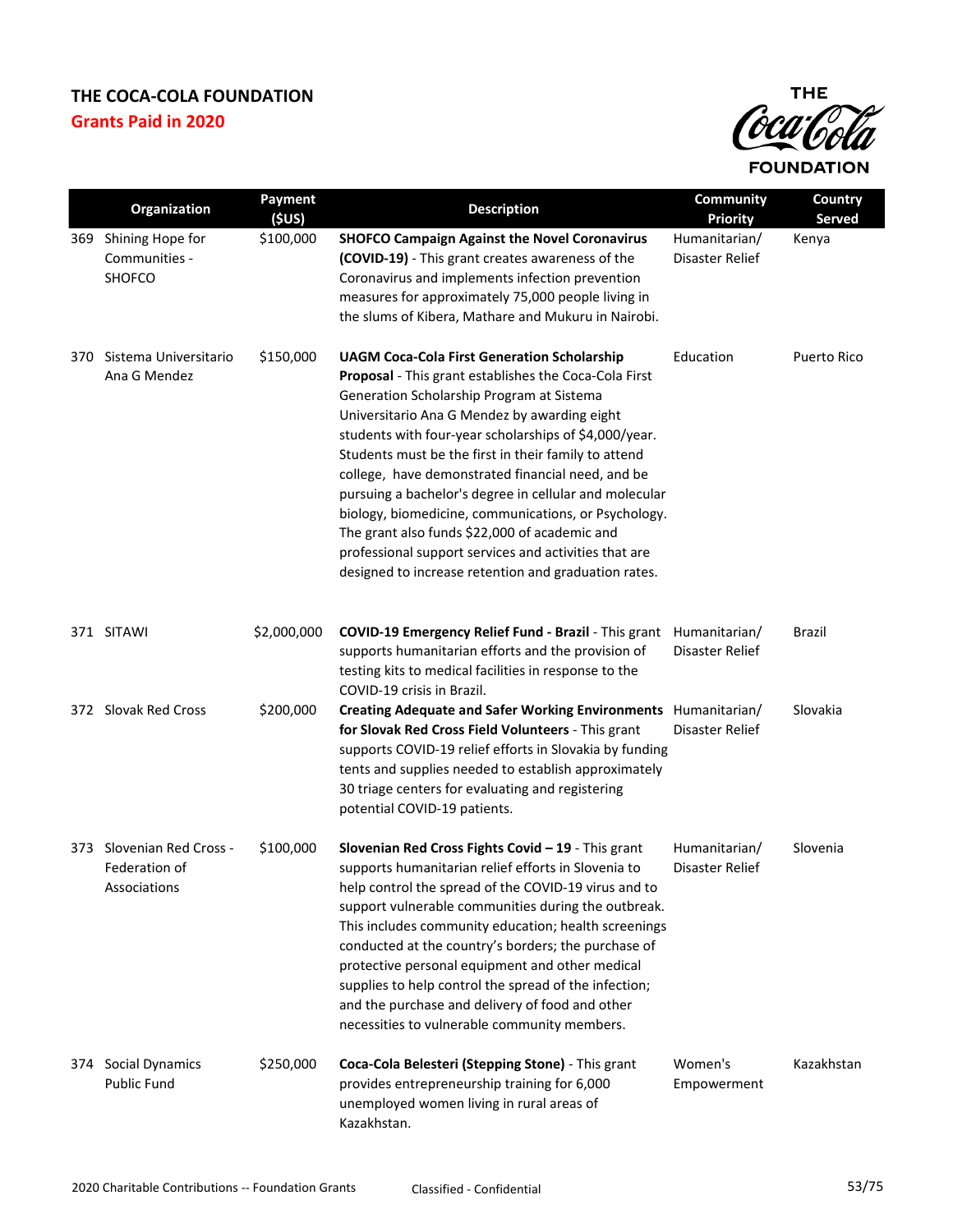

|     | Organization                                       | Payment   | <b>Description</b>                                                                                                                                                                                                                                                                                                                                                                                                                                                                                                            | <b>Community</b>                 | Country              |
|-----|----------------------------------------------------|-----------|-------------------------------------------------------------------------------------------------------------------------------------------------------------------------------------------------------------------------------------------------------------------------------------------------------------------------------------------------------------------------------------------------------------------------------------------------------------------------------------------------------------------------------|----------------------------------|----------------------|
|     |                                                    | (5US)     |                                                                                                                                                                                                                                                                                                                                                                                                                                                                                                                               | <b>Priority</b>                  | <b>Served</b>        |
| 375 | Sociedad Nacional<br>Cruz Roja Ecuatoriana         | \$400,000 | Support of the Ecuadorian Red Cross Action Plan<br>against COVID-19 - This grant supports COVID-19<br>humanitarian relief efforts in Ecuador through<br>economic assistance to financially vulnerable<br>communities and personal protective equipment for<br>paramedics.                                                                                                                                                                                                                                                     | Humanitarian/<br>Disaster Relief | Ecuador              |
| 376 | Sociedad Nacional de<br>la Cruz Roja<br>Colombiana | \$250,000 | Humanitarian Aid due to Hurricane lota in Colombia - Humanitarian/<br>This grant funds immediate assistance to<br>communities in Colombia impacted by Hurricane Iota.<br>It provides impacted residents in Cartagena, San<br>Andrés, Providencia and Medio Atrato with critical<br>supplies such as food, water, hygiene kits, shelter kits,<br>and cash vouchers for purchasing necessities. It also<br>provides volunteers with personal protective<br>equipment to enable safe assistance during the<br>COVID-19 pandemic. | Disaster Relief                  | Colombia             |
| 377 | Sociedad Nacional de<br>la Cruz Roja<br>Colombiana | \$400,000 | Support for Health Centers in Colombia to<br>Strengthen their COVID-19 response - This grant<br>supports the provision of medical supplies and<br>equipment to health centers dealing with the COVID-<br>19 Crisis in Barranquilla, Bucaramanga, Leticia, and<br>Medellin, Colombia.                                                                                                                                                                                                                                          | Humanitarian/<br>Disaster Relief | Colombia             |
| 378 | Solidagro Civil<br>Association                     | \$300,000 | <b>Network for Community Recovery post-COVID-19</b><br>Quarantine - This grant provides immediate financial<br>aid to approximately 500 families impacted by the<br>COVID-19 pandemic, in the Greater Buenos Aires<br>area.                                                                                                                                                                                                                                                                                                   | Humanitarian/<br>Disaster Relief | Argentina            |
| 379 | Soluciones Circulares,<br>Asociación Civil         | \$149,000 | <b>Community Collection Centers - This grant supports</b><br>the establishment of two Social Collection Centers<br>and awareness raising efforts in Quintana Roo and<br>Baja California Sur, Mexico.                                                                                                                                                                                                                                                                                                                          | Recycling                        | Mexico               |
|     | 380 SOLV                                           | \$35,000  | <b>SOLVE - Educating A Greener Generation - This grant Recycling</b><br>supports awareness raising activities and recycling<br>cleanups for middle and high school students in<br>Oregon.                                                                                                                                                                                                                                                                                                                                     |                                  | <b>United States</b> |
|     | 381 Special Olympics<br>Canada                     | \$100,000 | Athlete Leadership in Canada - This grant supports a<br>program to equip athletes with the necessary tools to Improvement<br>undertake positions of leadership within their<br>community and the broader Special Olympics<br>movement.                                                                                                                                                                                                                                                                                        | Community                        | Canada               |
|     | 382 Special Olympics<br>International              | \$150,000 | <b>Special Olympics Unified Leadership in Action - This</b><br>grant supports the Unified Leadership in Action<br>program to train people with intellectual disabilities<br>(ID) to become leaders in action and to train leaders<br>without disabilities so they value, include and enable<br>the skills of people with ID.                                                                                                                                                                                                  | Youth<br>Development             | <b>United States</b> |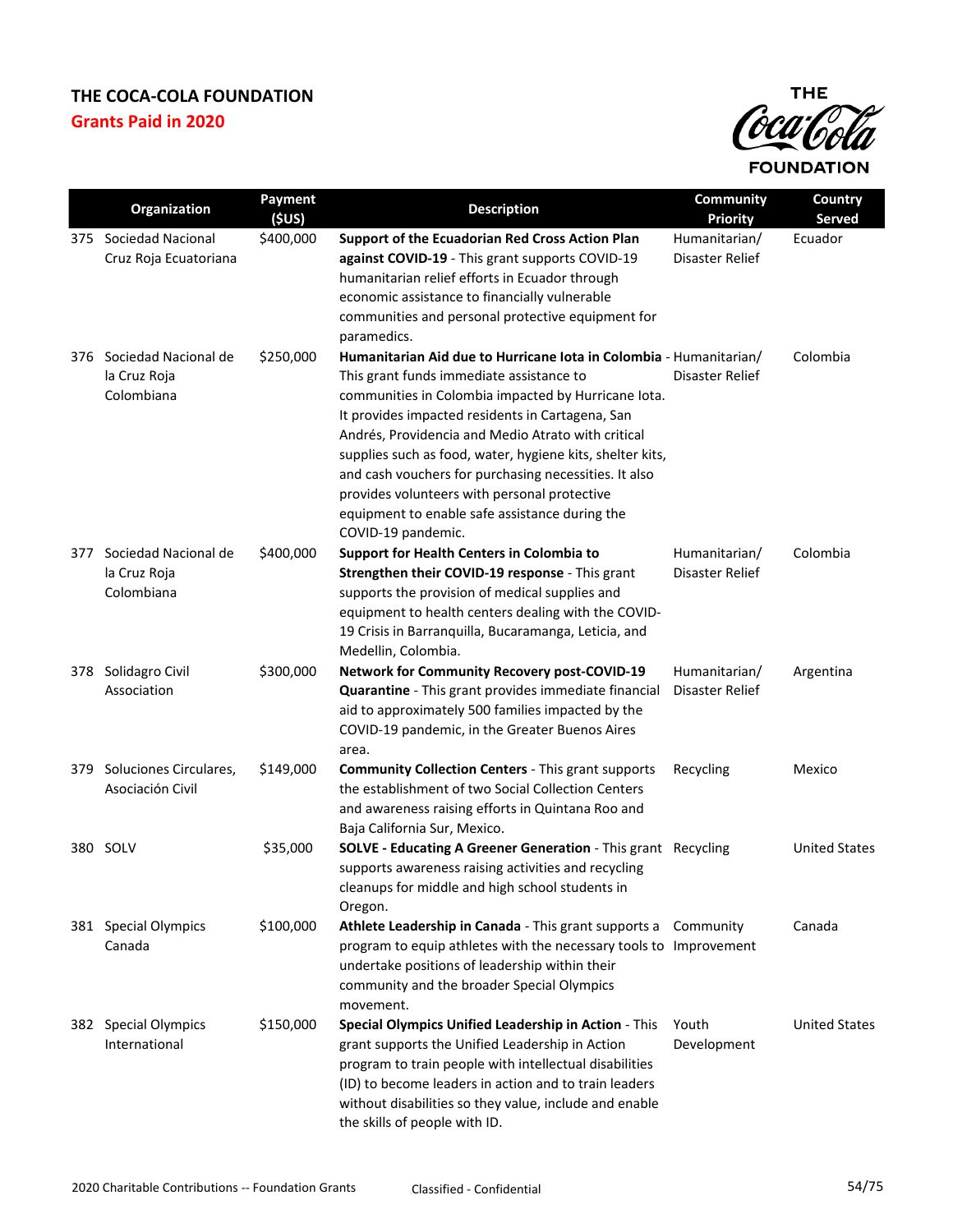

|     | Organization                                                    | Payment<br>(5US) | <b>Description</b>                                                                                                                                                                                                                                                                                                                                                                                                            | <b>Community</b><br><b>Priority</b> | Country<br>Served    |
|-----|-----------------------------------------------------------------|------------------|-------------------------------------------------------------------------------------------------------------------------------------------------------------------------------------------------------------------------------------------------------------------------------------------------------------------------------------------------------------------------------------------------------------------------------|-------------------------------------|----------------------|
|     | 383 Spelman College                                             | \$500,000        | <b>Coca Cola First Generation College Scholarship</b><br>Program - This grant will provide Coca-Cola First<br>Generation College Scholarships to 16 full-time<br>incoming freshman, who are first in their immediate<br>families to attend college, have demonstrated<br>financial need and maintain a 2.8 minimum grade<br>point average in their freshmen year and 3.0<br>minimum grade point average each year thereafter. | Education                           | <b>United States</b> |
| 384 | Spelman College                                                 | \$50,000         | The Helen Smith Price Finish Line Scholarship at<br>Spelman College - This women's empowerment<br>scholarship endowment provides funding for more<br>than 100 women scholars, who are within two<br>semesters of graduating, yet do not have the funds to<br>complete their college educations.                                                                                                                               | Education                           | <b>United States</b> |
| 385 | Sri Lanka Red Cross<br>Society                                  | \$350,000        | COVID 19 Response - Sri Lanka - This grant supports<br>humanitarian relief efforts in response to the COVID-<br>19 crisis in Sri Lanka. The project will distribute<br>essential food, first aid and sanitary packs to<br>vulnerable communities, and supply urgent medical<br>equipment such as N95 masks, PCR test kits and<br>ventilators to the Ministry of Health.                                                       | Humanitarian/<br>Disaster Relief    | Sri Lanka            |
|     | 386 St Sabina Church                                            | \$75,000         | St. Sabina Community Support Project - This grant<br>provides 100-150 Chicago residents negatively<br>impacted by COVID-19 with food and household<br>essentials. It also provides additional wrap-around<br>services to these residents during the pandemic,<br>including employment assistance, mental health<br>counseling, and tutoring and mentoring for youth.                                                          | Humanitarian/<br>Disaster Relief    | <b>United States</b> |
|     | 387 StartOut                                                    | \$50,000         | StartOut's Support of LGBTQ+ Women and Minority<br>Entrepreneurs - This grant supports efforts to<br>increase female and people of color LGBTQA-owned<br>businesses by providing 36 scholarships for business<br>training programs and services.                                                                                                                                                                              | Economic<br>Development             | <b>United States</b> |
| 388 | Statewide Waste and<br>Environmental<br>Education<br>Foundation | \$107,060        | <b>Waste in the City - This grant supports the</b><br>establishment of 100 community-based recycling<br>locations, awareness raising efforts and the creation<br>of 100 jobs for youth in Surulere, Nigeria.                                                                                                                                                                                                                  | Recycling                           | Nigeria              |
|     | 389 Statue of Liberty -<br>Ellis Island<br>Foundation Inc.      | \$500,000        | The Statute of Liberty Museum - As a part of the<br>130th anniversary of the Statute of Liberty, this grant<br>will support a freestanding Museum on Liberty Island<br>and its Statute of Liberty visitors' experience.                                                                                                                                                                                                       | Arts & Culture                      | <b>United States</b> |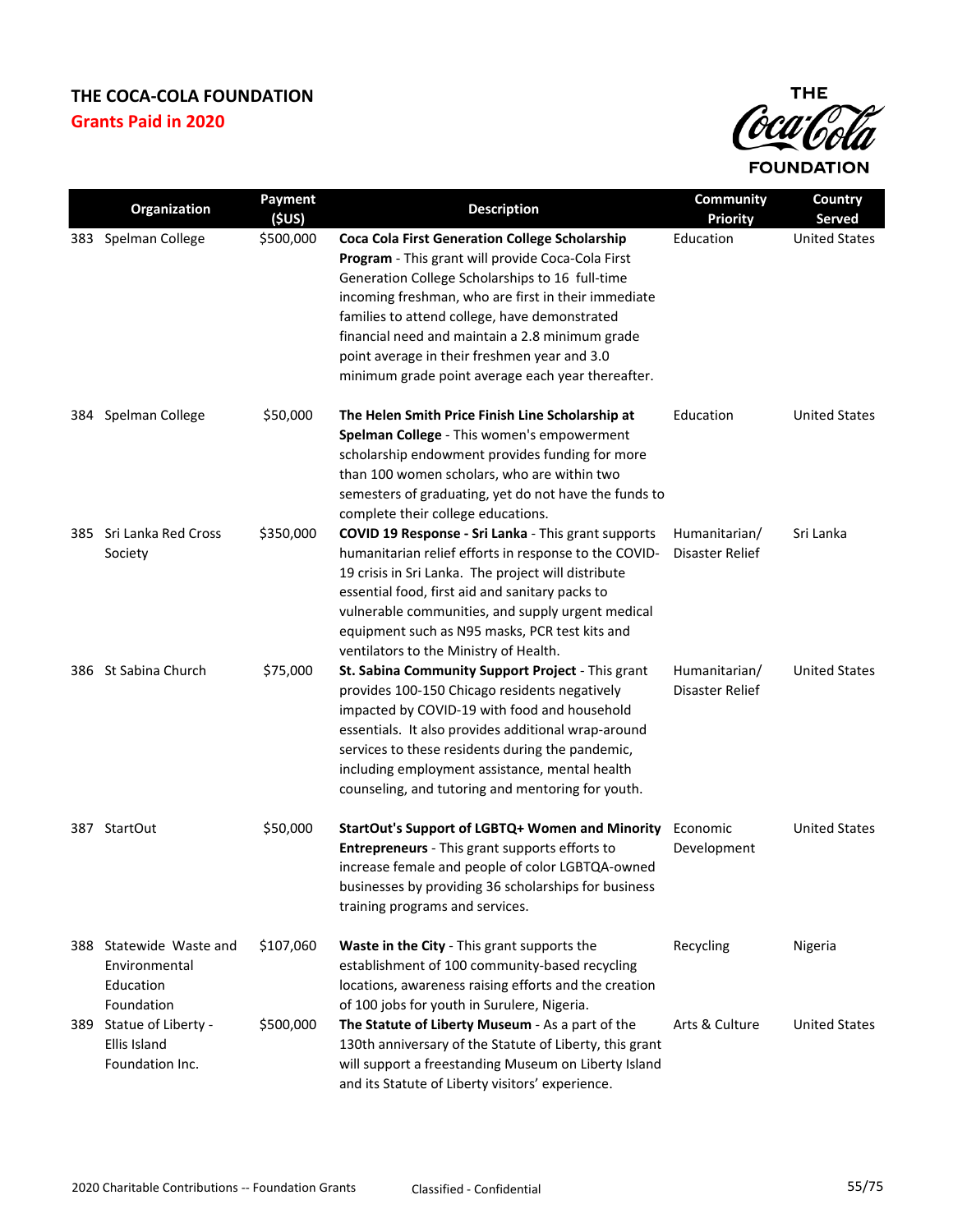

|     | Organization                                | Payment<br>(SUS) | <b>Description</b>                                                                                                                                                                                                                                                                                                                                                                                                                                                                                                                                                      | <b>Community</b><br><b>Priority</b> | Country<br><b>Served</b>           |
|-----|---------------------------------------------|------------------|-------------------------------------------------------------------------------------------------------------------------------------------------------------------------------------------------------------------------------------------------------------------------------------------------------------------------------------------------------------------------------------------------------------------------------------------------------------------------------------------------------------------------------------------------------------------------|-------------------------------------|------------------------------------|
|     | 390 Stichting Hulp aan<br>Curacao           | \$20,000         | COVID-19 - Curacao Hunger relief - This grant<br>provides emergency food assistance to low income<br>families in Curacao during the COVID-19 pandemic.<br>Through this program, 571 families will each receive a<br>two-week supply of food.                                                                                                                                                                                                                                                                                                                            | Humanitarian/<br>Disaster Relief    | Curacao                            |
|     | 391 Stony Brook<br>Foundation Inc.          | \$100,000        | Coca-Cola First Generation College Scholars - This<br>grant establishes the Coca-Cola First Generation<br>College Scholarship program for female STEM<br>students at Stony Brook University by awarding<br>\$2,500 per year to ten students for four years.<br>Recipients must be part of Stony Brook University's<br>Women in Science Program, an honors program for<br>women in STEM fields. Recipients must also be first in<br>their families to attend college, have demonstrated<br>financial need, and maintain a minimum 3.0<br>cumulative grade point average. | Education                           | <b>United States</b>               |
|     | 392 Svenska Röda Korsets<br>Centralstyrelse | \$400,000        | National Disaster Relief Response to the Coronavirus Humanitarian/<br>Outbreak in Sweden - This grant funds efforts in<br>Sweden to slow the spread of the COVID-19 virus and<br>to help ensure vulnerable communities maintain<br>access to basic social services. The project includes a<br>range of activities including awareness raising,<br>distribution of donated protective equipment to<br>hospitals, food assistance for vulnerable groups,<br>psychosocial support, and homework assistance for<br>children.                                                | Disaster Relief                     | Sweden                             |
|     | 393 Swiss Red Cross                         | \$250,000        | Corona Response Switzerland - This grant supports<br>efforts to provide emergency financial assistance to<br>individuals impacted by the COVID-19 Crisis in<br>Switzerland.                                                                                                                                                                                                                                                                                                                                                                                             | Humanitarian/<br>Disaster Relief    | Switzerland                        |
| 394 | Synergies Work Inc.                         | \$25,000         | Synergies Work Art Incubator for Individuals with<br>Disabilities - This grant will support an<br>entrepreneurship program for people with<br>disabilities.                                                                                                                                                                                                                                                                                                                                                                                                             | Economic<br>Development             | <b>United States</b>               |
|     | 395 Tanzania Red Cross<br>Society           | \$100,000        | COVID-19 Pandemic Response in Tanzania - This<br>grant provides support for staff of the Red Cross<br>Isolation Center which was established in response to<br>the COVID-19 crisis in Tanzania.                                                                                                                                                                                                                                                                                                                                                                         | Humanitarian/<br>Disaster Relief    | Tanzania,<br>United<br>Republic of |
| 396 | Tanzania Red Cross<br>Society               | \$30,000         | Post COVID-19 Pandemic Recovery Response - This<br>grant provides assistance to Tanzanians that have<br>been severely affected economically by the COVID-19<br>pandemic. The project includes community training<br>focused on improving food security through home<br>based gardening and entrepreneurship training to<br>assist residents in creating home-based businesses.                                                                                                                                                                                          | Humanitarian/<br>Disaster Relief    | Tanzania,<br>United<br>Republic of |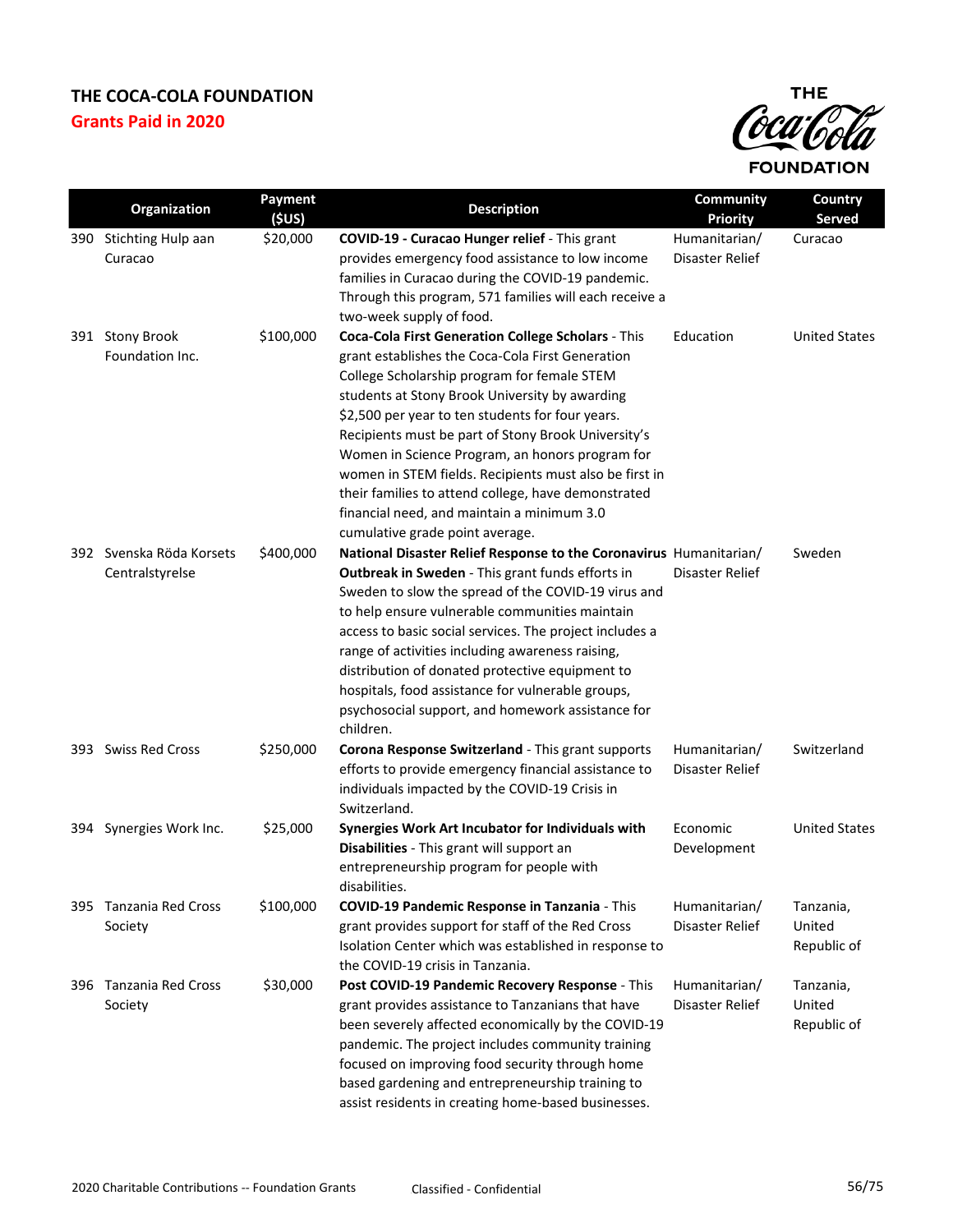

|      | Organization              | Payment           | <b>Description</b>                                                                                       | Community                    | <b>Country</b>                 |
|------|---------------------------|-------------------|----------------------------------------------------------------------------------------------------------|------------------------------|--------------------------------|
|      | 397 Teach for America     | (5US)<br>\$50,000 | <b>Empowering Teacher Leaders in the United States -</b>                                                 | <b>Priority</b><br>Education | Served<br><b>United States</b> |
|      | Inc.                      |                   | This grant supports Teach For America's Teacher                                                          |                              |                                |
|      |                           |                   | Leadership Development Program, which recruits and                                                       |                              |                                |
|      |                           |                   | develops a talented, diverse group of teachers to                                                        |                              |                                |
|      |                           |                   | empower students to become the future drivers of                                                         |                              |                                |
|      |                           |                   | growth and opportunity in their communities.                                                             |                              |                                |
|      | 398 TELACU Education      | \$50,000          | The TELACU Education Foundation's College Success Education                                              |                              | <b>United States</b>           |
|      | Foundation                |                   | Program - This grant provides Coca-Cola First                                                            |                              |                                |
|      |                           |                   | Generation Scholarships to 35 to 40 Latino students                                                      |                              |                                |
|      |                           |                   | who are first in their family to attend college and have                                                 |                              |                                |
|      |                           |                   | demonstrated financial need. Scholarships are for one                                                    |                              |                                |
|      |                           |                   | year and range in amount from \$1,000 to \$2,500 per                                                     |                              |                                |
|      |                           |                   | student.                                                                                                 |                              |                                |
| 399. | <b>Texas Southern</b>     | \$150,000         | <b>Coca-Cola First Generation College Scholarship</b>                                                    | Education                    | <b>United States</b>           |
|      | University                |                   | Program at Texas Southern University - This grant                                                        |                              |                                |
|      | Foundation                |                   | provides 40 students with \$2,500 Coca-Cola First<br>Generation College scholarships, each paid over two |                              |                                |
|      |                           |                   | years. Students must be the first in their immediate                                                     |                              |                                |
|      |                           |                   | family to attend college, enroll as first-time students,                                                 |                              |                                |
|      |                           |                   | maintain a 3.0 GPA, and demonstrate financial need.                                                      |                              |                                |
|      |                           |                   |                                                                                                          |                              |                                |
|      | 400 The American India    | \$369,280         | Support My School Mission Recycling Project - This                                                       | Recycling                    | India                          |
|      | <b>Foundation Trust</b>   |                   | grant provides continued support for efforts to                                                          |                              |                                |
|      |                           |                   | promote the recycling and reuse of plastics among                                                        |                              |                                |
|      |                           |                   | students in India through capacity building efforts for                                                  |                              |                                |
|      |                           |                   | teachers, quarterly awareness raising walks, and                                                         |                              |                                |
|      |                           |                   | district and state-wide recycling competitions.                                                          |                              |                                |
|      | 401 The Arc of the United | \$25,000          | The Arc@School - This grant helps students with                                                          | Education                    | <b>United States</b>           |
|      | <b>States</b>             |                   | intellectual and/or developmental disabilities receive                                                   |                              |                                |
|      |                           |                   | the benefits of public education in the least restrictive                                                |                              |                                |
|      |                           |                   | setting which they are entitled to under Federal and<br>State laws.                                      |                              |                                |
|      | 402 The Big Issue Japan   | \$500,000         | <b>COVID-19 Countermeasure Program for The</b>                                                           | Humanitarian/                | Japan                          |
|      | Foundation                |                   | Underprivileged in Japan - This grant helps 200                                                          | Disaster Relief              |                                |
|      |                           |                   | families who have lost their homes, due to the COVID-                                                    |                              |                                |
|      |                           |                   | 19 crisis, find housing in Japan.                                                                        |                              |                                |
|      | 403 The Board of          | \$100,000         | <b>Undergraduate Scholarships for First-Generation</b>                                                   | Education                    | <b>United States</b>           |
|      | Trustees of the           |                   | Students at Stanford University - This grant                                                             |                              |                                |
|      | Leland Stanford           |                   | establishes the Coca-Cola First Generation Scholarship                                                   |                              |                                |
|      | Junior University         |                   | Program at Stanford University, providing one-year                                                       |                              |                                |
|      |                           |                   | scholarships of \$20,000-\$25,000 to four or five                                                        |                              |                                |
|      |                           |                   | students. Students must be the first in their family to                                                  |                              |                                |
|      |                           |                   | attend college and have demonstrated financial need.                                                     |                              |                                |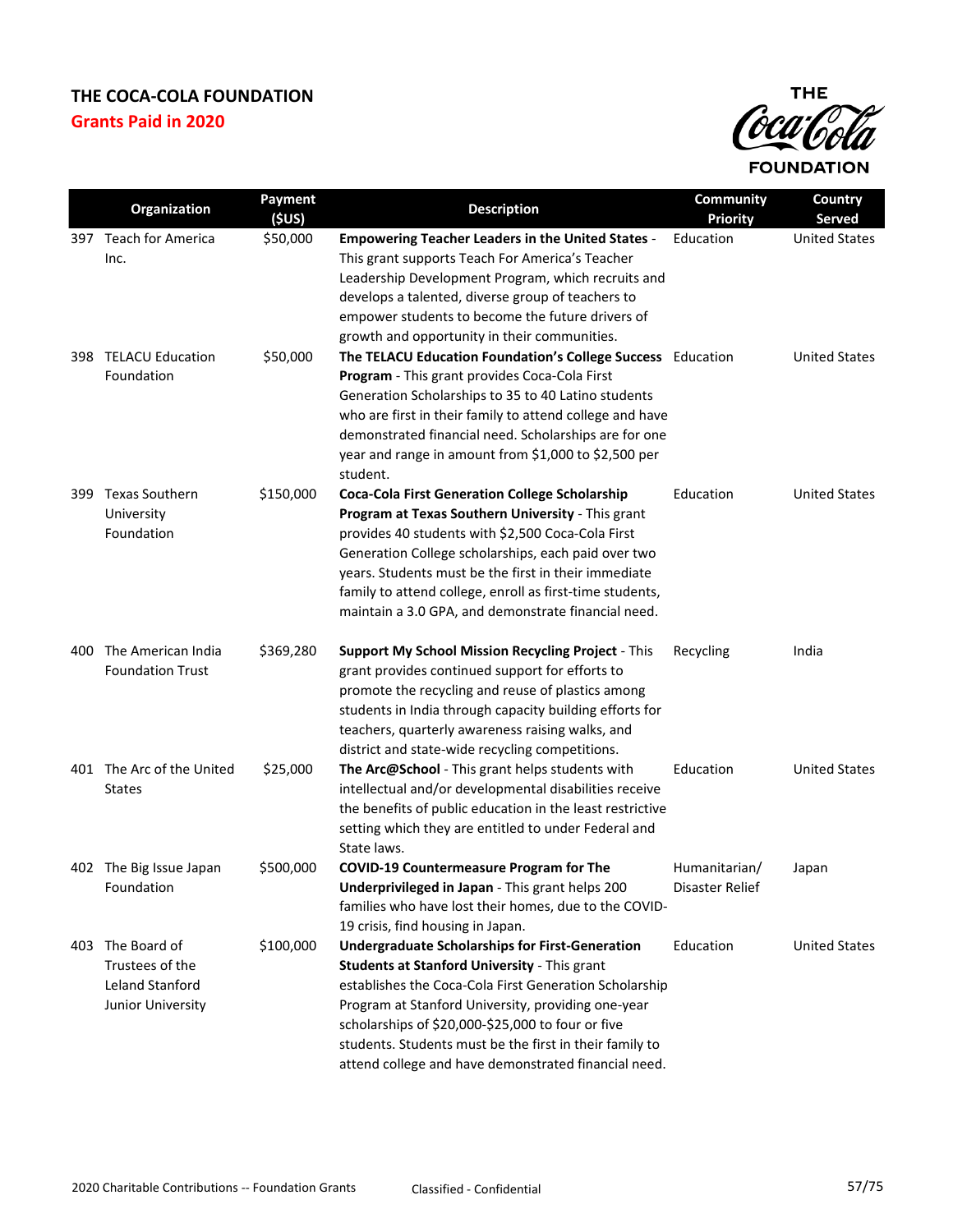

|     | Organization                                                                                | <b>Payment</b><br>(5US) | <b>Description</b>                                                                                                                                                                                                                                                                                                                                                                                                                        | Community<br><b>Priority</b>     | Country<br>Served    |
|-----|---------------------------------------------------------------------------------------------|-------------------------|-------------------------------------------------------------------------------------------------------------------------------------------------------------------------------------------------------------------------------------------------------------------------------------------------------------------------------------------------------------------------------------------------------------------------------------------|----------------------------------|----------------------|
| 404 | The Carter Center<br>Inc.                                                                   | \$100,000               | Carter Center Educational Programs - This grant will<br>support the college student internship program at<br>The Carter Center, for 100 to 135 interns per year, for<br>a period of three years.                                                                                                                                                                                                                                          | Education                        | <b>United States</b> |
|     | 405 The Center for<br>Consultancy on<br>Family Health and<br>Community<br>Development (CFC) | \$110,000               | <b>Clean Drinking Water for Secondary Schools in</b><br>Vietnam 2020 - This grant provides continued<br>support to improve water access and water education<br>for children in Da Nang. Efforts use the deployment<br>of water filtration systems and the implementation of<br>water-health and hygiene education programs at<br>eight additional secondary schools in the Hoa Vang<br>district.                                          | Water                            | Vietnam              |
| 406 | The Chaipattana<br>Foundation                                                               | \$400,000               | Chaipattana COVID-19 Aid Fund in Thailand - This<br>grant provides personal protective equipment to<br>assist healthcare workers and patients combating the<br>COVID-19 pandemic at four hospitals in rural areas of<br>Thailand.                                                                                                                                                                                                         | Humanitarian/<br>Disaster Relief | Thailand             |
| 407 | The Citizens<br>Foundation, USA                                                             | \$24,000                | The Citizens Foundation School, District Kasur,<br>Province Punjab, Pakistan - This grant continues<br>support for a primary school in Kasur, Pakistan, by<br>under-writing a portion of the operating costs.                                                                                                                                                                                                                             | Education                        | Pakistan             |
|     | 408 The Coca-Cola Brazil<br>Institute                                                       | \$150,000               | Afroyoung Community Leaders Acceleration - This<br>grant supports a leadership development program for Development<br>60 Black Brazilian young adults ages 19-30.                                                                                                                                                                                                                                                                         | Youth                            | Brazil               |
| 409 | The Coca-Cola Brazil<br>Institute                                                           | \$300,000               | Água+ Acesso - Water+ Access Alliance - This grant<br>funds The Coca-Cola Brazil Institute to provide a grant<br>to continue support for Fundación Avina's Water+<br>Alliance program. This program increases access to<br>affordable and sustainable drinking water for low-<br>income communities in Brazil by integrating and<br>strengthening the system of water providers and by<br>investing in innovative and scalable solutions. | Water                            | Brazil               |
| 410 | The Coca-Cola Brazil<br>Institute                                                           | \$200,000               | Água+ Acesso - Water+ Access Alliance - This grant<br>funds The Coca-Cola Brazil Institute to provide a grant<br>to continue support for Fundación Avina's Water+<br>Alliance program. This program increases access to<br>affordable and sustainable drinking water for low-<br>income communities in Brazil by integrating and<br>strengthening the system of water providers and by<br>investing in innovative and scalable solutions. | Water                            | <b>Brazil</b>        |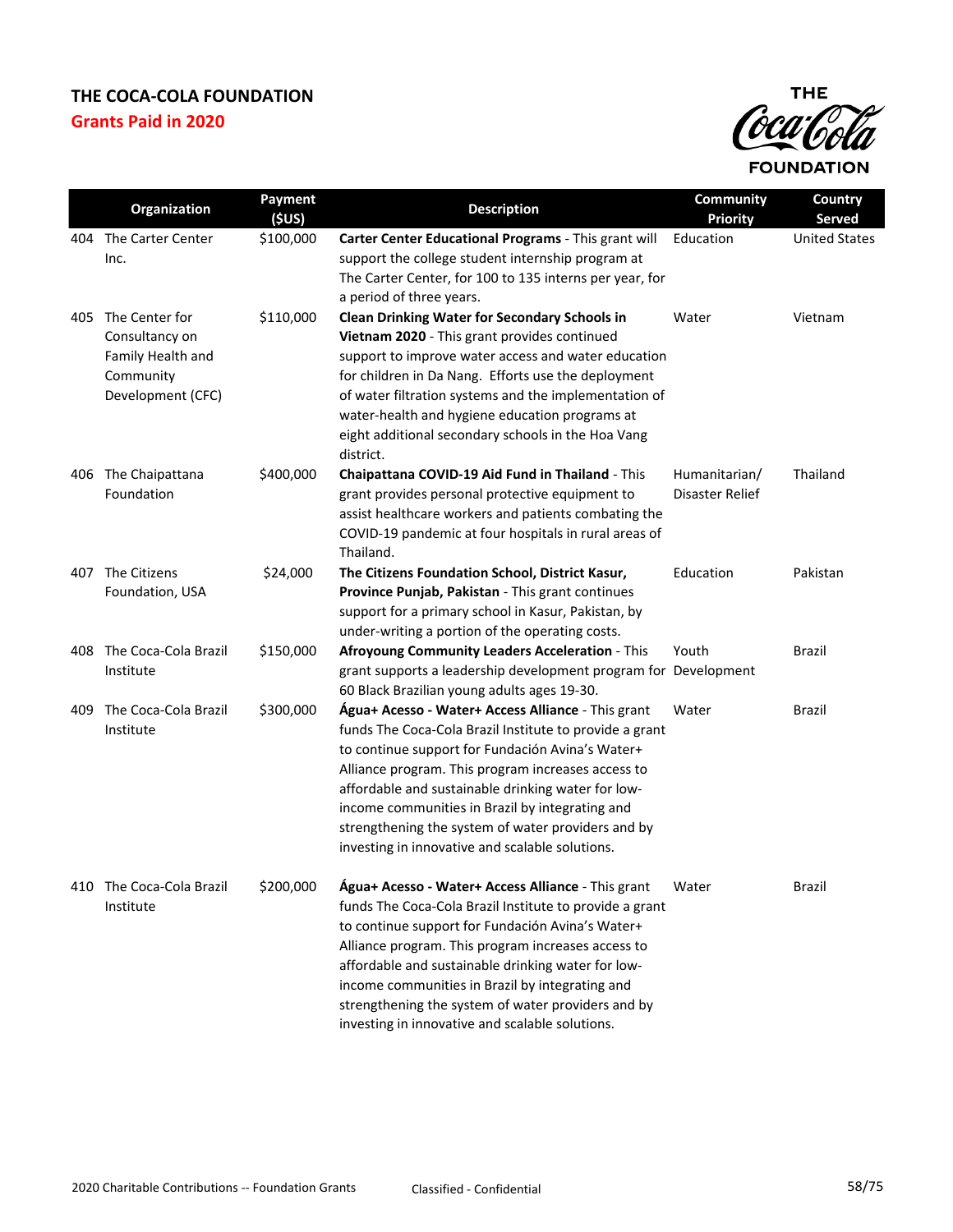

|     | Organization                                                 | Payment<br>(\$US) | <b>Description</b>                                                                                                                                                                                                                                                                                                                                                                                                          | Community<br><b>Priority</b>     | Country<br>Served    |
|-----|--------------------------------------------------------------|-------------------|-----------------------------------------------------------------------------------------------------------------------------------------------------------------------------------------------------------------------------------------------------------------------------------------------------------------------------------------------------------------------------------------------------------------------------|----------------------------------|----------------------|
|     | 411 The Coca-Cola Brazil<br>Institute                        | \$250,000         | <b>Economic Resilience and Racial Equity in Vulnerable</b><br>Communities - This grant funds The Coca-Cola Brazil<br>Institute to provide a grant for Baobá Fundo para<br>Equidade Racial's program to support Afro-Brazilian<br>entrepreneurs impacted by the coronavirus pandemic<br>in Brazil.                                                                                                                           | Economic<br>Development          | <b>Brazil</b>        |
|     | 412 The Coca-Cola Brazil<br>Institute                        | \$50,000          | Instituto Identidades do Brasil Alumni & Black<br>Leadership Development Program - This project<br>helps reduce racial inequity in Brazil by providing<br>financial support, leadership development, and<br>mentoring programs for black professionals ages 25-<br>45.                                                                                                                                                      | Education                        | Brazil               |
| 413 | The Coca-Cola Brazil<br>Institute                            | \$250,000         | Tudo Daqui ("Everything from Here") - This grant<br>funds The Coca-Cola Brazil institute to provide a grant Development<br>for Instituto Asta to support the training of 3,000<br>women producers from five cities in Brazil who have<br>lost their income due to the COVID-19 pandemic.                                                                                                                                    | Economic                         | Brazil               |
|     | 414 The Community<br>Foundation for<br>Greater Atlanta, Inc. | \$125,000         | Atlanta College and Career Academy - This grant will Education<br>support the Atlanta College and Career Academy to<br>provide access to career pathways and prepare<br>Atlanta Public School students for high-demand<br>technical careers aligned with economic and<br>workforce needs both in Atlanta and across Georgia.                                                                                                |                                  | <b>United States</b> |
|     | 415 The Community<br>Foundation for<br>Greater Atlanta, Inc. | \$5,000,000       | COVID-19 Response and Recovery Fund - This grant<br>contributes to the "COVID-19 Response & Recovery<br>Fund", a special fund established by The Community<br>Foundation of Greater Atlanta in partnership with The<br>United Way of Greater Atlanta to assist individuals<br>without health insurance, sick days or lack access to<br>healthcare; workers in the hospitality service industry;<br>and gig economy workers. | Humanitarian/<br>Disaster Relief | <b>United States</b> |
|     | 416 The Empty Stocking<br>Fund                               | \$15,000          | 2020 Surprise Holiday Grants - This Surprise Holiday<br>Grant will support The Empty Stocking Fund, which<br>has received fewer donations this year due to the<br>pandemic.                                                                                                                                                                                                                                                 | Community<br>Improvement         | <b>United States</b> |
| 417 | The Executive<br>Leadership Council<br>Inc.                  | \$150,000         | Award for Excellence in Business Commentary - This Education<br>grant will support scholarships to the top 15 students<br>from The Executive Leadership Foundation's Award<br>for Excellence in Business Commentary National Essay<br>Contest for 2018, 2019, and 2020.                                                                                                                                                     |                                  | <b>United States</b> |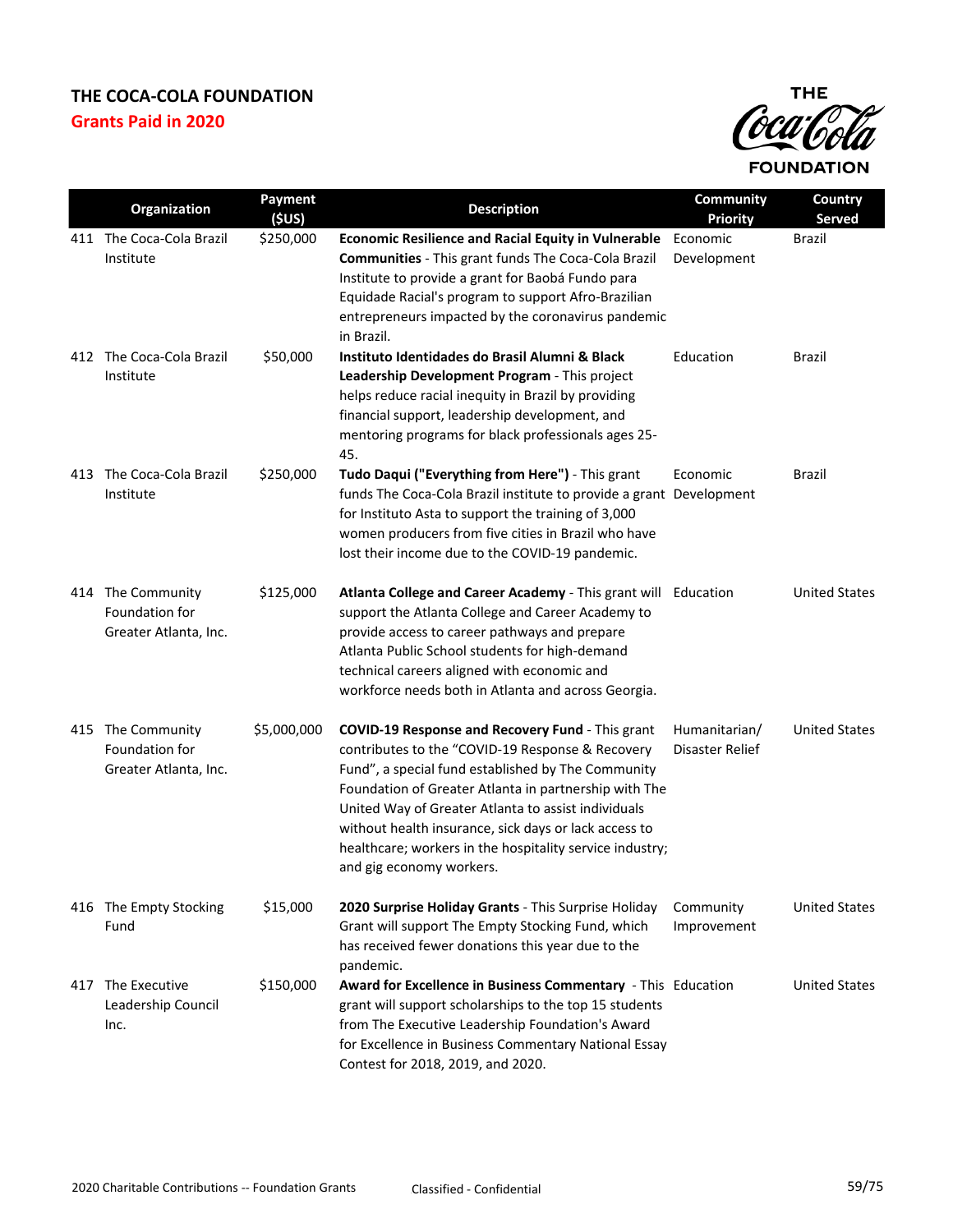

|     | Organization                                            | <b>Payment</b><br>(5US) | <b>Description</b>                                                                                                                                                                                                                                                                                                                                                                                                                                                                                       | Community<br><b>Priority</b>           | Country<br>Served                                                                                                    |
|-----|---------------------------------------------------------|-------------------------|----------------------------------------------------------------------------------------------------------------------------------------------------------------------------------------------------------------------------------------------------------------------------------------------------------------------------------------------------------------------------------------------------------------------------------------------------------------------------------------------------------|----------------------------------------|----------------------------------------------------------------------------------------------------------------------|
|     | 418 The George Brown<br><b>College Foundation</b>       | \$50,000                | <b>Coca-Cola First Generation College Scholarships -</b><br>This grant provides one-time Coca-Cola First<br>Generation College Scholarships of \$2,500 to 20<br>students. To be eligible, students must be current full-<br>time students who are the first in their families to<br>attend college, have at least a 3.0 GPA, and have<br>demonstrated financial need.                                                                                                                                    | Education                              | Canada                                                                                                               |
| 419 | The Global<br>Environment &<br>Technology<br>Foundation | \$500,000               | <b>Improved Catchment Management Practices in the</b><br>Key Watersheds of South Africa - This grant provides<br>continued support to improve water replenishment<br>and economic empowerment in local communities of<br>key South African watersheds. The project is a<br>continuation of the Replenish Africa Initiative (RAIN)<br>and focuses on the removal of invasive plant species<br>from key source waters while providing employment<br>and skills training to women and youth in rural areas. | Water                                  | South Africa                                                                                                         |
| 420 | The Global<br>Environment &<br>Technology<br>Foundation | \$1,250,000             | <b>Mexico Community Water Access Program "Agua</b><br>para México" (Phase 1) - This grant supports four or<br>five water access, sanitation, and hygiene projects to<br>benefit 200,000 Mexicans by the end of 2022. Local<br>partners are selected by GETF to implement specific<br>sustainable projects.                                                                                                                                                                                               | Water                                  | Mexico                                                                                                               |
| 421 | The Global<br>Environment &<br>Technology<br>Foundation | \$310,000               | Project Last Mile - This grant will provide support for<br>Project Last Mile in Africa.                                                                                                                                                                                                                                                                                                                                                                                                                  | Health - not<br>HIV/AIDS or<br>Malaria | Eswatini;<br>Ethiopia;<br>Liberia;<br>Mozambique;<br>Nigeria; Sierra<br>Leone;<br>Tanzania,<br>United<br>Republic of |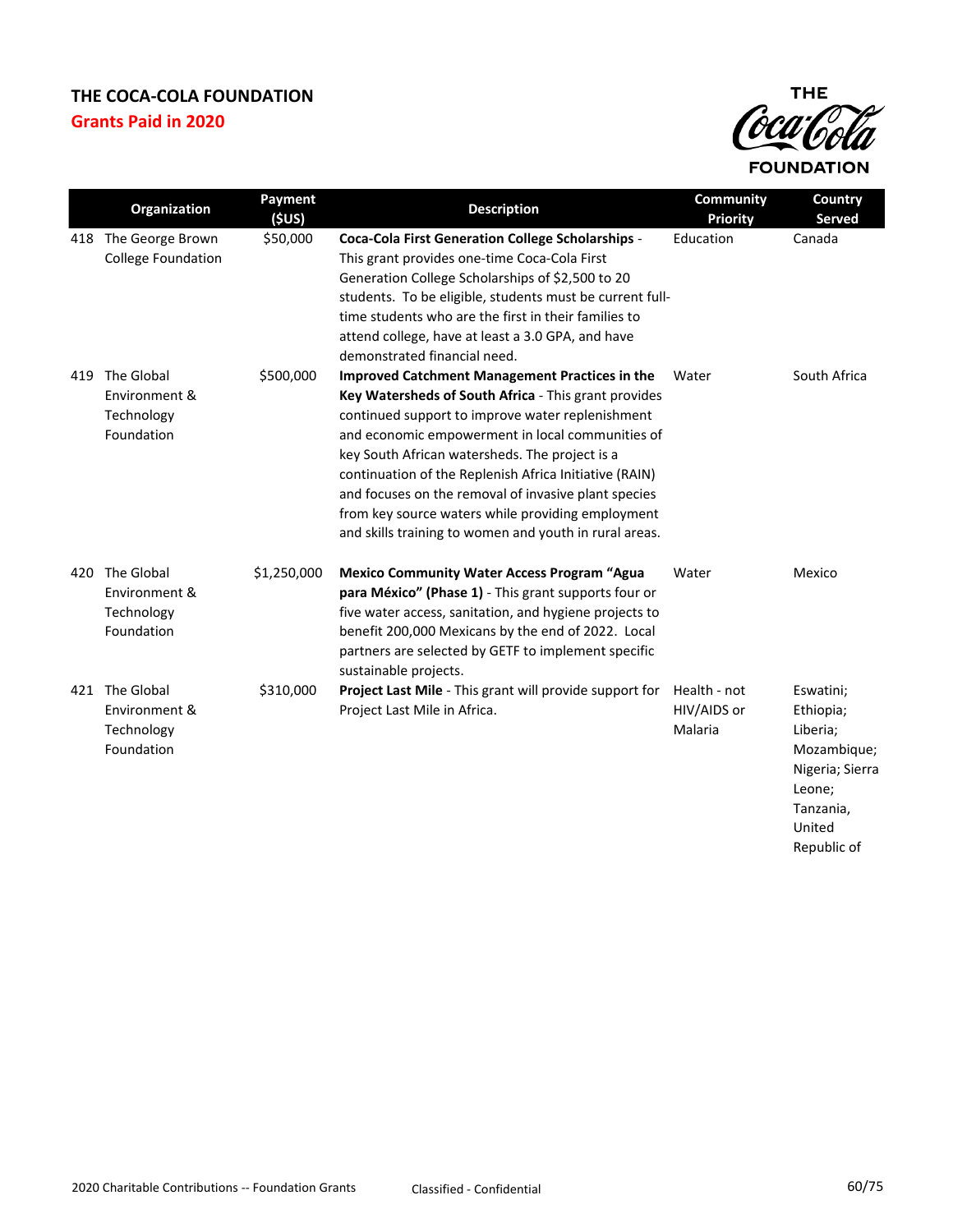

|     | Organization                                                  | <b>Payment</b><br>(SUS) | <b>Description</b>                                                                                                                                                                                                                                                                                                                                                                                                                                                                                                | Community<br><b>Priority</b> | Country<br><b>Served</b>                                                                                                                                                                                                                                                                                                                                               |
|-----|---------------------------------------------------------------|-------------------------|-------------------------------------------------------------------------------------------------------------------------------------------------------------------------------------------------------------------------------------------------------------------------------------------------------------------------------------------------------------------------------------------------------------------------------------------------------------------------------------------------------------------|------------------------------|------------------------------------------------------------------------------------------------------------------------------------------------------------------------------------------------------------------------------------------------------------------------------------------------------------------------------------------------------------------------|
|     | 422 The Global<br>Environment &<br>Technology<br>Foundation   | \$6,000,000             | Replenish Africa Initiative (RAIN) 2020 - This grant<br>will support efforts to provide clean water access<br>across communities; support women's empowerment<br>efforts; water access, sanitation and hygiene in<br>schools; and sustainable agriculture projects across<br>the African continent as part of the Replenish Africa<br>Initiative 2020                                                                                                                                                             | Water                        | Angola;<br>Botswana;<br>Burkina Faso;<br>Burundi;<br>Cameroon;<br>Cape Verde;<br>Central<br>African<br>Republic;<br>Chad; Congo;<br>Djibouti;<br>Egypt;<br>Equatorial<br>Guinea;<br>Eritrea;<br>Ethiopia;<br>Gabon;<br>Gambia;<br>Ghana;<br>Guinea;<br>Ivory Coast;<br>Kenya;<br>Lesotho;<br>Liberia; Libya;<br>Madagascar;<br>Malawi; Mali;<br>Mauritius;<br>Morocco; |
| 423 | The Henry W. Grady<br><b>Health System</b><br>Foundation Inc. | \$400,000               | Shaping Grady's Next Decade: Capital Priorities - In<br>support of our contributions to the overall well-being HIV/AIDS or<br>of the community, this grant will support the "Shaping Malaria<br>Grady's Next Decade" campaign. This campaign will<br>allow the Grady Health System to offer increased<br>medical services to an additional 27,500 people living<br>in metro Atlanta through expanded surgical suites,<br>specialty clinics and expanded services and research<br>for people living with HIV/AIDS. | Health - not                 | <b>United States</b>                                                                                                                                                                                                                                                                                                                                                   |
| 424 | The Howard School<br>Inc.                                     | \$50,000                | <b>Scholarship Support for Students with Learning</b><br>Disabilities - This grant provides financial assistance<br>to students with a diagnosed learning disability, who<br>may not be successful in another learning<br>environment and would be unable to enroll without<br>scholarship support.                                                                                                                                                                                                               | Education                    | <b>United States</b>                                                                                                                                                                                                                                                                                                                                                   |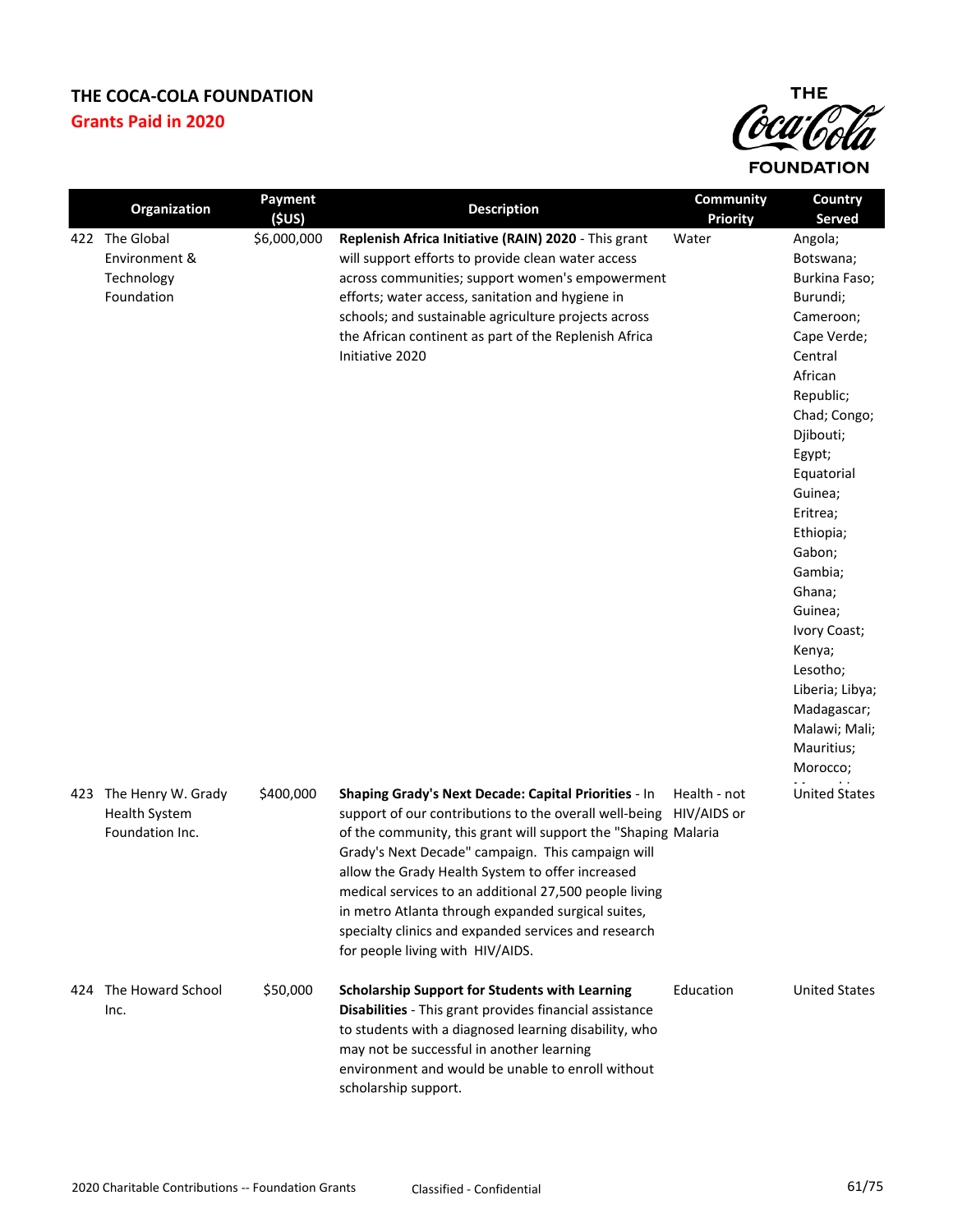

|     | Organization                                       | Payment<br>(5US) | <b>Description</b>                                                                                                                                                                                                                                                                                                                                                                                                                                       | Community<br><b>Priority</b>     | Country<br>Served    |
|-----|----------------------------------------------------|------------------|----------------------------------------------------------------------------------------------------------------------------------------------------------------------------------------------------------------------------------------------------------------------------------------------------------------------------------------------------------------------------------------------------------------------------------------------------------|----------------------------------|----------------------|
| 425 | The Icelandic Red<br>Cross                         | \$50,000         | 1717 Helpline and Online Chat 1717.is - This grant<br>increases psychological support and counseling via<br>Iceland's 1717 Helpline and Online Chat 1717 for<br>approximately 7,500 people who are coping with<br>increased depression, anxiety, drug-abuse, and<br>domestic violence, due to the isolation of the COVID-<br>19 pandemic.                                                                                                                | Humanitarian/<br>Disaster Relief | Iceland              |
| 426 | The Mission<br>Continues                           | \$50,000         | Women Veterans Leadership Program - This<br>women's empowerment program provides leadership Empowerment<br>development support for up to 70 female veterans.                                                                                                                                                                                                                                                                                             | Women's                          | <b>United States</b> |
| 427 | The Morehouse<br><b>School of Medicine</b><br>Inc. | \$520,000        | Coca-Cola Medical Scholars - This grant will support<br>13 four-year, full-tuition scholarships to medical<br>students at Morehouse School of Medicine.<br>Scholarship awards will be based on financial need<br>and academic merit for the duration of the students'<br>medical school career.                                                                                                                                                          | Education                        | <b>United States</b> |
|     | 428 The MusicianShip                               | \$50,000         | Youth Programs - This grant supports music<br>education programs free of charge to youth ages 5 -<br>24 in the Washington, DC, Maryland, Virginia area.                                                                                                                                                                                                                                                                                                  | Youth<br>Development             | <b>United States</b> |
| 429 | The Netherlands Red<br>Cross                       | \$400,000        | The Netherlands Red Cross COVID-19 Response - This Humanitarian/<br>grant supports emergency relief efforts related to the Disaster Relief<br>COVID-19 crisis in The Netherlands. The project<br>provides medical supplies and equipment to Red<br>Cross volunteers and health centers.                                                                                                                                                                  |                                  | Netherlands          |
| 430 | The Recycling<br>Partnership Inc.                  | \$1,385,000      | Creating a Model Recycling City in Atlanta, GA - This Recycling<br>grant will support efforts to increase home recycling<br>rates, improve collection, expand recycling in multi-<br>family residences, and increase recycling on university<br>campuses in the city of Atlanta.                                                                                                                                                                         |                                  | <b>United States</b> |
|     | 431 The Recycling<br>Partnership Inc.              | \$105,000        | Improving Multifamily Recycling in Buffalo, NY - This Recycling<br>grant supports efforts to increase awareness and<br>recycling in multi-family homes in Buffalo, New York.                                                                                                                                                                                                                                                                             |                                  | <b>United States</b> |
|     | 432 The Recycling<br>Partnership Inc.              | \$250,000        | <b>Increasing Equitable Recycling Access and</b><br>Participation In Newark, NJ, Orlando, FL and Venice,<br>FL - This grant supports increased access and<br>improved education regarding recycling in Newark,<br>New Jersey; improved recycling access and education<br>in multifamily properties in Orlando, Florida; and,<br>awareness raising and increased residential recycling<br>capacity through the deployment of carts in Venice,<br>Florida. | Recycling                        | <b>United States</b> |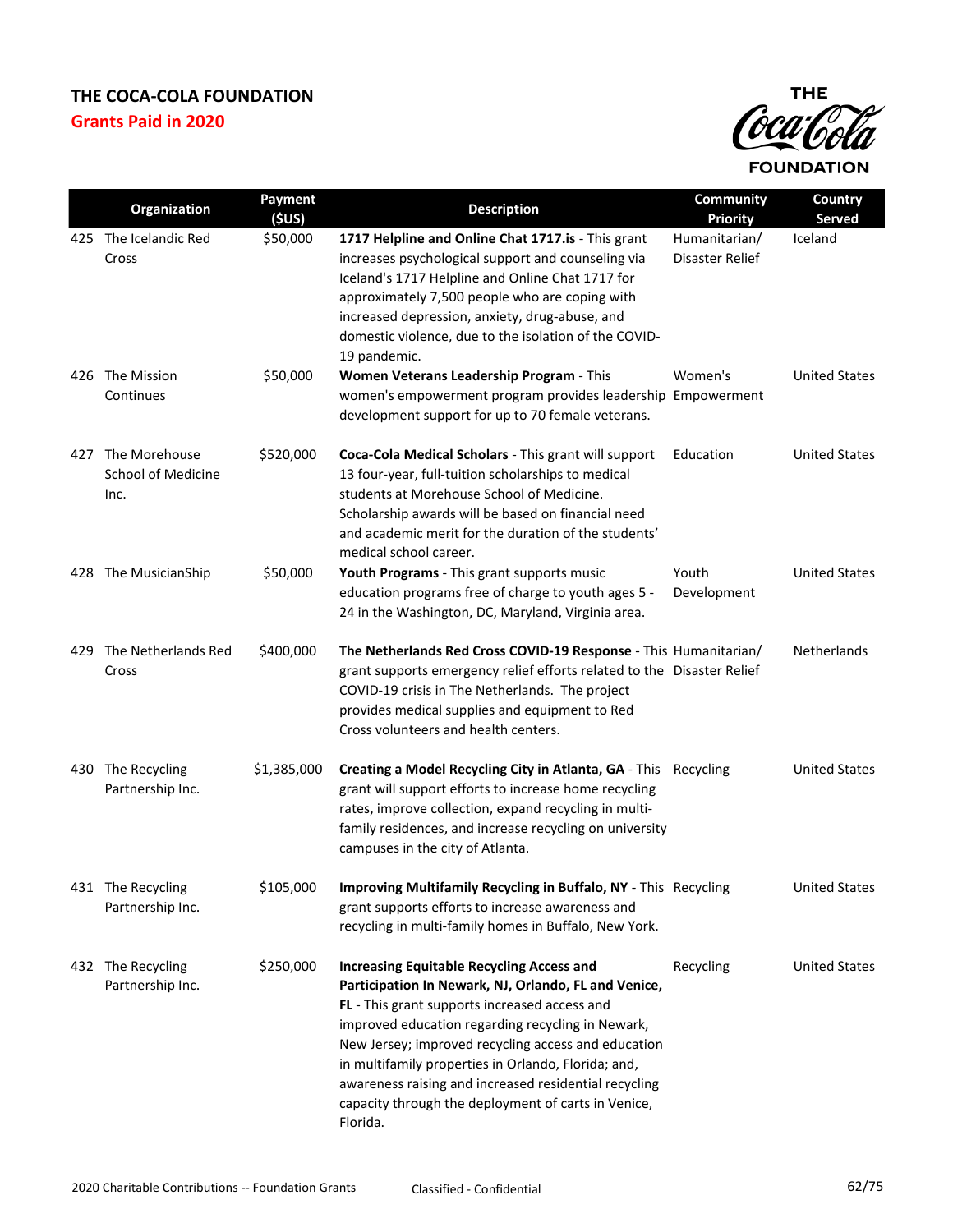

|     | Organization                                                                                  | Payment<br>(5US) | <b>Description</b>                                                                                                                                                                                                                                                                                                                                                 | <b>Community</b><br><b>Priority</b> | Country<br><b>Served</b> |
|-----|-----------------------------------------------------------------------------------------------|------------------|--------------------------------------------------------------------------------------------------------------------------------------------------------------------------------------------------------------------------------------------------------------------------------------------------------------------------------------------------------------------|-------------------------------------|--------------------------|
|     | 433 The Recycling<br>Partnership Inc.                                                         | \$250,000        | Partnering to Capture More Recyclables in New<br>Jersey, Florida, Texas and Oklahoma - This grant will<br>support efforts to strengthen curbside recycling in<br>Newark, New Jersey, Orange County, Florida and an<br>additional city in Texas or Oklahoma.                                                                                                        | Recycling                           | <b>United States</b>     |
| 434 | "The Red Crescent<br>Society of the<br>Republic of<br>Kazakhstan", Public<br>Association      | \$300,000        | Kazakhstan COVID-19 Response Program - This grant Humanitarian/<br>supports critical relief efforts relating to the COVID-19 Disaster Relief<br>outbreak in Kazakhstan. It includes the purchase of<br>protective personal equipment to help contain the<br>spread of the virus and the delivery of food parcels to<br>vulnerable community members.               |                                     | Kazakhstan               |
| 435 | "The Red Crescent<br>National Society of<br>the Kyrgyz Republic"<br><b>Public Association</b> | \$100,000        | Social Support for People in Need in Kyrgyzstan<br>during the COVID-19 Outbreak - This grant supports<br>humanitarian relief efforts to support vulnerable<br>communities in Kyrgyzstan during the COVID-19<br>outbreak. It provides food and hygiene packages to<br>over 5,600 households, including elderly, chronically<br>ill, and disabled community members. | Humanitarian/<br>Disaster Relief    | Kyrgyzstan               |
|     | 436 The Remix Project                                                                         | \$50,000         | Remix Round 16.0 - This grant supports a professional Youth<br>multidisciplinary arts training programs for talented<br>young people (ages 16-24) from marginalized and<br>underserved communities in the Greater Toronto<br>Area.                                                                                                                                 | Development                         | Canada                   |
|     | 437 The Rivers Trust                                                                          | \$455,355        | <b>Urban and Rural Nature-Based Solutions for Water</b><br>Stewardship - This grant continues support to<br>replenish chalk streams in the Thames Basin and in<br>South East England.                                                                                                                                                                              | Water                               | United<br>Kingdom        |
|     | 438 The Salvation Army                                                                        | \$15,000         | 2020 Surprise Holiday Grant - This Surprise Holiday<br>Grant will support The Salvation Army's Red Kettle<br>and Angel Tree initiatives, which have received fewer<br>donations this year due to the pandemic.                                                                                                                                                     | Community<br>Improvement            | <b>United States</b>     |
|     | 439 The Salvation Army                                                                        | \$700,000        | The Salvation Army Australian Wildfires Relief<br>Efforts - This grant will support relief efforts in<br>Australia following the widespread wildfires that<br>continue to burn across the country. Funding for the<br>grant will support immediate needs such as food,<br>hydration, bedding, hygiene items, and emergency<br>medical supplies.                    | Humanitarian/<br>Disaster Relief    | Australia                |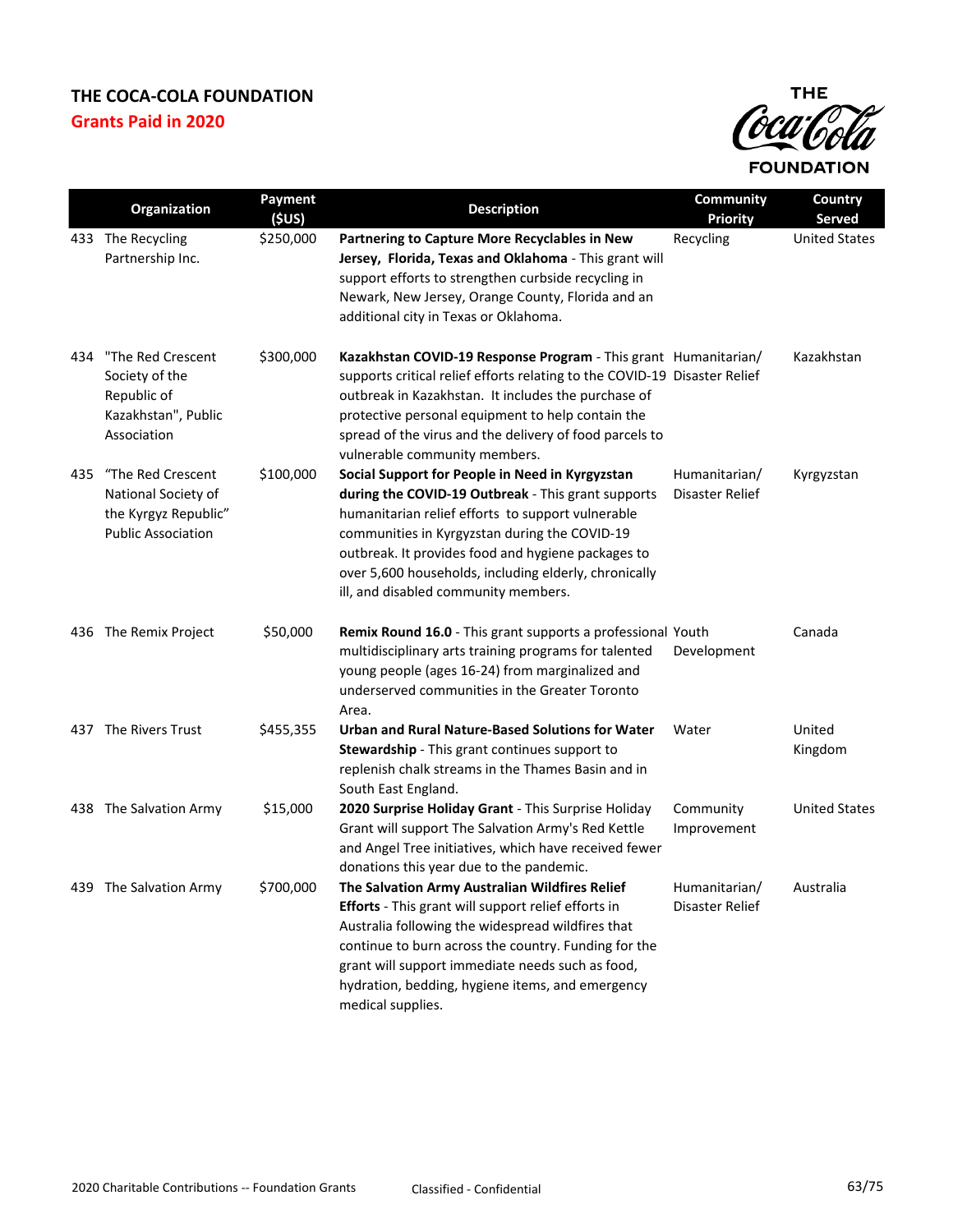

|     | Organization                             | Payment<br>(SUS) | <b>Description</b>                                                                                                                                                                                                                                                                                                                                                                                               | <b>Community</b><br><b>Priority</b> | Country<br>Served     |
|-----|------------------------------------------|------------------|------------------------------------------------------------------------------------------------------------------------------------------------------------------------------------------------------------------------------------------------------------------------------------------------------------------------------------------------------------------------------------------------------------------|-------------------------------------|-----------------------|
| 440 | The Salvation Army                       | \$100,000        | Western Wildfires Relief - This grant funds relief<br>efforts in California, Washington, and Oregon<br>following the widespread wildfires that continue to<br>burn across the region. The funding supports<br>immediate needs such as food, hydration, bedding,<br>hygiene items, emergency medical supplies and<br>warehouse space for the collection and organization<br>of what is to be distributed.         | Humanitarian/<br>Disaster Relief    | <b>United States</b>  |
|     | 441 The State Hermitage<br>Museum        | \$150,000        | Joint Program of The Coca-Cola Company and The<br><b>State Hermitage Museum "Saving the Cultural</b><br>Heritage Together" - This grant continues support for<br>the "Saving the Cultural Heritage Together" program<br>by providing 400 internships in the new laboratory for<br>ceramic, porcelain, glass and lighting conservation,<br>and enabling the restoration of significant<br>archaeological objects. | Arts & Culture                      | Russian<br>Federation |
|     | 442 The Trevor Project<br>Inc.           | \$150,000        | Sustaining Trevor's Digital Services In Response to<br>the COVID-19 Global Crisis - This grant provides<br>digital crisis counseling 24 hours a day for 120,000<br>LGBTQ persons under the age of 25 who are dealing<br>with increased anxiety related to the COVID-19 crisis.                                                                                                                                   | Humanitarian/<br>Disaster Relief    | <b>United States</b>  |
|     | 443 THE U.P. Medical<br>Foundation, Inc. | \$250,000        | <b>Personal Protective Equipment for COVID-19</b><br>Frontline Healthcare Workers in the Philippines -<br>This grant funds the purchase and distribution of<br>critical protective equipment for 24 hospitals that are<br>responding to the coranavirus pandemic in the<br>Philippines.                                                                                                                          | Humanitarian/<br>Disaster Relief    | Philippines           |
| 444 | The UCLA Foundation                      | \$50,000         | The Coca-Cola Foundation First Generation College<br>Scholarship - This grant establishes the Coca-Cola<br>First Generation Scholarship Program at UCLA and<br>funds renewable scholarships of \$2,500 per year over<br>four years to a cohort of five students. Students must<br>be the first in their family to attend college, have<br>demonstrated financial need and maintain a 3.0 GPA.                    | Education                           | <b>United States</b>  |
|     | 445 The UCLA Foundation                  | \$50,000         | The Williams Institute at UCLA - This grant supports<br>more than 11 million members of the LGBTQ<br>community by increasing public understanding about,<br>and acceptance of, LGBT people and their lived<br>experiences; and reducing the stigma and violence in<br>their community.                                                                                                                           | Human Rights/<br>Advocacy           | <b>United States</b>  |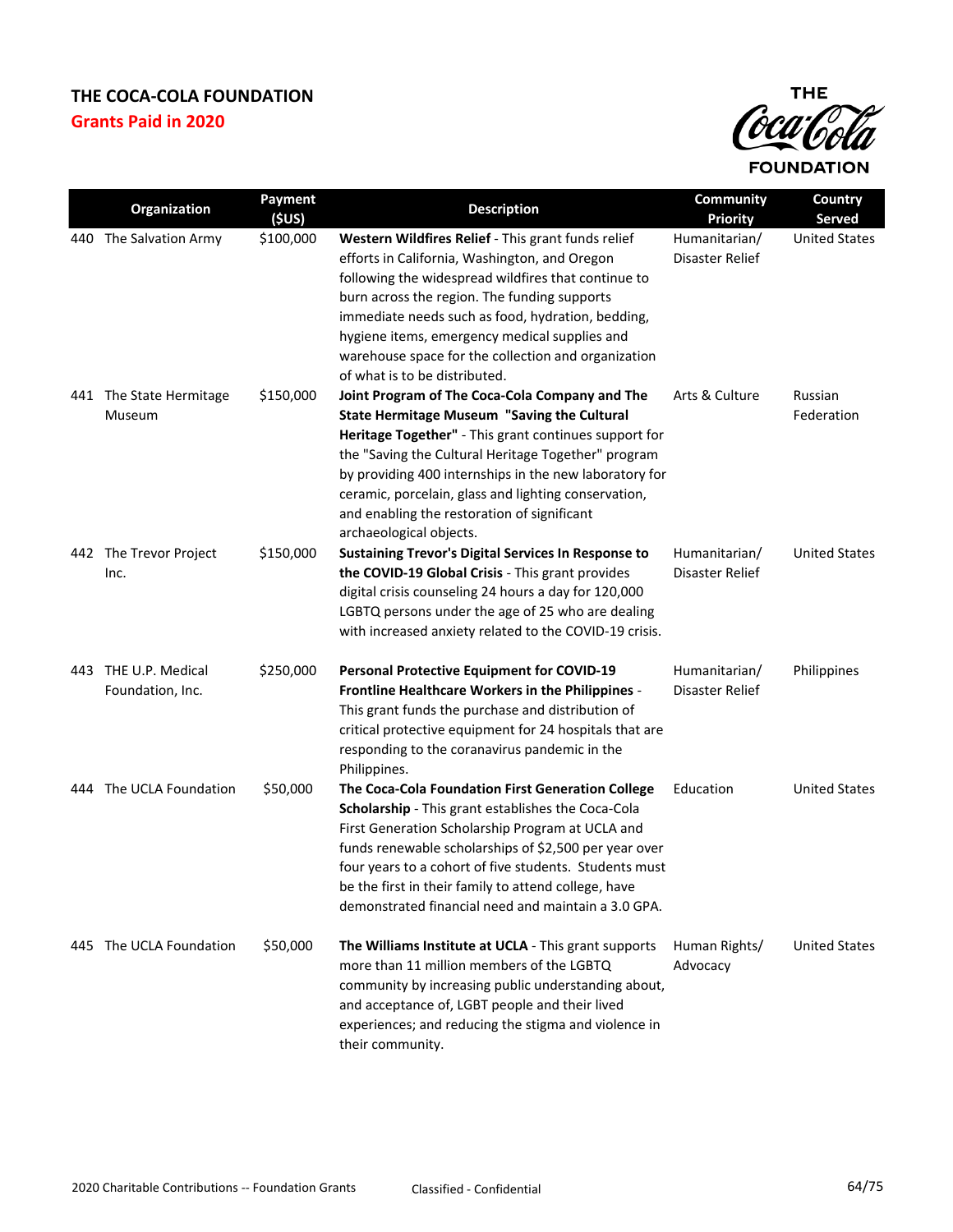

|      | Organization                                         | Payment<br>(5US) | <b>Description</b>                                                                                                                                                                                                                                                                                                                                                                                                                                                                                                                                                                                                                                                                                              | <b>Community</b><br><b>Priority</b> | Country<br>Served    |
|------|------------------------------------------------------|------------------|-----------------------------------------------------------------------------------------------------------------------------------------------------------------------------------------------------------------------------------------------------------------------------------------------------------------------------------------------------------------------------------------------------------------------------------------------------------------------------------------------------------------------------------------------------------------------------------------------------------------------------------------------------------------------------------------------------------------|-------------------------------------|----------------------|
|      | 446 The Urban League of<br>Greater Atlanta Inc.      | \$100,000        | <b>Financial Empowerment and Emergency Relief</b><br>Center - This grant supports the Financial<br>Empowerment and Emergency Relief Center which<br>serves as an economic first responder and community<br>navigator for people of color in metro Atlanta who<br>need help during the pandemic. The center<br>addresses financial, health and housing needs, along<br>with re-employment, small business support and<br>emotional hardships.                                                                                                                                                                                                                                                                    | Economic<br>Development             | <b>United States</b> |
| 447  | <b>Thurgood Marshall</b><br>College Fund Inc.        | \$100,000        | TMCF-Coca-Cola Foundation 2021-22 HBCU First-<br>Generation College Scholarships - This grant supports<br>the Coca-Cola First Generation College Scholarship<br>program for students at up to four of the following<br>Thurgood Marshall College Fund member institutions:<br>Alabama State University, Albany State University,<br>Norfolk State University, North Carolina Central<br>University, Prairie View A&M University, Savannah<br>State University, and Tuskegee University. The grant<br>awards four scholarships of \$5,000 per year for four<br>years to students who are first in their immediate<br>family to attend college, demonstrate financial need,<br>and maintain a minimum GPA of 3.0. | Education                           | <b>United States</b> |
|      | 448 Tokyo Metropolitan<br>Community<br>Foundation    | \$1,000,000      | COVID-19 Emergency Response Fund - Japan - This<br>grant immediately funds critical equipment to support Disaster Relief<br>approximately 30,000 medical workers in Japan in the<br>prevention of the spread of COVID-19.                                                                                                                                                                                                                                                                                                                                                                                                                                                                                       | Humanitarian/                       | Japan                |
| 449. | <b>Total Environment</b><br>Centre Inc.              | \$70,000         | AUSMAP - Solutions for the Future - This grant<br>continues support for citizen science efforts to study<br>the prevalence of micro-plastics collected from seven<br>iconic beaches across Australia.                                                                                                                                                                                                                                                                                                                                                                                                                                                                                                           | Recycling                           | Australia            |
|      | 450 Travelers Aid of<br>Metropolitan Atlanta<br>Inc. | \$10,000         | 2020 Veterans Services Program - This grant will<br>provide rapid rehousing and prevention services to<br>836 veterans and their children living in Atlanta,<br>Georgia.                                                                                                                                                                                                                                                                                                                                                                                                                                                                                                                                        | Community<br>Improvement            | <b>United States</b> |
|      | 451 Trent University                                 | \$20,000         | The Remote Learning Initiative (ReLI) - This grant<br>provides 50 students with the tools and technology<br>that are needed to thrive in a virtual environment<br>during the COVID-19 pandemic while the Trent<br>University campus and computer labs are closed. The<br>project ensures that students with financial need<br>receive a Chromebook with all of the<br>software/hardware required for online and remote<br>learning.                                                                                                                                                                                                                                                                             | Education                           | Canada               |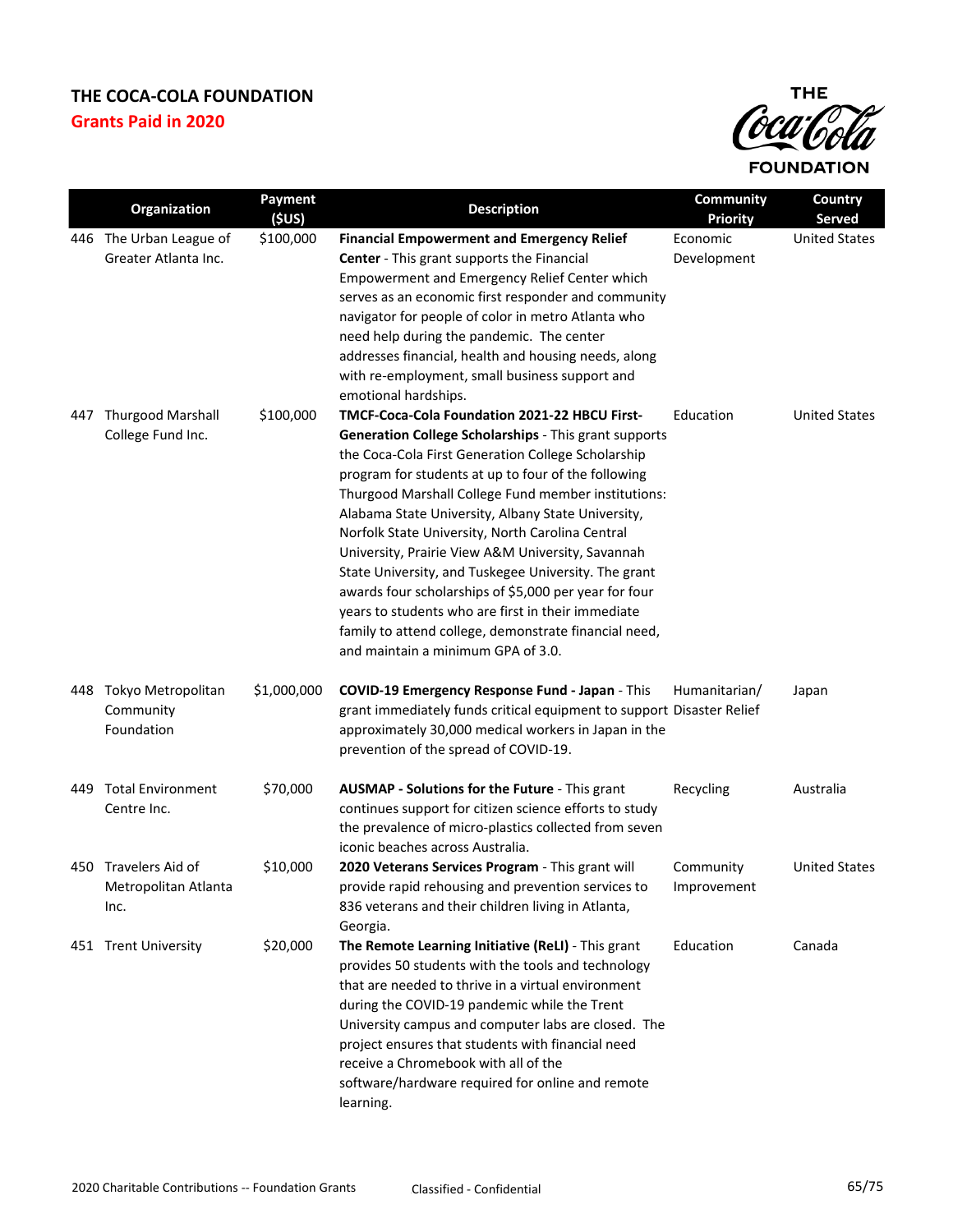

|     | Organization                                                     | <b>Payment</b><br>(5US) | <b>Description</b>                                                                                                                                                                                                                                                                                                                               | <b>Community</b><br><b>Priority</b> | Country<br>Served    |
|-----|------------------------------------------------------------------|-------------------------|--------------------------------------------------------------------------------------------------------------------------------------------------------------------------------------------------------------------------------------------------------------------------------------------------------------------------------------------------|-------------------------------------|----------------------|
|     | 452 Turkish Red Crescent                                         | \$1,500,000             | Corona Solidarity Project - This grant will offer<br>immediate assistance to more than 225,000 people<br>living in Turkey affected by the COVID-19 virus by<br>providing Personal Protective Equipment Sets (PPE) to<br>healthcare personnel and food assistance for those in<br>need.                                                           | Humanitarian/<br>Disaster Relief    | Turkey               |
| 453 | <b>Turkish Red Crescent</b>                                      | \$450,000               | Izmir Earthquake Emergency Relief 2020 - This grant<br>funds immediate relief to victims of the powerful<br>earthquake that impacted Turkey's Aegean port city<br>of Izmir on October 30, 2020. It provides victims with<br>meals, drinkable water and blankets, and cash<br>vouchers to enable victims to purchase other<br>essential supplies. | Humanitarian/<br>Disaster Relief    | Turkey               |
| 454 | <b>Uganda Red Cross</b><br>Society                               | \$100,000               | <b>COVID-19 Relief Support to the Most Vulnerable</b><br>Communities in Kampala - This grant provides COVID- Disaster Relief<br>19 relief support, protective equipment, food supplies<br>and sanitation kits in five urban villages in Kampala<br>Uganda.                                                                                       | Humanitarian/                       | Uganda               |
|     | 455 Uganda Red Cross<br>Society                                  | \$50,000                | URCS-Coca-Cola High Impact Online & Offline Action Humanitarian/<br>on Covid19 Risk Communication & Practices - This<br>grant increases efforts to reduce the spread of COVID-<br>19 in vulnerable Ugandan communities, impacting<br>about 500,000 people.                                                                                       | Disaster Relief                     | Uganda               |
| 456 | <b>Ukrainian Red Cross</b><br>Society                            | \$300,000               | <b>Strengthening Medical Facility Capacity in the</b><br>Ukraine for COVID-19 response - This grant provides<br>medical institutions with equipment that allows them<br>to treat infected people, respond faster to their needs<br>and reduce the spread of COVID-19.                                                                            | Humanitarian/<br>Disaster Relief    | Ukraine              |
| 457 | UnidosUS                                                         | \$100,000               | <b>Escalera: Steps to Success - This grant continues</b><br>support of a college and career readiness program to<br>promote upward economic mobility for Latino youth.                                                                                                                                                                           | Youth<br>Development                | <b>United States</b> |
|     | 458 UNIS-CITE                                                    | \$150,000               | Booster Program - This grant supports the Booster<br>Program for youth ages 16-25 to reduce the number<br>young people not employed, in school or receiving<br>vocational training.                                                                                                                                                              | Youth<br>Development                | France               |
| 459 | <b>United Nations</b><br>Development<br>Program in<br>Uzbekistan | \$200,000               | COVID-19 disaster relief in Uzbekistan - This grant<br>supports efforts to provide ventilators and other<br>medical equipment as part of humanitarian relief<br>efforts related to the COVID-19 crisis in Uzbekistan.                                                                                                                            | Humanitarian/<br>Disaster Relief    | Uzbekistan           |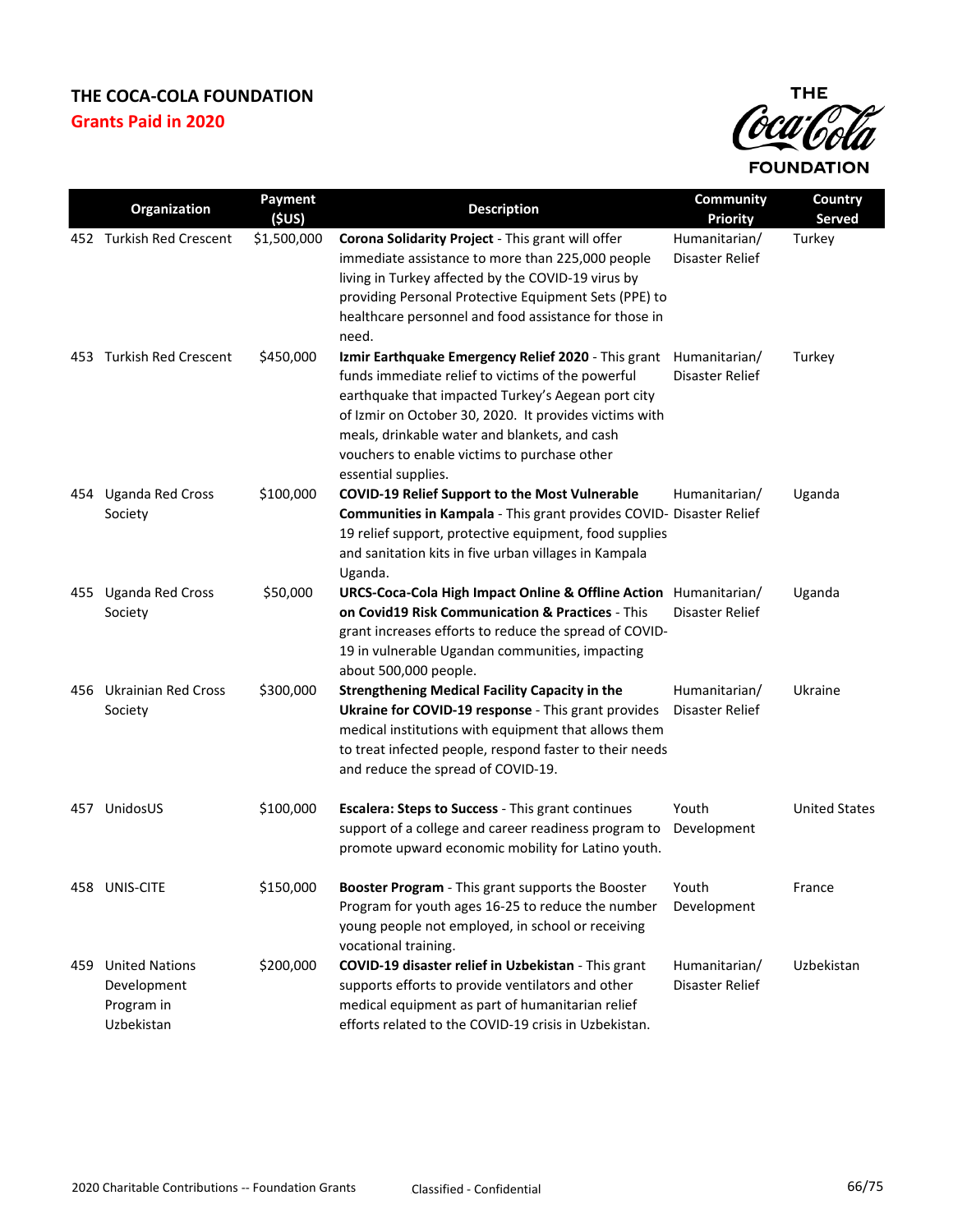

|     | Organization                                                           | Payment<br>(5US) | <b>Description</b>                                                                                                                                                                                                                                                                                                                                                                                                                                                    | Community<br><b>Priority</b>     | Country<br><b>Served</b> |
|-----|------------------------------------------------------------------------|------------------|-----------------------------------------------------------------------------------------------------------------------------------------------------------------------------------------------------------------------------------------------------------------------------------------------------------------------------------------------------------------------------------------------------------------------------------------------------------------------|----------------------------------|--------------------------|
| 460 | <b>United Nations</b><br>Development<br>Programme - Ghana              | \$491,730        | Plastic Waste Recovery for a Circular Green Economy Recycling<br>in Ghana - This grant will support efforts to<br>strengthen recycling in Ghana by working with<br>recyclers and residents to increase awareness around<br>proper waste management and improve collection of<br>recyclable materials.                                                                                                                                                                 |                                  | Ghana                    |
| 461 | <b>United Nations</b><br>Development<br>Programme - Mexico             | \$182,000        | <b>Strengthening Water Security and Resilience in</b><br>Priority Basins - This grant helps improve water<br>security and community resilience in two priority<br>basins in Mexico through comprehensive, territorial<br>management and governance, in a climate change<br>context. The project focuses on the conservation,<br>management and restoration of wetlands and their<br>ecosystems.                                                                       | Water                            | Mexico                   |
| 462 | <b>United Nations</b><br>Development<br>Programme (UNDP)               | \$299,153        | Biosafety for Workers at High Risk of Exposure to<br><b>COVID-19 in Bolivia</b> - This grant provides immediate<br>assistance to 900 healthcare workers and members of<br>vulnerable populations in Bolivia to help prevent the<br>spread of COVID-19.                                                                                                                                                                                                                | Humanitarian/<br>Disaster Relief | <b>Bolivia</b>           |
| 463 | <b>United Nations</b><br>Development<br>Programme Armenia              | \$75,000         | Health Procurement Support to Hospitals in Yerevan Humanitarian/<br>This grant supports humanitarian efforts related to<br>the COVID-19 crisis in Armenia. The project provides<br>much needed medical equipment including two ultra-<br>sounds, a mobile x-ray machine and six pulse<br>oximeters for hospitals in Yerevan.                                                                                                                                          | Disaster Relief                  | Armenia                  |
| 464 | <b>United Nations</b><br>Development<br>Programme in<br>Tajikistan     | \$50,000         | <b>COVID-19 Disaster Relief for Tajikistan - This grant</b><br>supports efforts in Tajikistan to respond effectively to<br>the health risks associated with the global COVID-19<br>pandemic and to reduce the potential of healthcare-<br>associated transmission to vulnerable groups. The<br>project funds the purchase of personal protective<br>equipment for front-line healthcare workers and<br>disinfectants and hand sanitizer for healthcare<br>facilities. | Humanitarian/<br>Disaster Relief | Tajikistan               |
| 465 | <b>United Nations</b><br>Development<br>Programme, China               | \$600,000        | Water Governance Programme: Sustainable Water<br>Resources Management - This grant provides<br>continued funding for water management projects in<br>China through the support of four initiatives.                                                                                                                                                                                                                                                                   | Water                            | China                    |
| 466 | <b>United Nations High</b><br>Commissioner for<br>Refugees Philippines | \$101,139        | Peaceful Co-Existence Projects - WASH - This project Water<br>supports the implementation of low-cost, high impact<br>WASH projects to provide life-saving provisions to<br>internally displaced people (IDP) in approximately 30<br>communities in Mindanao, Philippines.                                                                                                                                                                                            |                                  | Philippines              |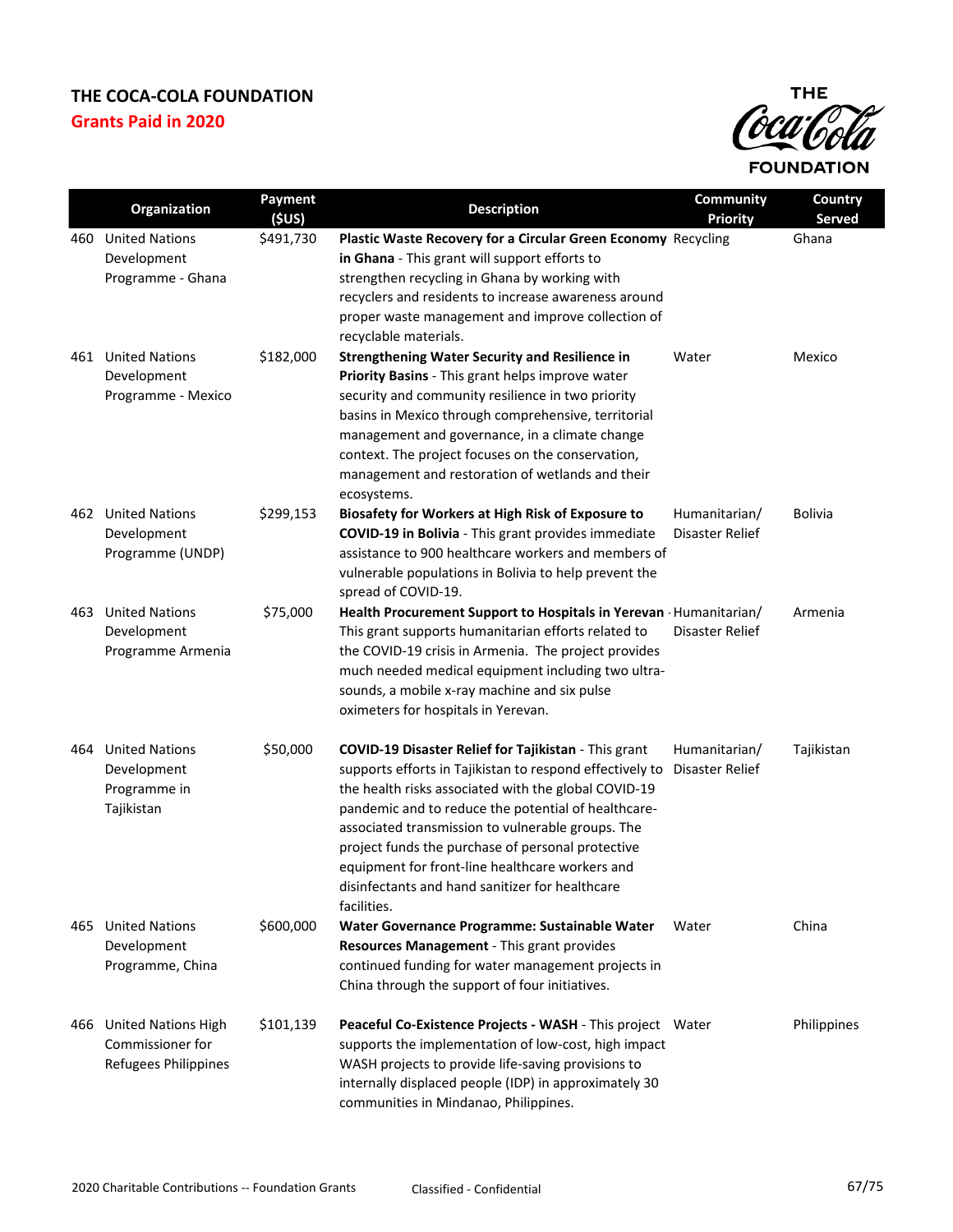

|      | Organization                                 | Payment<br>(5US) | <b>Description</b>                                                                                                                                                                                                                                                                                                                                                                                                                 | <b>Community</b><br><b>Priority</b>    | Country<br><b>Served</b> |
|------|----------------------------------------------|------------------|------------------------------------------------------------------------------------------------------------------------------------------------------------------------------------------------------------------------------------------------------------------------------------------------------------------------------------------------------------------------------------------------------------------------------------|----------------------------------------|--------------------------|
| 467  | <b>United Negro College</b><br>Fund Inc.     | \$250,000        | The Coca-Cola First Generation College and Graduate Education<br>Scholarship Program - This grant will support Coca-<br>Cola First Generation Scholarships to 50 students who<br>will each receive \$20,000 scholarships (\$5,000<br>annually for four years). Eligible students will be first<br>in their families to attend college, demonstrate<br>financial need and maintain a 3.0 grade point<br>average.                    |                                        | <b>United States</b>     |
| 468  | <b>United Purpose</b>                        | \$399,956        | Scaling-Up Women's Business Centres - This grant<br>supports the economic empowerment of up to<br>30,000 rural women in the Jamalpur district of<br>Bangladesh.                                                                                                                                                                                                                                                                    | Women's<br>Empowerment                 | Bangladesh               |
| 469. | <b>United Service</b><br>Organizations, Inc. | \$250,000        | USO Military Spouse Programming - This grant will<br>support an USO international discovery research tour<br>to interview military spouses, evaluate their<br>responses, and report on their needs, preferences,<br>and challenges. The goal is to better understand and<br>amplify the voices of military spouses and their needs<br>to find employment, integrate themselves into the<br>community and to live productive lives. | Women's<br>Empowerment                 | <b>United States</b>     |
|      | 470 United Spinal<br>Association Inc.        | \$50,000         | Spinal Cord Resource Center and Ask Vets First: A<br>Continued Trajectory of Impact for those with SCI/D,<br>including Veterans - This grant supports a no-cost<br>online resource portal and call center for disabled<br>veterans and their families.                                                                                                                                                                             | Health - not<br>HIV/AIDS or<br>Malaria | <b>United States</b>     |
|      | 471 United Way of<br>Greater Atlanta Inc.    | \$100,000        | 2020 Women's Leadership Council Match Support -<br>This grant allows the United Way of Greater Atlanta<br>to leverage \$100,000 to match first-time women<br>leadership donors who give \$1,000 or more in the<br>2020-2021 annual campaign. With Coca-Cola's match,<br>first-time female donor gifts will be amplified to<br>\$2,000.                                                                                             | Women's<br>Empowerment                 | <b>United States</b>     |
|      | 472 United Way of<br>Greater Atlanta Inc.    | \$100,000        | United for Racial Equity and Healing Fund Grant -<br>This grant supports the United Way of Greater<br>Atlanta's United for Racial Equity and Healing Fund,<br>which addresses the correlation between race and zip<br>codes and between place and equity in Atlanta's<br>Black, Indigenous and People of Color (BIPOC)<br>communities.                                                                                             | Human Rights/<br>Advocacy              | <b>United States</b>     |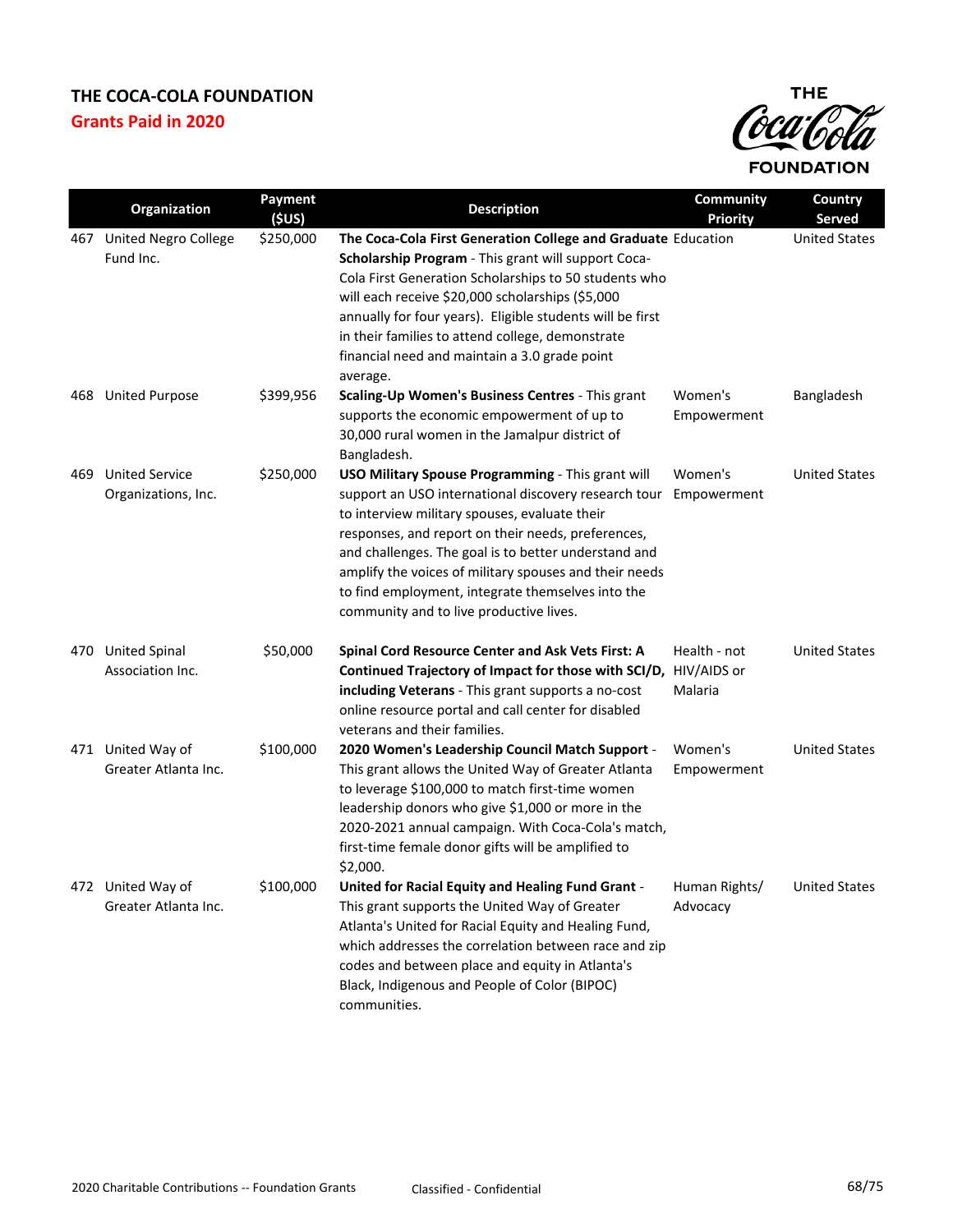

|     | Organization                                     | Payment<br>(5US) | <b>Description</b>                                                                                                                                                                                                                                                                                                                                                                                                                                  | <b>Community</b><br><b>Priority</b> | Country<br>Served                                                                         |
|-----|--------------------------------------------------|------------------|-----------------------------------------------------------------------------------------------------------------------------------------------------------------------------------------------------------------------------------------------------------------------------------------------------------------------------------------------------------------------------------------------------------------------------------------------------|-------------------------------------|-------------------------------------------------------------------------------------------|
| 473 | United Way of                                    | \$1,550,000      | United Way of Greater Atlanta 2020 Child Well Being Community                                                                                                                                                                                                                                                                                                                                                                                       |                                     | <b>United States</b>                                                                      |
|     | Greater Atlanta Inc.                             |                  | Impact Fund - This grant supports nearly 470,000<br>people living in poverty in metro Atlanta through the<br>United Way's Child Well-Being Impact Fund. In<br>addition, the grant provides \$60,000 to support the<br>African-American Partnership (AAP) which supports<br>African-American male middle and high school<br>students in communities that are historically under-<br>resourced.                                                       | Improvement                         |                                                                                           |
| 474 | United Way of<br>Mumbai                          | \$2,700,000      | Fight Against Covid-19: Assisting Those at the<br>Frontlines of India's Battle Against Covid-19 - This<br>grant supports the distribution of medical supplies<br>and equipment in response to the COVID-19 crisis in<br>India.                                                                                                                                                                                                                      | Humanitarian/<br>Disaster Relief    | India                                                                                     |
| 475 | Unite-LA Inc.                                    | \$43,000         | <b>Corrections to Career - Smart Justice Internship</b><br>Program - This grant supports 8-week paid<br>internships and other virtual work experiences for 20<br>youth ages 16-24 who have been involved in the<br>criminal justice system.                                                                                                                                                                                                         | Youth<br>Development                | <b>United States</b>                                                                      |
| 476 | University of Arizona<br>Foundation              | \$50,000         | Coca-Cola First Generation College Scholarships at<br>the University of Arizona - This grant establishes the<br>Coca-Cola First Generation College Scholarship<br>Program at the University of Arizona (UAZ), providing<br>renewable scholarships of \$2,500 per year over four<br>years to a cohort of five students. Students must be<br>the first in their family to attend college, have<br>demonstrated financial need and maintain a 3.0 GPA. | Education                           | <b>United States</b>                                                                      |
| 477 | University of<br>California Santa<br>Barbara     | \$2,680,000      | UC Santa Barbara/Benioff Ocean Initiative: A Global Recycling<br>Network for Eliminating River Plastic Waste - This<br>grant will support the deployment of innovative<br>solutions for capturing river-based plastics in Ecuador,<br>India, Indonesia, Jamaica, Kenya, Mexico, Thailand<br>and Vietnam.                                                                                                                                            |                                     | Ecuador;<br>India;<br>Indonesia;<br>Jamaica;<br>Kenya;<br>Mexico;<br>Thailand;<br>Vietnam |
|     | 478 University of<br>California Santa<br>Barbara | \$250,000        | UC Santa Barbara/Benioff Ocean Initiative:<br><b>Implementing a Pilot Program for Eliminating River</b><br>Plastic Waste - This grant will support the<br>deployment of an innovative solution for capturing<br>river-based plastics through a global Request for<br>Proposal process.                                                                                                                                                              | Recycling                           | <b>United States</b>                                                                      |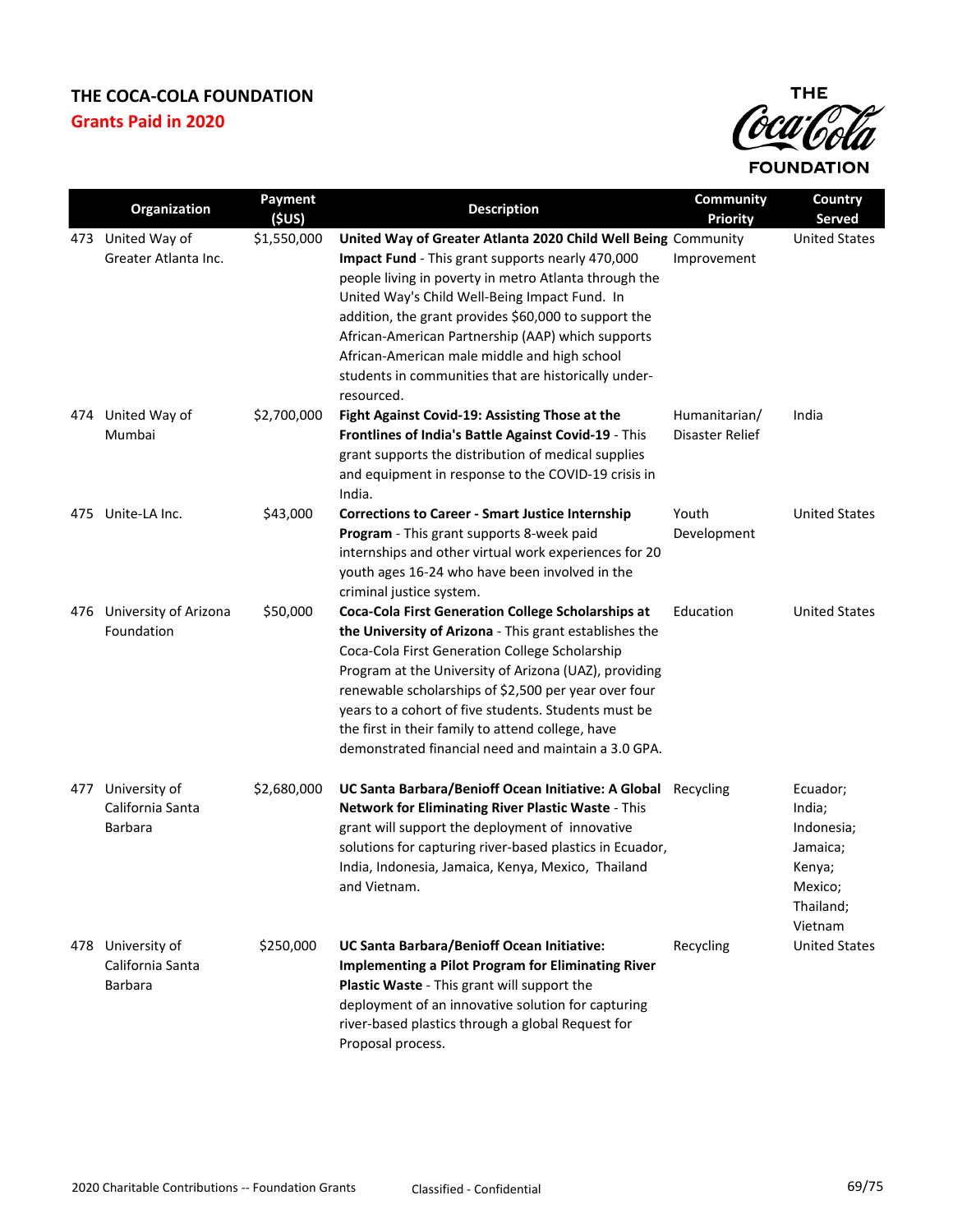

|     | Organization                                                | Payment<br>(SUS) | <b>Description</b>                                                                                                                                                                                                                                                                                                                                                                                                                                                                                                                                                              | <b>Community</b><br><b>Priority</b> | Country<br>Served    |
|-----|-------------------------------------------------------------|------------------|---------------------------------------------------------------------------------------------------------------------------------------------------------------------------------------------------------------------------------------------------------------------------------------------------------------------------------------------------------------------------------------------------------------------------------------------------------------------------------------------------------------------------------------------------------------------------------|-------------------------------------|----------------------|
| 479 | University of<br>Edinburgh USA<br>Development Trust<br>Inc. | \$62,500         | <b>Coca-Cola First Generation College Scholarships -</b><br>This grant will award \$10,500 annual Coca-Cola First<br>Generation College Scholarships to six students from<br>Bulgaria, Poland and Romania. Students must be the<br>first in their families to attend college, have<br>demonstrated academic achievement, and have a<br>financial need.                                                                                                                                                                                                                          | Education                           | United<br>Kingdom    |
| 480 | University of Georgia<br>Foundation                         | \$250,000        | The Coca-Cola First Generation College Scholarship<br>Program - This grant will continue support for the<br>Coca-Cola First Generation College Scholarship<br>program by awarding 48 students \$5,000 per year for<br>four years. Eligible students must be first in their<br>families to attend college, have demonstrated<br>financial need, and maintain a minimum 2.8 grade<br>point average during their freshman year, and a 3.0<br>grade point average in subsequent years. The grant<br>also includes \$40,000 for administrative costs<br>associated with the program. | Education                           | <b>United States</b> |
|     | 481 University of<br>Washington<br>Foundation               | \$50,000         | Coca-Cola First Generation Scholars, Cohort 4 - This<br>grant continues support for the Coca-Cola First<br>Generation College Scholarship Program, awarding<br>scholarships of \$2,500 per year for four years to five<br>full-time freshmen. Students must be the first in their<br>immediate family to attend college, have<br>demonstrated financial need and maintained a 3.0<br>grade point average.                                                                                                                                                                       | Education                           | <b>United States</b> |
|     | 482 Urban Justice Center                                    | \$50,000         | Social Justice Accelerator - This grant funds a Social<br>Justice Accelerator, an incubator, which will assist five Advocacy<br>fellows in the New York area to develop cutting edge<br>solutions to emerging societal challenges.                                                                                                                                                                                                                                                                                                                                              | Human Rights/                       | <b>United States</b> |
|     | 483 Urbanismo y Lugares<br>Públicos A.C.                    | \$300,000        | Parques México - This grant will support the creation Community<br>of 60 public parks in 60 communities in Mexico that<br>will serve not only as places for community<br>interaction, but more importantly as hubs for<br>community improvement.                                                                                                                                                                                                                                                                                                                                | Improvement                         | Mexico               |
| 484 | USO Council of<br>Georgia, Inc.                             | \$15,000         | 2020 Surprise Holiday Grant - This grant will provide<br>an unsolicited grant to support operations during the<br>holidays.                                                                                                                                                                                                                                                                                                                                                                                                                                                     | Community<br>Improvement            | <b>United States</b> |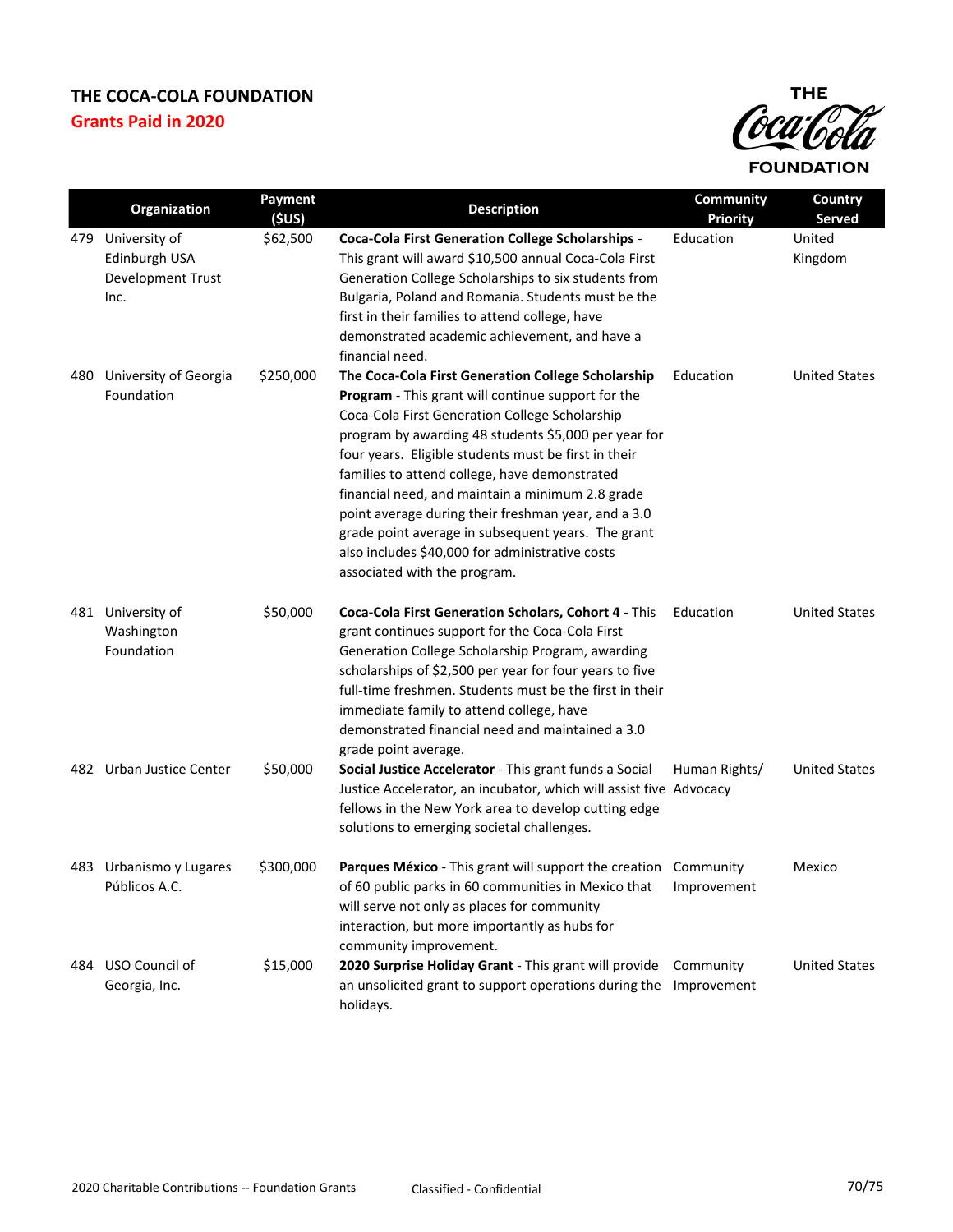

|     | Organization                                                                      | Payment<br>(SUS) | <b>Description</b>                                                                                                                                                                                                                                                                                                                                                                                                                                                                                  | <b>Community</b><br><b>Priority</b> | Country<br><b>Served</b>              |
|-----|-----------------------------------------------------------------------------------|------------------|-----------------------------------------------------------------------------------------------------------------------------------------------------------------------------------------------------------------------------------------------------------------------------------------------------------------------------------------------------------------------------------------------------------------------------------------------------------------------------------------------------|-------------------------------------|---------------------------------------|
| 485 | <b>Utokapat Foundation</b><br><b>Under Royal</b><br>Patronage of H.M.<br>The King | \$80,000         | <b>Community Water Resource Management (CWRM): Water</b><br>Monkey Cheeks Project in Lao PDR Phase 4 - This<br>grant supports water management efficiency and<br>reduces the impact of droughts and flooding in the<br>Laos villages of Yai Nacharoen village (Sangthong<br>District) and Ban Hay (Xaythany District).                                                                                                                                                                              |                                     | Lao Peoples<br>Democratic<br>Republic |
| 486 | <b>Utokapat Foundation</b><br><b>Under Royal</b><br>Patronage of H.M.<br>The King | \$30,000         | <b>Community Water Resource Management: Village</b><br>That Learns and Earns Thale Noi Basin, Phattalung<br>Province Phase 2 - This grant provides continued<br>support for water access programs in the Thale Noi<br>Basin areas in Thailand through the installation of box<br>culverts in 11 locations in Thale Noi Sub District and<br>Panangtung Sub District.                                                                                                                                 | Water                               | Thailand                              |
| 487 | <b>Utokapat Foundation</b><br><b>Under Royal</b><br>Patronage of H.M.<br>The King | \$85,000         | <b>Network of Community Water Resource</b><br>Management: Village that Learns and Earns for<br>Water Shortage Areas Phase 15 - This grant<br>continues support for water access programs in three<br>communities in Thailand: Chumsaeng, Lumsaiyong,<br>Nongbode. The program varies by district but includes<br>the expansion of existing canals and retention ponds,<br>construction of additional "monkey cheeks" (water<br>retention ponds), and installation of water<br>purification systems. | Water                               | Thailand                              |
|     | 488 Vietnam Red Cross<br>Society                                                  | \$351,780        | <b>Emergency Operations for People Affected by</b><br>Torrential Rains in Central Vietnam - This grant<br>provides funding for emergency repairs to 320 homes<br>and 20 schools heavily damaged by widespread<br>flooding and landslides in central Vietnam in October<br>2020. The substantial flooding occurred as a result of<br>tropical storm Linfa, tropical storm Nangka, and<br>Typhoon Molave.                                                                                             | Humanitarian/<br>Disaster Relief    | Vietnam                               |
|     | 489 Village Water Zambia                                                          | \$20,000         | Chilanga WASH Project - This grant helps provide<br>clean water and handwashing facilities to<br>communities in the Chilanga district that currently<br>have limited access to basic water, sanitation and<br>hygiene services.                                                                                                                                                                                                                                                                     | Water                               | Zambia                                |
| 490 | Waqful Waqifin (Gift<br>of the Givers<br>Foundation)                              | \$75,000         | Gift of the Givers Covid-19 Initiative - Mozambique - Humanitarian/<br>This grant supports the provision of personal<br>protective equipment for health workers responding<br>to the COVID-19 crisis in Mozambique.                                                                                                                                                                                                                                                                                 | Disaster Relief                     | Mozambique                            |
|     | 491 Washington<br>Environmental<br>Council                                        | \$35,000         | <b>Business Recycling and Plastic Pollution Prevention</b><br><b>Education Project</b> - This grant supports recycling<br>awareness efforts for businesses in Seattle,<br>Washington.                                                                                                                                                                                                                                                                                                               | Recycling                           | <b>United States</b>                  |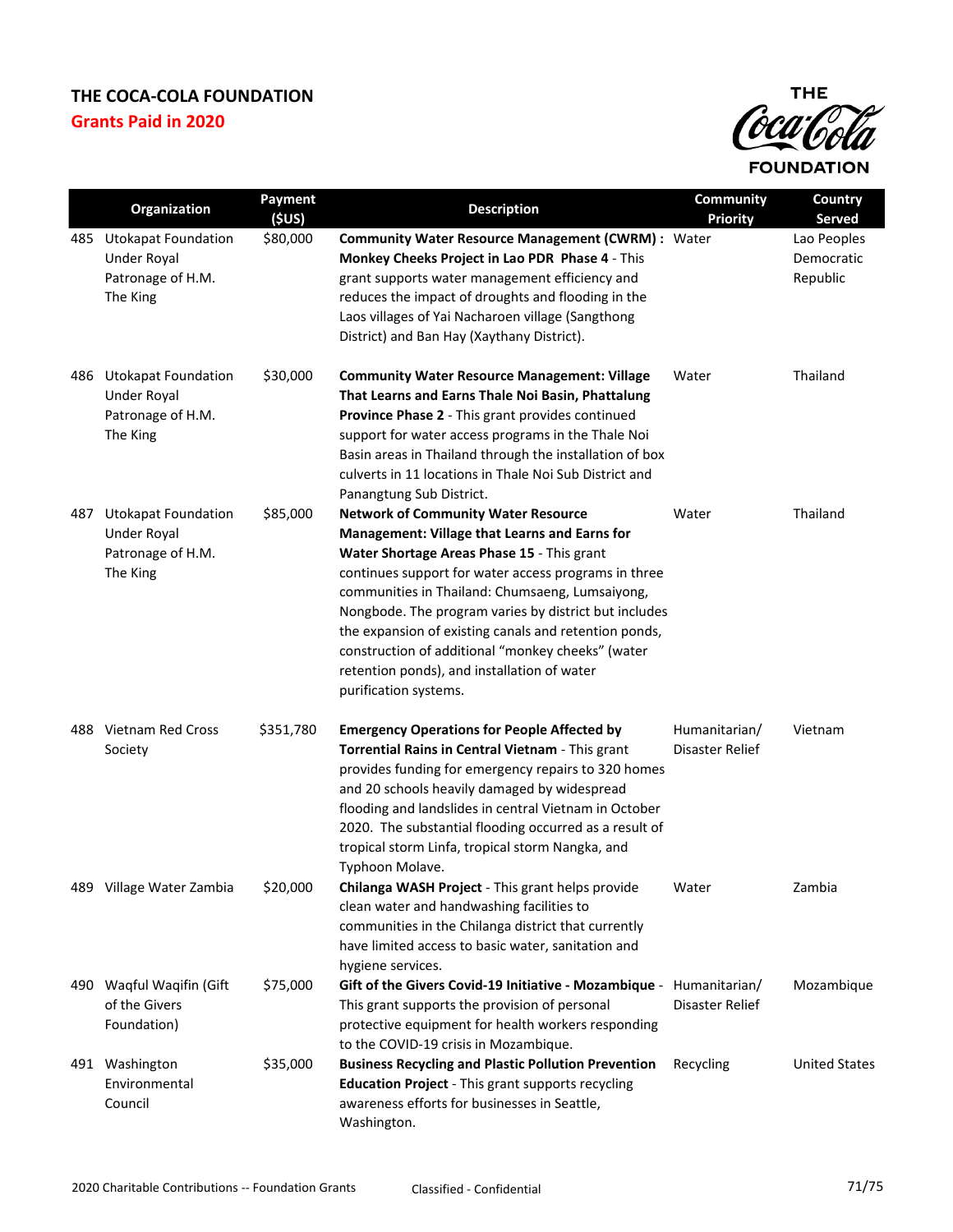

|     | Organization                                                    | Payment<br>(5US) | <b>Description</b>                                                                                                                                                                                                                                                                                                                                                                                                                                                                                                            | <b>Community</b><br><b>Priority</b> | Country<br><b>Served</b>           |
|-----|-----------------------------------------------------------------|------------------|-------------------------------------------------------------------------------------------------------------------------------------------------------------------------------------------------------------------------------------------------------------------------------------------------------------------------------------------------------------------------------------------------------------------------------------------------------------------------------------------------------------------------------|-------------------------------------|------------------------------------|
|     | 492 WaterAid America<br>Inc.                                    | \$50,000         | Tanzania: Sustainable Rural Community Water<br>Access in Babati - This grant supports the building of<br>universal and inclusive access to a sustainable, safe<br>and climate-resilient water supply service in the rural<br>Tanzanian village of Sangara.                                                                                                                                                                                                                                                                    | Water                               | Tanzania,<br>United<br>Republic of |
|     | 493 We-Recycle                                                  | \$84,694         | <b>Collection Improvement Programme for Black River</b><br>& Ebene - This grant supports recycling and<br>awareness raising efforts in Black River and Ebene,<br>Mauritius.                                                                                                                                                                                                                                                                                                                                                   | Recycling                           | <b>Mauritius</b>                   |
|     | 494 Westside Future<br>Fund                                     | \$200,000        | Home On the Westside: Advancing Economic<br>Mobility and Racial Equity on Atlanta's Historic<br>Westside - This grant supports the Westside Future<br>Fund in growing and strengthening its operational<br>infrastructure to complete its master plan for<br>enhancing the communities that make up Atlanta's<br>Westside. Funding will be used to coordinate efforts<br>to improve public safety, enhance educational<br>offerings, generate community health and wellness,<br>and provide quality mixed-use income housing. | Economic<br>Development             | <b>United States</b>               |
|     | 495 Westside Future<br>Fund                                     | \$600,000        | <b>Intensive Staff and School-Based Supports for</b><br><b>Students Success on Atlanta's Historic Westside -</b><br>This grant supports the cradle-to-career education<br>impact strategy area on Atlanta's Historic Westside,<br>benefiting 1,500 students at Hollis Innovation<br>Academy and Booker T. Washington High School.                                                                                                                                                                                             | Education                           | <b>United States</b>               |
|     | 496 When We All Vote                                            | \$150,000        | When We All Vote - This grant supports food drives<br>and voter registration events in 13 cities across the<br>United States targeting some 100,000 people in<br>minority communities.                                                                                                                                                                                                                                                                                                                                        | Human Rights/<br>Advocacy           | <b>United States</b>               |
| 497 | <b>Womens Business</b><br><b>Enterprise National</b><br>Council | \$155,000        | The WBENC Women of Color Development &<br>Outreach Program - This women's empowerment<br>grant provides professional and personal<br>development opportunities for 5,000 African<br>American and Hispanic women entrepreneurs to help<br>grow their businesses.                                                                                                                                                                                                                                                               | Women's<br>Empowerment              | <b>United States</b>               |
|     | 498 World Green<br>Organisation                                 | \$150,000        | Fun Recycling - PET Beverage Bottles Collection and<br>Recycling Education Program 2020 - This grant will<br>educate communities about clean recycling and the<br>importance of recycling through a series of behavior<br>change programs.                                                                                                                                                                                                                                                                                    | Recycling                           | Hong Kong                          |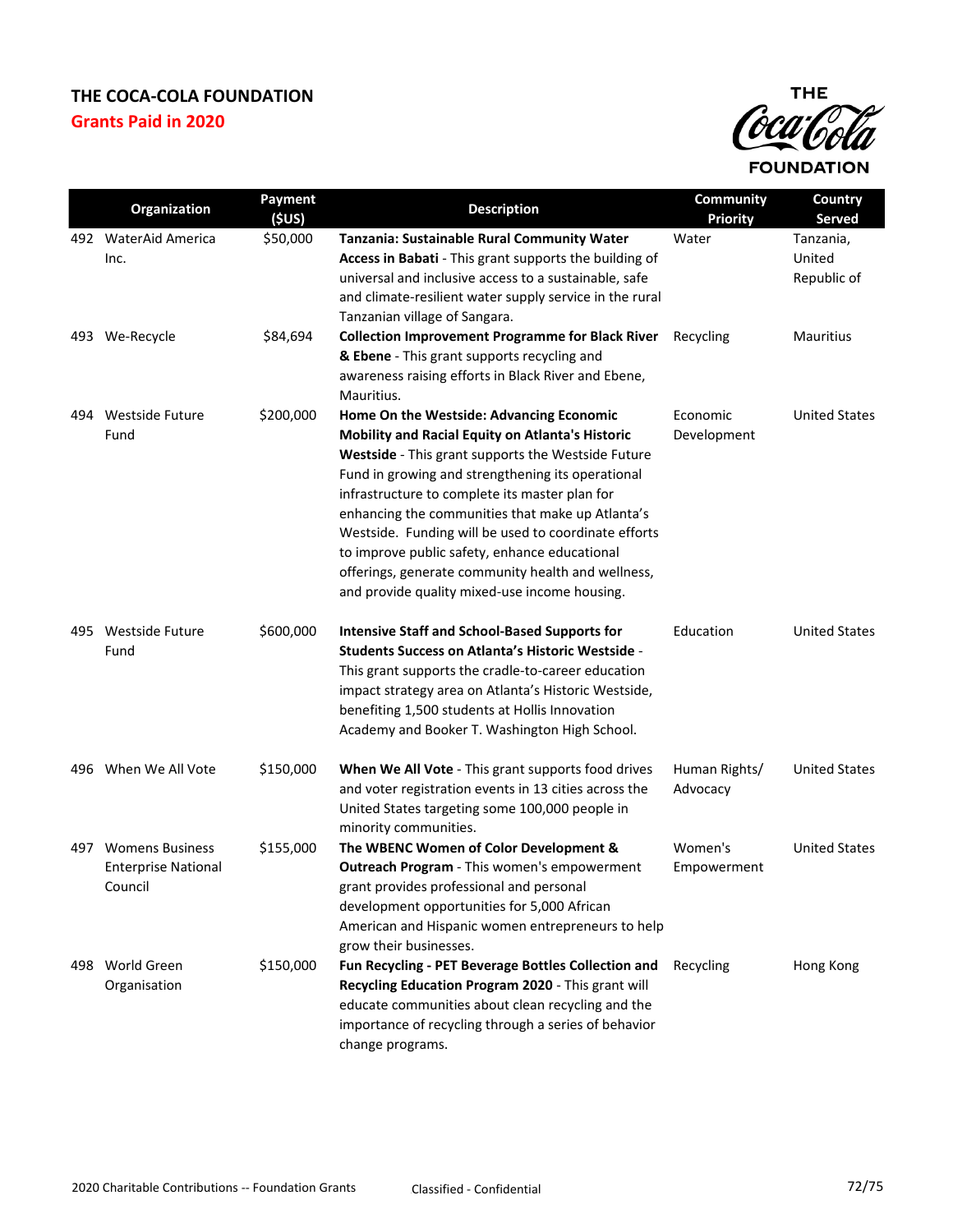## **THE COCA-COLA FOUNDATION Grants Paid in 2020**



|     | Organization                          | <b>Payment</b><br>(SUS) | <b>Description</b>                                                                                                                                                                                                                                                                                                                                                                                                                                    | <b>Community</b><br><b>Priority</b> | Country<br>Served     |
|-----|---------------------------------------|-------------------------|-------------------------------------------------------------------------------------------------------------------------------------------------------------------------------------------------------------------------------------------------------------------------------------------------------------------------------------------------------------------------------------------------------------------------------------------------------|-------------------------------------|-----------------------|
| 499 | World Wildlife Fund,<br>Inc.          | \$150,000               | <b>Collective Actions of Water, Waste and Community:</b><br><b>Improving Qingxi Suburban Park's Conservation</b><br><b>Effectiveness and Community Sustainable</b><br>Development - This project supports integrated<br>conservation efforts to safeguard and steward the<br>water basin at Shanghai Qingpu's Qingxi Suburban<br>Park though better water and environmental<br>management.                                                            | Environment -<br>Other              | China                 |
|     | 500 World Wildlife Fund,<br>Inc.      | \$100,000               | <b>Improved Water Access and Sanitation in</b><br><b>Communities in the Mesoamerican Reef (MAR)</b><br>Ecoregion Watersheds. - This grant continues to<br>support improvements in water access and sanitation<br>in communities dependent on agriculture near the<br>Mesoamerican Reef (MAR) Catchments.                                                                                                                                              | Water                               | Guatemala             |
|     | 501 World Wildlife Fund,<br>Inc.      | \$250,000               | <b>Project Catalyst 2021</b> - This grant provides continued Water<br>support for Project Catalyst, an award winning<br>program that reduces the environmental impacts of<br>sugar production on the Great Barrier Reef through<br>the implementation of innovative farming practices in<br>the Australian state of Queensland.                                                                                                                       |                                     | Australia             |
|     | 502 World Wildlife Fund,<br>Inc.      | \$101,559               | Water Security in Western Terai Arc Landscape,<br>Nepal - This project supports improved water security<br>in the Western Terai Arc Landscape in Nepal through<br>the construction of two new water reservoirs and low-<br>cost irrigation systems.                                                                                                                                                                                                   | Water                               | Nepal                 |
|     | 503 WWF France                        | \$490,000               | <b>Reduction of Plastic Litter in the Mediterranean -</b><br>Phase 1 (mid 2018- mid 2021) - This grant will<br>support research, cleanups and awareness raising<br>efforts to address marine debris issues in three<br>communities along the French coast.                                                                                                                                                                                            | Recycling                           | France                |
|     | 504 WWF Mediterranean<br>North Africa | \$150,000               | Plastic Smart Cities - Tangier - This grant supports<br>recycling and awareness raising efforts in Tangiers,<br>Morocco.                                                                                                                                                                                                                                                                                                                              | Recycling                           | Morocco               |
|     | 505 WWF-Korea<br>Foundation           | \$15,000                | Reservoir Restoration in Gwandong Village - This<br>grant supports improvements in the water quality of<br>the Gwandong reservoir. Improvements include<br>dredging accumulated sediments and mud from the<br>reservoir to improve water flow; removing floating<br>particles and algae from the surface of the water; and<br>removing overgrown plants and dead leaves near the<br>water to reduce the occurrence of natural debris in<br>the water. | Water                               | Korea,<br>Republic Of |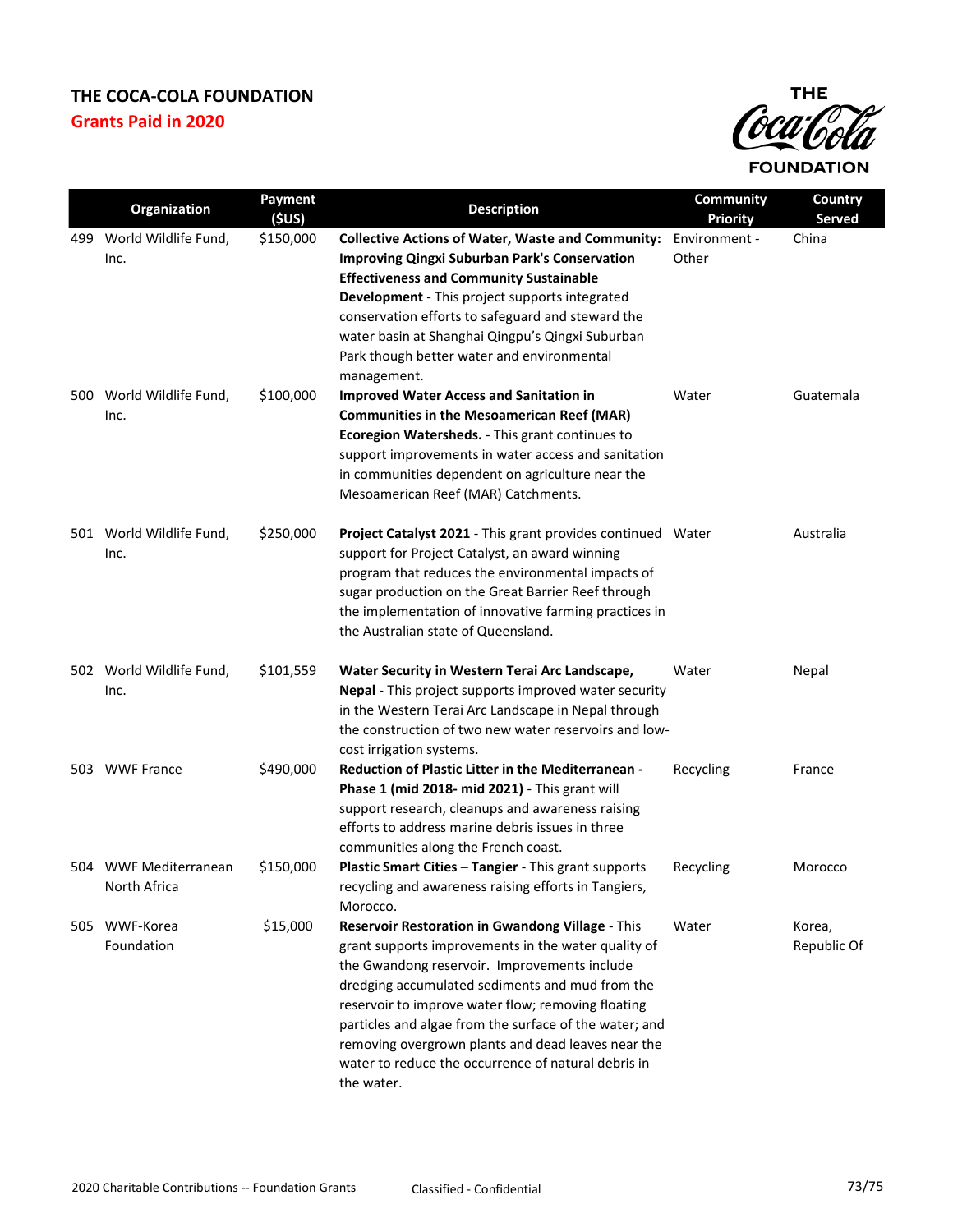## **THE COCA-COLA FOUNDATION Grants Paid in 2020**



|     | Organization                                      | Payment<br>(5US) | <b>Description</b>                                                                                                                                                                                                                                                                                                                                           | Community<br><b>Priority</b>     | Country<br><b>Served</b> |
|-----|---------------------------------------------------|------------------|--------------------------------------------------------------------------------------------------------------------------------------------------------------------------------------------------------------------------------------------------------------------------------------------------------------------------------------------------------------|----------------------------------|--------------------------|
|     | 506 WWF-Korea<br>Foundation                       | \$150,000        | Water Quality Restoration Project - This grant<br>supports initiatives to improve the water quality of a<br>polluted reservoir in the Gyeonggi Province of Korea<br>so that the water can be better used for agricultural<br>and residential use.                                                                                                            | Water                            | Korea,<br>Republic Of    |
|     | 507 WWF-UK                                        | \$561,086        | <b>Water Sensitive Farming for English Rivers and</b><br>Driving Water Stewardship - This grant will support<br>sustainable agriculture efforts with 150 farmers in the<br>East Anglian River Basin and recruit additional funders<br>to expand impact and conduct research on valuing<br>natural capital at a sub-catchment scale in the United<br>Kingdom. | Water                            | United<br>Kingdom        |
|     | 508 Yamba Malawi Inc.                             | \$90,000         | <b>Ending Extreme Childhood Poverty in Malawi:</b><br>Scaling Up the Childhoods & Livelihoods Program -<br>This grant supports an innovative, responsive and<br>community-empowering program to move families<br>from extreme poverty and improves services and<br>outcomes for children living in rural Malawi.                                             | Economic<br>Development          | Malawi                   |
| 509 | Yayasan Ancora (The<br>Ancora Foundation)         | \$250,000        | #KumpulkanKebaikan - This grant supports<br>community recycling efforts on the island of Lombok,<br>West Nusa Tenggara, and in the city of Makassar,<br>South Sulawesi, Indonesia.                                                                                                                                                                           | Recycling                        | Indonesia                |
|     | 510 Yayasan Benih Baik<br>Indonesia               | \$100,000        | Help for Scavengers - This grant supports emergency<br>assistance for waste collectors during the COVID-19<br>pandemic in Indonesia. It funds the purchase of basic<br>food supplies as well as personal protection<br>equipment to help them do their work in a safer way.                                                                                  | Humanitarian/<br>Disaster Relief | Indonesia                |
|     | 511 Yayasan<br>Greeneration<br>Indonesia          | \$135,783        | Help Waste Pickers & Waste Operators Stay Safe<br>From COVID-19 - This grant supports the distribution<br>of personal protective equipment, food, and COVID-<br>related information to waste pickers in Indonesia.                                                                                                                                           | Humanitarian/<br>Disaster Relief | Indonesia                |
|     | 512 Yayasan<br>Kemanusiaan Muslim<br>Aid Malaysia | \$30,000         | General Operating Support - This grant will provide<br>general operating support to allow the organization<br>to carry its mission during COVID-19.                                                                                                                                                                                                          | Community<br>Improvement         | Malaysia                 |
|     | 513 Yayasan Ruma Beta<br>Timur                    | \$75,000         | Jaga Indonesia with Solutions - This grant will<br>support recycling and awareness raising efforts on<br>five college campuses in Indonesia.                                                                                                                                                                                                                 | Recycling                        | Indonesia                |
|     | 514 YMCA of<br>Metropolitan Los<br>Angeles        | \$50,000         | Youth and Family COVID-19 Community Response<br>Projects Across Los Angeles County - This grant<br>provides COVID-19 humanitarian relief efforts by<br>providing needed services to families in the Los<br>Angeles area.                                                                                                                                     | Humanitarian/<br>Disaster Relief | <b>United States</b>     |